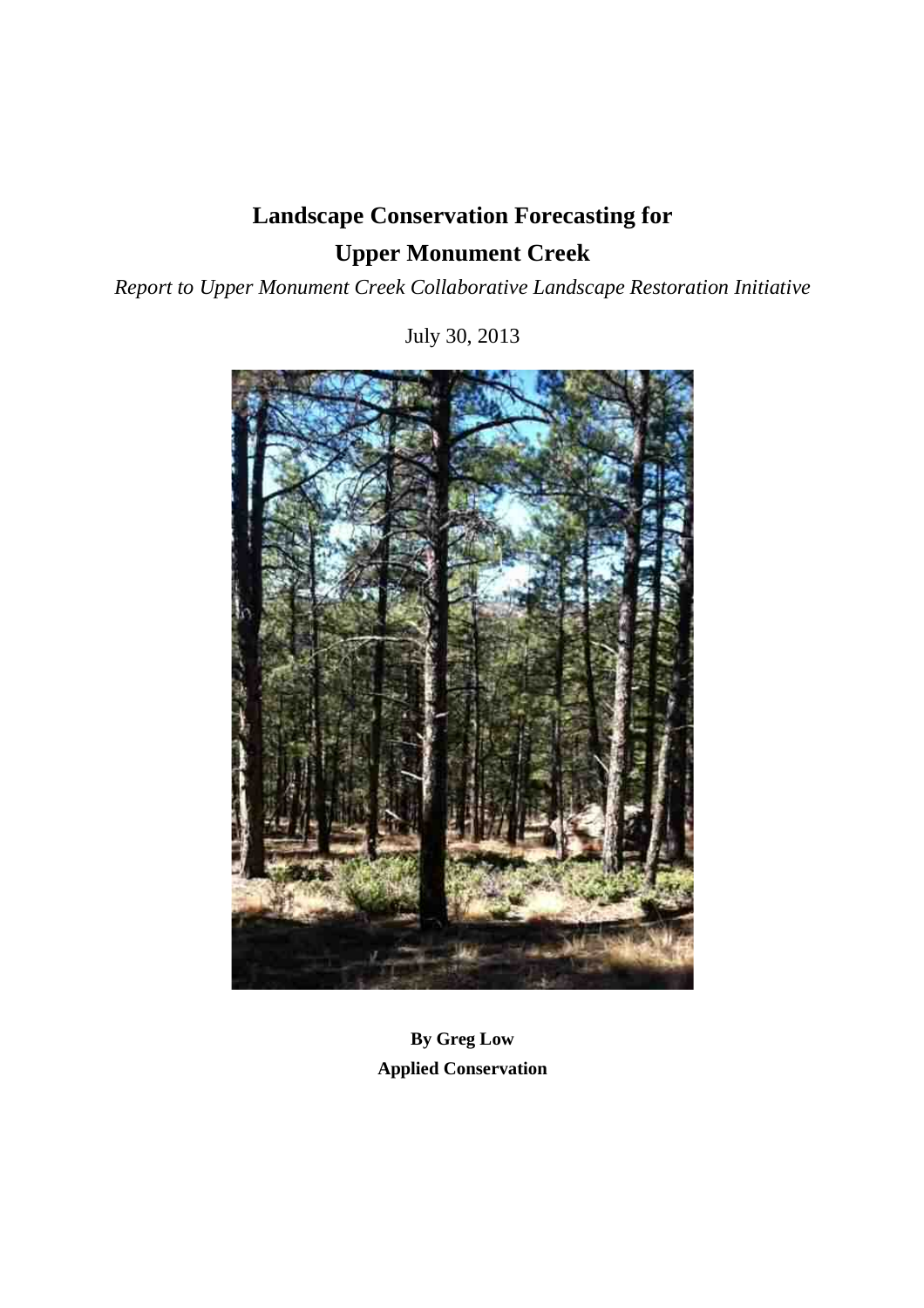## **Table of Contents**

| Page                                                                              |    |
|-----------------------------------------------------------------------------------|----|
|                                                                                   |    |
|                                                                                   |    |
|                                                                                   |    |
|                                                                                   |    |
|                                                                                   |    |
|                                                                                   |    |
|                                                                                   |    |
|                                                                                   |    |
|                                                                                   |    |
| <b>Ecological Models</b>                                                          |    |
|                                                                                   |    |
|                                                                                   |    |
|                                                                                   |    |
| <b>Assessment of Ecological Condition - Metrics</b>                               |    |
|                                                                                   |    |
|                                                                                   |    |
|                                                                                   |    |
| Assessment of Future Ecological Condition - Alternative Management Strategies  18 |    |
|                                                                                   |    |
|                                                                                   |    |
|                                                                                   |    |
|                                                                                   |    |
|                                                                                   |    |
| <b>Findings</b>                                                                   |    |
| <b>Current Ecological Condition</b>                                               |    |
|                                                                                   | 25 |

| $\cdots$                                                          |  |
|-------------------------------------------------------------------|--|
|                                                                   |  |
|                                                                   |  |
|                                                                   |  |
|                                                                   |  |
| <b>Forecast of Future Ecological Condition Without Management</b> |  |
|                                                                   |  |
|                                                                   |  |
| <b>Management Scenarios Forecasts</b>                             |  |
|                                                                   |  |
|                                                                   |  |
|                                                                   |  |
|                                                                   |  |
|                                                                   |  |
|                                                                   |  |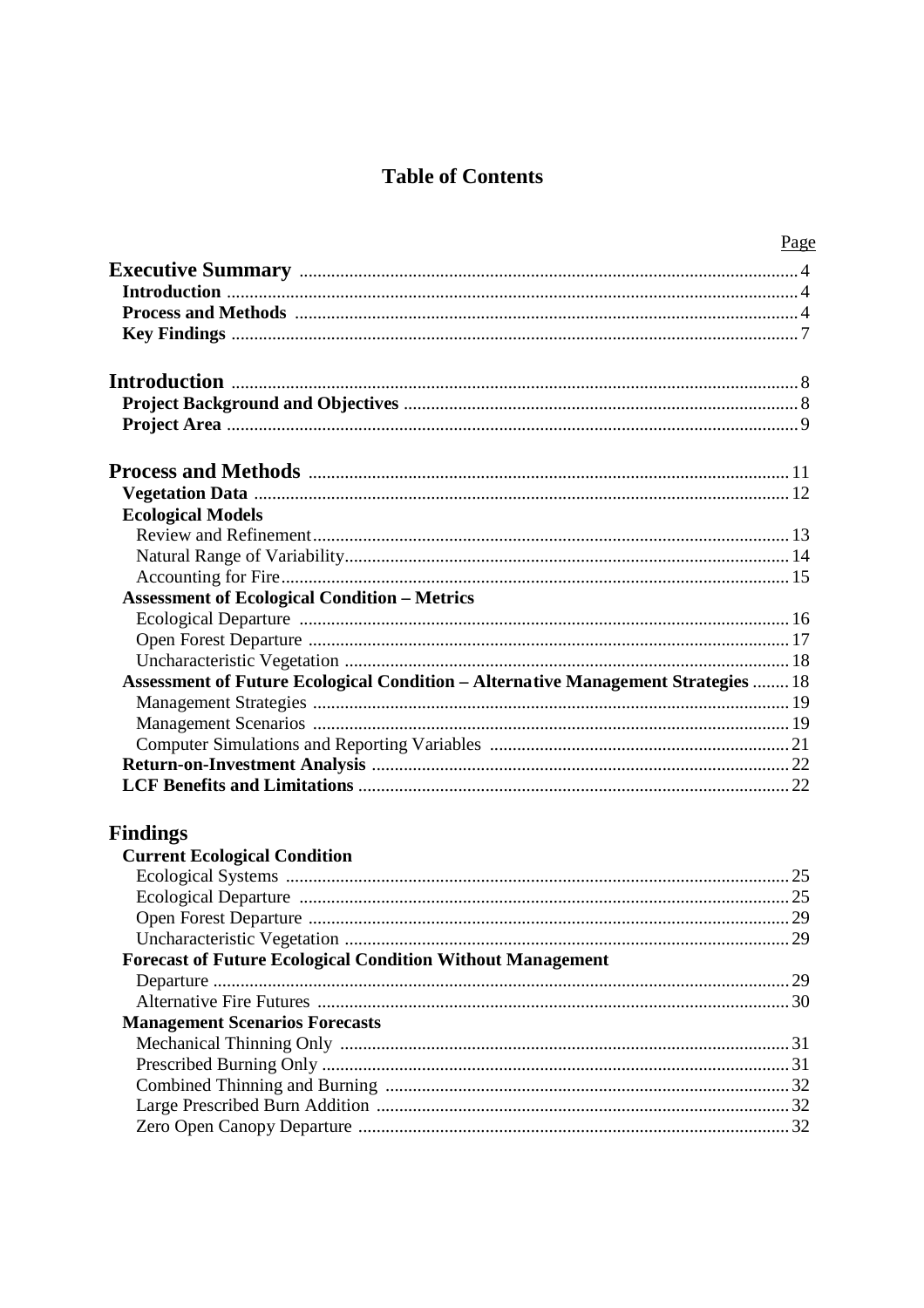## **Feasible Treatment Scenario Forecasts**

## **Appendices**

|  | A. Summary Descriptions of UMC Ecological Systems |  |  |
|--|---------------------------------------------------|--|--|
|  |                                                   |  |  |
|  |                                                   |  |  |
|  |                                                   |  |  |

- B. Model Descriptions of UMC Focal Systems
- C. VDDT Model Parameters
- D. Management Treatments Summary
- E. Model Run Worksheets Ponderosa Pine/Douglas-fir Woodland
- F. Model Run Worksheets Dry-Mesic Mixed Conifer Forest & Woodland
- G. Model Run Worksheets Mesic Mixed Conifer Forest & Woodland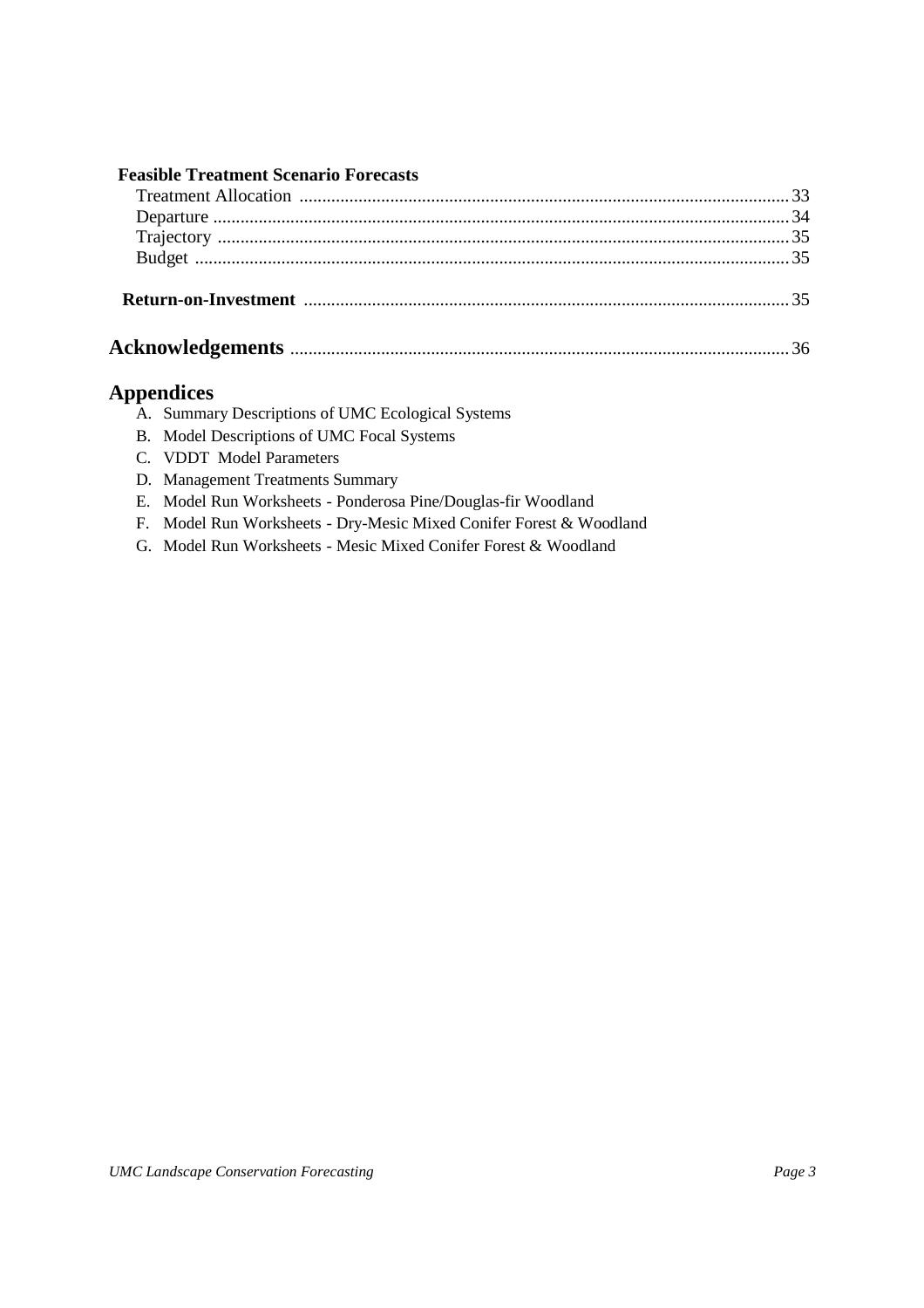## **Executive Summary**

#### *Introduction*

 In 2012-2013, the Upper Monument Creek Collaborative Landscape Restoration Initiative engaged a diverse suite of collaborators to develop science-based restoration and management recommendations for the Upper Monument Creek (UMC) project area in Colorado's Pike National Forest. The group sought to provide community-based information for consideration in the U.S. Forest Service's development of a Proposed Action for a project area on the Pike's Peak Ranger District. The initiative also hoped to serve as a smaller-scale forum to address in depth some of the restoration, management and monitoring issues being considered by the Front Range Roundtable for forests across the Front Range.

 The 67,000 acre UMC project area supports a diversity of ecosystems in Colorado's southern Front Range in the vicinity of Colorado Springs. The predominant ecosystems consist of three types of forest and woodland systems: ponderosa pine-Douglas fir woodland, dry-mesic mixed conifer forest, and mesic mixed conifer forest. Historically the area's forests were heavily logged. Fires have been suppressed over many decades, resulting in forest conditions that are vulnerable to unnaturally large and severe wildfires. Portions of the UMC landscape have experienced two large, high-severity fires over the past 20 years, including approximately 11,000 acres burned in the 2009 Waldo Canyon Fire. The area is bordered in several locations by developed lands in the Wildland-Urban Interface (WUI).

#### *Process and Methods*

The collaborative analyses and assessment done at the UMC project area included a process known as Landscape Conservation Forecasting  $M$  (LCF). LCF helps to develop a landscape-level "road map" for considering and adjusting management actions over time. Building upon methods developed under the national interagency LANDFIRE program, LCF is used to assess current ecological conditions, develop management strategies that achieve meaningful and measureable ecological benefits, and forecast future conditions under varied management scenarios, including the associated benefits and costs. The LCF models and methods provide a powerful tool for adaptive ecosystem management.

 LCF was one element of a comprehensive assessment at UMC which also included recommendations on the design and spatial placement of treatments. The LCF process comprised six general steps:

- 1. Vegetation Data. Secured geodata on the major vegetation types, termed synonymously as biophysical settings or ecological systems, by interpreting National Forest vegetation data.
- 2. Ecological Models. Refined descriptive and predictive ecological models for the major ecological systems by updating models developed initially by the national, interagency LANDFIRE program.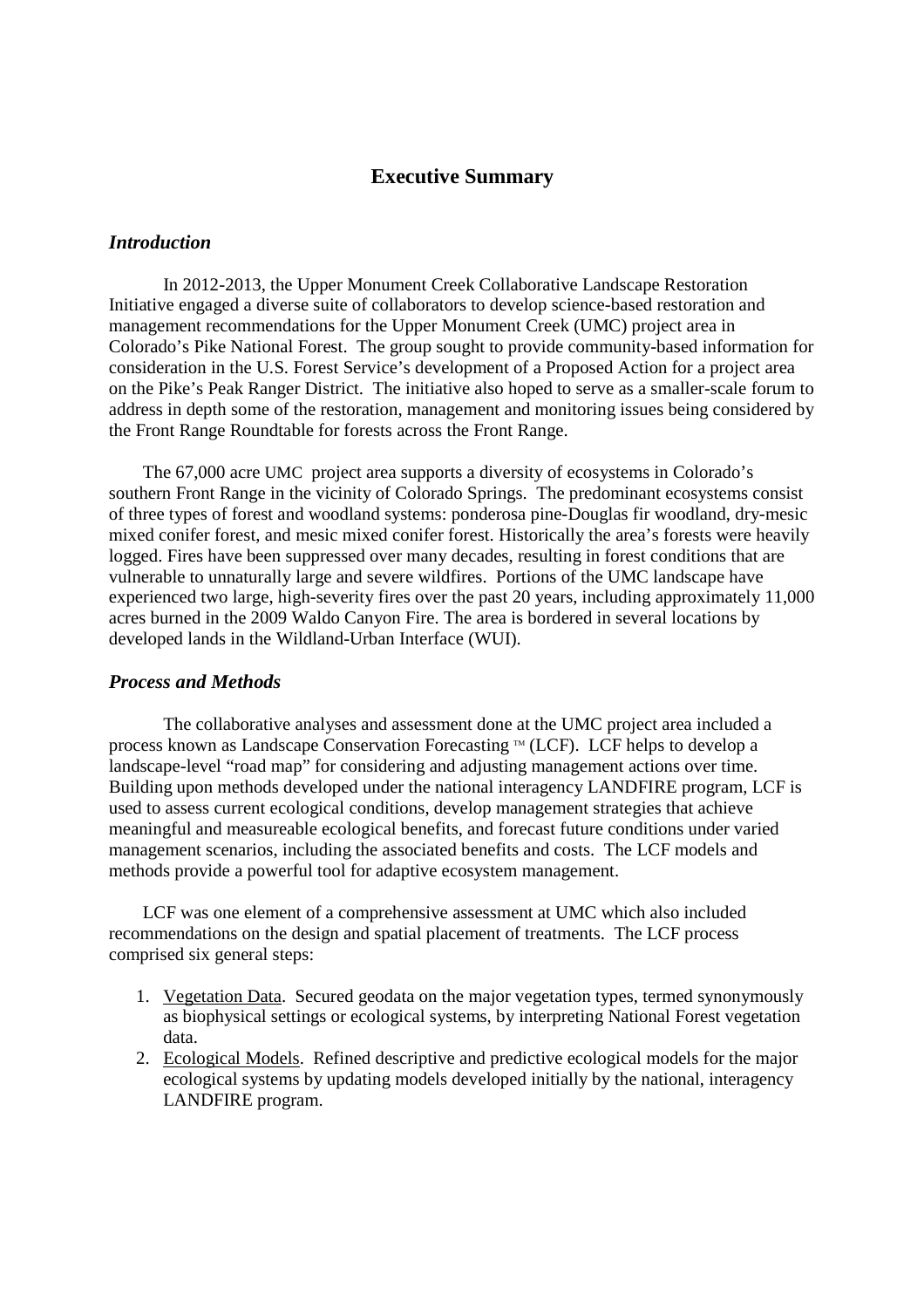- 3. Current Condition. Determined current condition of focal ecological systems using the Ecological Departure metric, a broad-scale measure of their "health," and incorporating a new metric to assess the degree of departure from the historic open canopy conditions.
- 4. Future Condition Minimum Management. Used computerized ecological models to forecast anticipated future condition of focal ecological systems under minimum management (i.e., no action other than continued fire suppression).
- 5. Future Condition Alternative Management Strategies and Scenarios. Used the computerized ecological models to forecast anticipated future condition of ecological systems under alternative management strategies, including a "Feasible Treatment" scenario. A 10-year time horizon was used for the core forecasts; the primary "Feasible Treatment management scenario was also extended for 20 and 50 year forecasts to show each ecological system's projected longer-term trajectory.
- 6. Return on Investment. Determined costs of alternative management treatments and used return-on-investment analysis to assess which strategies for which ecological systems yield the most advantageous results.

 A working group reviewed and refined the LANDFIRE program's ecological models for the UMC's three major woodland and forest ecological systems -- Ponderosa Pine/Douglas-Fir Woodland, Dry-Mesic Montane Mixed Conifer Forest and Woodland, and Mesic Montane Mixed Conifer Forest and Woodland. Model descriptions, vegetation succession classes, and fire return intervals were all revised as needed to reflect local knowledge, research and conditions. The changes were incorporated into the reference condition models using the Vegetation Dynamics Development Tool (VDDT), and model runs were conducted to resimulate the historical reference conditions (aka NRV, or natural range of variability).

 The local Forest Service's extensive vegetation data were reviewed and cross-walked with the revised ecological models for the three major woodland and forest systems. Key data included vegetation type, tree size class, tree cover percentage, habitat structure type, and aspect. Data on soil burn severity and vegetation burn severity were used to assess conditions after the large Waldo Canyon fire. The amount of acres was calculated for each of the five succession classes for each system.

 Eight major vegetation types in the UMC project area were initially included in the overall analysis. These systems and the acreage of each system (rounded) are as follows:

| <b>Ecological System</b>                            | Acres  |
|-----------------------------------------------------|--------|
| Ponderosa Pine/Douglas Fir Woodland                 | 20,500 |
| Dry-Mesic Montane Mixed Conifer Forest and Woodland | 18,700 |
| Mesic Montane Mixed Conifer Forest and Woodland     | 15,700 |
| <b>Montane Riparian Systems</b>                     | 3,000  |
| Lodgepole Pine Forest                               | 2,400  |
| Gambel Oak-Mixed Montane Shrubland                  | 2,100  |
| Montane-Subalpine Grassland                         | 1,900  |
| Pinyon-Juniper Woodland                             | 100    |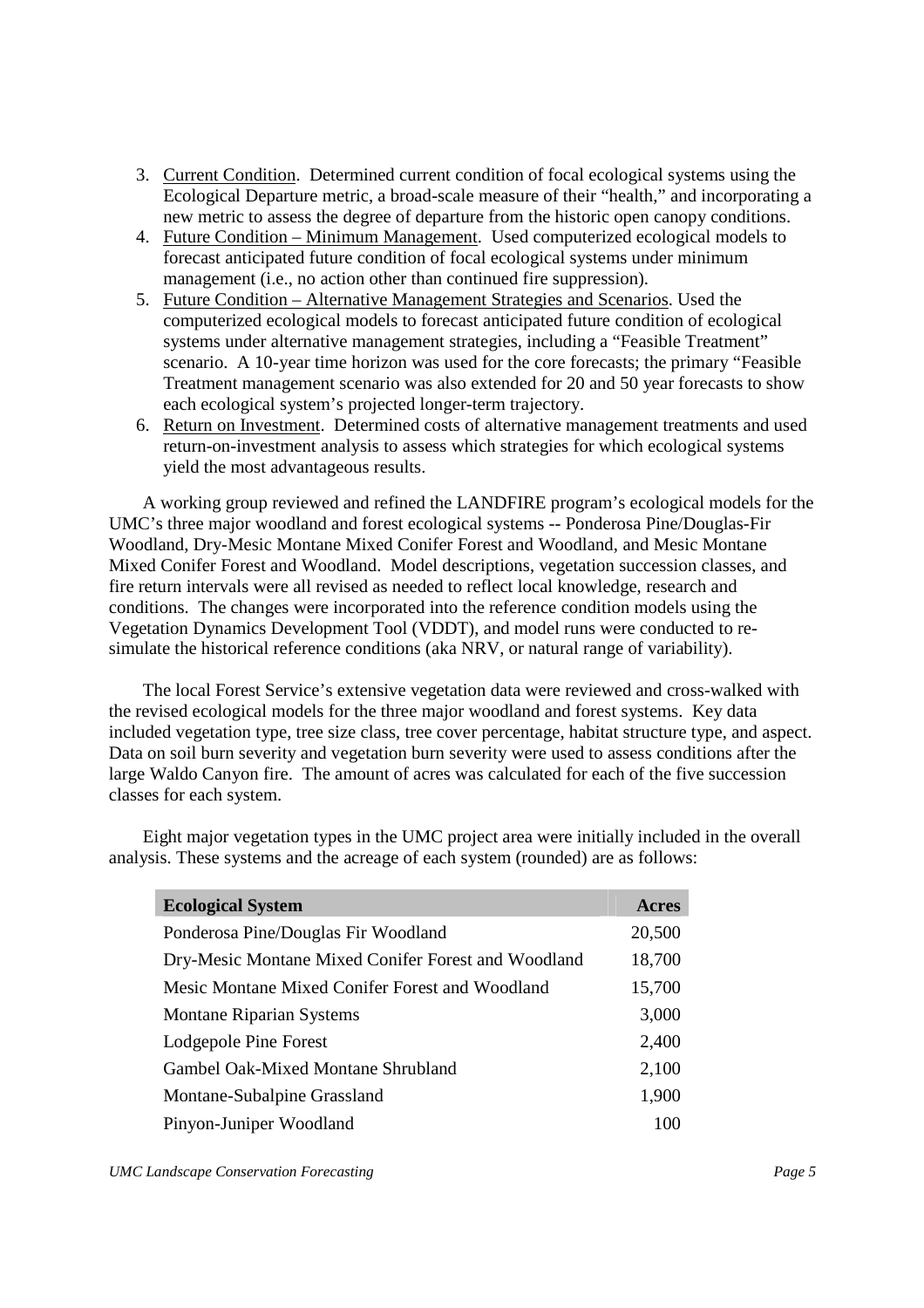The three major forest and woodland systems comprise 85% of the UMC area, and were selected as focal systems to be considered using the LCF assessment of management options. Five other systems with small areal coverage within the project area were not included in the LCF methodology.

 The *ecological departure* metric developed by the LANDFIRE program (aka Fire Regime Condition Class) was used to assess the UMC project area's ecological condition. Ecological departure is an integrated, landscape-level estimate of the condition of terrestrial and riparian ecological systems. Ecological departure incorporates species composition, vegetation structure, and disturbance regimes to estimate an ecological system's *departure* from its natural range of variability (NRV). NRV is the percentage of each vegetation succession class that would be expected in an ecological system across the landscape under a natural disturbance regime. Ecological departure (from NRV) is measured on a scale of 0 to 100, where higher numbers indicate greater departure. Because the ecological departure metric did not sufficiently reflect important changes in achieving open canopy condition over a 10 year planning time horizon, a separate metric and calculation of *open forest departure* was also developed and applied.

 Over the course of three workshops and two webinars, members of the UMC Collaborative reviewed and refined map data, ecological models, potential vegetation management scenarios, and findings from varied simulations of future conditions. A separate working group met to refine the ecological models for the three major systems.

 Alternative management strategies were explored to improve the condition of the three UMC forest and woodland systems. Three primary management strategies – mechanical treatment (including mechanical thinning and openings creation), manual hand thinning, and prescribed burning – were incorporated into the VDDT models. Based upon the professional judgment of Forest Service staff, each management strategy was assigned a "success rate" in terms of creating the desired open forest conditions -- 100% for mechanical treatments (50% in mesic forest), 60% for manual thinning, and 50% for prescribed burning after two entries. VDDT computer models were used to simulate conditions under alternative future management scenarios. Using the computer-based models, the likely future condition of the systems was assessed after 10 years under varied management scenarios. Scenarios tested included the following:

- 1. No management no management actions except continuation of current fire suppression.
- 2. Mechanical treatments only mechanical thinning of closed canopy vegetation, including varying levels of openings creation, to create more open canopy conditions.
- 3. Prescribed fire only broadcast burning (after site preparation treatments) to create more open canopy conditions.
- 4. Combined mechanical treatment and prescribed fire, including the possibility of conducting one large prescribed burn.
- 5. "Zero canopy departure" management treatments geared to restore open canopy conditions to the greatest possible degree, regardless of budget or feasibility constraints.
- 6. "Feasible treatment" combined mechanical treatment with the addition of manual hand thinning both at levels deemed feasible based upon the Forest Service's GIS analysis of potential and marginal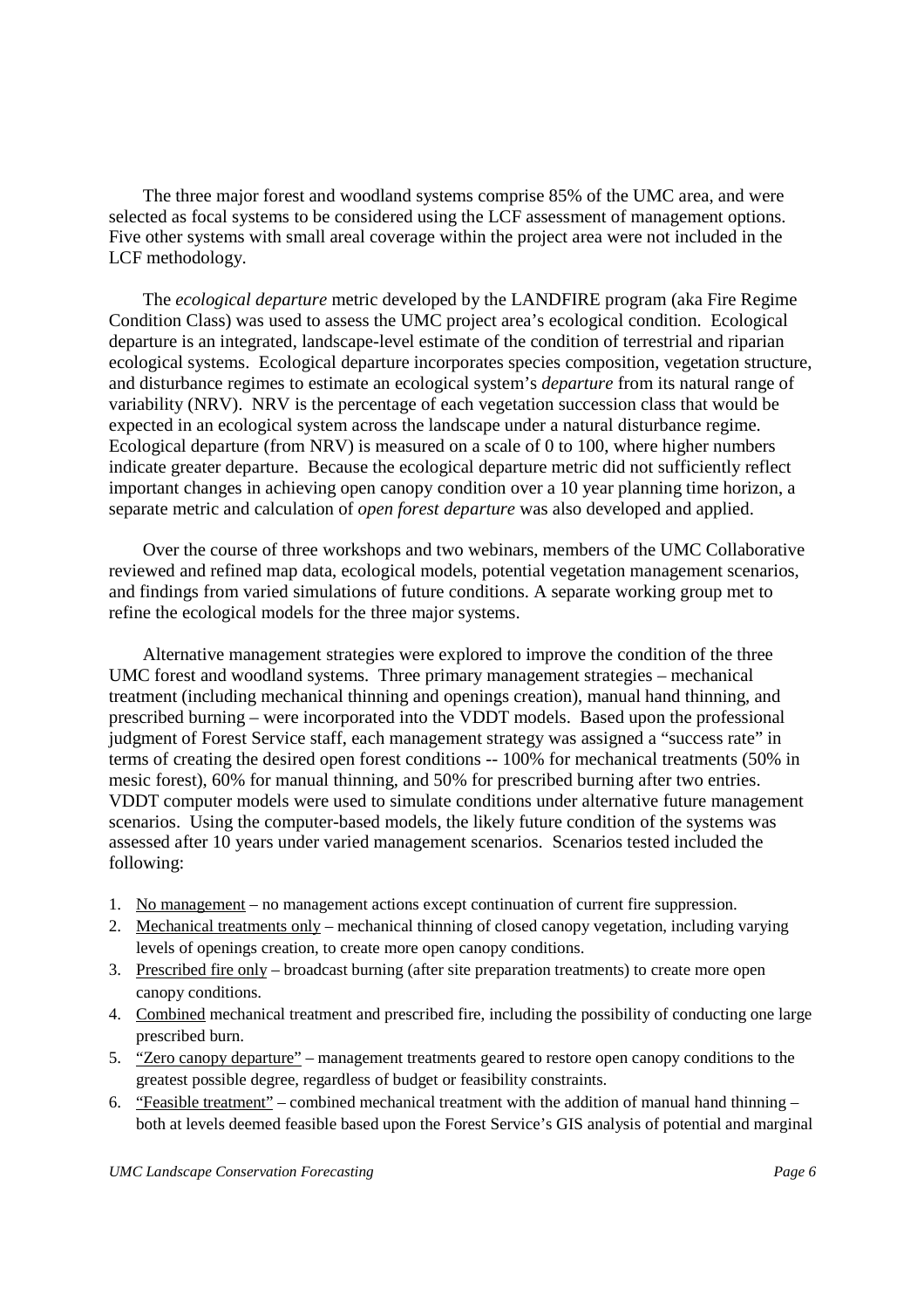treatment areas (e.g., slope, accessibility and other variables), as well as a conservative Forest Service estimate of the amount of feasible, prescribed broadcast burning (following site preparation).

 A return-on-investment (ROI) calculation was done for all scenarios, to compare ecological benefits against costs, both *within* and *across* the three ecological systems.

## *Key Findings*

#### **1. The Landscape's Current Condition**

**The approximately 67,000 acre UMC project area includes a diversity of Southern Rocky Mountain Front ecological systems,** ranging from lower elevation grasslands, to oak shrublands, to mid elevation woodlands, to higher elevation woodlands and forests**.** 

**Three woodland and forest systems dominate the UMC landscape – comprising 85% of the project area.** These three systems are ponderosa pine/Douglas-fir woodland (20,500 acres), drymesic mixed conifer forest and woodland (18,700 acres) and mesic mixed conifer forest and woodland (15,700 acres).

**The three woodland and forest systems are all moderately departed from their natural historic condition. There is a substantial over-abundance of closed canopy conditions, creating an approximately 15,000 acres shortfall of the more open canopy forests that occurred historically.** Approximately 63% of the forest is in closed canopy condition, about twice as much as occurred historically. Moreover, because of historical logging, the older succession classes are under-represented in the forests.

**Severe fires have created an Uncharacteristic vegetation class.** Where the Waldo fire showed a combination of high severity vegetation burn along with high severity soil burn, the vegetation is likely to have a long-term type conversion from the current forest vegetation. This conversion is estimated to have affected approximately 3% of the current forest vegetation.

#### **2. Future Condition Without Management**

**No management essentially perpetuates the current condition**. In the absence of management, and with continued fire suppression, the three focal systems will remain moderately departed from their historic condition, with very little predicted change from current conditions over the next 10 years. Their Open Forest Departure scores are virtually unchanged.

#### **3. Management Strategies**

**All management strategies – thinning (both mechanical and manual) and prescribed burning – produce ecological benefits in all three forest systems.** The benefits accrue independently but are maximized when the treatments are combined.

**Benefits achieved depend largely upon levels of treatment application.** For example, using the models unconstrained by budgets, policies or physical limitations, it was possible to achieve open canopy forests that approximate historic canopy conditions. Adding a large prescribed burn also proved beneficial in the model outcomes. However, real-world physical constraints limit the amount of acres that can actually be treated.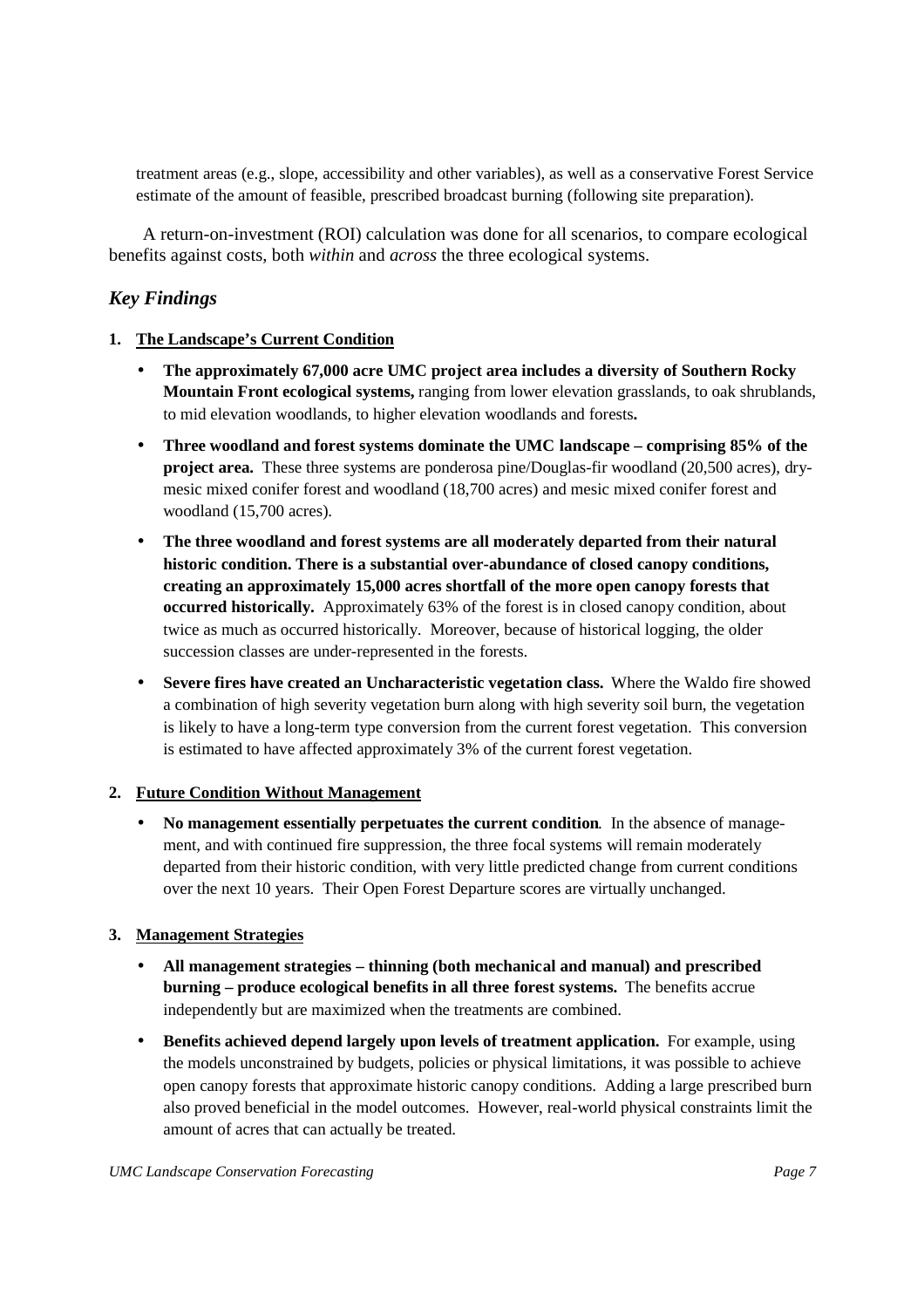## **"Feasible Treatment" Scenario Results**

**The final "Feasible Treatment" scenario treats approximately 18,000 acres of the forest, based upon the number of acres deemed feasible for each major treatment type – mechanical thinning, manual thinning and prescribed fire.** Over a 10 year period, this scenario manages approximately 6,000 acres with mechanical thinning, 6,000 acres with manual hand thinning, 3,000 acres of site preparation, and 3,000 acres with prescribed fire.

**The Feasible Treatment scenario substantially increases open forest canopy conditions in all three focal systems over 10 years as compared to current condition and the minimum management scenario.** However, there was a smaller improvement in the ecological departure metric over the 10 year time horizon, since the late succession classes are still under-represented.

|                            | <b>Ponderosa Pine-</b><br><b>Douglas Fir</b><br>Woodland |                             | <b>Dry-Mesic Montane</b><br><b>Mixed Conifer</b><br><b>Forest</b> |                             | <b>Mesic Montane</b><br><b>Mixed Conifer</b><br><b>Forest</b> |                             |
|----------------------------|----------------------------------------------------------|-----------------------------|-------------------------------------------------------------------|-----------------------------|---------------------------------------------------------------|-----------------------------|
| <b>Management Scenario</b> | Ecological<br>Departure                                  | Open<br>Forest<br>Departure | Ecological<br>Departure                                           | Open<br>Forest<br>Departure | Ecological<br>Departure                                       | Open<br>Forest<br>Departure |
| Current Condition          | 40                                                       | 43                          | 52                                                                | 43                          | 42                                                            | 57                          |
| No Management - 10 Yrs     | 39                                                       | 44                          | 49                                                                | 43                          | 36                                                            | 56                          |
| Feasible Treatments-10 Yrs | 37                                                       | 14                          | 48                                                                | 19                          | 31                                                            | 42                          |
| Feasible Treatments-20 Yrs | 32                                                       | 16                          | 46                                                                | 20                          | 28                                                            | 44                          |
| Feasible Treatments-50 Yrs | 23                                                       | 21                          | 36                                                                | 24                          | 22                                                            | 49                          |

**Mesic mixed conifer forest canopy remains more closed than the ponderosa pine/Douglasfir and dry-mesic mixed conifer, but shows the lowest overall ecological departure.** A more conservative amount of management thinning occurs in this system due to greater uncertainties and other constraints, but the mesic forest has a higher initial percentage of the late succession classes.

**The overall trajectory over 20 and 50 years is good for all three systems.** Ecological departure scores improve for all three systems, as the forests mature. However, the forest canopy becomes slowly more closed in the absence of management thinning in future years.

**The total 10 year budget for the management treatments totals slightly over \$10 million, or approximately \$1 million average cost per year.** 

## **4. Return on Investment**

Return on investment analysis shows roughly equivalent results across all management scenarios and ecological systems. There is relatively little ROI difference between the Mechanical Thinning and Prescribed Burning scenarios – the former treatment costs more but the increased cost is compensated by a higher success rate in achieving open forest conditions. Manual thinning at a lower cost and 60% success rate produces the highest treatment ROI. On an area-weighted basis, the highest overall ecological benefits per dollar invested accrue in the ponderosa pine/Douglas-fir woodland (largely due to a higher level of manual thinning) and least in mesic mixed conifer.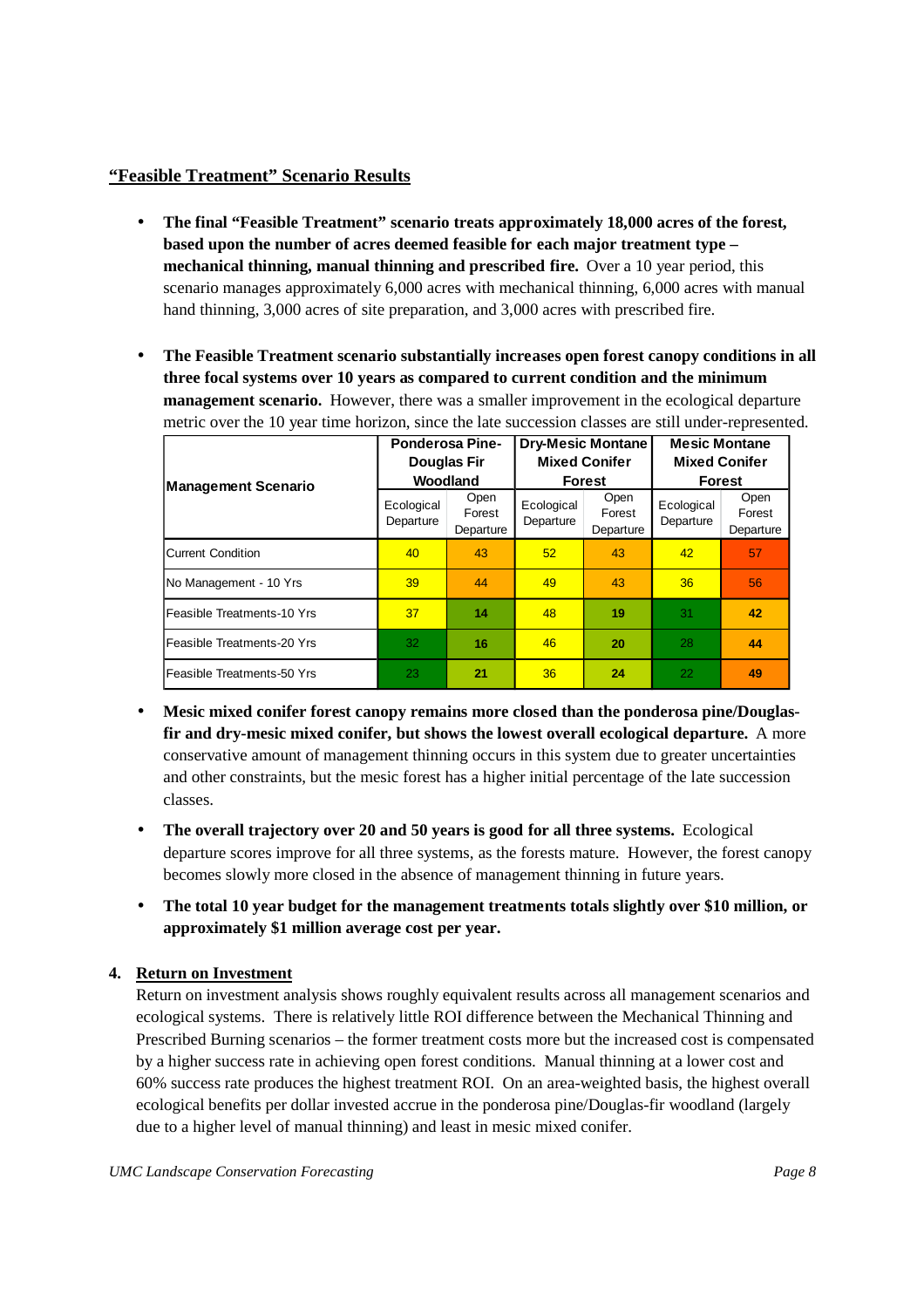## **Introduction**

## *Project Background and Objectives*

In 2012-2013 the Upper Monument Creek Collaborative Landscape Restoration Initiative engaged a diverse suite of collaborators to develop science-based restoration and management recommendations for the Upper Monument Creek (UMC) project area in Colorado's Pike National Forest. Collaborators included public agency staff, scientists, conservation organization staff, utility company representatives, local community leaders, and others. The group sought to provide community-based information for consideration in the U.S. Forest Service's development of a Proposed Action for the Pike's Peak Ranger District, specifically the Purpose and Need for action. The initiative also hoped to serve as a smaller-scale forum to address in depth some of the restoration, management and monitoring issues being considered by the Front Range Roundtable.

The overall restoration assessment and recommendations included four key elements:

- (1) Landscape Conservation Forecasting -- to assess the current condition of the area's ecological systems, test alternative management strategies at varied scales of application, forecast the future condition under alternative management scenarios, and determine the cost required to achieve the desired outcomes. LCF helps to develop a landscape-level "road map" for considering and adjusting management actions over time.
- (2) Wildfire Risk Assessment to determine and map values at risk from wildfire.
- (3) Spatial Mapping to show the location of potential treatment areas based upon fire risk, vegetation types, ecosystem restoration opportunities and management constraints.
- (4) Treatment Design Recommendations to provide detailed assessment and recommendation of treatment guidelines for each focal ecological system.

This report includes a description of the process and findings of the first element -- Landscape Conservation Forecasting. Greg Low, along with Dr. Louis Provencher (Director of Science at The Nature Conservancy's Nevada Chapter), and Susan Abele (currently US Fish & Wildlife Service in Nevada), developed the LCF concept (trademarked by The Nature Conservancy in Nevada), building upon methods developed under the national interagency LANDFIRE program. Landscape Conservation Forecasting is used to assess current ecological conditions, develop conservation strategies that achieve meaningful and measureable ecological benefits, and forecast future conditions under alternative management scenarios, including benefits and costs. The models and methods provide a powerful tool for adaptive ecosystem management.

## *Landscape Conservation Forecasting***:**

 uses satellite imagery and vegetation data to assess the health of existing vegetation communities, or ecological systems;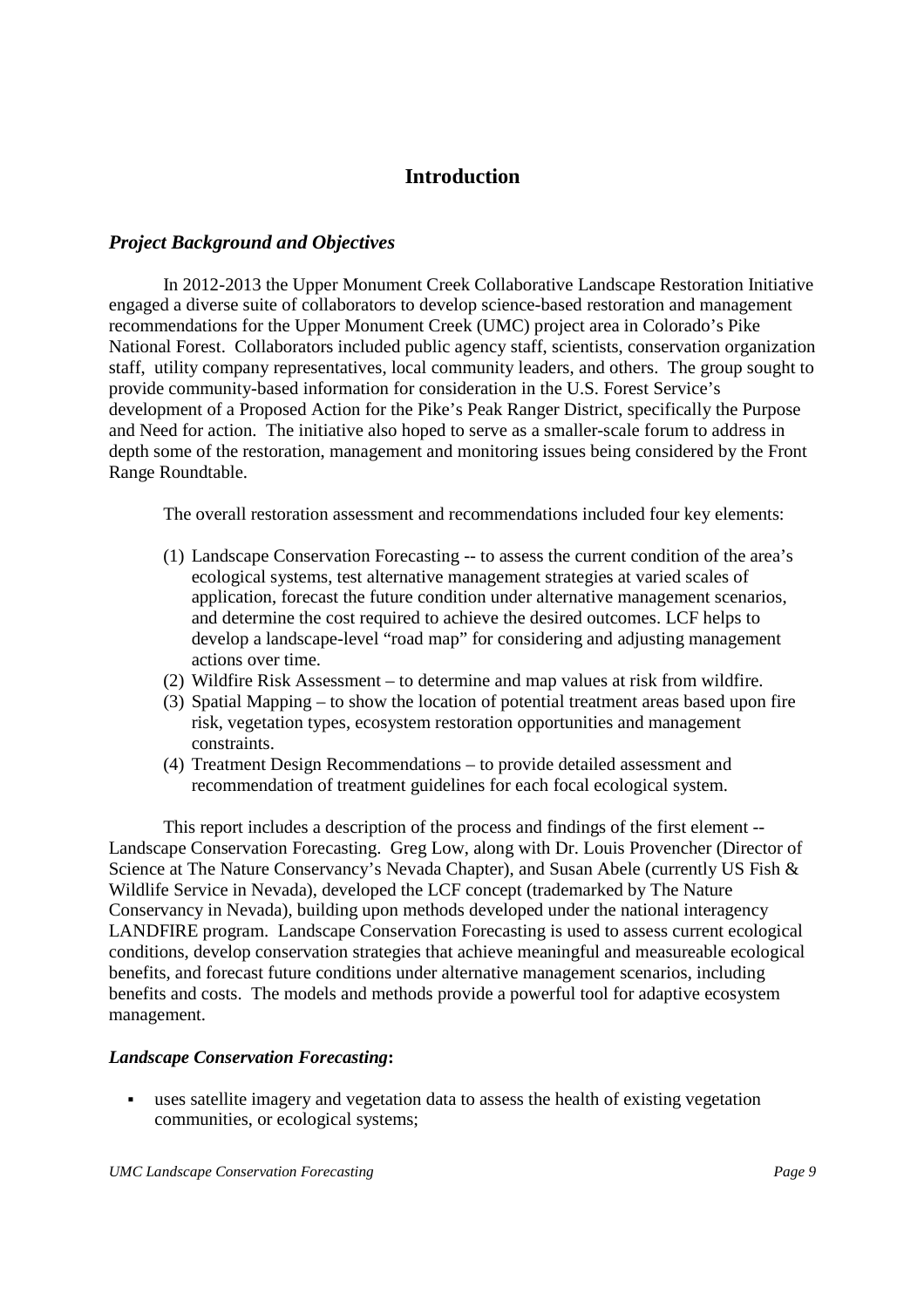- employs predictive ecological models to demonstrate how those ecological systems will change over time;
- utilizes computer simulations to assess how alternative management actions can influence those changes; and
- measures success by calculating an ecosystem's departure from its natural range of variability (and other customized metrics), with and without various management actions.
- evaluates the cost and benefits of each strategy in order to help land managers prioritize on-the-ground actions to get the highest conservation return on investment.

## *Project Area*

 The approximately 67,000 Upper Monument Creek project area is located within the Pikes Peak Ranger District of the Pike National Forest, northwest of Colorado Springs. The area supports a diversity of ecosystems in Colorado's southern Front Range. The predominant ecosystems consist of three types of forest and woodland systems: ponderosa pine-Douglas fir woodland, dry-mesic mixed conifer forest, and mesic mixed conifer forest. Historically the area's forests were heavily logged. Fires have been suppressed over many decades, resulting in forest conditions that are vulnerable to unnaturally large and severe wildfires. Portions of the UMC landscape have experienced two large, high-severity fires over the past 20 years, including approximately 11,000 acres burned in the 2009 Waldo Canyon Fire. The area is bordered in several locations by developed lands in the Wildland-Urban Interface (WUI).

 A map of the area's current vegetation (based upon national LANDFIRE vegetation mapping is shown below in Figure 1. The UMC project area is bounded by the dark line.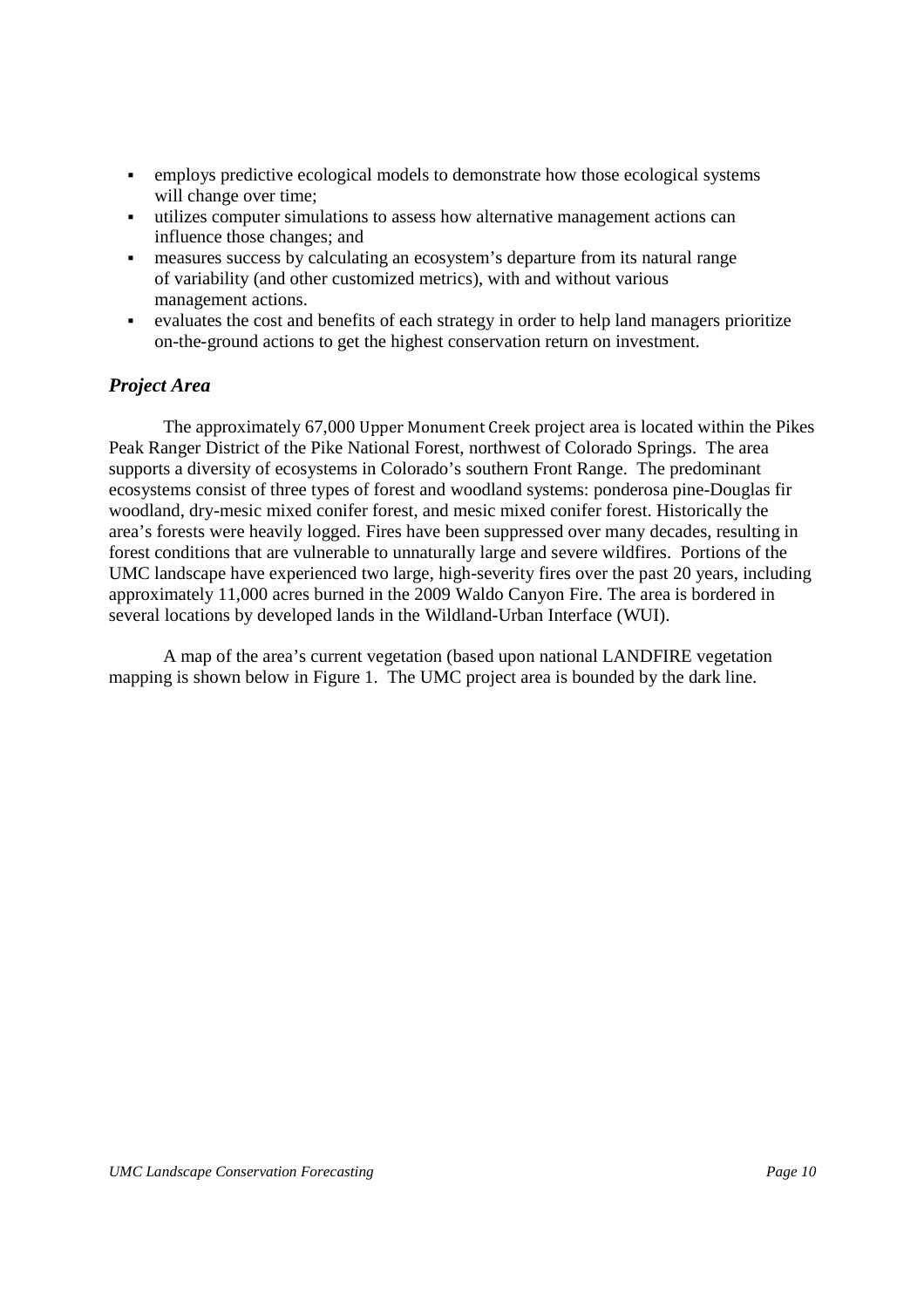

**Figure 1. UMC Project Area Vegetation per LANDFIRE map**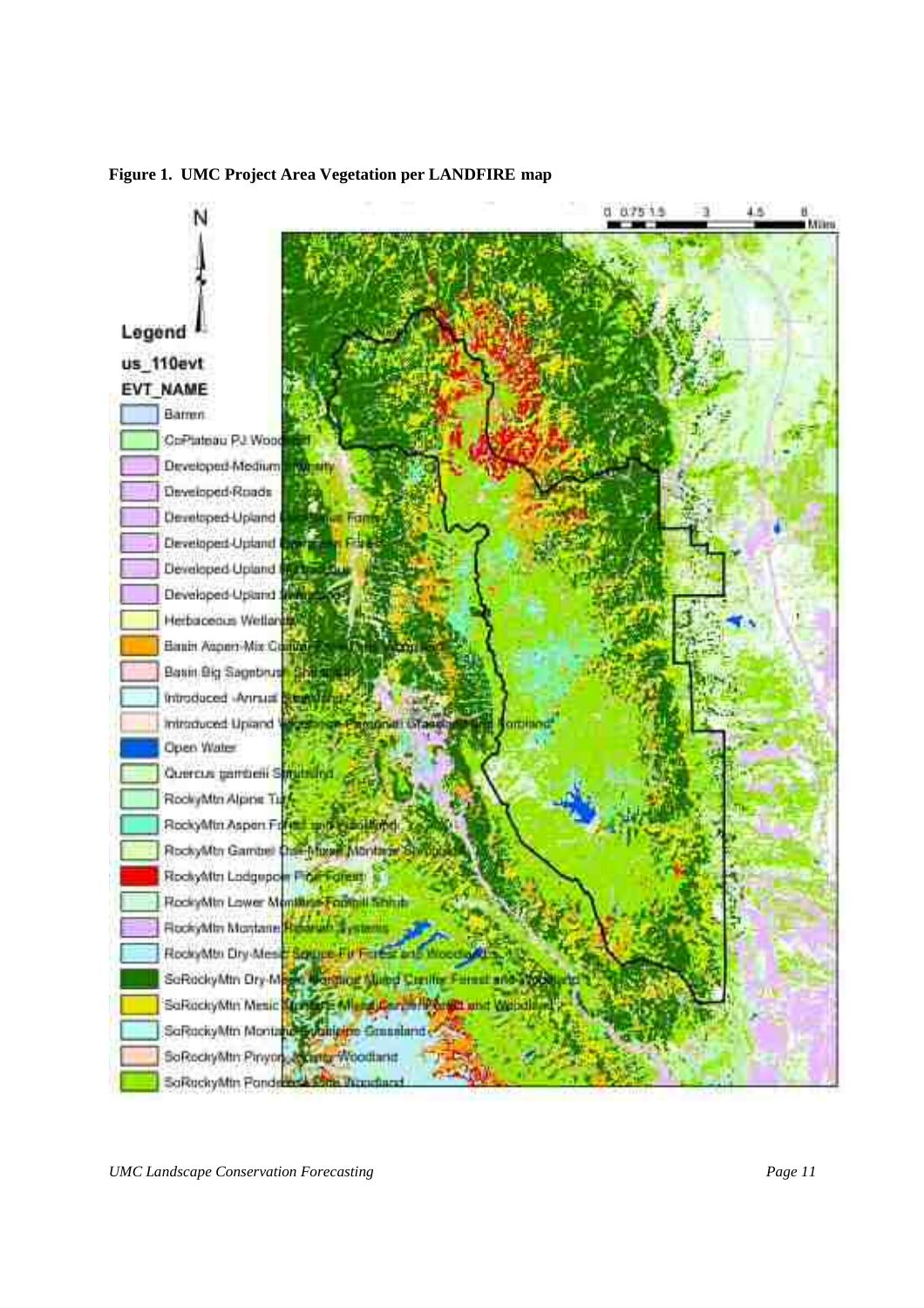## **Process and Methods**

 The analyses and assessment done at the UMC project area included a process known as Landscape Conservation Forecasting™. The Landscape Conservation Forecasting (LCF) process comprised six general steps:

- 1. Vegetation Data. Secured geodata on the major vegetation types, termed synonymously as biophysical settings or ecological systems, by interpreting National Forest vegetation data.
- 2. Ecological Models. Refined descriptive and predictive ecological models for the major ecological systems by updating models developed initially by the national, interagency LANDFIRE program.
- 3. Current Condition. Determined current condition of focal ecological systems using the Ecological Departure metric, a broad-scale measure of their "health," and incorporated a new metric to assess the degree of departure from the historic open canopy conditions.
- 4. Future Condition Minimum Management. Used computerized ecological models to forecast anticipated future condition of focal ecological systems under minimum management (i.e., no action other than continued fire suppression).
- 5. Future Condition Alternative Management Strategies and Scenarios. Used the computerized ecological models to forecast anticipated future condition of focal ecological systems under alternative management strategies, including a "Feasible Treatment" scenario. A 10-year time horizon was used for the core forecasts; the primary Feasible Treatment management scenario was also extended for 20 and 50 year forecasts to show the projected longer-term trajectory.
- 6. Return on Investment. Determined costs of alternative management treatments and used Return-on-Investment analysis to assess which strategies for which ecological systems yield the most advantageous results.

A simple schematic diagram that displays the relationship of these components to each other is presented below:

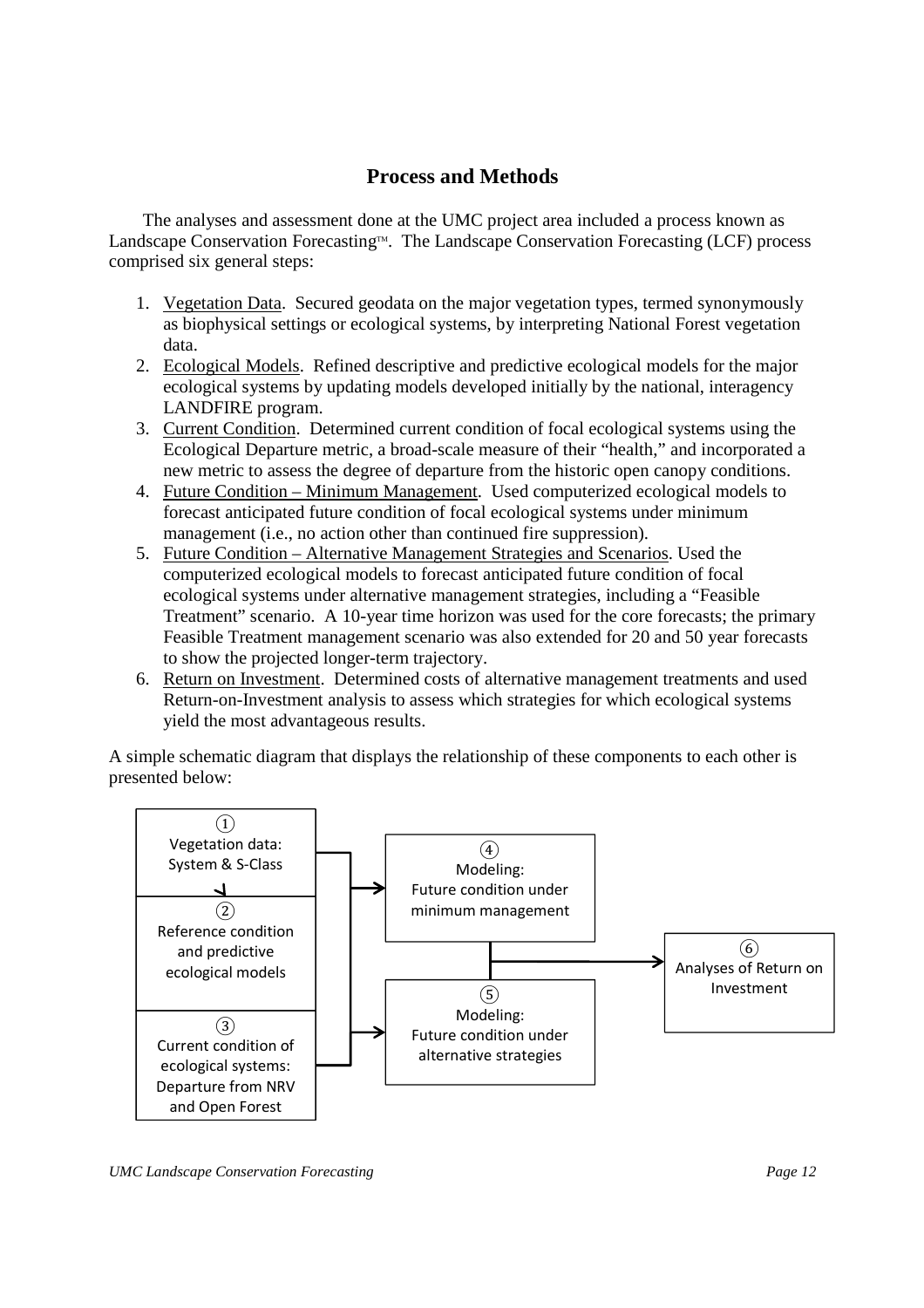The work on these steps was done over a one year period between July 2012 and July 2013. Detailed descriptions of methods used in each of the project's component six steps are presented in the subsections that follow.

## *Vegetation Data*

 The foundation of the geodata component of the project is the stratification of the landscape into biophysical settings or ecological systems.

 Initially the project explored the use of biophysical setting (BpS) data available from the national LANDFIRE program. BpS reflects the type of dominant vegetation that is expected in the physical environment under natural ecological conditions and disturbance regimes. However, as the LANDFIRE data were reviewed and compared with locally available Forest Service Common Vegetation Unit (CVU) vegetation data, the latter were judged to be a much more accurate reflection of the vegetation patterns and characteristics across the landscape.

 The local Forest Service's vegetation type data were cross-walked with the project area's eight types of major ecological systems (Table 1), using the ecological system descriptions initially developed by NatureServe under the LANDFIRE program. Descriptions and characteristics were modified for several systems for the local project area (see next section on Ecological Models). Key data included vegetation type, tree size class, tree cover percentage, habitat structure type, and aspect.

|                                                     |        | $%$ of |
|-----------------------------------------------------|--------|--------|
| <b>Ecological System</b>                            | Acres  | Area   |
| Ponderosa Pine/Douglas-Fir Woodland                 | 20,470 | 32%    |
| Dry-Mesic Montane Mixed Conifer Forest and Woodland | 18,680 | 29%    |
| Mesic Montane Mixed Conifer Forest and Woodland     | 15,660 | 24%    |
| <b>Montane Riparian Systems</b>                     | 2,970  | 5%     |
| Lodgepole Pine Forest                               | 2,360  | 4%     |
| Gambel Oak-Mixed Montane Shrubland                  | 2,140  | 3%     |
| Montane-Subalpine Grassland                         | 1,890  | 3%     |
| Pinyon-Juniper Woodland                             | 110    | 0%     |

|  |  |  |  | Table 1. Ecological Systems of the Upper Monument Creek project area. |
|--|--|--|--|-----------------------------------------------------------------------|
|--|--|--|--|-----------------------------------------------------------------------|

 Data were further sub-divided to determine the number of acres in each vegetation succession class (S-class) for each ecological system. Again, the LANDFIRE methodology provided the frame of reference, represented by some variation around A-B-C-D-E succession classes. The A-E vegetation classes typically represent natural succession, from early to mid to late succession, as well as open and closed canopy. The crosswalk is shown in Table 2.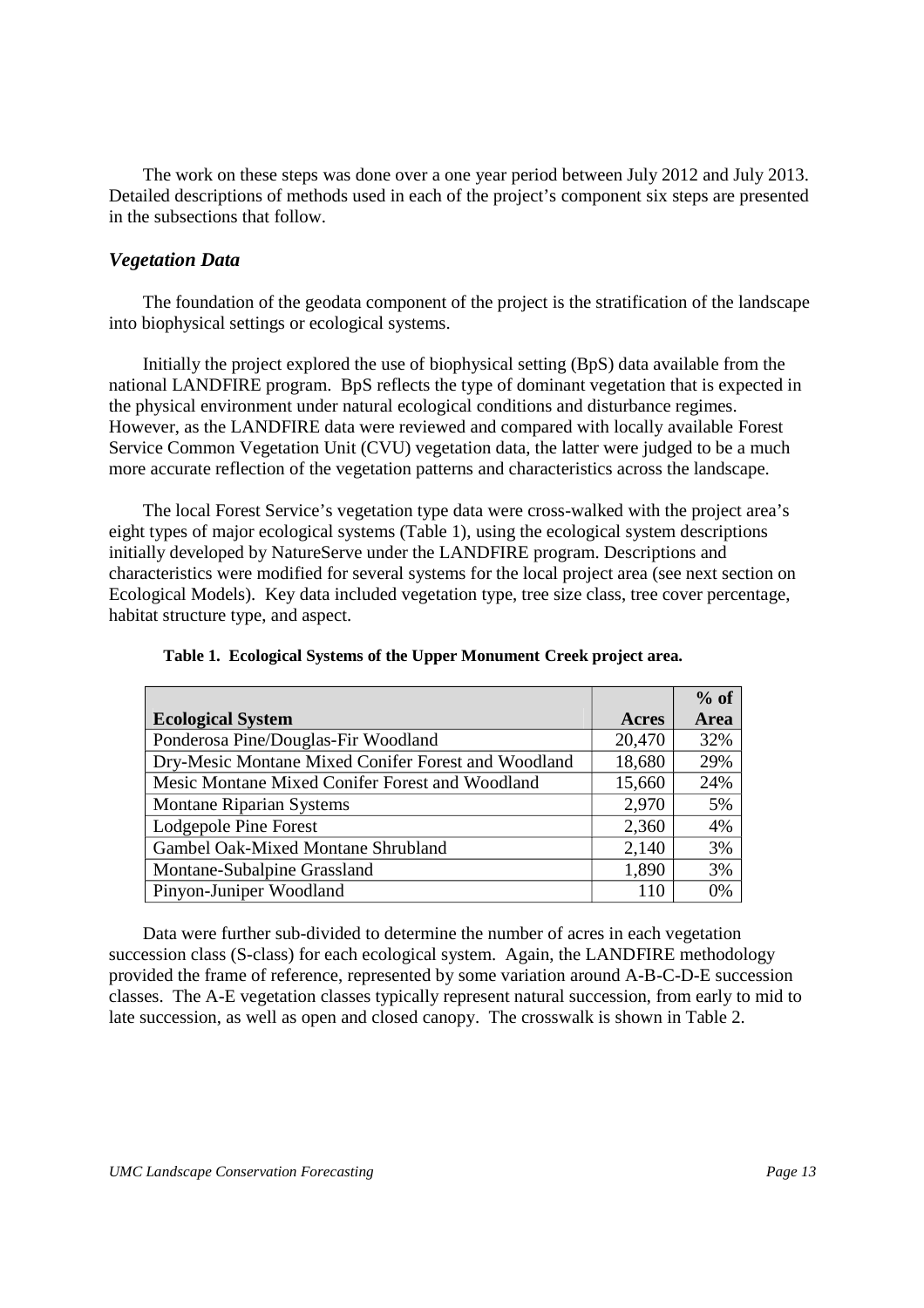|                          | Crosswalk of USFS Vegetation Data to S-Classes (before Waldo fire)                                                                                                                  |                                       |                                       |  |  |  |  |
|--------------------------|-------------------------------------------------------------------------------------------------------------------------------------------------------------------------------------|---------------------------------------|---------------------------------------|--|--|--|--|
| <b>Ecological System</b> | Ponderosa Pine/Douglas-Fir                                                                                                                                                          | Dry-Mesic Montane Mixed Conifer       | <b>Mesic Montane Mixed Conifer</b>    |  |  |  |  |
|                          | Ponderosa Pine - Douglas-Fir                                                                                                                                                        | Aspen Dominated Stands - South Aspect | Aspen Dominated Stands - North Aspect |  |  |  |  |
|                          | Ponderosa Pine/Grass                                                                                                                                                                | Douglas-Fir - South                   | Douglas-Fir - North                   |  |  |  |  |
|                          |                                                                                                                                                                                     | Mixed Conifer - warm &/or dry         | Mixed Conifer - cool &/or moist       |  |  |  |  |
| <b>Corresponding FS</b>  |                                                                                                                                                                                     | Bristlecone/Limber Pines              | Spruce-Fir                            |  |  |  |  |
| <b>Vegetation Types</b>  | Except, on N/NE/NW aspect, >8400'                                                                                                                                                   | Ponderosa Pine/Gambel Oak             | And, on N/NE/NW aspect, >8400':       |  |  |  |  |
|                          | (This was due to a consistent mapping error by                                                                                                                                      |                                       | Ponderosa Pine - Douglas-Fir          |  |  |  |  |
|                          | one mapper.)                                                                                                                                                                        |                                       | Ponderosa Pine/Grass                  |  |  |  |  |
| A - Early                | Tree Cover % >= 10% AND Habitat Structure Type = Shrub/Seedling, previously trees, OR<br>Habitat Structure Type = Grass/Forb, previously trees, OR<br>Tree Size Class = Established |                                       |                                       |  |  |  |  |
| <b>B</b> - Mid Closed    | Tree Size Class = Small OR Medium OR Large, AND<br>Tree Cover $% > = 40\%$                                                                                                          |                                       |                                       |  |  |  |  |
|                          | Small was included based on the general age criteria for the type as modelled - all S sized stands in this analysis area are > 40 years old.                                        |                                       |                                       |  |  |  |  |
|                          | Tree Size Class = Small OR Medium OR Large, AND                                                                                                                                     |                                       |                                       |  |  |  |  |
| C - Mid Open             | Tree Cover % = 10% - 39%                                                                                                                                                            |                                       |                                       |  |  |  |  |
|                          | Small was included based on the general age criteria for the type as modelled - all S sized stands in this analysis area are > 40 years old.                                        |                                       |                                       |  |  |  |  |
|                          | Tree Size Class = Very Large, AND                                                                                                                                                   |                                       |                                       |  |  |  |  |
| D - Late Open            | Tree Cover % = 10% - 39%                                                                                                                                                            |                                       |                                       |  |  |  |  |
|                          | Large was removed to make this class consistent across the MXCON types and our refined PPDF model.                                                                                  |                                       |                                       |  |  |  |  |
|                          | Tree Size Class = Very Large, AND                                                                                                                                                   |                                       |                                       |  |  |  |  |
| E - Late Closed          | Tree Cover $% = 40%$                                                                                                                                                                |                                       |                                       |  |  |  |  |
|                          | Large was removed to make this class consistent with the MXCON types, which doesn't match our refined PPDF model.                                                                   |                                       |                                       |  |  |  |  |

|  |  |  | Table 2. Crosswalk of Forest Service Vegetation Data to Ecological Systems & S-Classes. |  |
|--|--|--|-----------------------------------------------------------------------------------------|--|
|--|--|--|-----------------------------------------------------------------------------------------|--|

 Additional data were used to assess conditions after the large Waldo Canyon fire, in particular the creation of new early succession Class A vegetation, as well as the creation of new uncharacteristic vegetation due to high soil burn severity and high vegetation burn severity.

## *Ecological Models*

## **Review and Refinement**

 On a separate, concurrent track, a working group of the Collaborative reviewed and refined *state-and-transition ecological models* for the project area. A state-and-transition model is a discrete, "box-and-arrow" representation of the continuous variation in vegetation composition and structure of an ecological system. The models are used to represent vegetation classes and dynamics of each major ecological system.

 The UMC models working group made revisions and refinements to the LANDFIRE reference condition model descriptions for UMC's three major woodland and forest ecological systems in order to better reflect the local conditions. The three revised models were Ponderosa Pine/Douglas-fir Woodland, Dry-Mesic Montane Mixed Conifer Forest & Woodland, and Mesic Montane Mixed Conifer Forest & Woodland. Revisions included descriptions of the vegetation and the succession classes, age, tree cover, tree size, and fire return intervals. Less extensive revisions were made to the model descriptions for lodgepole pine and montane riparian systems.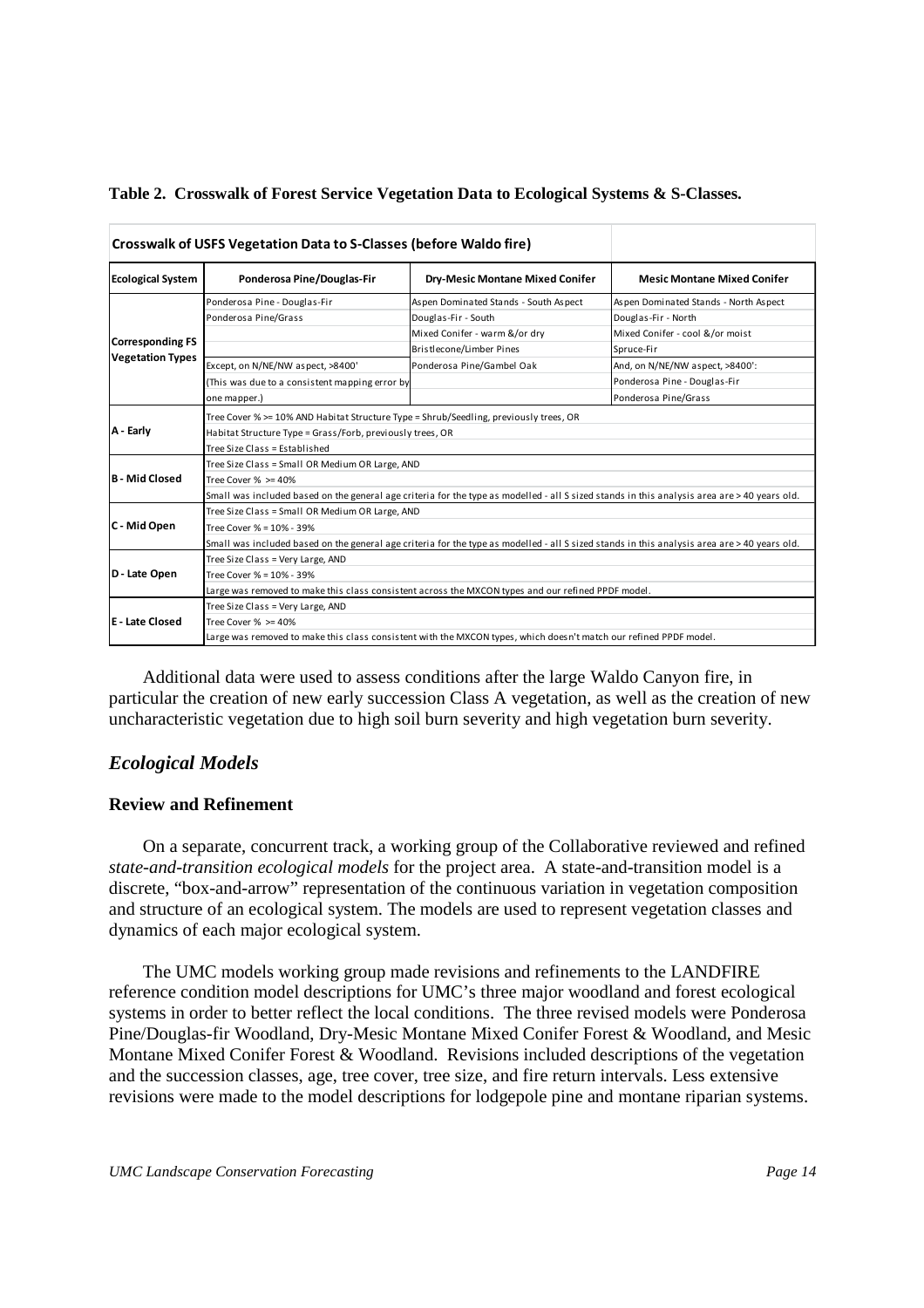#### **Natural Range of Variability**

The vegetation classes of pre-European settlement vegetation were considered to be each ecological system's reference condition. The changes were incorporated into the reference condition models using the Vegetation Dynamics Development Tool (VDDT), a computer-based simulation tool developed for LANDFIRE by ESSA Technologies. VDDT model runs were conducted to re-simulate the historical reference conditions (aka, natural range of variability or NRV), using 10 simulations over a 1,000 year time horizon. The natural range of variability for each ecological system is listed below in Table 3.

#### **Table 3. The natural range of variability for UMC's 3 focal woodland and forest systems.**

|                                                   |                 | <b>Vegetation Class</b> |    |    |    |  |  |
|---------------------------------------------------|-----------------|-------------------------|----|----|----|--|--|
| <b>Ecological System</b>                          | A               | B                       |    | D  |    |  |  |
| Ponderosa Pine/Douglas-Fir Woodland               | 10              |                         | 15 | 45 | 20 |  |  |
| Dry-Mesic Montane Mixed Conifer Forest & Woodland | 10              |                         | 20 | 40 | 25 |  |  |
| Mesic Montane Mixed Conifer Forest & Woodland     | 10 <sup>1</sup> | 25                      | 20 | 15 | 30 |  |  |

Standard LANDFIRE coding for the 5-box vegetation model:  $A = \text{early-development}$ ;  $B = \text{mid-development}$ , closed; C = mid-development, open; D = late-development, open; E = late-development, closed. See Appendix A for vegetation class descriptions for each of the three systems.

 The models for the three focal systems were also revised to include a new *uncharacteristic* (U) class. An Uncharacteristic class is one that would not be expected under a natural disturbance regime (i.e., outside of reference conditions), such as invasion by non-native plants. For UMC, the new U-class was the percentage of vegetation type conversion created by severe wildfires (based upon Waldo fire data) where both high soil burn severity and high vegetation burn severity occurred.

 In addition to modeling reference conditions, the predictive models also provide for inclusion of management actions to allow managers to simulate future conditions under alternative management strategies and scenarios. Potential management treatments (described in detail in the following section of "Management Strategies") were incorporated into the VDDT models as transitions (e.g. from a mid-closed class to a mid-open class).

 Summary descriptions of all UMC ecological systems and their vegetation classes are provided in Appendix A. Complete descriptions of the revised models for the three focal forest systems are found in Appendix B, and detailed model parameter values (e.g., probabilistic transitions, including potential management actions) for these systems are shown in Appendix C.

#### **Accounting for Fire**

 The basic VDDT state-and-transition models incorporate stochastic disturbance rates that vary around a mean value for a particular disturbance associated with a given succession class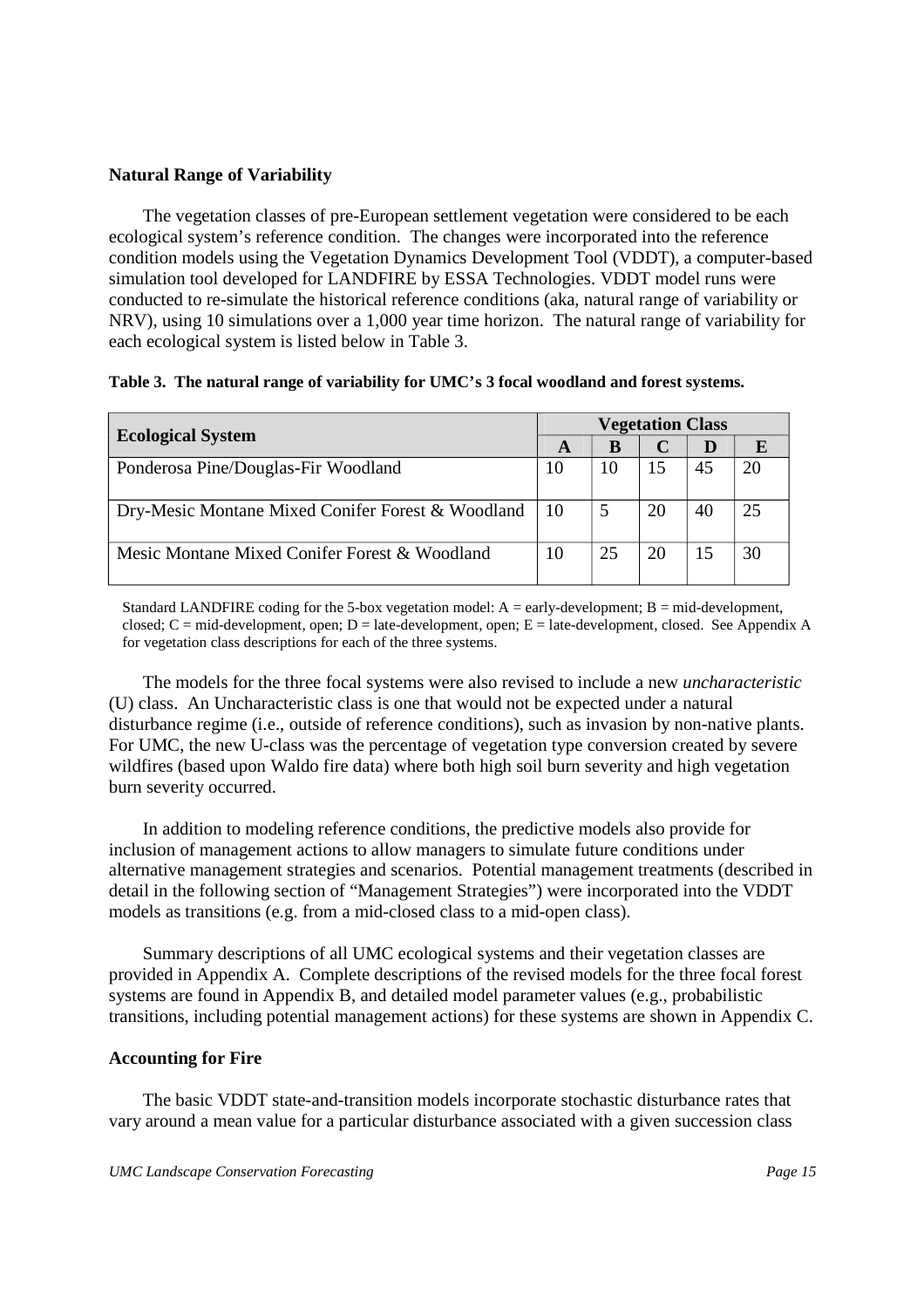for each ecological system. For example, fire is a major disturbance factor for all three UMC focal ecological systems, including replacement fire, mixed severity fire and surface fire. These fire regimes have different rates (i.e., mean fire return interval) that are incorporated into the models. VDDT then varies the actual amount of each type of fire that occurs each year around the established rate.

 Two factors were considered in accounting for fire activity in the UMC VDDT models: the amount and pattern of wildfire activity in the Pike National Forest over the past 20 years, and the virtual certainty of continued fire suppression as an overarching management activity. These two factors are closely related. The vast majority of wildfires in the area are immediately suppressed; however, a small number of fires escape suppression, and some of these may become large fires in size. The pattern of wildfires in the region over the past 20 years has been many years with no fires, and a few years with large fires. This extreme "either-or" fire variability is challenging to forecast in VDDT, especially over a short 10 year planning time horizon. LCF model runs typically include five replicates. With this pattern of UMC fire activity, in model test runs one of the replicates tended to show a large fire, whereas three replicates showed no or virtually no fire, and one replicate a small amount of fire.

 On the other hand, it is relatively straightforward to model fire suppression in VDDT, using *transition multipliers*. A transition multiplier is a number that multiplies a base disturbance rate in the VDDT models: e.g., for a given year, a transition multiplier of 1.0 creates no change in a disturbance rate, whereas a multiplier of 0 is a complete suppression of the disturbance rate, and a multiplier of 0.5 halves the disturbance rate. For UMC a set of transition multipliers was developed and applied for all three types of fire: surface, mixed and replacement fire. A very low multiplier (.10) was applied to surface fire, as these fires tend to be effectively suppressed (i.e., 90% of potential acres burned by surface fire are suppressed; 10% of acres are burned). A higher multiplier (.50) was applied to replacement fire – while these fires are very few in number, suppression is not as effective in controlling the *number of acres* burned; a middle multiplier (.25) was used for mixed fire. Model runs were conducted to test and fine tune these three multipliers for UMC, comparing the amount of fire that occurred in the model runs to the actual amount of fire over the past 20 year time period.

 A partial transition to the Uncharacteristic class was added to any replacement fire occurring in the model, based upon the percentage of conversion that was estimated from the Waldo Canyon fire with both severe vegetation burn and severe soil burn – 30% conversion in ponderosa pine and dry-mesic mixed conifer and 20% conversion in mesic mixed conifer.

## *Assessment of Ecological Condition - Metrics*

#### **Ecological Departure**

 The ecological departure methodology originally developed under the LANDFIRE program was used to assess the ecological condition of each of the three focal systems. Ecological departure is a broad-scale measure of ecosystem "health" – an integrated, landscape-level estimate of the ecological condition of terrestrial and riparian ecological systems. Ecological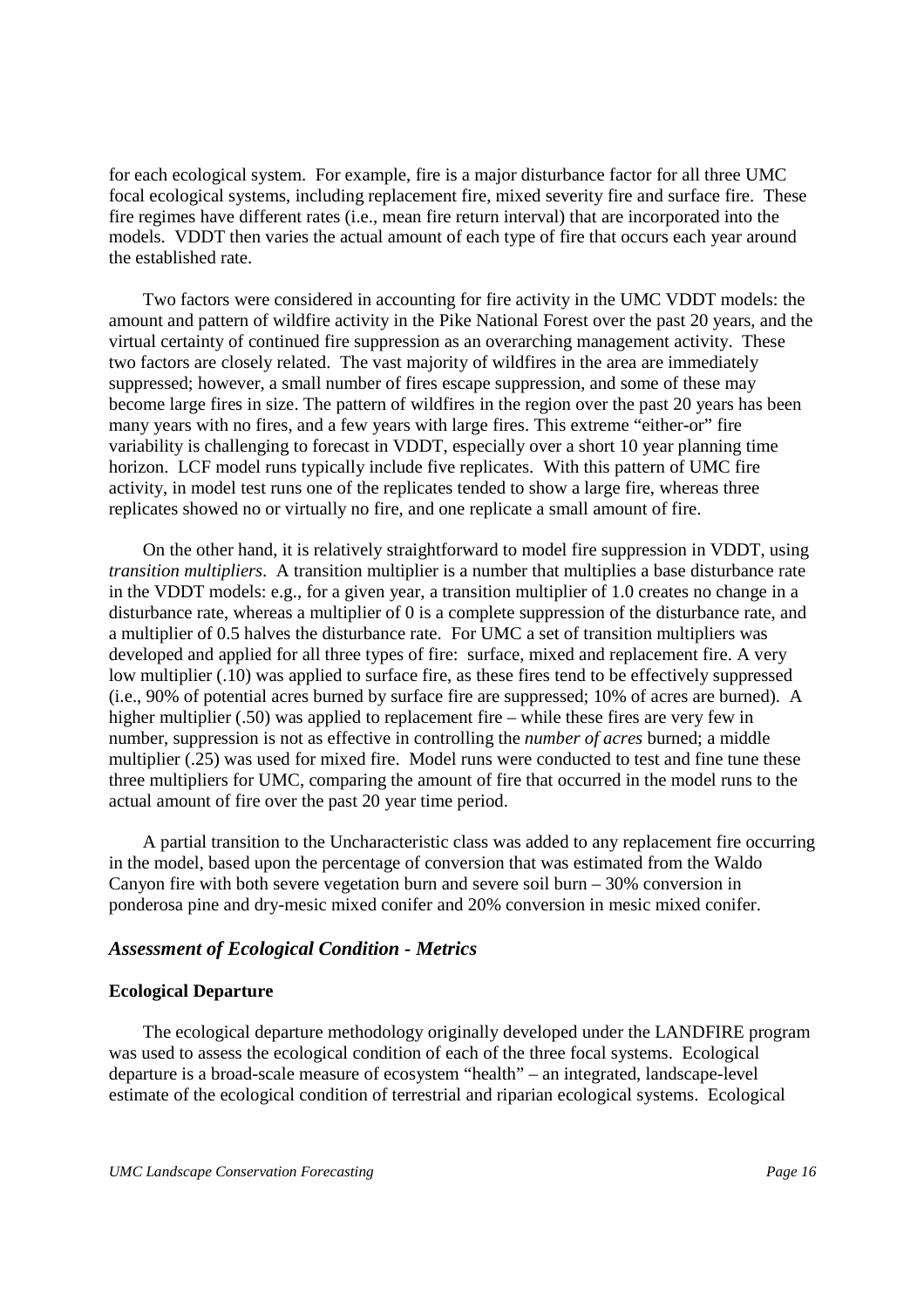departure incorporates species composition, vegetation structure, and disturbance regimes to estimate an ecological system's *departure* from its natural range of variability (NRV).

 The fundamental inputs of ecological departure analysis are two-fold: (1) mapping the distribution of biophysical settings or ecological systems; and (2) mapping the current vegetation succession classes of each ecological system. For UMC, as described previously, local Forest Service current vegetation data layers were used in lieu of LANDFIRE data on biophysical settings. The level of departure, or dis-similarity, from NRV for each ecological system was calculated by comparing the current vegetation succession-class distribution with the expected "natural" distribution (see ponderosa pine example in Table 4).

 Ecological departure (sometimes called FRC or Fire Regime Condition by federal agencies) is scored on a scale of 0% to 100% departure from NRV: Zero percent represents NRV while 100% represents total departure [i.e., the higher the number, the greater the departure]. Further, a coarser-scale metric known as Fire Regime Condition Class (FRCC) is used by federal agencies to group ecological departure scores into three classes: FRCC 1 represents ecological systems with low (<34%) departure, which is color coded green; FRCC 2 indicates ecological systems with moderate (34 to 66%) departure, which is color coded yellow; and FRCC 3 indicates ecological systems with high (>66) departure, which is color coded red. An example of ecological departure and corresponding ecological departure class is shown in Table 4.

| Ponderosa Pine/Douglas Fir Woodland |         |       |       |       |                                                   |          |        |
|-------------------------------------|---------|-------|-------|-------|---------------------------------------------------|----------|--------|
| <b>Class</b>                        | A-Early |       |       |       | B-Mid Closed C-Mid Open D-Late Open E-Late Closed | U-Unchar | Total  |
| Acres in Class                      | 1,783   | 8,569 | 4.263 | 1.982 | 3.239                                             | 636      | 20,472 |
| <b>NRV</b>                          | 10      | 10    | 15    | 45    | 20                                                | 0        | 100    |
| Current % in Class                  | 9       | 42    | 21    | 10    | 16                                                | 3        | 100    |
| Min of NRV/Current                  | 9       | 10    | 15    | 10    | 16                                                | $\Omega$ |        |
| Ecological Departure                |         |       |       |       |                                                   |          | 41     |

Ecological Departure =  $100\%$  –  $\sum_{i=1}$ *n i*  $Current<sub>i</sub>$ , *NRV*<sub>*i*</sub> 1  $min{$ Current<sub>i</sub>, NRV<sub>i</sub>}

 Ecological departure was not considered a relevant metric for the UMC's five smaller ecological systems (all less than 3,000 acres), as the small size and/or peripheral occurrence of these systems within the project area were not well suited for Landscape Forecasting.

#### **Open Forest Departure**

 In addition to assessing future condition via *Ecological Departure,* a newly created metric of *Open Forest Departure* was created, designed to measure the departure from historical open canopy conditions. As defined above, ecological departure is an integrated measure of composition, structure, and disturbance regime, and is a key metric to assess current and long term condition. The importance of adding Open Forest Departure as a second indicator was discovered when model simulations showed that an ecological system's overall ecological departure score over 10 years changed very little with targeted management strategies, whereas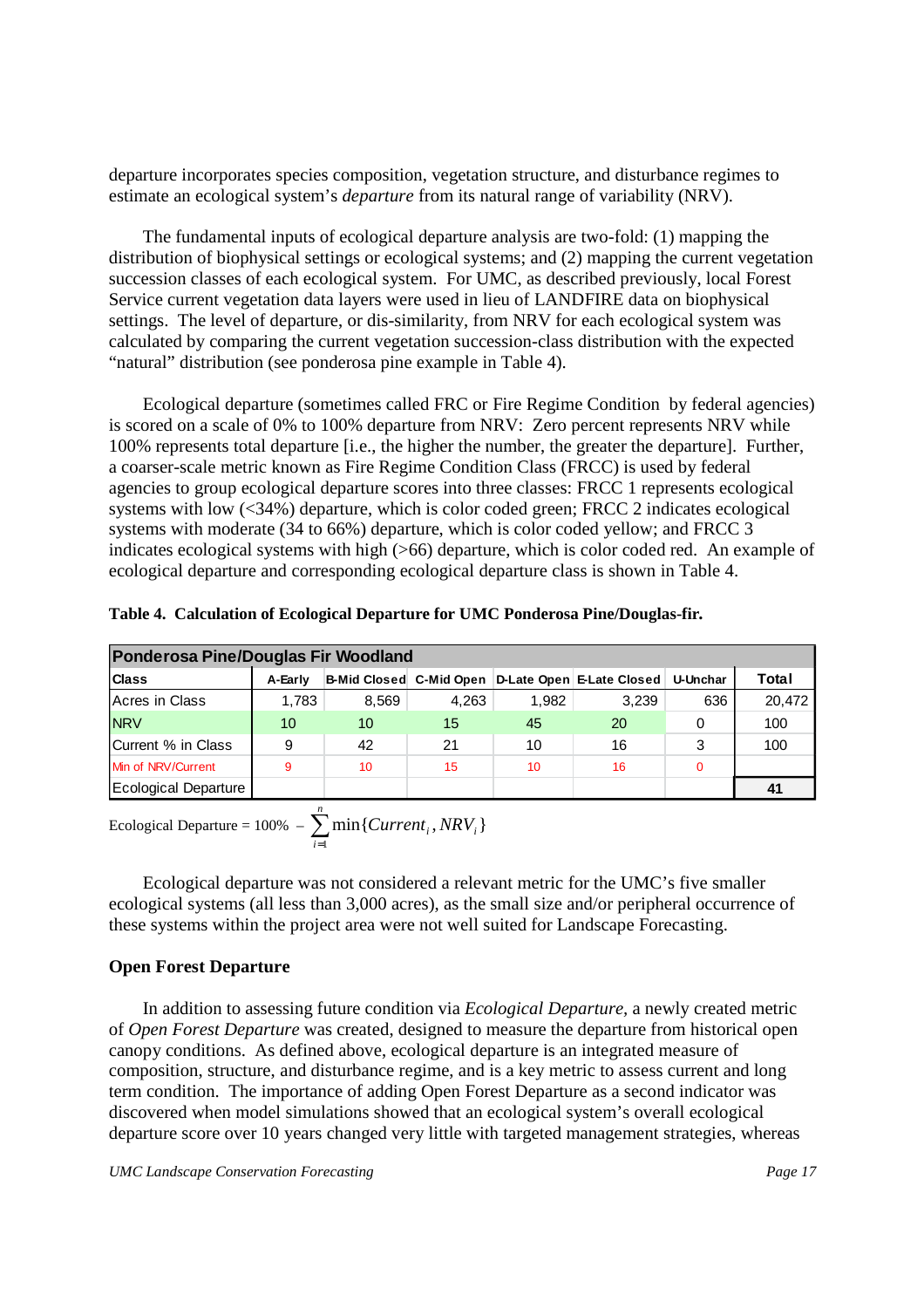its area of open canopy significantly increased (an improvement toward NRV), but was not captured in the integrated ecological departure metric – the reason being that the forest still showed a shortfall of late succession classes.

 Open Forest Departure was simply calculated as 100 minus the total of Classes A, C & D divided by the total of those three classes under NRV. For example, if the NRV total of the three classes was 70%, and predicted total in 10 years under minimum management was 40%, there would be a shortfall of open canopy forest. The Open Forest Departure score would be 43 (calculated as 100-(40/70). As with the Ecological Departure metric, a score of 0 would represent no departure from historic open conditions, whereas higher scores would indicate more closed forest conditions.

#### **Uncharacteristic Vegetation**

 A third factor for assessing future condition was the percentage of the Uncharacteristic vegetation class. However, a noticeable increase in this metric depends upon the occurrence of a large severe fire, which *on average* did not occur in the 10 year model runs due to fire suppression. Therefore, while acknowledging its importance, this metric was not used as a key reporting indicator.

## *Assessment of Future Ecological Condition – Alternative Management Strategies*

 Predictive state-and-transition computer models are a key tool in assessing future condition because they can simulate management scenarios.

 The three focal UMC ecological systems were selected for management treatment analyses based upon their size, departure from NRV and open forest conditions, and likelihood of continued future departure. As noted previously, the fundamental purpose of LCF is to identify specific, cost-effective vegetation management strategies to maintain, enhance or restore the desired more natural conditions. The assessment of current ecological condition and of future ecological condition under minimum management are merely precursors to this ultimate endpoint. The UMC Collaborative worked on two interrelated tasks toward achieving this fundamental purpose: (1) developed a set of specific management *strategies* (aka *treatments*) that the Forest Service can implement; and (2) analyzed the results of various alternative management *scenarios*, i.e., combinations of management strategies that have a similar theme.

#### **No Management**

 Using the VDDT computer-based models, the likely future condition of each focal system was assessed after 10 years, assuming *no active management action to restore ecological condition*. No Management essentially represents a "no action" scenario -- other than the continuation of fire suppression. Potential future conversion into the Uncharacteristic class was also included in the model.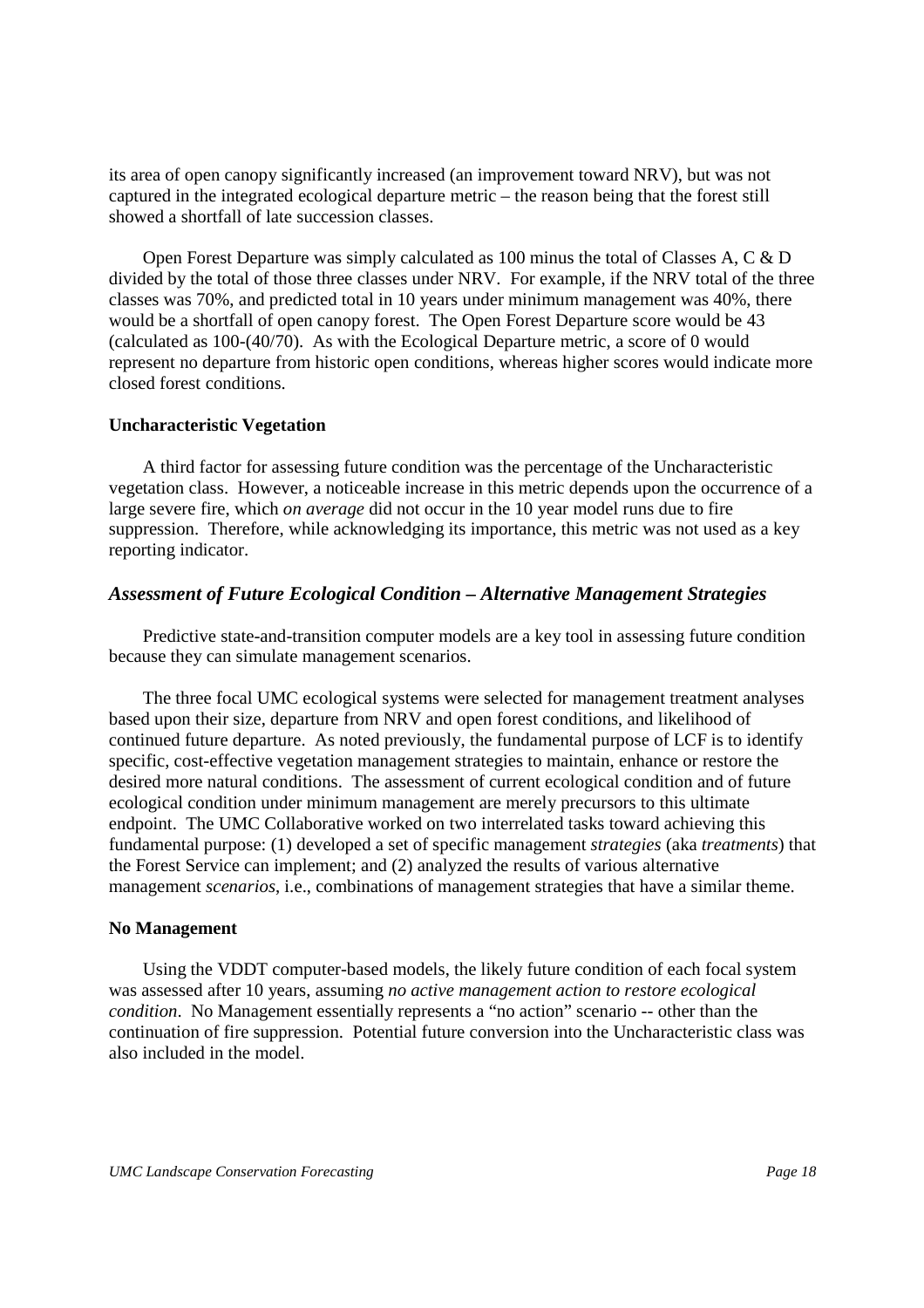#### **Management Strategies**

 The UMC Collaborative focused on developing large-scale management strategies to restore more natural forest conditions. As such, all strategies were fundamentally designed to: (1) restore more open forest canopy conditions, including early succession, and (2) establish a trajectory over time that would lead to low overall ecological departure, as the forests matured. Working with Forest Service staff and workshop participants, a set of potential management strategies was developed for all of the targeted ecological systems. Costs-per-acre and potential yearly application rates were determined for each management strategy, using the local experience of managers as well as GIS analysis.

 Three primary management strategies – mechanical treatment (including mechanical thinning and creation of openings), manual hand thinning and prescribed burning – were reviewed by the Collaborative and were incorporated into the VDDT state-and-transition models. All of the strategies were used for ponderosa pine/Douglas-fir woodland and the dry-mesic mixed conifer forest; all but manual thinning were used in the mesic mixed conifer. Management treatments were expressed as "Area Limits" in VDDT, which was the maximum area that could be treated per year for individual actions.

 The models also included a "failure rate" for many management strategies to reflect that some management actions only partially succeed at restoring a vegetation class. Based upon the professional judgment of Forest Service staff, each management strategy was assigned a "success rate" (i.e., the inverse of a failure rate) in terms of creating the desired open forest conditions -- 100% for mechanical treatment in ponderosa pine and dry-mesic mixed conifer and 50% in mesic mixed conifer; 60% for manual thinning; and 50% for prescribed burning after two entries.

 A summary table of the management treatment strategies, their ecological effects, success rates and costs is provided in Appendix D.

#### **Management Scenarios**

 Management scenarios basically represent common "themes" or approaches for grouping individual management strategies, so that the effectiveness of sets-of-strategies can be better compared within and across ecological systems. Six major 10-year scenarios were explored for the UMC project area, some of which included sub-sets of the scenarios.

- 1. No management no management actions except continuation of current fire suppression.
- 2. Mechanical treatments only mechanical thinning of closed canopy vegetation, including three different levels of openings creation, to create more open canopy conditions.
- 3. Prescribed fire only broadcast burning (after manual hand treatments) to create more open canopy conditions.
- 4. Combined mechanical treatment and prescribed fire, including the possibility of conducting one large prescribed burn.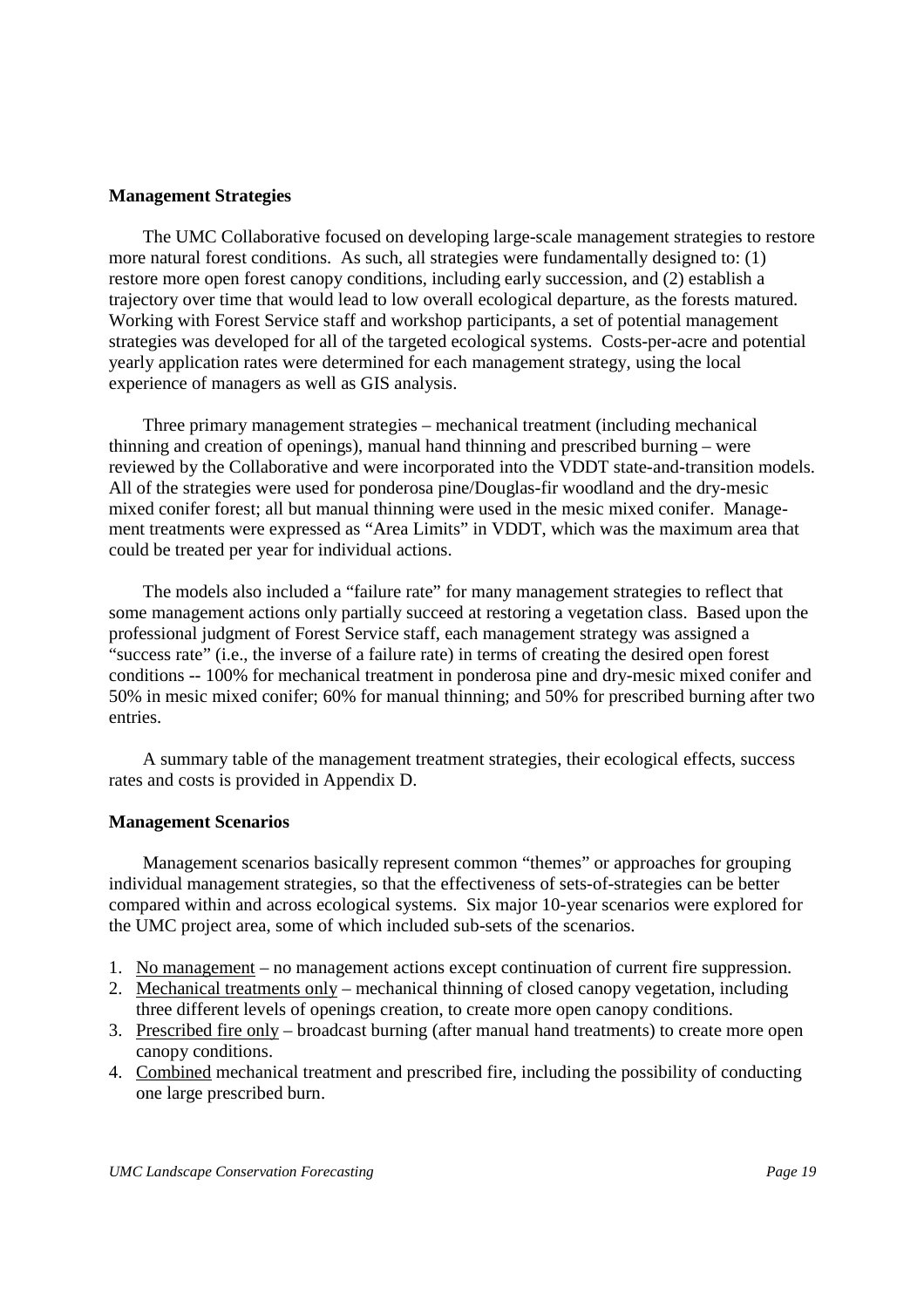- 5. "Zero canopy departure" a suite of management treatments geared to restore open canopy conditions to the greatest possible degree, regardless of budget or feasibility constraints.
- 6. "Feasible treatment" combined mechanical treatment with the addition of manual hand thinning – both at levels deemed feasible based upon the Forest Service's GIS analysis of potential and marginal treatment areas (e.g., slope, accessibility and other variables), as well as a conservative Forest Service estimate of the amount of feasible, prescribed broadcast burning (following site preparation).

The specific parameters of the Feasible Treatment scenario are shown in Table 5 following: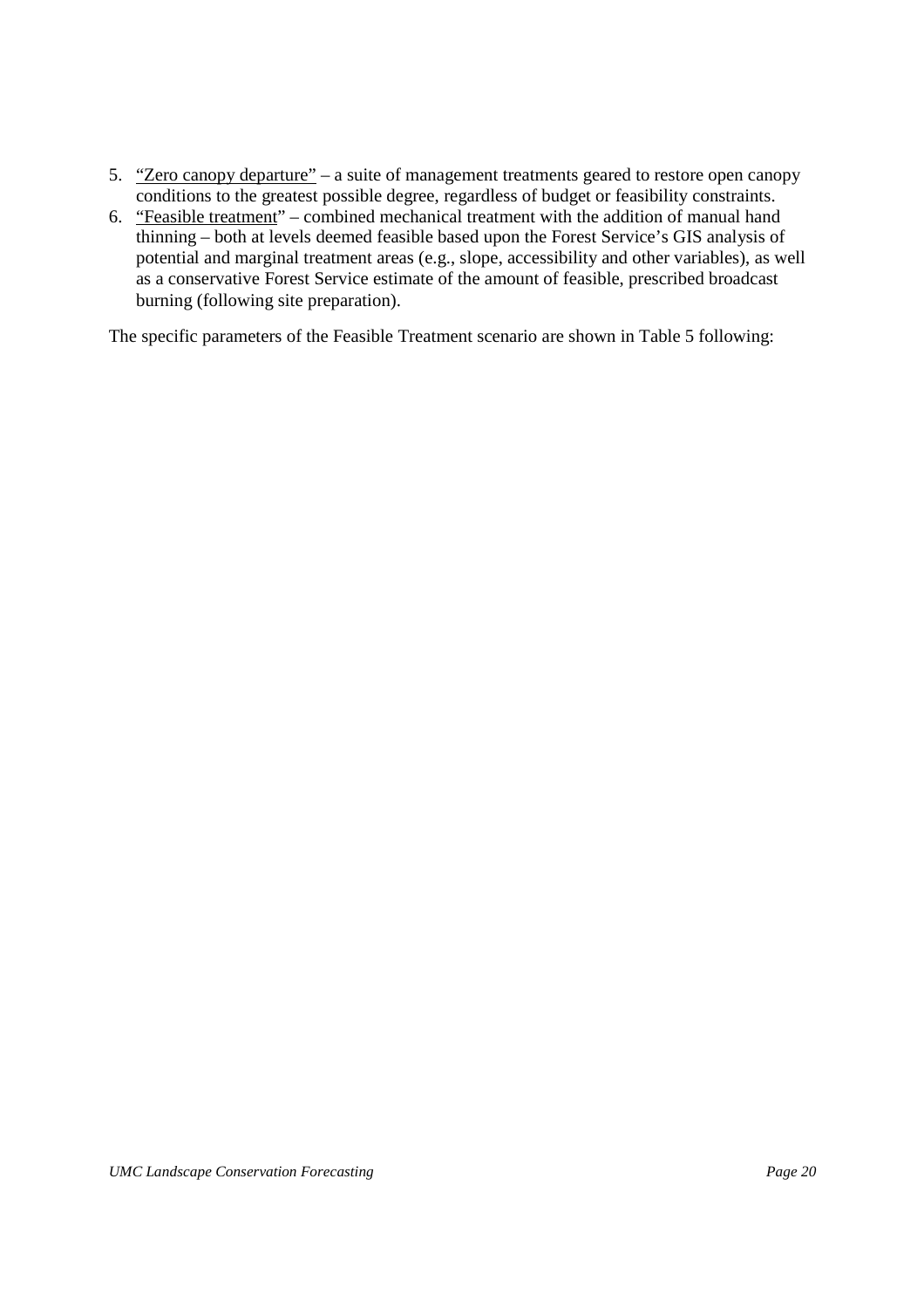## **Table 5. Feasible Treatment Scenario Parameters**

| <b>Mechanical Thinning</b>                                                                |
|-------------------------------------------------------------------------------------------|
| Treatments are conducted over first 7 years                                               |
| 6,000 acres total treatment (860 acres/year) for the three focal systems, based upon GIS  |
| feasibility analysis (see Table 13)                                                       |
| o Primarily Closed classes (B & E) but some Open classes (C & D) acres are captured       |
| within treatment areas                                                                    |
| o Allocated 2,300 acres Ponderosa Pine; 1,900 acres Dry Mixed Conifer; and 1,800          |
| acres Mesic Mixed Conifer                                                                 |
| o Includes some "marginal" acres with steeper slopes                                      |
| o Converts Closed to Open classes (C & D)                                                 |
| 100% success rate in Ponderosa Pine and Dry Mixed Conifer                                 |
| 50% success rate in Mesic Mixed Conifer; 50% remains Closed                               |
| o Mechanical Thinning partly done by Openings Creation (converts Closed to Class A),      |
| allocated as follows                                                                      |
| 20% of mechanical treatment in Closed Ponderosa Pine & Dry Mixed Conifer<br>٠             |
| 10% in Closed Mesic Mixed Conifer<br>п                                                    |
| o No s-class change from treatments in Open Classes; cost factor only                     |
|                                                                                           |
| <b>Manual Thinning</b>                                                                    |
| Treatments are conducted over first 7 years                                               |
| 6,000 acres total treatment (860 acres/year) in two focal systems (see Table 13)          |
| o Occurs within the "marginal" areas in GIS analysis that were not feasible for           |
| <b>Mechanical Thinning</b>                                                                |
| o Allocated 60% in Ponderosa Pine and 40% in Dry Mixed Conifer                            |
| ○ Focused on Closed classes (B & E); allocations per GIS analysis                         |
| o Converts Closed to Open classes at 60% success ratio; 40% remains Closed                |
| On Site Treatment - Prep for Controlled Burning                                           |
| Treatments are conducted over first 8 years - two years before controlled burns           |
| 3,000 acres total treatment (375 acres/year) in Closed classes of focal systems           |
| Allocated at 33% Pine; 40% Dry; 27% Mesic, based on prescribed burning allocations.       |
| No direct s-class changes; cost factor only                                               |
|                                                                                           |
| <b>Broadcast Burning</b>                                                                  |
| Conducted over final 8 years sequentially following On Site Treatment                     |
| 3,000 acres total treatment (375 acres/year) in Closed classes of three focal systems     |
| Allocated at 33% Pine; 40% Dry; 27% Mesic; allocations within systems by s-class prorated |
| Assumes two entries, completed as conditions permit                                       |
| Converts Closed to Open classes @ 50% success rate after two entries; 50% remains Closed  |
| o Note: the time frame for second entries will extend beyond the 10 year period but       |
| outcomes are reflected in the 10 year model runs                                          |
| Maintenance burning @ 250 total acres/year after Year 10 for the 20 & 50 year model runs, |
| to help maintain open conditions                                                          |
|                                                                                           |
|                                                                                           |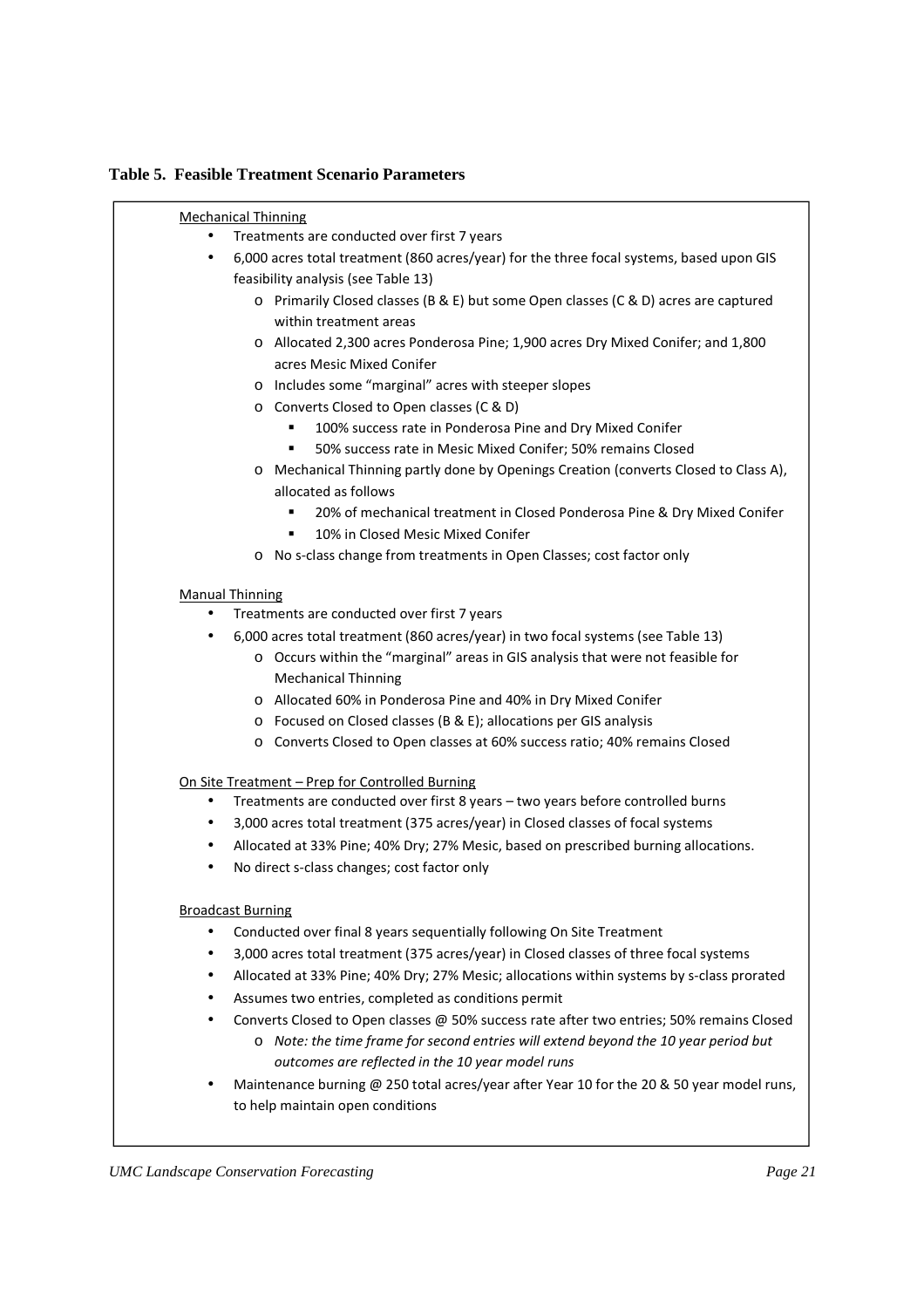#### **Computer Simulations and Reporting Variables**

 VDDT computer runs were used to test the scenarios and their sub-sets for each of the focal ecological systems over a 10-year time horizon. The Feasible Treatment management scenario was also extended for 20 and 50 year forecasts to show the projected longer-term trajectory as compared to minimum management. Because the VDDT software does not have an optimization mechanism, this required testing varied combinations of management strategies and levels of treatment for some scenarios.

 The primary reporting variables for simulations were: (1) ecological departure score, (2) open forest departure score, (3) total acres treated, and (4) total cost. Results were tallied in a set of Excel-based UMC Model Run Worksheets.

## *Return on Investment (ROI) Analysis*

 The final step in the process was the calculation of benefits (magnitude of ecological improvement) as compared to costs of management strategies. Both intra- and inter-system return-on-investment (ROI) metrics were used to determine which of the scenarios produced the greatest ecological benefits per dollar invested *within* each ecological system, and *across* the three focal ecological systems, in relation to MINIMUM MANAGEMENT. The two ROI metrics calculated were:

- (1) Ecological Intra-system ROI. The change of ecological departure and open forest departure classes between the MINIMUM MANAGEMENT scenario and an ALTERNATIVE MANAGEMENT scenario for a given ecological system in year 10, divided by total cost of the scenario over 10 years. Correction factors were used to bring all measures to a common order of magnitude.
- (2) Ecological Inter-system ROI. The change of ecological departure and open forest departure classes between the MINIMUM MANAGEMENT scenario and an ALTERNATIVE MANAGEMENT scenario in year 10, multiplied by total area of the ecological system, divided by total cost of the scenario over 10 years. Correction factors were used to bring all measures to a common order of magnitude.

 If the ROI values within or across systems differ substantially, they are sometimes a useful tool for land managers to decide where to allocate scarce management resources among many possible choices on lands that they administer. Of course, managers also select final strategies or treatment areas based upon a variety of additional factors, such as availability of financial resources, policy constraints, and other multiple-use or societal objectives.

## *LCF Benefits and Limitations*

By developing a decision support tool to assess the benefits and costs of alternative management strategies, LCF provides many benefits to natural resource managers. Among the key benefits are the answers that LCF provides to the following questions: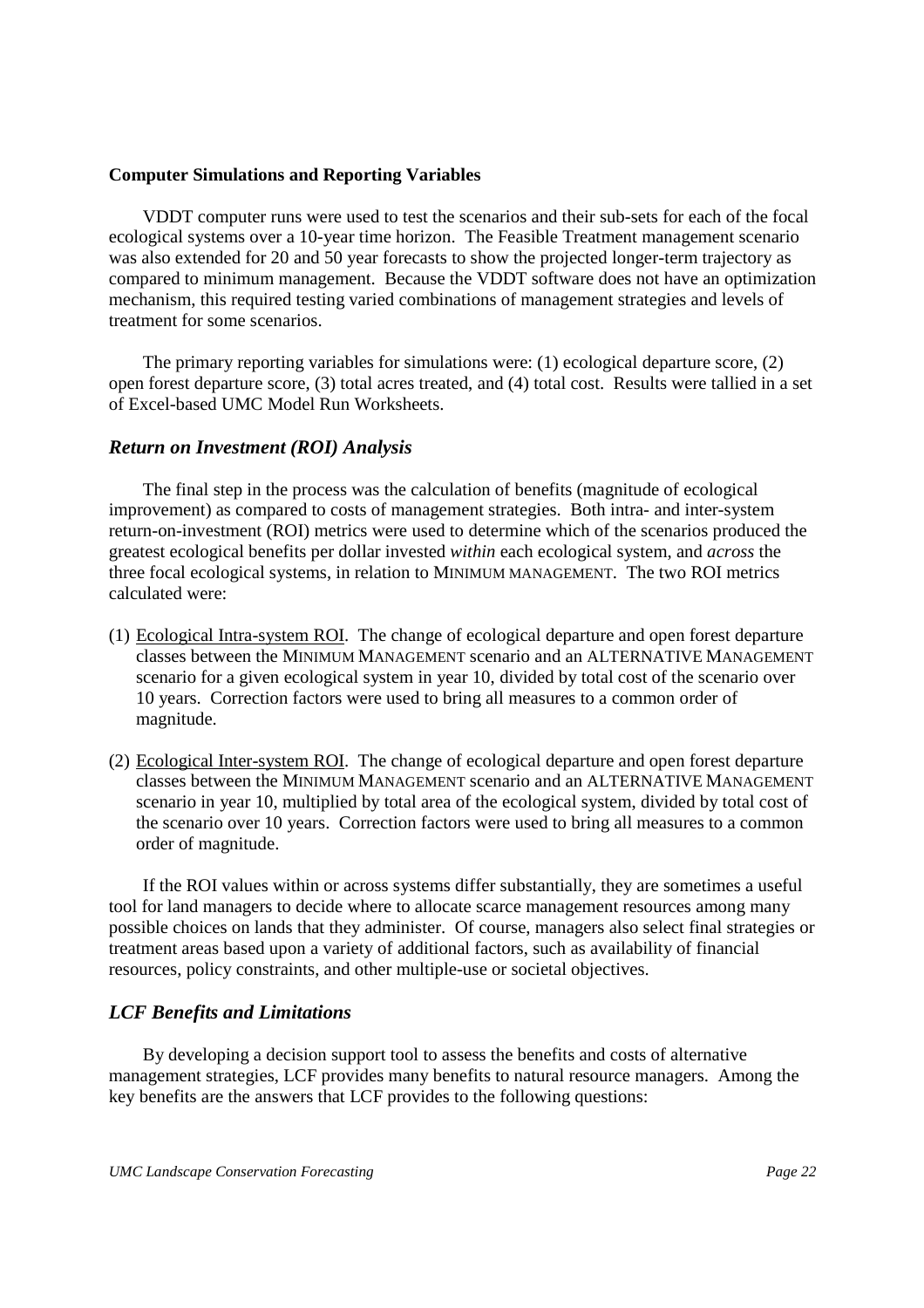What is the current condition of each ecosystem in the landscape What systems are likely to get worse, and how much worse Which management treatments, and how much, will improve altered ecosystems What degree of improvement can be feasibly achieved Where to place treatments on the landscape, by ecosystem and vegetation class Which management treatments produce the biggest bang for the buck

The models used to help develop the answers to these questions are relatively simple, transparent and easily adaptable, thereby providing a solid framework for adaptive ecosystem management.

Some additional LCF benefits include:

Scorecards of current & future condition Scientific documentation for National Environmental Policy Act (NEPA) documents Help attract funding for implementation Help build collaborative learning and consensus among resource managers and stakeholders

Landscape Conservation Forecasting has some inherent limitations in its applications. Some of the constraints were overcome by adaptations for the UMC project, such as revising LANDFIRE ecological models based upon local expertise, adding an uncharacteristic vegetation class, creating a supplemental metric for open forest departure, and substituting local Forest Service vegetation data for national LANDFIRE data. The following general constraints and challenges are inherent in the LCF methods and tools.

Landscape and Ecosystem Size. LCF is designed for large landscapes (e.g. 50,000 acres +). The larger the landscape and its ecological systems, the more effective is the use of the ecological departure metric. The departure scores of ecological systems become increasingly uncertain as landscape and system size decrease, especially for systems with longer return intervals of standreplacing disturbances.

Aquatics. LCF does not address aquatic ecosystems. It does address riparian and wetland systems.

Maps and Data. The assessment of current condition is only as good as the vegetation data that supports it. Moreover, this data serves to establish the "initial conditions" for model runs to forecast future conditions. LANDFIRE provides a free, easy-to-use data set with coverage across the United States. However, LANDFIRE data is highly variable in its accuracy. High-resolution and well-interpreted geospatial data is best for understanding current conditions and conducting project-level treatment forecasts. Coarser data or expert knowledge may be acceptable for populating current conditions for large-scale assessments serving a broader purpose.

Models. "All models are wrong, but some are useful." A well-developed predictive model can provide a reasonable approximation of reality. LANDFIRE was designed to use peer-reviewed, consistent, and repeatable scientific methods in developing ecological models. VDDT state-andtransition models exist for reference conditions for most terrestrial and riparian systems of the United States. However, some of the models have not been sufficiently peer reviewed and other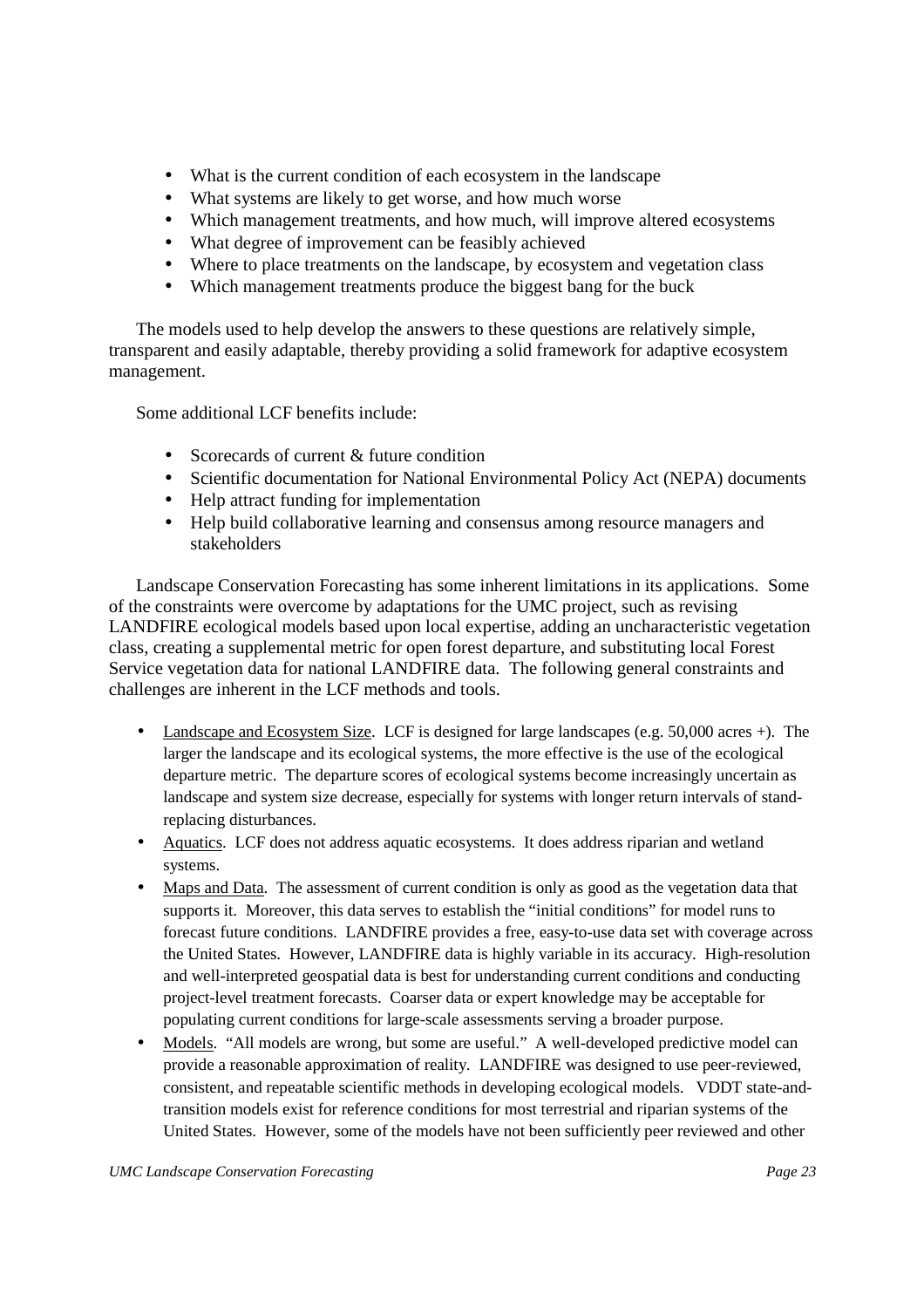models might be outdated or simplistic. Moreover, many models do not accurately reflect local conditions, including uncharacteristic vegetation classes, and therefore require local, expert-based modifications. Incorporating management actions into models requires expert-based judgments on their ecological effects and probability of success.

Metrics. While ecological departure is a powerful, unified metric of overall ecological "health" – incorporating vegetation structure, composition, and all relevant ecological processes − it does not fully account for all impairments to ecosystems, or all improvements in ecological health over shorter time horizons. Supplemental metrics (e.g. high-risk vegetation, species-based habitat departure) have therefore been developed to meet local needs.

NRV. Ecological departure typically is based upon the natural range of variability (NRV) for the reference conditions (pre-European settlement) of an ecosystem. However, NRV does not necessarily have to serve as the desired future condition (DFC) if local goals or conditions suggest an alternative standard. It is possible to model and measure towards DFC in addition to or instead of NRV. However, NRV does reflect many elements of what is typically desired for a given ecosystem, such as the amount of late succession vegetation, the amount of early succession habitat, and the degree of open canopy desired.

Climate Change. LCF can and has addressed climate change effect in VDDT models, but it is complex and challenging to do so comprehensively and with a high confidence level in the models. Some initial LCF climate change forecasting in the northern Sierra Nevada found that effects are not occurring at a significant level until 40 years out. Two important finding were that management actions taken to restore ecosystems closer to NRV helped to improve future condition in the face of climate change, and the sooner these restoration actions were taken, the better the long-term outcome. Also, without trying to create a direct linkage to climate change models, the VDDT models can be used to simulate predicted future changes in fire regimes and potential other disturbances to explore what ecosystems may look like, and then test alternative management strategies on how to adapt.

Precision. The 0-100 ecological departure scores and other related metrics may suggest a high level of precision to some readers (e.g. a departure score of 53), whereas the scores should be more appropriately viewed as approximations that reflect ranges. A small percentage difference in scores (e.g. 52 vs. 55) is not meaningful, given the inherent imprecision of the underlying models and/or data.

Non-Spatial. The more common non-spatial application of LCF using VDDT models does not address the pattern of vegetation and succession classes across the landscape. Addressing vegetation heterogeneity and fragmentation requires the addition of other spatial modeling tools (TELSA or ST-Sim) and metrics.

Stand-level Dynamics and Treatments. LCF is a landscape-scale planning tool. It does not address vegetation patch size, openings, or stand-level treatments if these occur at the scale of small projects and computer simulations are non-spatial. Qualitative management treatment guidelines cannot be simulated because quantitative rules are required by all simulation platforms.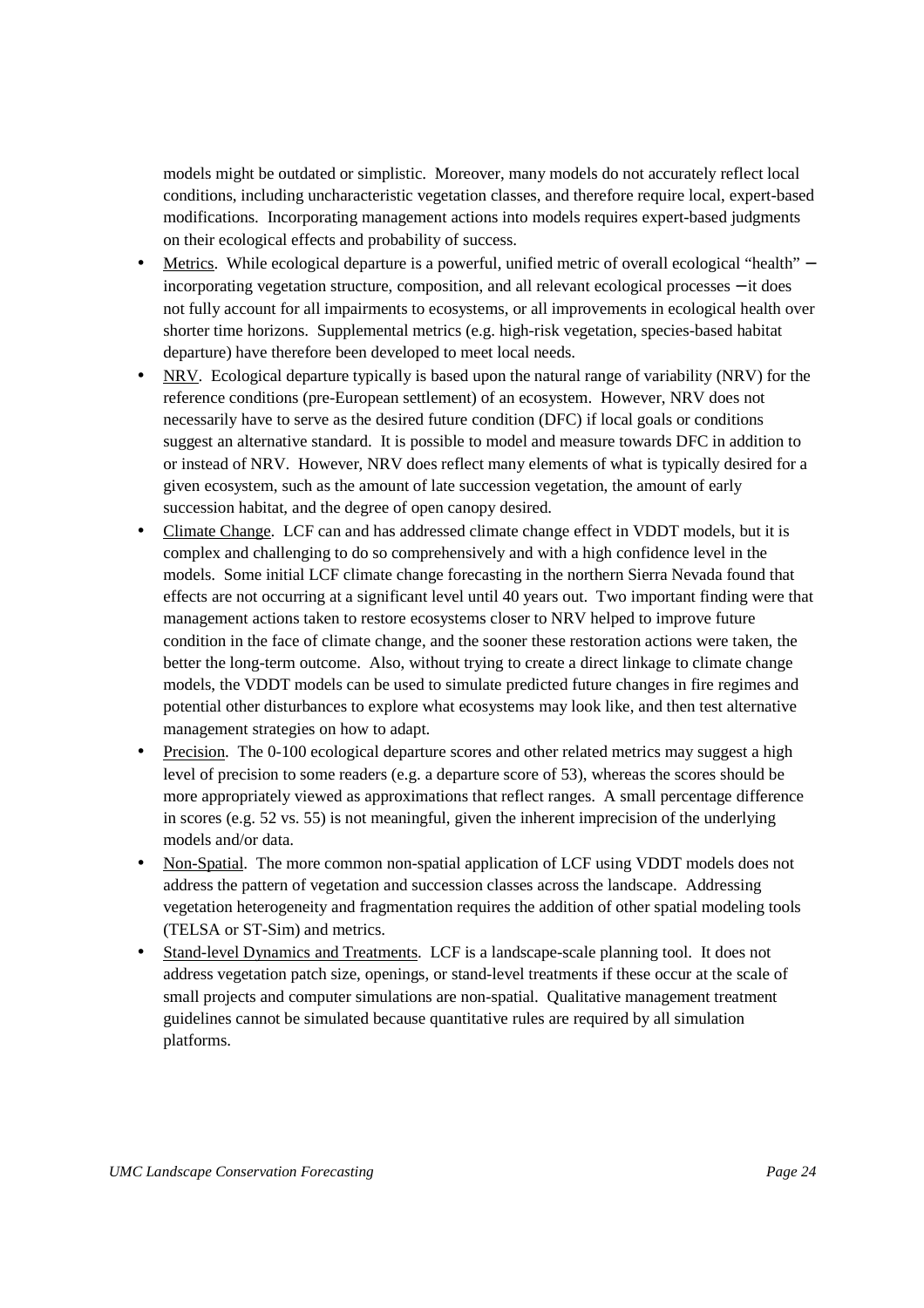## **Findings**

## *Current Ecological Condition*

#### **Ecological Systems**

 The approximately 67,000 acres Upper Monument Creek project area supports a diversity of ecosystems, ranging from lower elevation grasslands to oak shrublands to mid elevation woodlands to higher elevation woodlands and forests. Eight major vegetation types in the UMC project area were identified from the Forest Service vegetation data. These systems and the acreage of each system (rounded) are as follows:

| <b>Ecological System</b>                            | Acres  |  |  |  |  |
|-----------------------------------------------------|--------|--|--|--|--|
| Ponderosa Pine/Douglas Fir Woodland                 |        |  |  |  |  |
| Dry-Mesic Montane Mixed Conifer Forest and Woodland |        |  |  |  |  |
| Mesic Montane Mixed Conifer Forest and Woodland     | 15,700 |  |  |  |  |
| <b>Montane Riparian Systems</b>                     | 3,000  |  |  |  |  |
| Lodgepole Pine Forest                               | 2,400  |  |  |  |  |
| Gambel Oak-Mixed Montane Shrubland                  | 2,100  |  |  |  |  |
| Montane-Subalpine Grassland                         | 1,900  |  |  |  |  |
| Pinyon-Juniper Woodland                             | 100    |  |  |  |  |

 Three woodland and forest systems dominate the UMC landscape – comprising 85% of the project area. These three systems are ponderosa pine/Douglas-fir woodland (20,500 acres), drymesic mixed conifer forest and woodland (18,700 acres) and mesic mixed conifer forest and woodland (15,700 acres). These three systems are distributed across the UMC area, and often found commingled, with location and patch size based upon aspect, elevation, soils, and other factors. Five smaller systems comprise the remainder of the area's vegetation communities. The montane riparian systems (3,000 acres) are largely embedded with the various forest systems. Lodgepole pine forest (2,400 acres) is found predominantly in one area in the northern part of UMC. Gambel oak-mixed montane shrubland (2,100 acres), montane subalpine grassland (1,900 acres) and pinyon-juniper woodland (100 acres) are found in drier, lower-elevation site locations on the eastside.

#### **Ecological Departure**

 The three woodland and forest systems are all moderately departed from their natural historic condition (Table 6).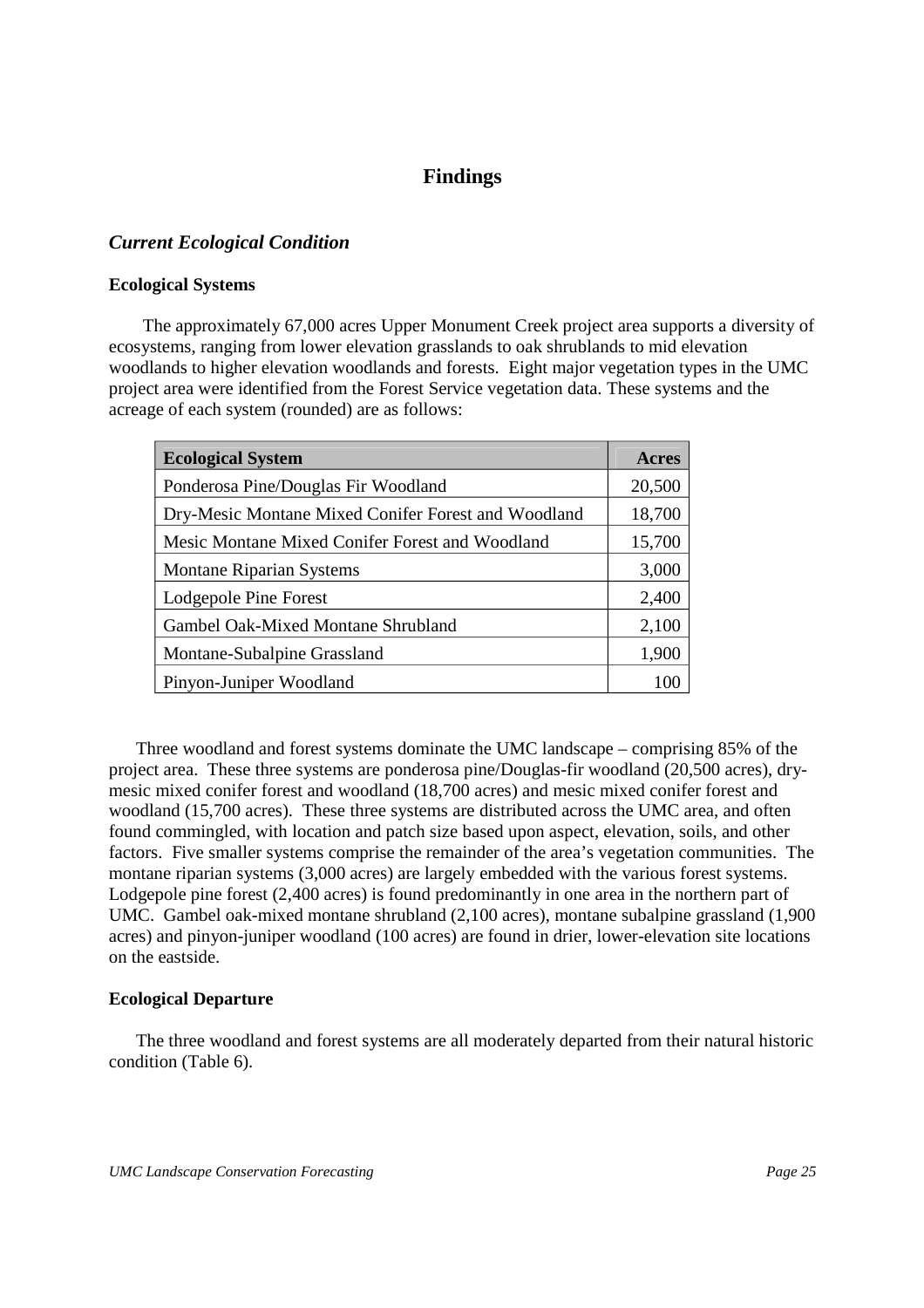**Table 6. Ecological Departure of the UMC ecological systems. The measure of Ecological Departure is scored on a scale of 0% to 100% departure from NRV: 0% represents NRV while 100% represents total departure. Departure was not calculated for the five smaller systems.** 

| <b>Ecological System</b>                            | $\%$<br><b>Departure</b> | <b>Acres</b><br>(rounded to<br>next 100) |
|-----------------------------------------------------|--------------------------|------------------------------------------|
| Ponderosa Pine/Douglas Fir Woodland                 | 41                       | 20,500                                   |
| Dry-Mesic Montane Mixed Conifer Forest and Woodland | 52                       | 18,700                                   |
| Mesic Montane Mixed Conifer Forest and Woodland     | 42                       | 15,700                                   |

 There are two primary causes of the moderate departure scores at UMC: canopy condition and forest age. There is a substantial over-abundance of closed canopy conditions (vegetation classes B & E), creating an approximately 15,000 acres shortfall of the more open canopy (classes C & D) forests than occurred historically. Overall, approximately 63% of the forest is in closed canopy condition, about twice as much as occurred historically. Moreover, because of historical logging, the older succession classes (classes  $D \& E$ ) are under-represented in the forests. Table 7 displays the current acres and percentage in each vegetation class for each system, as well as the percentage expected under NRV.

Ecological departure was not considered a useful metric to assess the condition of the five smaller systems. The departure scores of ecological systems become increasingly uncertain as system size and landscape size decreases. The lodgepole pine occurrence at UMC, for example, is part of a larger occurrence that extends beyond the project boundary, which itself is a somewhat isolated representation of this system in the southern Front Range.

 The acres in the vegetation classes (s-classes) for all ecological systems were determined both *before* and *after* the large Waldo Canyon fire. The Waldo fire affected approximately 11,000 acres of vegetation within the project area. The fire had three primary effects on the vegetation classes:

- (1) created substantially more early succession vegetation (Class A) for most systems; altogether over 5,000 acres of new early succession vegetation was created;
- (2) reduced the amount of closed canopy forest; and
- (3) created a new uncharacteristic vegetation class.

The additional amount of early vegetation and reduced closed canopy forest actually served to improve the ecological departure scores for the three woodland and forest systems, even in light of the new uncharacteristic vegetation class. This result confirms that wildfires can indeed have some beneficial ecological effects on forest condition (although they can have devastating effects on lives, property and other community values). *However, the distribution of these ecological effects was highly concentrated spatially.* For example, rather than small patches of early succession forest well-distributed across the landscape, large patches were created, concentrated in the area of the fire. Table 8 displays the acres and percentages of each vegetation found before the Waldo fire.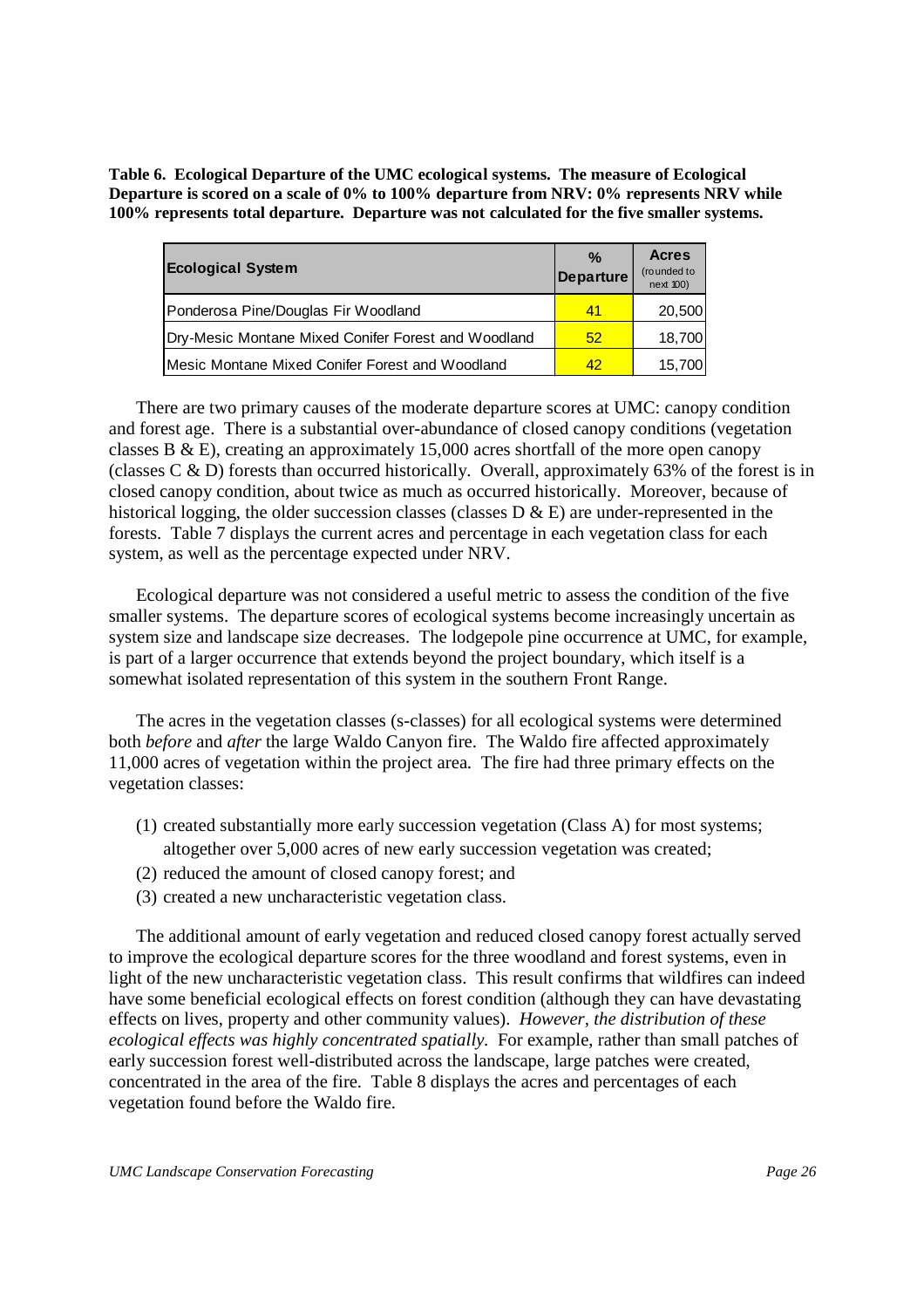| Ponderosa Pine/Douglas Fir Woodland                    |                         |                                       |                   |                |                                                   |                      |                       |  |  |
|--------------------------------------------------------|-------------------------|---------------------------------------|-------------------|----------------|---------------------------------------------------|----------------------|-----------------------|--|--|
| Class                                                  | A-Early                 |                                       |                   |                | B-Mid Closed C-Mid Open D-Late Open E-Late Closed | U-Unchar             | Total                 |  |  |
| Acres in Class                                         | 1.783                   | 8,569                                 | 4,263             | 1,982          | 3,239                                             | 636                  | 20,472                |  |  |
| <b>NRV</b>                                             | 10                      | 10                                    | 15                | 45             | 20                                                | 0                    | 100                   |  |  |
| Current % in Class                                     | 9                       | 42                                    | 21                | 10             | 16                                                | 3                    | 100                   |  |  |
| <b>Ecological Departure</b>                            |                         |                                       |                   |                |                                                   |                      | 41                    |  |  |
| Dry-Mesic Montane Mixed Conifer Forest and Woodland    |                         |                                       |                   |                |                                                   |                      |                       |  |  |
| <b>Class</b>                                           | A-Early                 |                                       |                   |                | B-Mid Closed C-Mid Open D-Late Open E-Late Closed | U-Unchar             | <b>Total</b>          |  |  |
| Acres in Class                                         | 1,985                   | 8,949                                 | 4,559             | 978            | 1,423                                             | 787                  | 18,681                |  |  |
| <b>NRV</b>                                             | 10                      | 5                                     | 20                | 40             | 25                                                | 0                    | 100                   |  |  |
| Current % in Class                                     | 11                      | 48                                    | 24                | 5              | 8                                                 | 4                    | 100                   |  |  |
| <b>Ecological Departure</b>                            |                         |                                       |                   |                |                                                   |                      | 52                    |  |  |
| <b>Mesic Montane Mixed Conifer Forest and Woodland</b> |                         |                                       |                   |                |                                                   |                      |                       |  |  |
| <b>Class</b>                                           | A-Early                 |                                       |                   |                | B-Mid Closed C-Mid Open D-Late Open E-Late Closed | U-Unchar             | Total                 |  |  |
| Acres in Class                                         | 1,707                   | 9,995                                 | 1,024             | 270            | 2,275                                             | 385                  | 15,656                |  |  |
| <b>NRV</b>                                             | 10                      | 25                                    | 20                | 15             | 30                                                | 0                    | 100                   |  |  |
| Current % in Class                                     | 11                      | 64                                    | $\overline{7}$    | 2              | 15                                                | $\overline{2}$       | 100                   |  |  |
| <b>Ecological Departure</b>                            |                         |                                       |                   |                |                                                   |                      | 42                    |  |  |
| <b>Montane Riparian Systems</b>                        |                         |                                       |                   |                |                                                   |                      |                       |  |  |
| <b>Class</b>                                           | A-Early                 | <b>B-Mid Closed</b>                   | <b>C-Late All</b> | $\blacksquare$ | ٠                                                 | <b>U-Unchar</b>      | <b>Total</b>          |  |  |
| Acres in Class                                         | 1,284                   | 358                                   | 1,278             | $\mathbf 0$    | $\Omega$                                          | 49                   | 2,969                 |  |  |
| <b>NRV</b>                                             | 10                      | 25                                    | 65                |                |                                                   | 0                    | 100                   |  |  |
| Current % in Class                                     | 43                      | 12                                    | 43                | 0              | 0                                                 | $\overline{2}$       | 100                   |  |  |
| <b>Ecological Departure</b>                            |                         |                                       |                   |                |                                                   |                      | 35                    |  |  |
| <b>Lodgepole Pine Forest</b>                           |                         |                                       |                   |                |                                                   |                      |                       |  |  |
| <b>Class</b>                                           | A-Early                 | B-Mid Closed C-Mid Open D-Late Closed |                   |                | E-Late All                                        | <b>U-Unchar</b>      | Total                 |  |  |
| Acres in Class                                         | 47                      | 779                                   | 552               | 352            | 631                                               | $\Omega$             | 2,361                 |  |  |
| <b>NRV</b>                                             | 20                      | 20                                    | 20                |                |                                                   |                      |                       |  |  |
|                                                        |                         |                                       |                   | 30             | 10                                                | 0                    | 100                   |  |  |
| Current % in Class                                     | 2                       | 33                                    | 23                | 15             | 27                                                | 0                    | 100                   |  |  |
|                                                        |                         |                                       |                   |                |                                                   |                      | 33                    |  |  |
| <b>Ecological Departure</b>                            |                         |                                       |                   |                |                                                   |                      |                       |  |  |
| <b>Gambel Oak-Mixed Montane Shrubland</b>              |                         |                                       |                   | $\blacksquare$ | $\blacksquare$                                    |                      | Total                 |  |  |
| <b>Class</b><br>Acres in Class                         | A-Early<br>462          | <b>B-Mid Closed C-Late Closed</b>     | 550               | 0              | $\Omega$                                          | <b>U-Unchar</b><br>8 |                       |  |  |
| <b>NRV</b>                                             | 10                      | 1,122<br>35                           | 55                | $\blacksquare$ | $\mathbf 0$                                       | 0                    | 2,142<br>100          |  |  |
| Current % in Class                                     | 22                      | 52                                    | 26                | 0              | 0                                                 | 0                    | 100                   |  |  |
| <b>Ecological Departure</b>                            |                         |                                       |                   |                |                                                   |                      | 29                    |  |  |
|                                                        |                         |                                       |                   |                |                                                   |                      |                       |  |  |
| <b>Montane-Subalpine Grassland</b><br><b>Class</b>     | 0                       | 0                                     | 0                 | 0              | 0                                                 | 0                    |                       |  |  |
|                                                        | 107                     | 1,770                                 | 0                 | $\mathbf 0$    | $\Omega$                                          | 12                   | <b>Total</b><br>1,888 |  |  |
| Acres in Class                                         |                         |                                       |                   |                |                                                   |                      |                       |  |  |
| <b>NRV</b><br>Current % in Class                       | model not reviewed<br>6 | 94                                    | 0                 | $\mathbf 0$    | 0                                                 | 1                    | 100                   |  |  |
|                                                        |                         |                                       |                   |                |                                                   |                      |                       |  |  |
| <b>Ecological Departure</b>                            |                         |                                       |                   |                |                                                   |                      |                       |  |  |
| <b>Pinyon-Juniper Woodland</b><br><b>Class</b>         | 0                       | 0                                     | 0                 | 0              | 0                                                 | 0                    |                       |  |  |
|                                                        | 66                      | 0                                     | 39                | $\mathbf 0$    | $\Omega$                                          | $\Omega$             | <b>Total</b>          |  |  |
| Acres in Class<br><b>NRV</b>                           | model not reviewed      |                                       |                   |                |                                                   |                      | 105                   |  |  |
| Current % in Class                                     | 63                      | 0                                     | 37                | $\mathbf 0$    | 0                                                 | $\mathbf 0$          | 100                   |  |  |

## **Table 7. Vegetation Succession Classes and Ecological Departure – After Waldo Fire**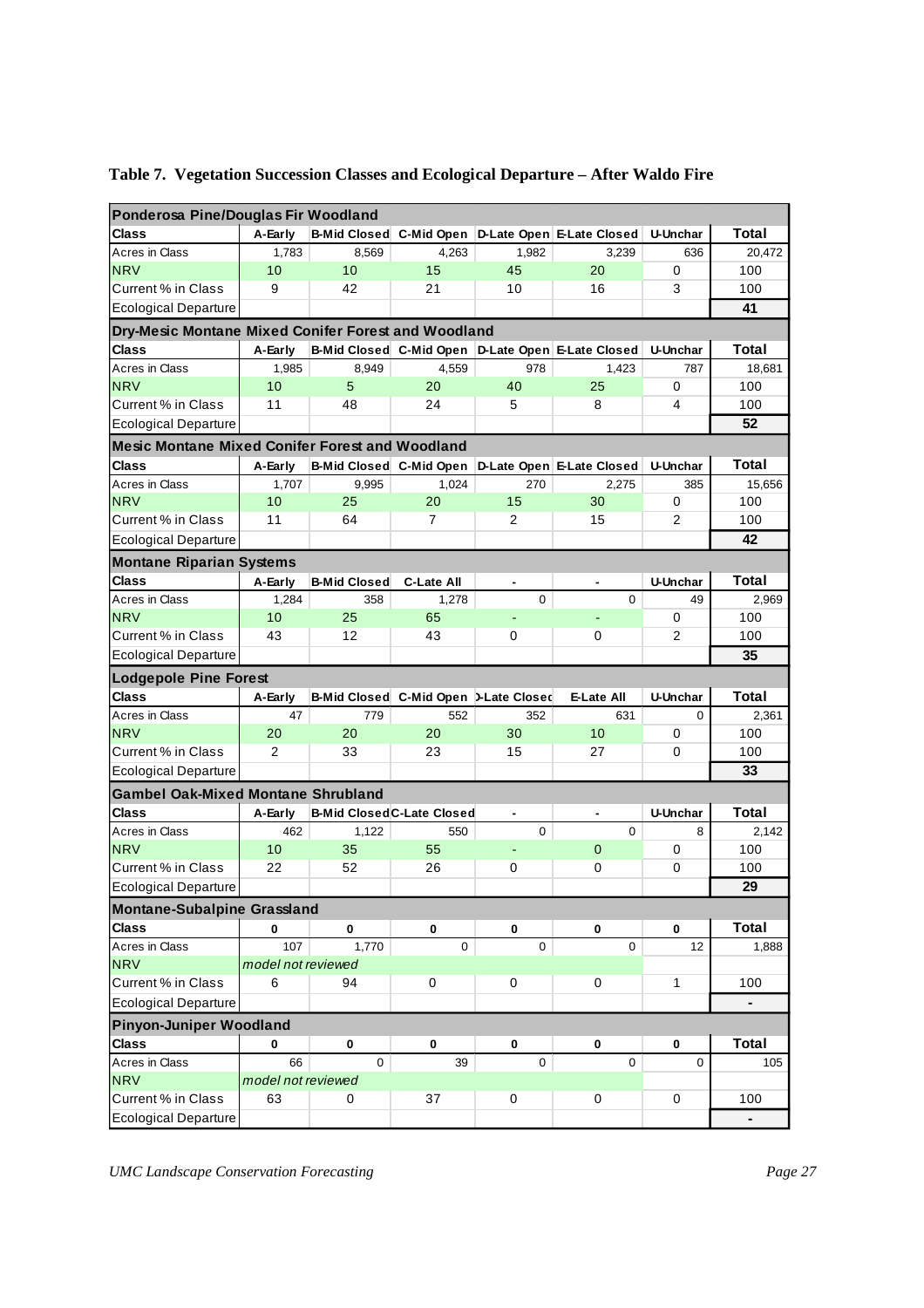| Ponderosa Pine/Douglas Fir Woodland UMC                    |                    |                                       |                                   |                |                                                   |                |  |  |  |
|------------------------------------------------------------|--------------------|---------------------------------------|-----------------------------------|----------------|---------------------------------------------------|----------------|--|--|--|
| Class                                                      | A-Early            | B-Mid Closed C-Mid Open               |                                   |                | D-Late Open E-Late Closed                         | <b>Total</b>   |  |  |  |
| Acres in Class                                             | 303                | 10,072                                | 4,464                             | 2,054          | 3,579                                             | 20,472         |  |  |  |
| <b>NRV</b>                                                 | 10                 | 10                                    | 15                                | 45             | 20                                                | 100            |  |  |  |
| Current % in Class                                         | 1                  | 49                                    | 22                                | 10             | 17                                                | 100            |  |  |  |
| <b>Ecological Departure</b>                                |                    |                                       |                                   |                |                                                   | 46             |  |  |  |
| Dry-Mesic Montane Mixed Conifer Forest and Woodland UMC    |                    |                                       |                                   |                |                                                   |                |  |  |  |
| Class                                                      | A-Early            |                                       |                                   |                | B-Mid Closed C-Mid Open D-Late Open E-Late Closed | Total          |  |  |  |
| Acres in Class                                             | 388                | 10,497                                | 5,187                             | 953            | 1,656                                             | 18,681         |  |  |  |
| <b>NRV</b>                                                 | 10                 | 5                                     | 20                                | 40             | 25                                                | 100            |  |  |  |
| Current % in Class                                         | 2                  | 56                                    | 28                                | 5              | 9                                                 | 100            |  |  |  |
| <b>Ecological Departure</b>                                |                    |                                       |                                   |                |                                                   | 59             |  |  |  |
| <b>Mesic Montane Mixed Conifer Forest and Woodland UMC</b> |                    |                                       |                                   |                |                                                   |                |  |  |  |
| Class                                                      |                    |                                       |                                   |                | B-Mid Closed C-Mid Open D-Late Open E-Late Closed | <b>Total</b>   |  |  |  |
| Acres in Class                                             | A-Early<br>39      |                                       |                                   |                |                                                   |                |  |  |  |
|                                                            |                    | 12,315                                | 583                               | 265            | 2,454                                             | 15,656         |  |  |  |
| <b>NRV</b>                                                 | 10                 | 25                                    | 20                                | 15             | 30                                                | 100            |  |  |  |
| Current % in Class                                         | 0                  | 79                                    | 4                                 | $\overline{2}$ | 16                                                | 100            |  |  |  |
| <b>Ecological Departure</b>                                |                    |                                       |                                   |                |                                                   | 54             |  |  |  |
| <b>Montane Riparian Systems</b>                            |                    |                                       |                                   |                |                                                   |                |  |  |  |
| Class                                                      | A-Early            | <b>B-Mid Closed</b>                   | <b>C-Late All</b>                 |                |                                                   | <b>Total</b>   |  |  |  |
| Acres in Class                                             | 1,173              | 467                                   | 1,329                             | 0              | $\Omega$                                          | 2.969          |  |  |  |
| <b>NRV</b>                                                 | 10                 | 25                                    | 65                                |                |                                                   | 100            |  |  |  |
| Current % in Class                                         | 40                 | 16                                    | 45                                | 0              | 0                                                 | 100            |  |  |  |
| <b>Ecological Departure</b>                                |                    |                                       |                                   |                |                                                   | 30             |  |  |  |
| <b>Lodgepole Pine Forest</b>                               |                    |                                       |                                   |                |                                                   |                |  |  |  |
| Class                                                      | A-Early            | B-Mid Closed C-Mid Open D-Late Closed |                                   |                | <b>E-Late All</b>                                 | Total          |  |  |  |
| Acres in Class                                             | 47                 | 779                                   | 552                               | 352            | 631                                               | 2,361          |  |  |  |
| <b>NRV</b>                                                 | 20                 | 20                                    | 20                                | 30             | 10                                                | 100            |  |  |  |
| Current % in Class                                         | $\overline{2}$     | 33                                    | 23                                | 15             | 27                                                | 100            |  |  |  |
| <b>Ecological Departure</b>                                |                    |                                       |                                   |                |                                                   | 33             |  |  |  |
| <b>Gambel Oak-Mixed Montane Shrubland</b>                  |                    |                                       |                                   |                |                                                   |                |  |  |  |
| Class                                                      | A-Early            |                                       | <b>B-Mid Closed C-Late Closed</b> |                |                                                   | <b>Total</b>   |  |  |  |
| Acres in Class                                             | 142                | 1,349                                 | 651                               | $\mathbf 0$    | $\Omega$                                          | 2,142          |  |  |  |
| <b>NRV</b>                                                 | 10                 | 35                                    | 55                                | ÷,             | $\mathbf{0}$                                      | 100            |  |  |  |
| Current % in Class                                         | 7                  | 63                                    | 30                                | 0              | 0                                                 | 100            |  |  |  |
| <b>Ecological Departure</b>                                |                    |                                       |                                   |                |                                                   | 28             |  |  |  |
|                                                            |                    |                                       |                                   |                |                                                   |                |  |  |  |
| <b>Montane-Subalpine Grassland</b><br><b>Class</b>         | 0                  | 0                                     | 0                                 | 0              | 0                                                 | <b>Total</b>   |  |  |  |
| Acres in Class                                             | $\overline{0}$     |                                       | 0                                 | 0              | $\Omega$                                          | 1,888          |  |  |  |
| <b>NRV</b>                                                 |                    | 1,888                                 |                                   |                |                                                   |                |  |  |  |
| Current % in Class                                         | model not reviewed | 100                                   |                                   |                |                                                   | 100            |  |  |  |
|                                                            | 0                  |                                       | 0                                 | 0              | 0                                                 |                |  |  |  |
| <b>Ecological Departure</b>                                |                    |                                       |                                   |                |                                                   |                |  |  |  |
| <b>Pinyon-Juniper Woodland</b>                             |                    |                                       |                                   |                |                                                   |                |  |  |  |
| <b>Class</b>                                               | 0                  | 0                                     | 0                                 | 0              | 0                                                 | <b>Total</b>   |  |  |  |
| Acres in Class                                             | 0                  | $\Omega$                              | 99                                | 6              | $\Omega$                                          | 105            |  |  |  |
| <b>NRV</b>                                                 | model not reviewed |                                       |                                   |                |                                                   |                |  |  |  |
| Current % in Class                                         | 0                  | 0                                     | 94                                | 6              | 0                                                 | 100            |  |  |  |
| <b>Ecological Departure</b>                                |                    |                                       |                                   |                |                                                   | $\blacksquare$ |  |  |  |

**Table 8. Vegetation Succession Classes and Ecological Departure – Before Waldo Fire**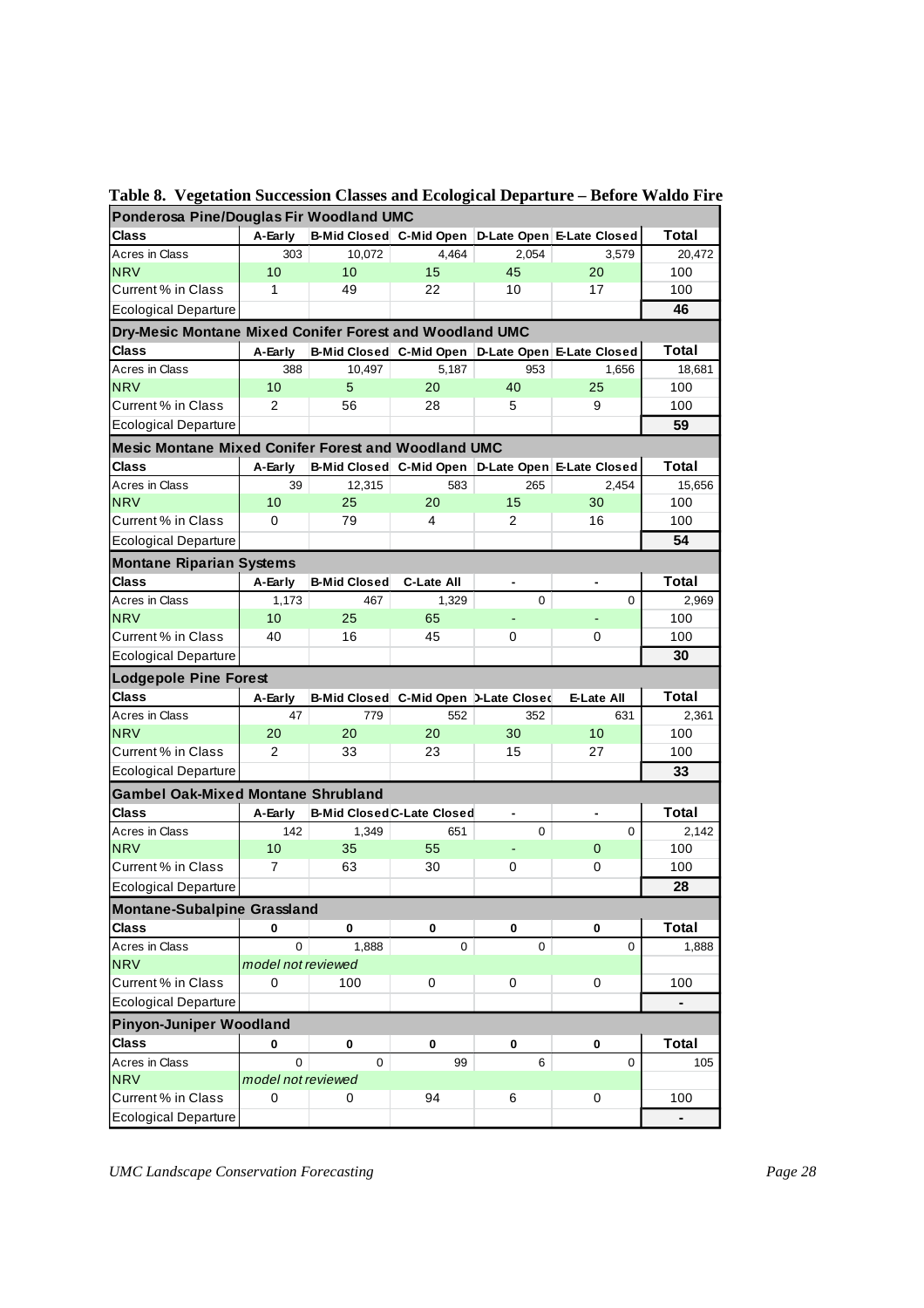#### **Open Forest Departure**

The Open Forest Departure metric isolates the degree of canopy closure as compared to the more open historical conditions. As with ecological departure, a lower score indicates less departure. The three forest systems all had substantial Open Forest Departure, most notably the mesic montane mixed conifer forest (Table 9).

| <b>Ponderosa Pine-</b><br><b>Douglas Fir</b> |                             |                         | <b>Dry-Mesic Montane</b><br><b>Mixed Conifer</b> | <b>Mesic Montane</b><br><b>Mixed Conifer</b> |                             |  |
|----------------------------------------------|-----------------------------|-------------------------|--------------------------------------------------|----------------------------------------------|-----------------------------|--|
| Woodland<br>Ecological<br>Departure          | Open<br>Forest<br>Departure | Ecological<br>Departure | <b>Forest</b><br>Open<br>Forest<br>Departure     | <b>Forest</b><br>Ecological<br>Departure     | Open<br>Forest<br>Departure |  |
| 40                                           | 43                          | 52                      | 43                                               | 42                                           | 57                          |  |

|  | Table 9. Ecological and Open Forest Departure Scores for 3 UMC Forest Systems (post Waldo). |  |
|--|---------------------------------------------------------------------------------------------|--|
|  |                                                                                             |  |

#### **Uncharacteristic Vegetation**

 The severity of the Waldo fire in some locations created a new, uncharacteristic vegetation class. In those locations where the Waldo fire showed a combination of high severity vegetation burn along with high severity soil burn, the vegetation was deemed likely to experience a longterm type conversion from the current forest vegetation. Scientists in the Collaborative were uncertain as to what particular vegetation types (e.g., grassland) are likely to succeed in these areas, with what ecological trajectory, and over what time horizon; however, a "permanent" vegetation type conversion is expected over decades. Based on Forest Service fire severity data, this conversion was estimated to have affected approximately 3% of the current UMC forest vegetation (3% for ponderosa pine/Douglas-fir; 4% for dry-mesic mixed conifer; and 2% for mesic mixed conifer).

## *Future Ecological Condition – Without Management*

Using the VDDT computer-based models, the likely future condition of each forest system was simulated after 10 years, assuming *no active management action to restore ecological condition*. No Management essentially represents a "no action" scenario − other than the continuation of fire suppression.

#### **Departure**

 No management was found essentially to perpetuate the current condition (Table 10). In the absence of management, and with continued fire suppression, the Ecological Departure of the three forest systems will all remain moderately departed from their historic condition, with little predicted change from current conditions over the next 10 years (although all systems benefit from an increase in the late seral classes). The future Open Forest Departure scores are essentially unchanged for all three systems in the absence of management.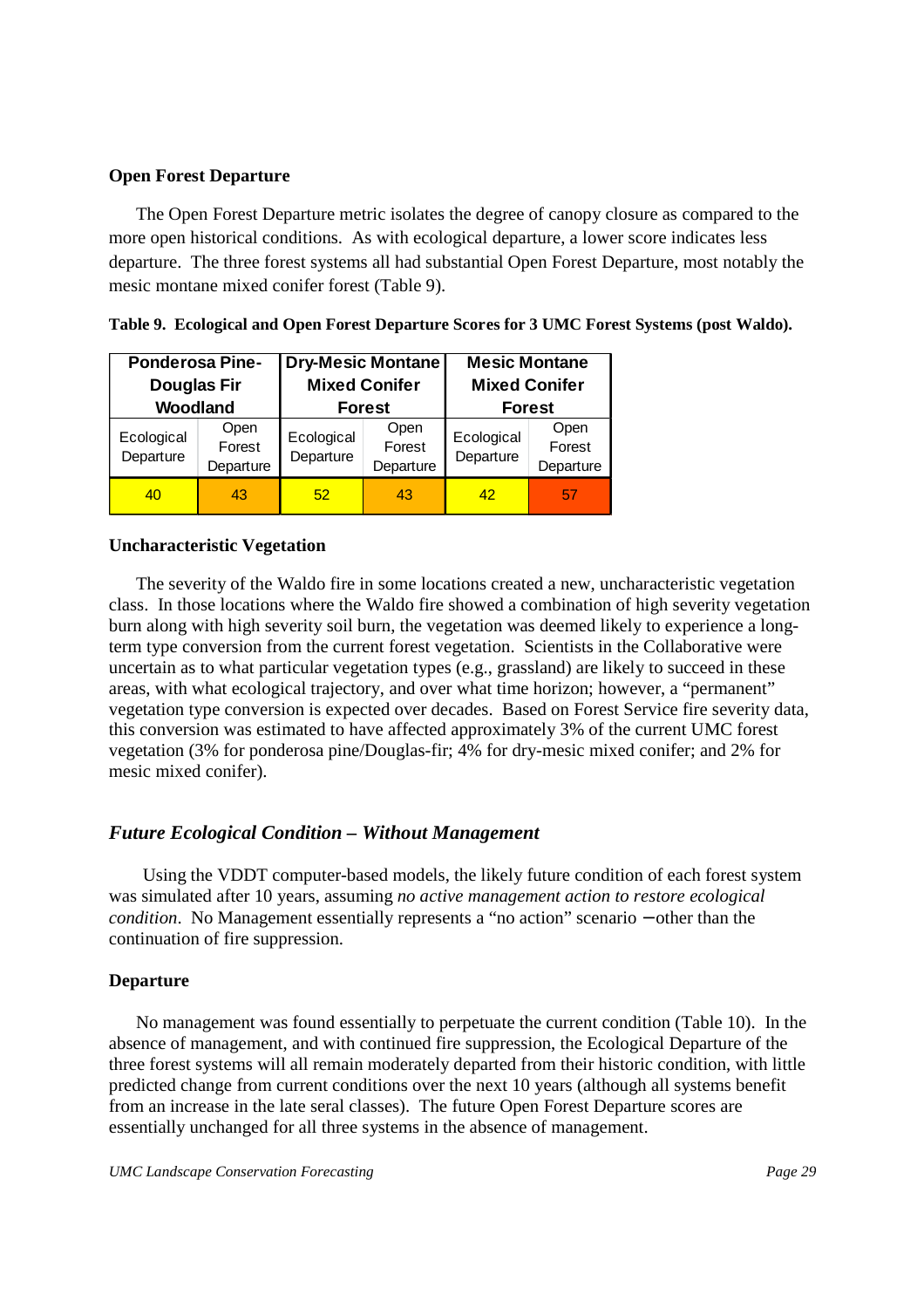**Table 10. Departure Scores in 10 Years Without Management. Ecological Departure colors based on LANDFIRE/ FRCC standard: Green (<=33), Yellow (34-66), Red (>67); Open Forest Departure color gradient from Green (low departure) to Yellow/Orange (moderate) to Red (high)** 

| <b>Management Scenario</b> | <b>Ponderosa Pine-</b><br><b>Douglas Fir</b><br>Woodland |                             |                         | <b>Dry-Mesic Montane</b><br><b>Mixed Conifer</b><br><b>Forest</b> | <b>Mesic Montane</b><br><b>Mixed Conifer</b><br><b>Forest</b> |                             |
|----------------------------|----------------------------------------------------------|-----------------------------|-------------------------|-------------------------------------------------------------------|---------------------------------------------------------------|-----------------------------|
|                            | Ecological<br>Departure                                  | Open<br>Forest<br>Departure | Ecological<br>Departure | Open<br>Forest<br>Departure                                       | Ecological<br>Departure                                       | Open<br>Forest<br>Departure |
| Current Condition          | 40                                                       | 43                          | 52                      | 43                                                                | 42                                                            | 57                          |
| No Management - 10 Yrs     | 39                                                       | 44                          | 49                      | 43                                                                | 36                                                            | 56                          |

#### **Alternative Fire Futures**

 The extreme "either-or" fire variability of the UMC region (no fire or large fire) is challenging to forecast in VDDT, especially over a short 10 year planning time horizon. The core VDDT simulations for UMC all reflect an "average" amount of fire based upon recent fire data, which incorporates ongoing fire suppression. However, to see the effects of alternative fire futures, VDDT simulations were run to reflect two other wildfire scenarios: (1) no fire and (2) a large amount of fire (Table 11).

 The "no fire" alternative produced results very similar Ecological Departure scores to the "average" score (i.e., continued fire suppression). However, a complete absence of fire (i.e., 100% effective fire suppression) showed some adverse effects in Open Forest Departure, particularly for the mesic mixed conifer forest, and to a lesser degree the dry-mesic mixed conifer. On a similar vein, a "high" fire future showed beneficial effects in Open Forest Departure for all three forest systems. On the negative side, the "high" fire simulation caused an adverse 2% increase in uncharacteristic vegetation.

| <b>Management Scenario</b> | <b>Ponderosa Pine-</b><br><b>Douglas Fir</b><br>Woodland |                             |                         | <b>Dry-Mesic Montane</b><br><b>Mixed Conifer</b><br><b>Forest</b> | <b>Mesic Montane</b><br><b>Mixed Conifer</b><br><b>Forest</b> |                             |
|----------------------------|----------------------------------------------------------|-----------------------------|-------------------------|-------------------------------------------------------------------|---------------------------------------------------------------|-----------------------------|
|                            | Ecological<br>Departure                                  | Open<br>Forest<br>Departure | Ecological<br>Departure | Open<br>Forest<br>Departure                                       | Ecological<br>Departure                                       | Open<br>Forest<br>Departure |
| No Mgmt - Fire Supression  | 39                                                       | 44                          | 49                      | 43                                                                | 36                                                            | 56                          |
| No Mgmt - No Fire          | 38                                                       | 46                          | 49                      | 47                                                                | 39                                                            | 64                          |
| No Mgmt - High Fire        | 37                                                       | 36                          | 48                      | 36                                                                | 31                                                            | 31                          |

|  |  | Table 11. Departure Scores in 10 Years Without Management Under Alternative Fire Simulations |  |  |
|--|--|----------------------------------------------------------------------------------------------|--|--|
|  |  |                                                                                              |  |  |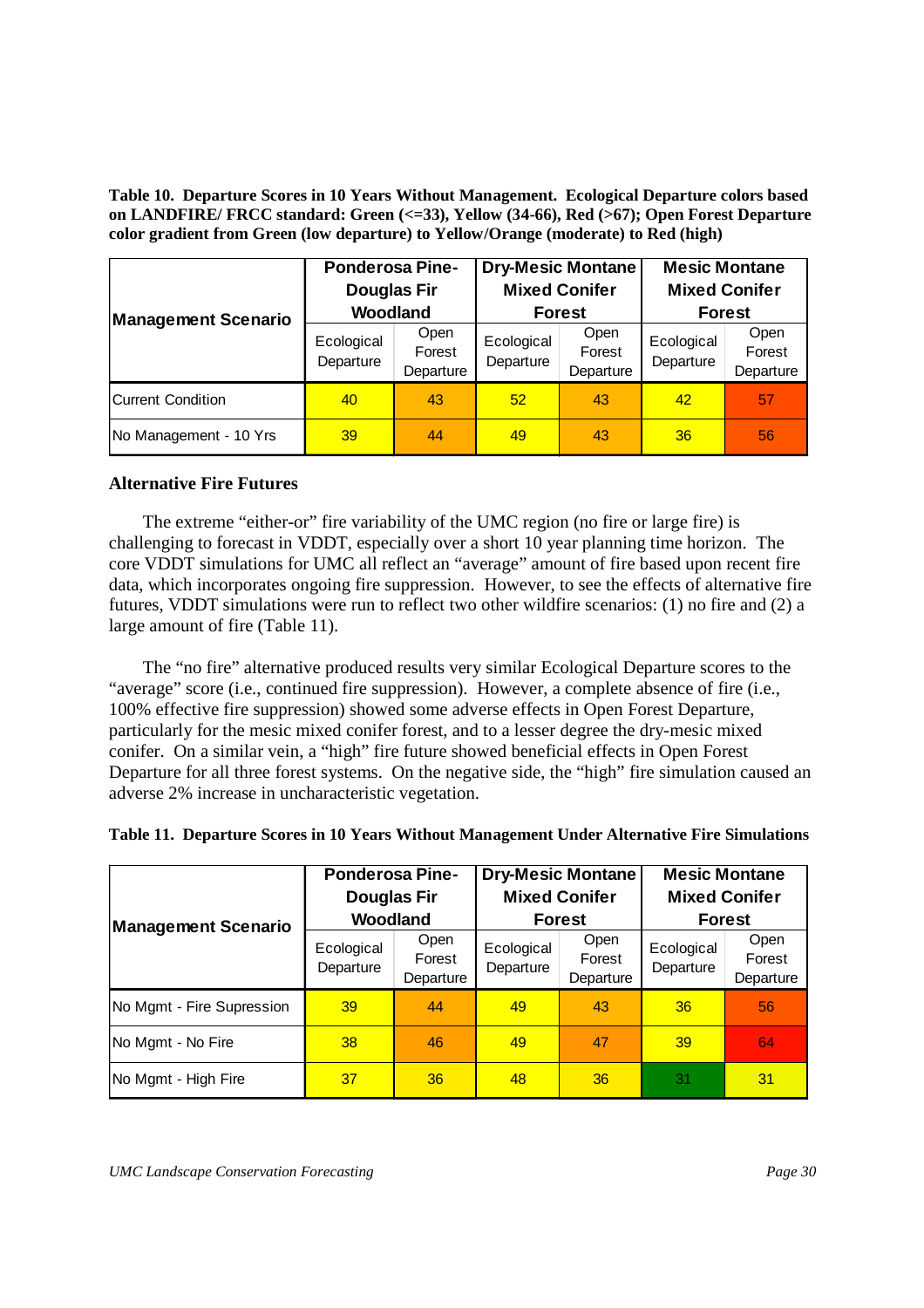These simulated outcomes using VDDT are all non-spatial – while they do reflect varying levels of severity (surface, mixed and replacement), they do not reflect any configuration of the fire or patch sizes. However, they do help demonstrate the potential benefits of a carefully managed wildland fire use policy.

#### *Management Scenario Forecasts*

Using the VDDT computer-based models, the likely future condition of each forest system was simulated after 10 years applying varying levels and combinations of the key management strategies identified by the Collaborative for the forest ecosystems. The three primary strategies that were incorporated into the VDDT models (described more fully in Appendix D) were: (1) mechanical thinning; (2) manual thinning; and (3) prescribed burning.

 Selected combinations and variations of strategies were characterized as *management scenarios*. The "No Management" scenario forecasts were described in the previous section. The active management scenarios that were simulated included: (1) mechanical treatment only, with varying levels of openings creation; (2) prescribed burning only; (3) combined mechanical treatment and prescribed burning, including the addition of a large controlled burn; (4) combined mechanical treatment and prescribed burning designed to achieve zero canopy departure; and (5) a feasible management treatments scenario that also included manual thinning. Details on acres treated and outcomes of all scenario simulations are provided in the Model Run Worksheets in Appendix E (ponderosa pine), F (dry-mesic mixed conifer) and G (mesic mixed conifer).

 The results of all scenario simulations were informative (see summary in Table 12 and details in Appendix E, F and G). All management strategies – thinning and prescribed burning – produced ecological benefits in all three forest systems.

Mechanical Thinning. Mechanical thinning proved to be very efficient at achieving more open forest conditions in a short time horizon ("Mechanical Only" row in Table 12). For example, mechanically thinning a total of 600 acres per year of ponderosa pine/Douglas-fir over seven years reduced Open Forest Departure from current 43% to a very low 16%. Similar benefits accrued in dry-mesic mixed conifer, and somewhat lesser in mesic mixed conifer (which had fewer acres treated). Three different ratios of open canopy creation ("regen harvest" in the models) were tested  $-5\%$ , 20% and 40%  $-$  in other words, the percentage of the mechanical thinning that was devoted to creating Class A early successional openings. The overall results in improving Open Canopy Departure were essentially identical (Appendices E, F and G), with only a few percentage points difference; the amount of Class A created, however, varied, with higher amounts as would be expected from the higher ratios.

Prescribed Burning. Independently, prescribed burning also improved Open Forest Departure ("Prescribed Burn Only" row in Table 12), but to a lesser degree than mechanical thinning in the 10 year simulations. Two factors account for this outcome: Fewer acres of forest were treated in the simulations with prescribed fire, due to varied practical and policy constraints. For example, the ponderosa pine had 600 acres/year of thinning in the Mechanical Only scenario but only 150 acres/year of prescribed burning in the Prescribed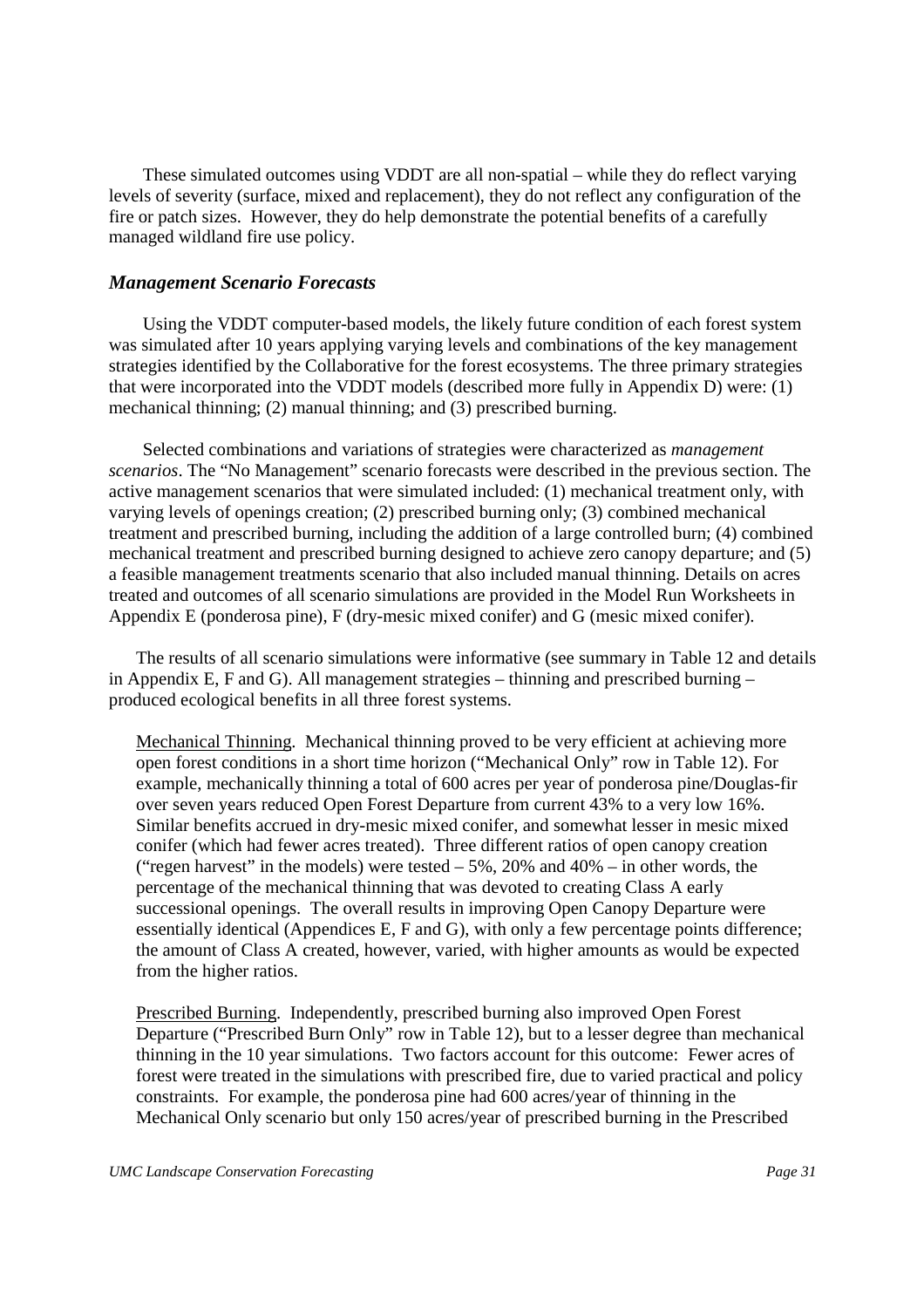Burn Only scenario (Appendices E). In addition, prescribed fire had a lower success rate (50%) at achieving open classes.

Combined Thinning and Burning. The treatment benefits accrued independently from thinning and from burning, but were maximized when the thinning and burning treatments were combined (see "Mechanical + Rx Burning" row in Table 12). The benefits achieved from each type of treatment depend largely upon levels of treatment application.

Large Controlled Burn. Adding a large (6,750 acres) prescribed burn in the combined treatment simulation above proved very beneficial, substantially improving the Open Forest Departure outcomes (see "Mechanical + Large RxBurn" row). Ponderosa pine and drymesic forests forecasts went to almost zero Open Canopy Departure.

Zero Open Departure. In the "Zero Departure Open Forest" scenario -- using treatment acres in the models unconstrained by budgets, policies or physical limitations, it was possible to achieve open forests that approximated historic canopy conditions (see "10 Year Zero Departure Open" row). However, real-world physical, budget and policy constraints limit the amount of acres that can actually be treated. The "Feasible Treatments" scenario (described more fully in the following section) represents a level of treatments over the ten year period that was deemed realistic and affordable.

**Table 12. Departure Scores in 10 Years Under All Scenarios. Ecological Departure colors based on LANDFIRE/ FRCC standard: Green (<=33), Yellow (34-66), Red (>67); Open Forest Departure color gradient from Green (low departure) to Yellow/Orange (moderate) to Red (high).**

|                               | <b>Ponderosa Pine-</b><br><b>Douglas Fir</b><br>Woodland |                                    |                         | <b>Dry-Mesic Montane</b><br><b>Mixed Conifer</b> | <b>Mesic Montane</b><br><b>Mixed Conifer</b> |                             |  |
|-------------------------------|----------------------------------------------------------|------------------------------------|-------------------------|--------------------------------------------------|----------------------------------------------|-----------------------------|--|
| <b>Management Scenario</b>    |                                                          |                                    |                         | <b>Forest</b>                                    |                                              | <b>Forest</b>               |  |
|                               | Ecological<br>Departure                                  | <b>Open</b><br>Forest<br>Departure | Ecological<br>Departure | Open<br>Forest<br>Departure                      | Ecological<br>Departure                      | Open<br>Forest<br>Departure |  |
| <b>Current Condition</b>      | 40                                                       | 43                                 | 52                      | 43                                               | 42                                           | 57                          |  |
| No Management - 10 Yrs        | 39                                                       | 44                                 | 49                      | 43                                               | 36                                           | 56                          |  |
| Mechanical Only (20% Regen)   | 36                                                       | 16                                 | 47                      | 19                                               | 31                                           | 44                          |  |
| Prescribed Burn Only          | 38                                                       | 39                                 | 49                      | 36                                               | 33                                           | 49                          |  |
| Mechanical + Rx Burning       | 37                                                       | 11                                 | 47                      | 10                                               | 29                                           | 38                          |  |
| Mechanical + Large Rx Burn    | 35                                                       | 1                                  | 47                      | 3                                                | 26                                           | 27                          |  |
| 10 Year Zero Departure Open F | 36                                                       | $\Omega$                           | 47                      | $\Omega$                                         | 25                                           | $\Omega$                    |  |
| Feasible Treatments-10 Yrs    | 37                                                       | 14                                 | 48                      | 19                                               | 31                                           | 42                          |  |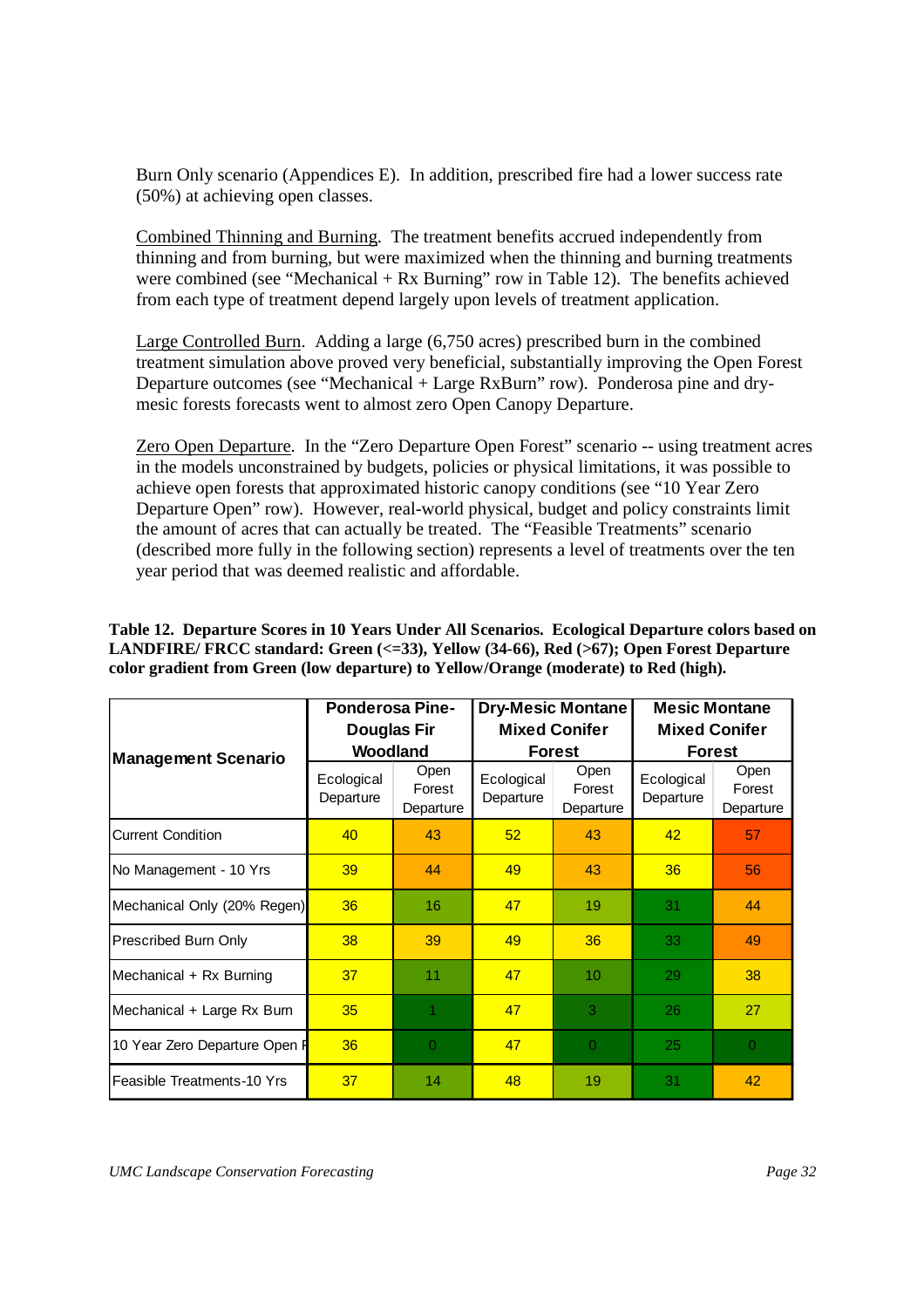## *Feasible Treatment Scenario Forecasts*

The "Feasible Treatment" scenario was the final scenario considered by the Collaborative. This scenario was informed by Forest Service GIS analysis and built upon the findings of previous model runs. This scenario treats approximately 18,000 acres of the forest, based upon the number of acres deemed feasible for each major treatment type – mechanical thinning, manual thinning and prescribed fire. Over a 10 year period, this scenario manages approximately 6,000 acres with mechanical thinning, 6,000 acres with manual hand thinning, 3,000 acres of site preparation, and 3,000 acres with prescribed fire.

## **Treatment Allocation**

 The thinning was allocated across the forest systems by type of thinning (mechanical vs. manual) based upon the results of the Forest Service GIS analysis (Table 13). Most thinning occurred in highly over-represented, mid-succession Class B forests, but some thinning was allocated to the late succession Class E. Some of the thinning (2,270 acres) was allocated for Open Classes  $C \& D$  across the three forest systems, and therefore does not change the canopy condition. The greatest amount of thinning  $-5,910$  acres in all classes over the 10 years – was allocated to ponderosa pine. The mesic mixed conifer received the lowest amount of thinning – 1,785 acres. The dry-mesic mixed conifer received thinning of 4,340 acres. The 3,000 acres of site preparation is not reflected in the model runs, as this treatment does not cause a change in vegetation succession class.

|  |  | Table 13. Allocation of Mechanical and Manual Thinning by System and S-Class |  |  |  |  |
|--|--|------------------------------------------------------------------------------|--|--|--|--|
|--|--|------------------------------------------------------------------------------|--|--|--|--|

| <b>Mechanical Treatment Allocations</b> |                                    |     |     |       |         |  |  |  |
|-----------------------------------------|------------------------------------|-----|-----|-------|---------|--|--|--|
|                                         | By S-Class (Pro-Rated Using FS %s) |     |     |       |         |  |  |  |
|                                         |                                    |     |     |       |         |  |  |  |
|                                         |                                    |     |     |       |         |  |  |  |
|                                         |                                    |     |     |       | Rounded |  |  |  |
| <b>Focal Systems</b>                    | в                                  | C   | D   | Е     | Totals  |  |  |  |
| Dry-Mesic Mixed Conifer                 | 920                                | 300 | 80  | 630   | 1,930   |  |  |  |
| <b>Mesic Mixed Conifer</b>              | 850                                | 280 | 70  | 580   | 1,780   |  |  |  |
| Ponderosa Pine/Douglas-Fir              | 1,110                              | 370 | 90  | 750   | 2,320   |  |  |  |
| <b>Total Focal Systems</b>              | 2,880                              | 950 | 240 | 1,960 | 6,030   |  |  |  |

#### **Manual Thinning Allocations**

|                            | By S-Class (Prorated Using % for Marginal s-class) |     |     |       |         |  |  |
|----------------------------|----------------------------------------------------|-----|-----|-------|---------|--|--|
|                            |                                                    |     |     |       |         |  |  |
|                            |                                                    |     |     |       |         |  |  |
|                            |                                                    |     |     |       | Rounded |  |  |
| <b>Focal Systems</b>       | В                                                  |     | D   | Е     | Totals  |  |  |
| Dry-Mesic Mixed Conifer    | 1,540                                              | 340 | 100 | 430   | 2,410   |  |  |
| <b>Mesic Mixed Conifer</b> |                                                    |     |     |       |         |  |  |
| Ponderosa Pine/Douglas-Fir | 2,300                                              | 500 | 140 | 650   | 3,590   |  |  |
| <b>Total Focal Systems</b> | 3.840                                              | 840 | 240 | 1.080 | 6.000   |  |  |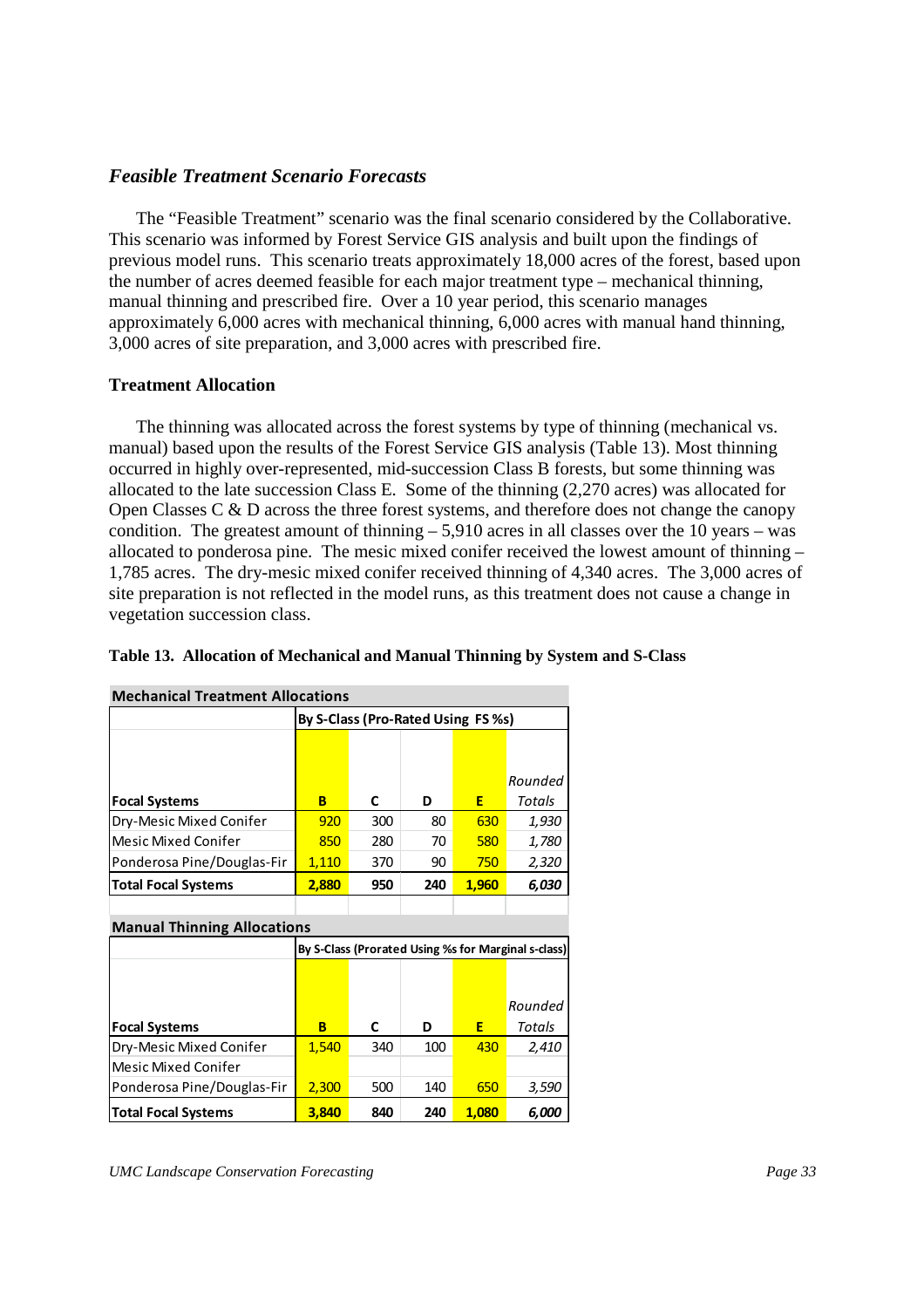Prescribed burning treatment was somewhat evenly allocated across the three systems, based upon Forest Service estimates, with 1,000 acres in ponderosa pine, 1200 acres in dry-mesic mixed conifer, and 800 acres in mesic mixed conifer.

#### **Departure**

Open Forest Departure. The Feasible Treatment management scenario substantially increased Open Forest canopy conditions in all three forest systems over 10 years as compared to current condition and the no management scenario (Table 14). Open Forest Departure improved by a very substantial 30 points for ponderosa pine and 24 points for drymesic mixed conifer – both reaching the "low" departure range within 10 years. There was meaningful but lower improvement (14 points) in the mesic mixed conifer open canopy condition; a more conservative amount of management thinning occurred in this system due to greater uncertainties and other constraints.

Ecological Departure. There was a smaller improvement in the Ecological Departure metric than the Open Forest metric over the 10 year time horizon, since the late succession classes are still under-represented in this near future. Although the mesic mixed conifer forest canopy remained more closed than the ponderosa pine/Douglas-fir and dry-mesic mixed conifer, it showed the lowest overall ecological departure score, and it alone reached the LANDFIRE "green" zone of fire regime condition class. The mesic forest had a higher initial percentage of the late succession classes, thereby giving it a "jump start" on forest age structure.

All in all, the greatest ecological improvement occurred in the ponderosa pine/Douglas-fir system, but this result is not surprising, given that it received the greatest amount of thinning. The least improvement occurred in the mesic mixed conifer, also not surprising, as this system received the lowest amount of thinning.

**Table 14. Departure Scores in 10, 20 and 50 Years Under Feasible Treatment Scenario.** 

| Ecological Departure colors based on LANDFIRE/FRCC standard: Green (<=33), Yellow (34-66),  |                        |                          |                      |  |  |  |  |  |  |
|---------------------------------------------------------------------------------------------|------------------------|--------------------------|----------------------|--|--|--|--|--|--|
| Red (>67); Open Forest Departure color gradient from Green (low departure) to Yellow/Orange |                        |                          |                      |  |  |  |  |  |  |
| (moderate) to Red (high).                                                                   |                        |                          |                      |  |  |  |  |  |  |
|                                                                                             | <b>Ponderosa Pine-</b> | <b>Dry-Mesic Montane</b> | <b>Mesic Montane</b> |  |  |  |  |  |  |
|                                                                                             | <b>Douglas Fir</b>     | <b>Mixed Conifer</b>     | <b>Mixed Conifer</b> |  |  |  |  |  |  |
|                                                                                             | <b>Moodland</b>        | Eorpet                   | Eoract               |  |  |  |  |  |  |

| (moderate) to Red (nigh).  |                                                          |                             |                         |                             |                                              |                             |  |  |  |
|----------------------------|----------------------------------------------------------|-----------------------------|-------------------------|-----------------------------|----------------------------------------------|-----------------------------|--|--|--|
|                            | <b>Ponderosa Pine-</b><br><b>Douglas Fir</b><br>Woodland |                             |                         | <b>Dry-Mesic Montane</b>    | <b>Mesic Montane</b><br><b>Mixed Conifer</b> |                             |  |  |  |
|                            |                                                          |                             |                         | <b>Mixed Conifer</b>        |                                              |                             |  |  |  |
| <b>Management Scenario</b> |                                                          |                             | <b>Forest</b>           |                             | <b>Forest</b>                                |                             |  |  |  |
|                            | Ecological<br>Departure                                  | Open<br>Forest<br>Departure | Ecological<br>Departure | Open<br>Forest<br>Departure | Ecological<br>Departure                      | Open<br>Forest<br>Departure |  |  |  |
| <b>Current Condition</b>   | 40                                                       | 43                          | 52                      | 43                          | 42                                           | 57                          |  |  |  |
| No Management - 10 Yrs     | 39                                                       | 44                          | 49                      | 43                          | 36                                           | 56                          |  |  |  |
| Feasible Treatments-10 Yrs | 37                                                       | 14                          | 48                      | 19                          | 31                                           | 42                          |  |  |  |
| Feasible Treatments-20 Yrs | 32                                                       | 16                          | 46                      | 20                          | 28                                           | 44                          |  |  |  |
| Feasible Treatments-50 Yrs | 23                                                       | 21                          | 36                      | 24                          | 22                                           | 49                          |  |  |  |

*UMC Landscape Conservation Forecasting*  $P_{\text{angle}}$  *Page 34 Page 34 Page 34 Page 34 Page 34 Page 34 Page 34 Page 34 Page 34 Page 34 Page 34 Page 34 Page 34 Page 34 Page 34 Page 34 Page 34*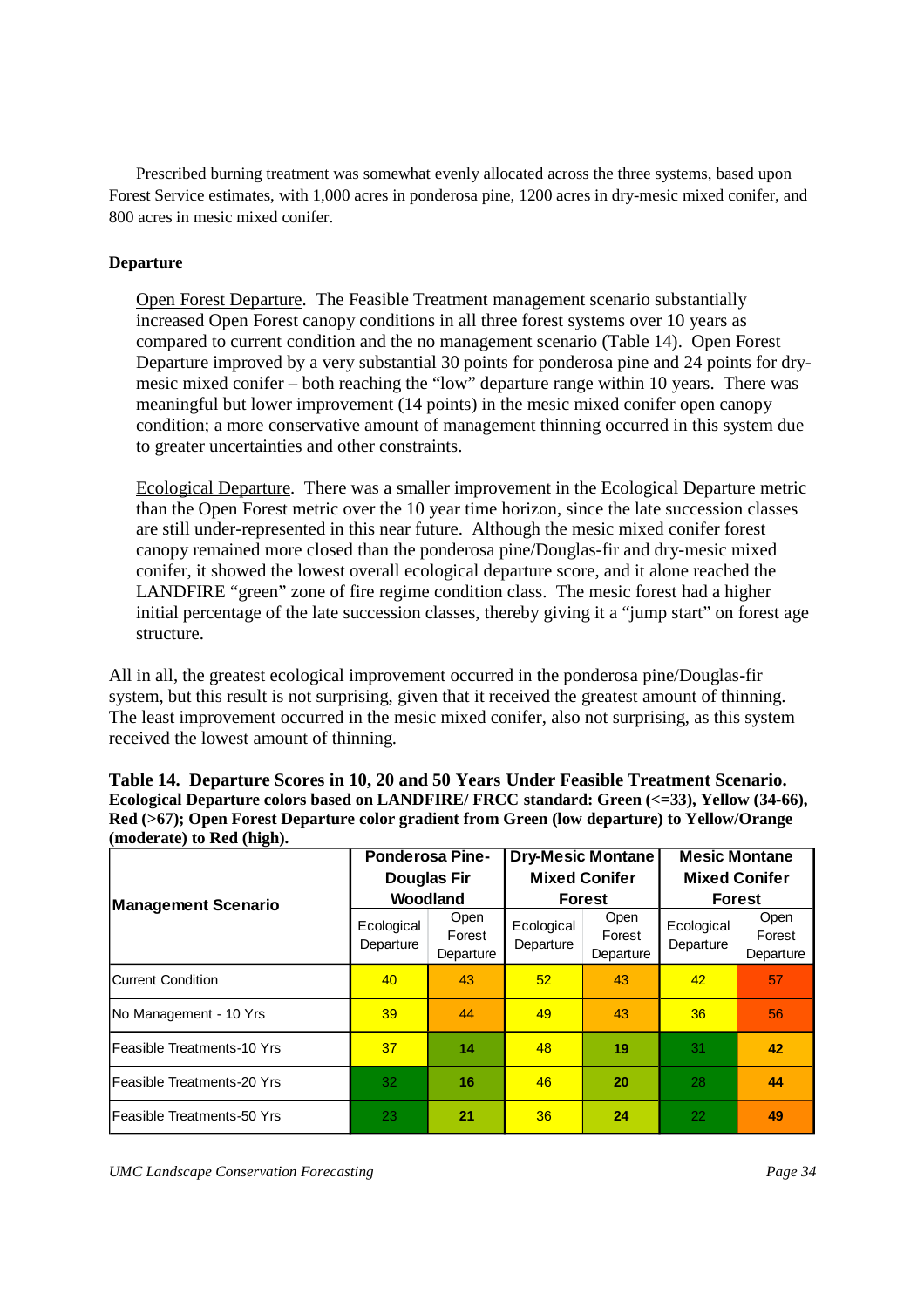#### **Trajectory**

 Model runs were also conducted over a 20 and 50 year time horizon to forecast the trajectory of the outcomes (see last two rows of Table 14). The overall trajectory over 20 and 50 years is very good for all three systems. Ecological Departure scores improve for all three systems as the forests mature. However, Open Forest Departure scores get slightly worse over time, as the forest canopy slowly becomes more closed in the absence of management treatments in future years. All three systems fared noticeably better in one or both metrics than they would have fared with no management over 20 and 50 years (Appendices E, F and G).

#### **Budget**

 The 10 year budget for the management treatments totaled slightly over \$10 million, or approximately \$1 million average cost per year (Appendices E, F and G). Funding requirements are slightly higher in the initial seven years, as this was the time period devoted to the more expensive mechanical thinning treatment, whereas less expensive prescribed burning was conducted in the last eight year time period.

 The "lion's share" of the 10 year budget was devoted to mechanical thinning -- a total of approximately \$6 million. Approximately \$2.25 million was devoted to prescribed burning treatments. The remainder was spent on site preparation and manual thinning.

Looking across the three focal ecological systems, costs over 10 years totaled as followed:

| Ponderosa pine/Douglas-fir | \$3.8 million |
|----------------------------|---------------|
| Dry-mesic mixed conifer    | \$3.6 million |
| Mesic mixed conifer        | \$3.0 million |

## *Return on Investment*

 The final step in the LCF process was calculating the benefits (magnitude of ecological improvement) as compared to costs of management. Both intra- and inter-system return-oninvestment (ROI) metrics were used to determine which of the scenarios produced the greatest ecological benefits per dollar invested *within* each ecological system, and *across* the three focal ecological systems. If ROI values differ substantially, they are sometimes a useful tool to assist land managers in allocating scarce management resources.

*Return on investment analysis showed roughly equivalent results across all management scenarios and ecological systems, with some small variations* (Appendices E, F and G).

There was a relatively small ROI difference between the Mechanical Thinning Only and Prescribed Burning Only scenarios – the former treatment costs more but the increased cost is compensated by a higher success rate in achieving open forest conditions. For example, the ROI for ponderosa pine (Appendix E) was 0.8 for Mechanical vs. 0.6 for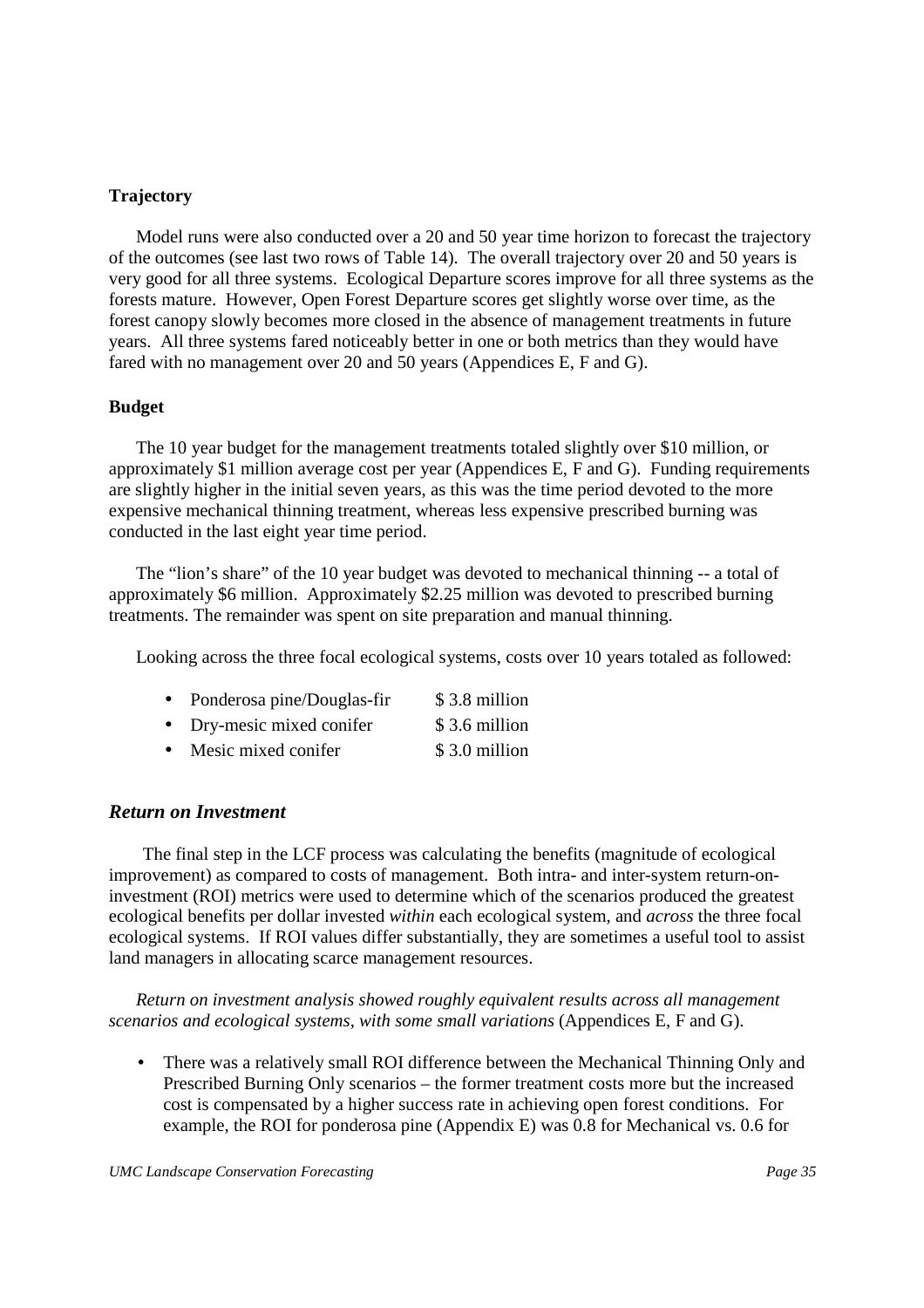Prescribed Burning. The spread was similar for the two other forest systems. This is a difference of 25% in ROI scores, but not a 100% or larger difference between scenarios that has been seen sometimes in other project areas.

Note: the absolute size of the ROI numbers is not relevant within a given project area, only the relative difference between numbers.

The "Feasible Treatments" scenario (combined thinning and burning) generated similar results -- 0.9 for ponderosa pine, 0.7 for dry-mesic, and 0.6 for mesic.

Spending more money to achieve more results slightly reduced the ROI for ponderosa pine and dry-mesic forest, but actually benefited the mesic forest. The "Zero Departure" ROI scores were 0.6 for ponderosa pine, 0.6 for dry-mesic, and 1.1 for mesic.

As far the individual management treatments are concerned -- manual thinning -- at a lower cost and 60% success rate produced the highest treatment ROI (not calculated in model runs, but rather as a direct measure of ecological benefit x probability / cost.)

On an area-weighted, inter-system basis, the highest overall ecological benefits per dollar invested accrue in the ponderosa pine/Douglas-fir woodland (largely due to a higher level of manual thinning) and least in mesic mixed conifer (Table 15).

#### **Table 15. Summary of 10 Year Benefits, Cost & ROI Across Systems – Feasible Treatment Scenario**

| <b>Ecological System</b> |                                               | Acres  | <b>Ecological</b><br><b>Departure</b> |                                              | <b>Open Canopy</b><br><b>Departure</b> |                       | 10 Year           | <b>ROI</b>           |
|--------------------------|-----------------------------------------------|--------|---------------------------------------|----------------------------------------------|----------------------------------------|-----------------------|-------------------|----------------------|
|                          |                                               |        |                                       | Feasible<br>I No Mgmt Treatment <sup>I</sup> | No Mgmt                                | Feasible<br>Treatment | <b>Total Cost</b> | (area-<br> weighted) |
|                          | Ponderosa Pine-Douglas Fir Woodland           | 20.500 | 39 <sup>°</sup>                       | 37                                           | 44                                     | 14                    | \$3,754,800       | 0.9                  |
|                          | Dry-Mesic Montane Mixed Conifer Forest 18,700 |        | 49                                    | 48                                           | 43                                     | 19                    | \$3,618,000       | 0.7                  |
|                          | Mesic Montane Mixed Conifer Forest            | 15,700 | 36                                    | 31                                           | 56                                     | 42                    | \$2,985,100       | 0.5                  |

## *Acknowledgements*

Applied Conservation thanks all members of the UMC Collaborative who participated actively in the model reviews, data assessment, workshops, and webinars to review, discuss, question and revise all elements of the Landscape Conservation Forecasting process. Special thanks go to Paige Lewis and Sara Mayben for their strong support of the LCF approach. The work could not have been completed without good models and good data, so appreciation goes to Mike Babler and the team of scientists and managers who reviewed and refined the ecological models, and to Ed Biery for assembling and cross-walking the initial vegetation data to and Jan Koenig for helping to crunch the data. Last, but far from least, special thanks go to Jeff Underhill for his calm, streadfast and knowledgeable contributions at every stage of the process, including the models, data, management actions, and feasible treatment area assessment. This work represented a great team effort!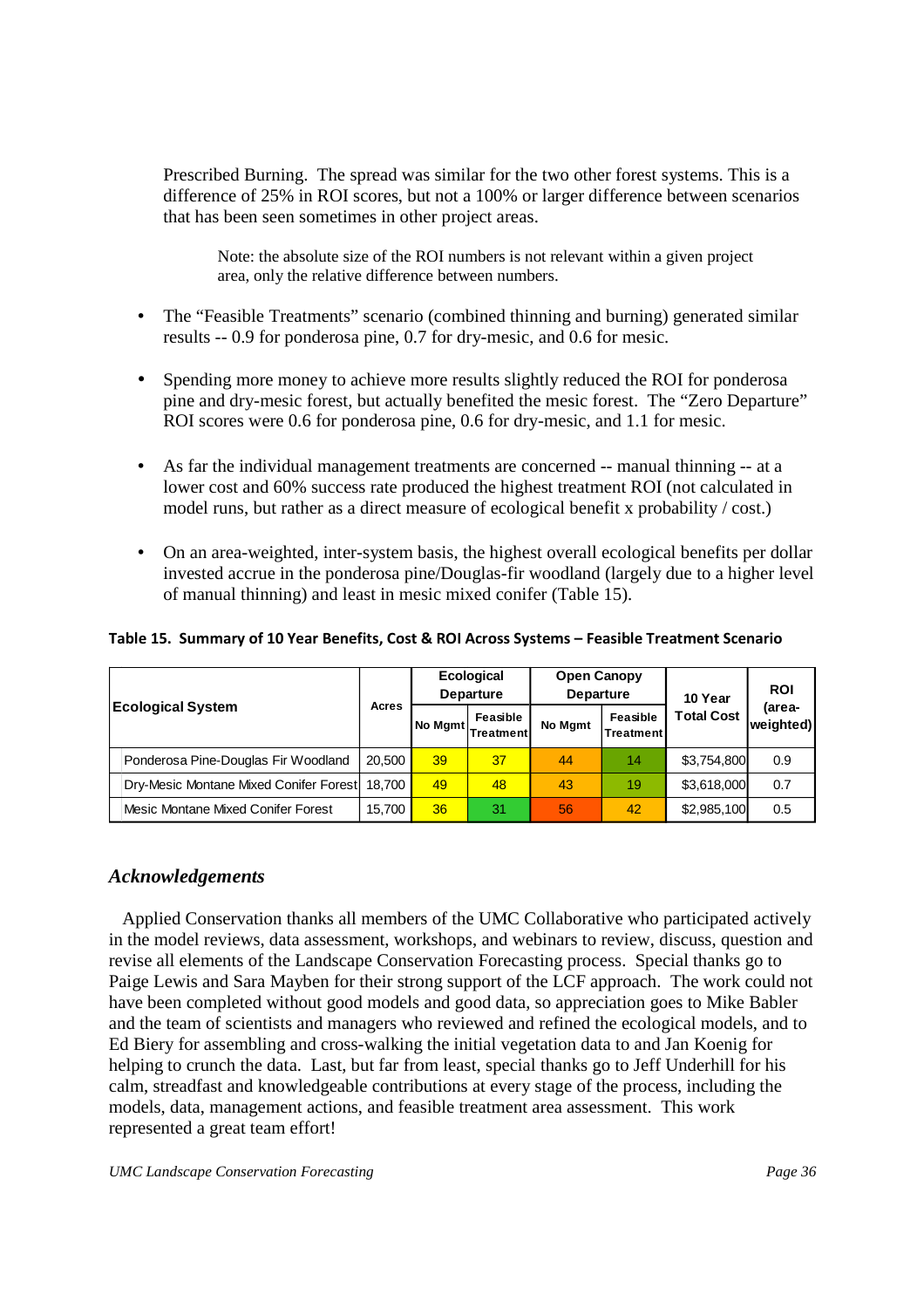## **Appendices**

- A. Summary Descriptions of UMC Ecological Systems
- B. Model Descriptions of UMC Focal Systems
- C. VDDT Model Parameters
- D. Management Treatments Summary
- E. Model Run Worksheets Ponderosa Pine/Douglas-fir Woodland
- F. Model Run Worksheets Dry-Mesic Mixed Conifer Forest & Woodland
- G. Model Run Worksheets Mesic Mixed Conifer Forest & Woodland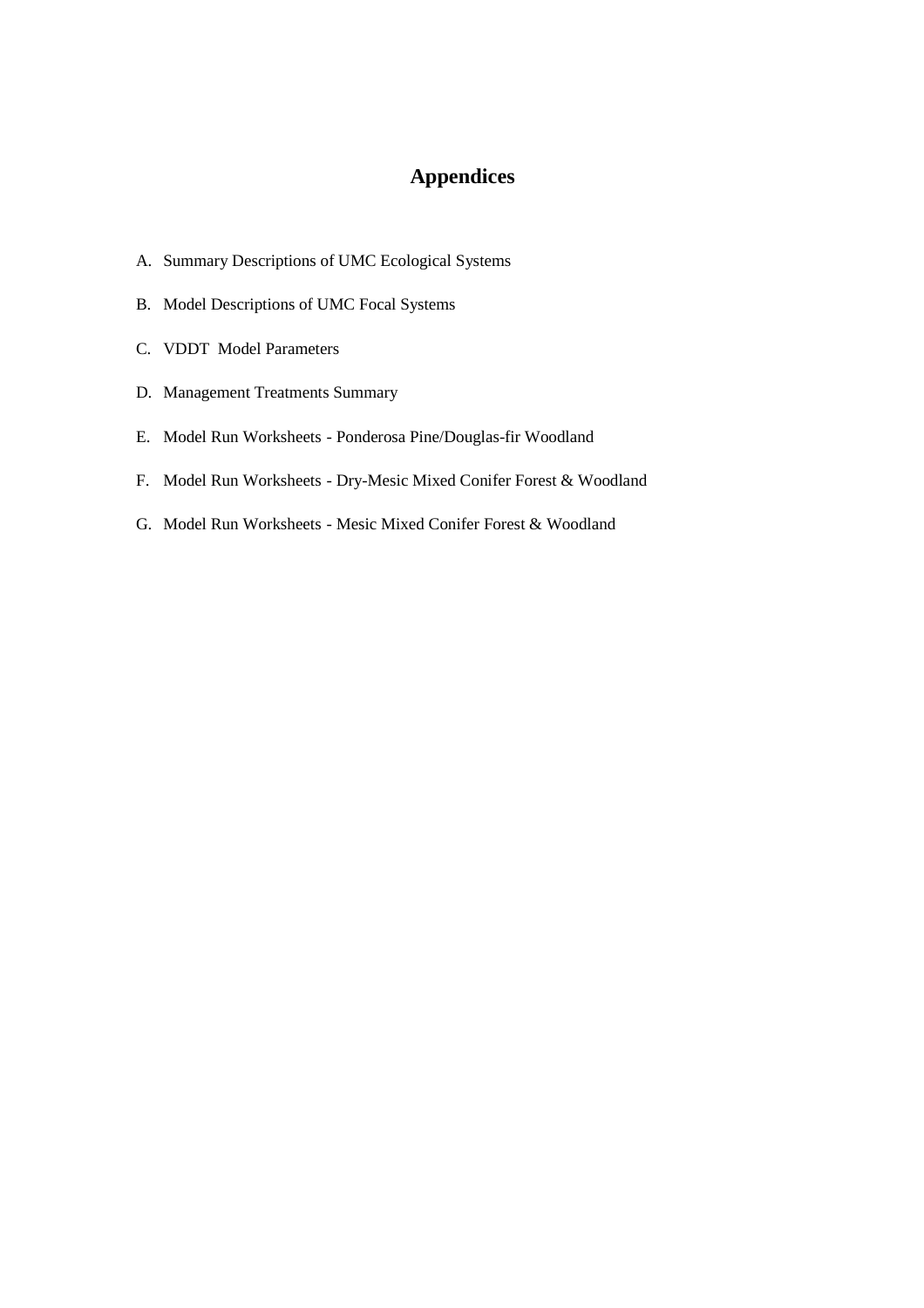## **Appendix A**

## **Summary Descriptions of UMC Ecological Systems**

*Revised February 26, 2013* 

*Systems listed in order of descending size* − *with LANDFIRE model codes and full names* 

## **Forest & Woodland Systems**

**Ponderosa Pine Woodland**  *2810540M – Southern Rocky Mountain Ponderosa Pine Woodland* 

**Dry-Mesic Montane Mixed Conifer Forest and Woodland**  *2810510M – Southern Rocky Mountain Dry-Mesic Montane Mixed Conifer Forest & Woodland* 

### **Mesic Montane Mixed Conifer Forest and Woodland**  *2810520M – Southern Rocky Mountain Mesic Montane Mixed Conifer Forest & Woodland*

**Lodgepole Pine Forest**  *2810500M –Rocky Mountain Lodgepole Pine Forest* 

### **Other Systems**

**Gambel Oak-Mixed Montane Shrubland**  *2711070 – Rocky Mountain Gambel Oak-Mixed Montane Shrubland* 

#### **Montane Riparian Systems**  *2811590M – Rocky Mountain Montane Riparian Systems*

*Notes:* 

All model numbers with suffix "M" have been modified from the original LANDFIRE model descriptions to reflect local conditions.

Descriptions, age ranges and parameters for three major forest and woodland systems (Ponderosa Pine-Douglas Fir, Dry-Mesic Montane, and Mesic Montane) are revisions of LANDFIRE models by the UMC Models Working Group to reflect the local project area conditions. Cover percentages, tree size, height and DBH parameters are modified to reflect local Forest Service data.

The model for Montane Riparian has also been modified, where an additional age class was added. Descriptions and parameters for other systems are from LANDFIRE.

NRV (natural range of variability) among the vegetation classes for each ecological system was calculated using Vegetation Dynamics Development Tool (VDDT) software simulations over 1000 years.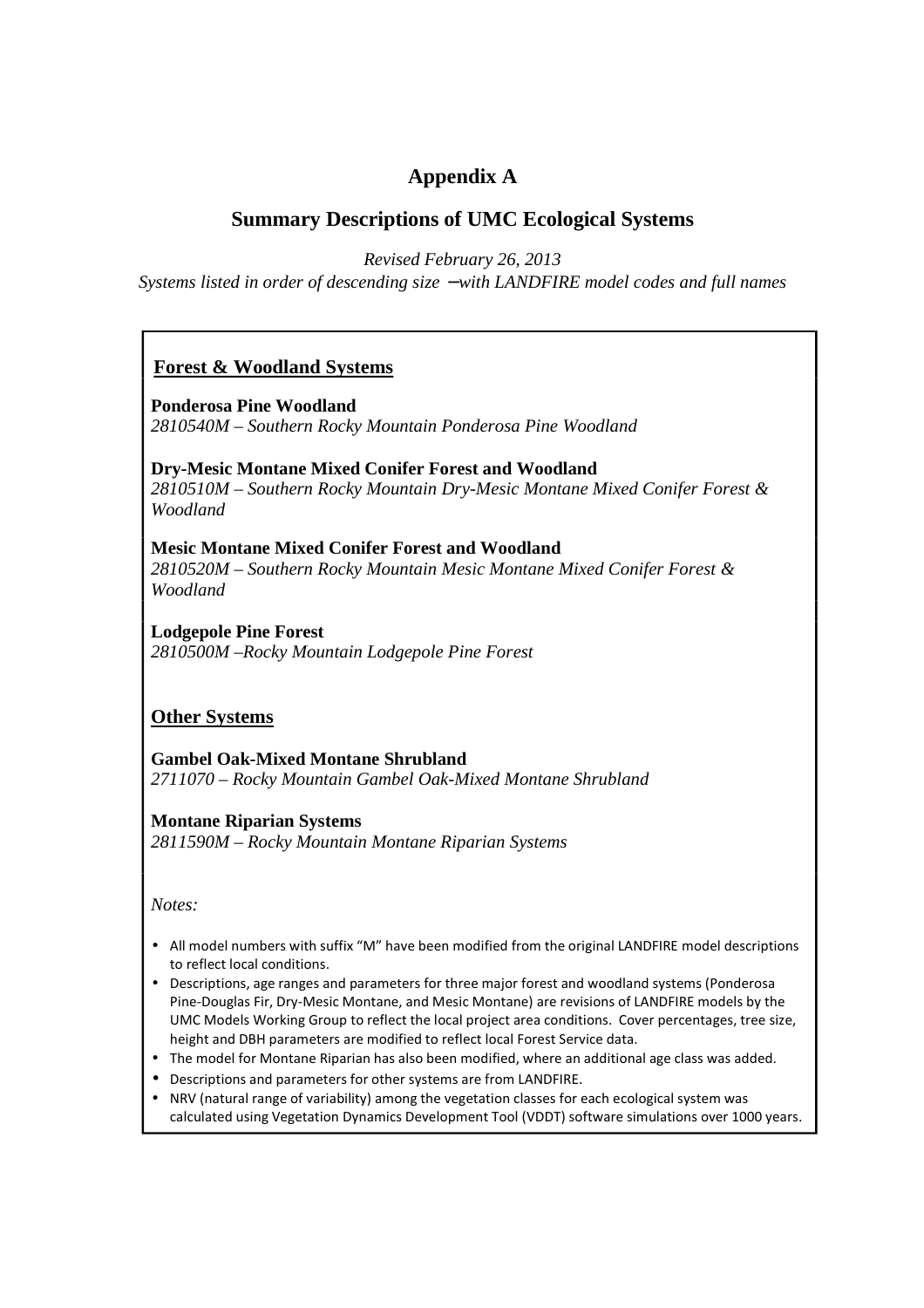#### **Ponderosa Pine Woodland**

*2810540M – Southern Rocky Mountain Ponderosa Pine Woodland* 

The lower montane zone dominated by ponderosa pine (historically < 30% canopy cover below 6600ft), more dense stands of Douglas-fir on north-facing slopes with occasional large Douglas -fir on other aspects. The upper montane zone the ponderosa pine cover type occurs both as relatively pure stands, and with significant components of Douglas-fir. There is typically a striking contrast in stand density and species composition on south- as opposed to north-facing slopes. Douglas-fir prominent on north facing slopes. Structural stages will greatly vary depending on past disturbance history. Limber pine occurs in higher elevations in groups and as scattered individuals. Understory can include gambel oak, mountain mahogany, Arizona fescue, Mountain muhly, kinnikinick, yucca. Fire includes Surface, Mixed & Replacement.

| <b>NRV</b>                 | <b>Class</b>  | <b>Veg</b>   | Description <sup>2</sup>                     | Cover         | Age        | Height &     |
|----------------------------|---------------|--------------|----------------------------------------------|---------------|------------|--------------|
| $\frac{9}{6}$ <sup>1</sup> | Code          | <b>Class</b> |                                              | $\frac{6}{6}$ |            | <b>DBH</b>   |
| 10                         | A             | Early        | Openings with up to 10% remnant              | $0 - 70%$     | $0 - 39$   | $0-5m$       |
|                            |               |              | overstory trees dominated by ponderosa       |               | yrs        | $<$ 5"DBH    |
|                            |               |              | pine and sometimes Douglas-fir. Some         |               |            |              |
|                            |               |              | openings persist.                            |               |            |              |
| 10                         | B             | Mid-         | Greater than 40% canopy closure, often in    | 41-70%        | $40 - 149$ | $5 - 15m$    |
|                            |               | Closed       | small patches with some persistent           |               | yrs        | 5 - 16" DBH  |
|                            |               |              | openings. Uneven age structure               |               |            |              |
|                            |               |              | developing.                                  |               |            |              |
| 15                         | $\mathcal{C}$ | Mid-         | $<$ 40% canopy cover. Mosaic composition     | $10 -$        | $40 - 149$ | $5 - 15m$    |
|                            |               | Open         | with pockets of regeneration, shrubs, grass, | 40%           | yrs        | 5 - 16" DBH  |
|                            |               |              | openings. Uneven age structure usually       |               |            |              |
|                            |               |              | present.                                     |               |            |              |
| 45                         | D             | Late-        | $<$ 40% canopy cover. Mosaic composition     | $10-$         | $150+$ yrs | $15 - 25m$   |
|                            |               | Open         | with pockets of regeneration, shrubs, grass, | 40%           |            | 16 - 30" DBH |
|                            |               |              | openings. Uneven age structure usually       |               |            |              |
|                            |               |              | present.                                     |               |            |              |
| 20                         | E             | Late-        | $>$ 40% canopy cover. Mosaic composition     | 41-70%        | $150+$ yrs | $15 - 25m$   |
|                            |               | Closed       | with pockets of regeneration, shrubs, grass, |               |            | 16 - 30" DBH |
|                            |               |              | openings. Old trees likely present. Uneven   |               |            |              |
|                            |               |              | aged stand structure dominates.              |               |            |              |

|  |                  | <b>All Ecological Systems</b>                                                                                              |
|--|------------------|----------------------------------------------------------------------------------------------------------------------------|
|  | Uncharacteristic | Long-term type conversion due to high severity fire effects (high severity soil<br>$burn + high$ severity vegetation burn) |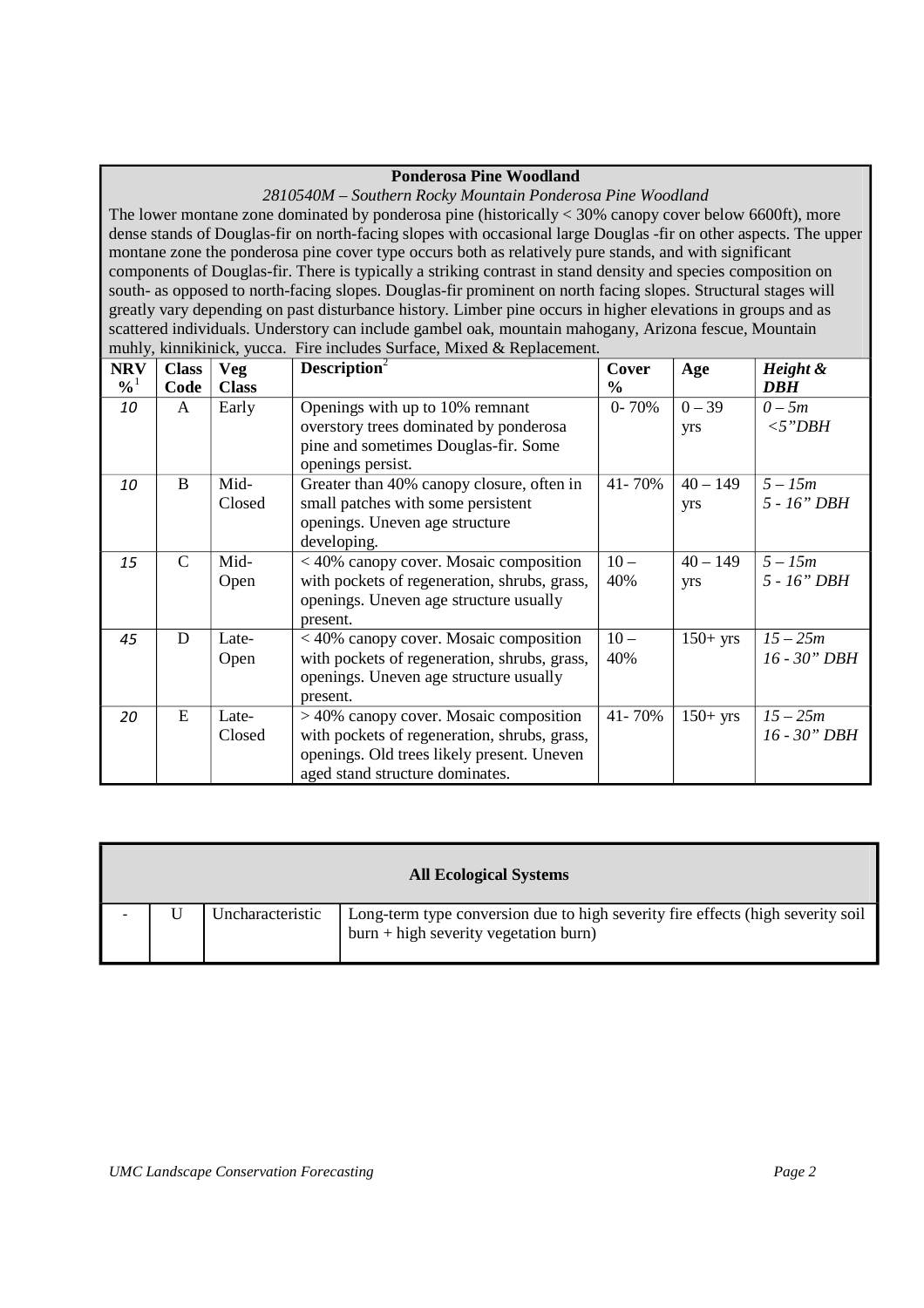|    | 2810510M - Southern Rocky Mountain Dry-Mesic Montane Mixed Conifer Forest & Woodland<br>The composition and structure of overstory varies based on the temperature and moisture relationships of the<br>site. Ponderosa pine, Douglas-fir, Limber pine, and aspen make up the warm/dry mixed conifer. Gambel oak is<br>often the dominant shrub in southern part lower elevations of map zone. Ponderosa pine regeneration typically<br>occurs after fire. Limber pine regeneration happens continuously between fires. Douglas-fir regeneration can<br>happen in between and after fires. Douglas-fir gains fire resistance more quickly than white fir and can be a<br>canopy dominant with Ponderosa pine. Generally found between 6900 - 9500 ft; it can be found at higher<br>elevations on south facing slopes than north facing slopes. Its distribution is variable on east and west aspects.<br>Soils are usually well drained granitic) or limestone based. Fire includes Surface, Mixed & Replacement<br>$0 - 39$<br>10<br>A |                 |                                                                                                                                                                                                                                                                                                                                                                                                                                                                                                |            |                   |                                        |
|----|-----------------------------------------------------------------------------------------------------------------------------------------------------------------------------------------------------------------------------------------------------------------------------------------------------------------------------------------------------------------------------------------------------------------------------------------------------------------------------------------------------------------------------------------------------------------------------------------------------------------------------------------------------------------------------------------------------------------------------------------------------------------------------------------------------------------------------------------------------------------------------------------------------------------------------------------------------------------------------------------------------------------------------------------|-----------------|------------------------------------------------------------------------------------------------------------------------------------------------------------------------------------------------------------------------------------------------------------------------------------------------------------------------------------------------------------------------------------------------------------------------------------------------------------------------------------------------|------------|-------------------|----------------------------------------|
|    |                                                                                                                                                                                                                                                                                                                                                                                                                                                                                                                                                                                                                                                                                                                                                                                                                                                                                                                                                                                                                                         | Early           | Succession after a lethal fire will depend on what<br>vegetation was on site before. In a general conifer<br>dominated scenario, some ponderosa are likely to<br>survive. Fire will be an opportunity for new<br>ponderosa establishment. On site Gambel oak will<br>resprout. Limber pine will also be generating. If<br>aspen cover is 50% or greater prior to<br>disturbance, the stand would regenerate back to<br>aspen.                                                                  | n/a        | yrs               | $<$ 5" DBH                             |
| 5  | B                                                                                                                                                                                                                                                                                                                                                                                                                                                                                                                                                                                                                                                                                                                                                                                                                                                                                                                                                                                                                                       | Mid-<br>Closed  | If aspen is dominant the stand will achieve a mid-<br>closed stage. Conifers such as Limber pine and<br>Douglas-fir could be regenerating with it. Any<br>surviving conifers such as ponderosa pine would<br>be canopy dominants.                                                                                                                                                                                                                                                              | $41 - 80%$ | $40 - 149$<br>yrs | $5 - 20m$<br>$5 - 16"$<br><b>DBH</b>   |
| 20 | $\mathbf C$                                                                                                                                                                                                                                                                                                                                                                                                                                                                                                                                                                                                                                                                                                                                                                                                                                                                                                                                                                                                                             | Mid-<br>Open    | Ponderosa is the canopy dominant with an<br>understory dominated by Douglas-fire. Limber<br>pine is present and some of its regeneration is<br>entering the canopy. If aspen were present, the<br>stand would have undergone some self thinning<br>that would have opened up the canopy. The<br>conifers in the stand create a more flammable<br>litter bed with their needles so that patchy surface<br>fire could carry. Any fire would further open the<br>stand by thinning aspen and fir. | $11 - 40%$ | $40 - 149$<br>yrs | $5 - 20m$<br>$5 - 16"$<br><b>DBH</b>   |
| 40 | D                                                                                                                                                                                                                                                                                                                                                                                                                                                                                                                                                                                                                                                                                                                                                                                                                                                                                                                                                                                                                                       | Late-<br>Open   | Ponderosa pine is the canopy dominant. Douglas-<br>fir can also be a canopy dominant. Recurrent fire<br>maintains white fir as an understory tree, but a<br>rare white fir will join the other two species in the<br>canopy. If aspen is present, its numbers are few.<br>Low levels of suckering may keep it in the stand.<br>Open aspen stands are not common in this class in<br>warm/dry mixed conifer.                                                                                    | $11 - 40%$ | $150+$<br>yrs     | $20 - 30m$<br>$16 - 30"$<br><b>DBH</b> |
| 25 | E                                                                                                                                                                                                                                                                                                                                                                                                                                                                                                                                                                                                                                                                                                                                                                                                                                                                                                                                                                                                                                       | Late-<br>Closed | Conifer stand with minor Aspen component.<br>Mature to over-mature with heavy understory of<br>conifers. Mainly Ponderosa, Douglas-fir, Limber<br>pine and Aspen.                                                                                                                                                                                                                                                                                                                              | $41 - 80%$ | $150+$<br>yrs     | $20 - 30m$<br>$16 - 30"$<br><b>DBH</b> |

#### **Dry-Mesic Montane Mixed Conifer Forest and Woodland**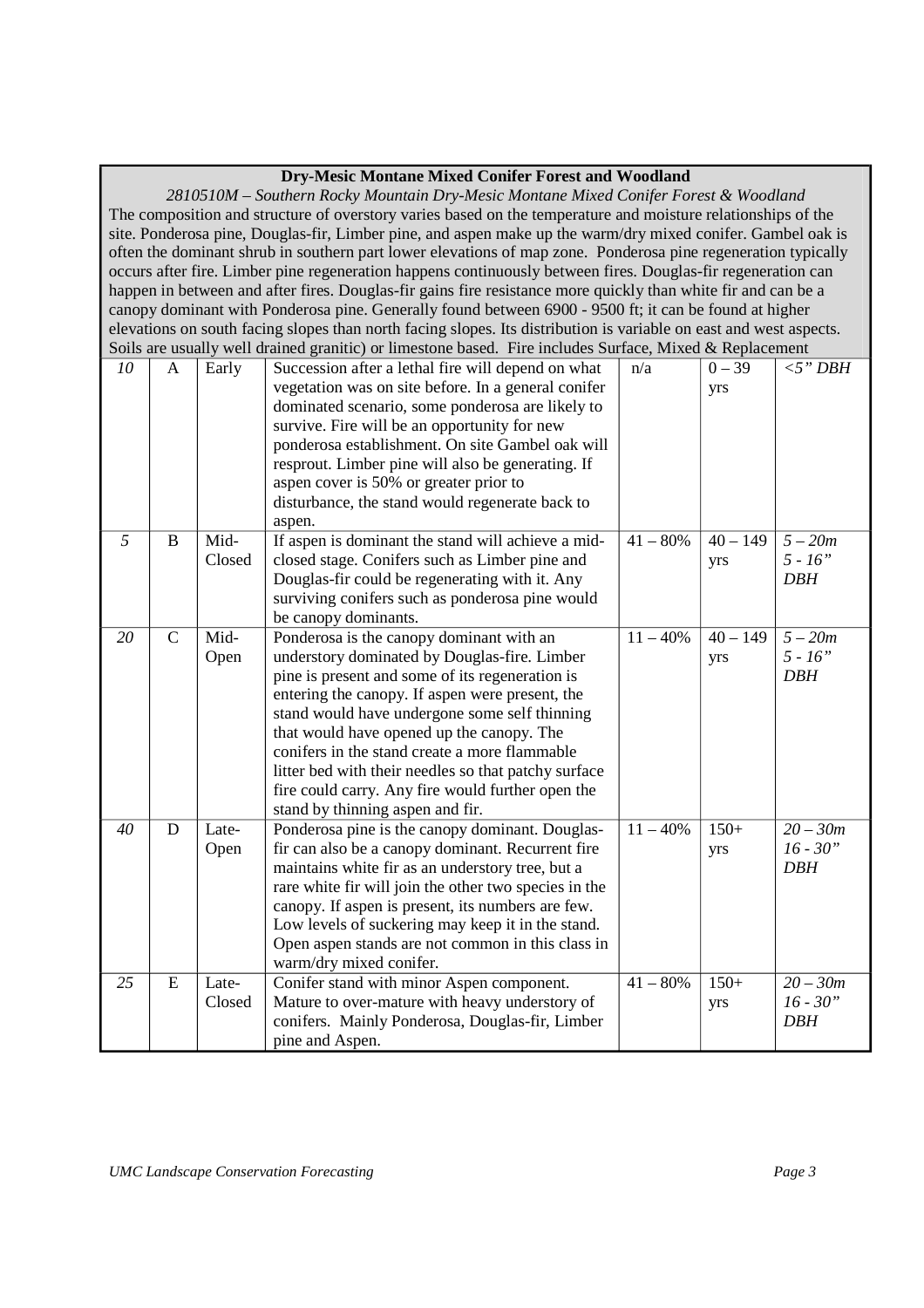#### **Mesic Montane Mixed Conifer Forest and Woodland**

*2810520M – Southern Rocky Mountain Mesic Montane Mixed Conifer Forest & Woodland*  The mixed conifer is driven by elevation and aspect. The cool moist mixed conifer will have much less ponderosa pine than the warm/dry. However, ponderosa pine is found in small groups or isolated places usually in open areas, edges of meadows, ridges. Douglas-Fir and Spruce are often canopy dominants with aspen present in most stands. The other major tree species found in the cool/moist are limber pine, englemann spruce, blue spruce, and aspen. Near riparian areas, wetlands and drainages blue spruce, englemann spruce and white fir can be quite common. PICO is uncommon but may be found. The system is found on northerly aspects, generally on steep slopes, from 7500' to 9500'. Soils are generally Pike Peak granite. Fire includes Surface, Mixed & Replacement

| 10 | A            | Early           | Post-lethal fire vegetation will depend on what<br>was on site before it burned. Aspen may or may<br>not be present, depending on what was present<br>prior to the fire or other replacement<br>disturbance. The site will start as grass/forb/<br>shrub; aspen may also be present. Fire will<br>maintain or prolong this stage. Conifers may be<br>present. Any surviving conifers will be seed<br>source. This class may look like a pure aspen<br>stand from above. | $0 - 100%$ | $0 - 39$<br>yrs      | $0-5m$<br>$<$ 5" DBH                   |
|----|--------------|-----------------|-------------------------------------------------------------------------------------------------------------------------------------------------------------------------------------------------------------------------------------------------------------------------------------------------------------------------------------------------------------------------------------------------------------------------------------------------------------------------|------------|----------------------|----------------------------------------|
| 25 | B            | Mid-<br>Closed  | If present, aspen will be over 10' tall and very<br>dense. Seedling-medium sized conifers can be<br>found mixed with aspen, if present. Understory<br>may include mountain snowberry, common<br>juniper, wild rose, and many species of grasses<br>and forbs.                                                                                                                                                                                                           | 41-80%     | $40 - 149$<br>yrs    | $5-20m$<br>$5 - 16"$<br><b>DBH</b>     |
| 20 | $\mathsf{C}$ | Mid-<br>Open    | If present, aspen will be over 10ft' tall and<br>patchy. Seedling-medium sized conifers may be<br>found mixed with aspen. Understory may<br>include mountain snowberry, common juniper,<br>wild rose, and many species of grasses and<br>forbs. Canopy cover low.                                                                                                                                                                                                       | $11 - 40%$ | $40 - 149$<br>yrs    | $5-20m$<br>$5 - 16"$<br><b>DBH</b>     |
| 15 | D            | Late-<br>Open   | Aspen will be rare and mid-level. Understory is<br>a diverse mix of grasses, forbs and shrubs.                                                                                                                                                                                                                                                                                                                                                                          | $11 - 40%$ | $150 -$<br>$189$ yrs | $20 - 30m$<br>$16 - 30"$<br><b>DBH</b> |
| 30 | E            | Late-<br>Closed | Dense conifer stand. Blue spruce and<br>Englemann spruce can come in. Aspen present<br>in small amounts. Lots of dead & downed<br>material. Understory possibly depauperate.                                                                                                                                                                                                                                                                                            | 41-100%    | $150+$<br>yrs        | $20 - 30m$<br>$16 - 30"$<br><b>DBH</b> |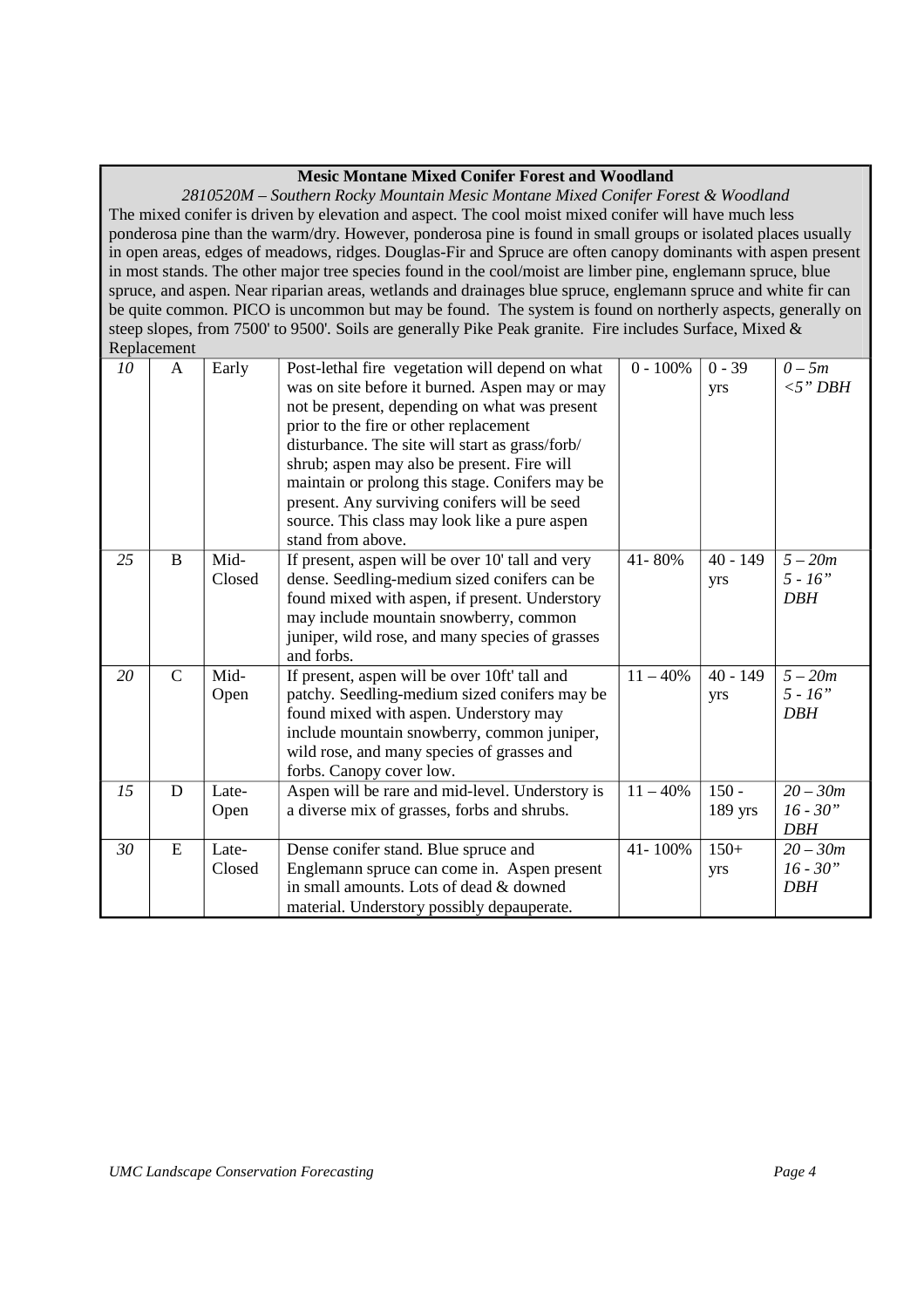|                                                                                                                    |                |             | <b>Lodgepole Pine Forest</b>                                                                                               |             |            |                |
|--------------------------------------------------------------------------------------------------------------------|----------------|-------------|----------------------------------------------------------------------------------------------------------------------------|-------------|------------|----------------|
|                                                                                                                    |                |             | 2810500M – Rocky Mountain Lodgepole Pine Forest                                                                            |             |            |                |
|                                                                                                                    |                |             | Upper montane to subalpine. Lodgepole pine is generally persistent, although sometimes aspen may be seral to it. Sometimes |             |            |                |
| with sparse shrub, grass or barren understories. Elevations vary from above 9000 feet. Disturbances: Fire (Mixed & |                |             |                                                                                                                            |             |            |                |
| Replacement); Insects/Disease; Wind/Weather; Competition/Maintenance.                                              |                |             |                                                                                                                            |             |            |                |
| 20                                                                                                                 | A              | Early       | Grasses, forbs, low shrubs and lodgepole seedlings-                                                                        | $0 - 80%$   | $0 - 39$   | $0-10m$        |
|                                                                                                                    |                |             | saplings; aspen maybe present. Even-aged, canopy                                                                           |             | yrs        | $<$ 5" DBH     |
|                                                                                                                    |                |             | closure will tend to exceed 30-40% after seedlings are                                                                     |             |            |                |
|                                                                                                                    |                |             | established at moderate to high densities and well                                                                         |             |            |                |
|                                                                                                                    |                |             | distibuted and majority of the trees are small sapling                                                                     |             |            |                |
|                                                                                                                    |                |             | size, $> 1.0$ " dbh.                                                                                                       |             |            |                |
| 20                                                                                                                 | $\overline{B}$ | Mid-Closed  | Moderate to dense pole-sized trees, sometimes very                                                                         | $61 -$      | $40 - 159$ | $10 - 20m$     |
|                                                                                                                    |                |             | dense (dog-hair); aspen usually not present. Even-                                                                         | 100%        | yrs        | $5 - 9$ " DBH  |
|                                                                                                                    |                |             | aged.                                                                                                                      |             |            |                |
| 20                                                                                                                 | $\mathsf{C}$   | Mid-Open    | Variety of size classes, some mature trees, often                                                                          | $21 - 60\%$ | $40 - 159$ | $10 - 20m$     |
|                                                                                                                    |                |             | somewhat patchy. If aspen present, lodgepole usually                                                                       |             | yrs        | $5 - 9" DBH$   |
|                                                                                                                    |                |             | dominates. Even-aged, older stands with larger trees                                                                       |             |            |                |
|                                                                                                                    |                |             | in the overstory. These stands are trending towards S-                                                                     |             |            |                |
|                                                                                                                    |                |             | Class E.                                                                                                                   |             |            |                |
| 30                                                                                                                 | D              | Late-Closed | Many mature lodgepole pine with closed canopy.                                                                             | $61 -$      | $160+$     | >20m           |
|                                                                                                                    |                |             | Trees' age may vary, but consistent in size $&$ heights.                                                                   | 100%        | yrs        | $9 - 24" DBH$  |
|                                                                                                                    |                |             | Even-aged, canopy starting to open up, creating                                                                            |             |            |                |
|                                                                                                                    |                |             | uneven-aged conditions. For these stands this                                                                              |             |            |                |
|                                                                                                                    |                |             | transition is occurring later than the older stands in S-<br>Class C.                                                      |             |            |                |
| 10                                                                                                                 | E              | Late-All    | Many mature lodgepole pine, somewhat patchy,                                                                               | $31 - 60\%$ | $160+$     | >20m           |
|                                                                                                                    |                |             | variety of size classes, open canopies overall but                                                                         |             |            | $9 - 24$ " DBH |
|                                                                                                                    |                |             | patches of denser trees. Dead and down woody                                                                               |             | yrs        |                |
|                                                                                                                    |                |             | materials, young trees infilling openings. Uneven-                                                                         |             |            |                |
|                                                                                                                    |                |             | aged.                                                                                                                      |             |            |                |
|                                                                                                                    |                |             |                                                                                                                            |             |            |                |

#### **Gambel Oak-Mixed Montane Shrubland**

*2711070 – Rocky Mountain Gambel Oak-Mixed Montane Shrubland* 

Gambel oak occurs as the dominant species ranging from dense thickets to clumps associated with serviceberry or sagebrush. Generally has a well-developed understory. Occurs between 6600-9570ft on all aspects; at higher elevations it is more predominant on southern exposures. Disturbances: Fire (Replacement)

| 10 | A | Early       | Dense resprouting with high number of stems/acre.      | $0 - 20%$   | $0 - 4$ vrs | >3.1m           |
|----|---|-------------|--------------------------------------------------------|-------------|-------------|-----------------|
|    |   |             | Abundant grass & forb cover.                           |             |             |                 |
|    |   |             |                                                        |             |             |                 |
| 35 | В | Mid-Closed  | 3 to 6' feet tall, up to 3 inches DBH. Slight decrease | $21 - 50\%$ | $5 - 30$    | $6 - 3.0m$      |
|    |   |             | in understory species due to shading. Grass and forbs  |             | yrs         |                 |
|    |   |             | declining.                                             |             |             |                 |
| 55 | C | Late-Closed | Greater than 6' tall and greater than 3" DBH. Small    | 51-100%     | $31+$ yrs   | 1.1 to $>3.1$ m |
|    |   |             | stands with open canopy & scattered throughout a       |             |             |                 |
|    |   |             | grass-land or shrub type, as well as nearly continuous |             |             |                 |
|    |   |             | canopy cover with occasional openings.                 |             |             |                 |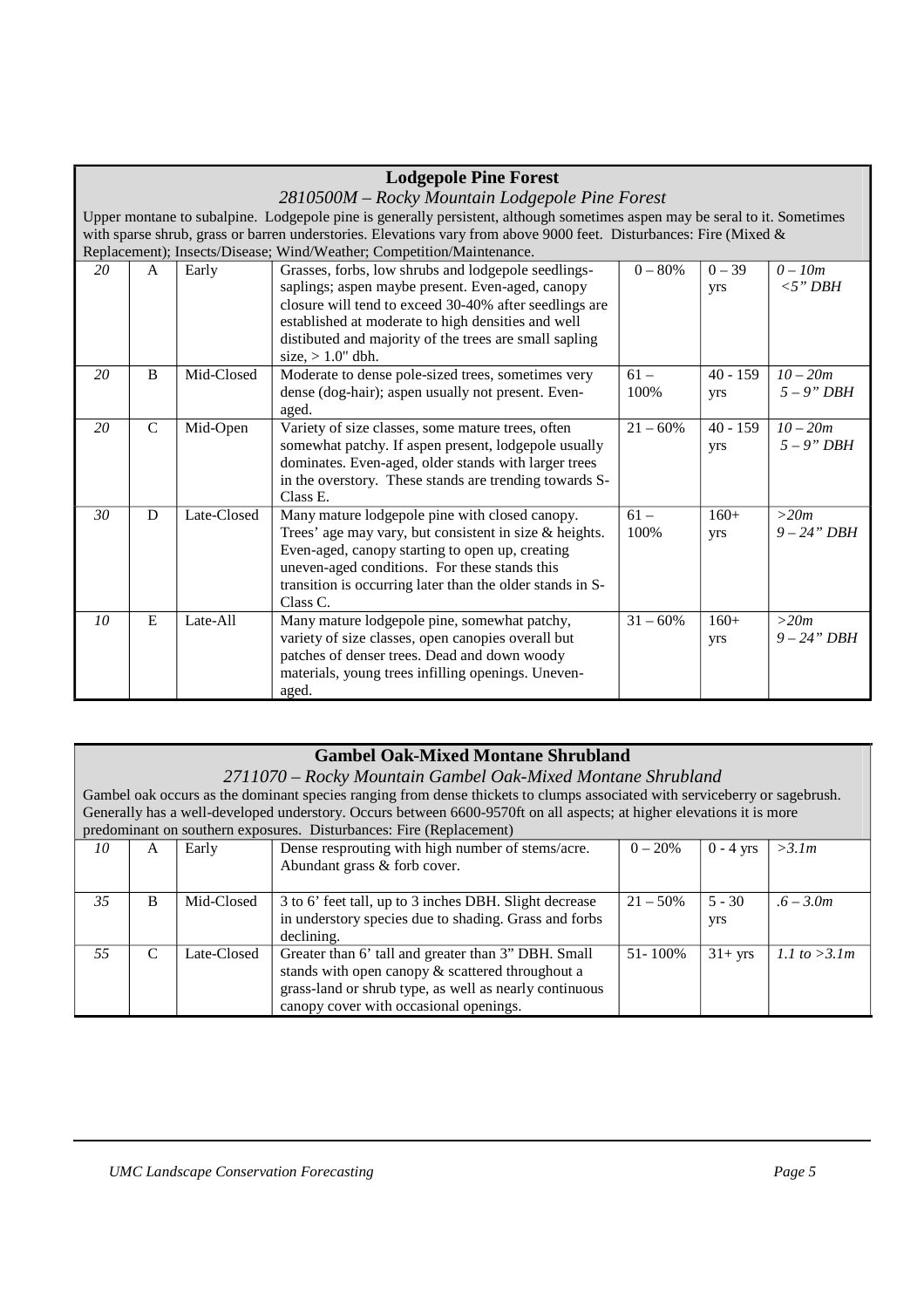### **Montane Riparian Systems**

*2811590M – Rocky Mountain Montane Riparian Systems (Revised & Class C added)*  Encompasses a broad array of riparian species; highly variable and generally consist of one or more of the following: 1) aspen; 2) conifers; 3) willows/birch/alder; 4) sedges and other herbaceous vegetation; and 5) cottonwoods. This system exists as relatively small linear stringers in the landscape. Disturbances: Fire (Surface, Replacement); Wind/Weather; Beaver; 50 Year  $\Gamma$ Flooding

| 10 | A | Early      | Vegetation will depend on what was on site before    | $0 - 70\%$   | $0 - 24$   | $0-5m$               |
|----|---|------------|------------------------------------------------------|--------------|------------|----------------------|
|    |   |            | replacement fire. Shrub or grass dominated.          |              | yrs        | $<$ 5" DBH           |
|    |   |            | Composition varies within reach.                     |              |            |                      |
| 25 | в | Mid-Closed | Transitional class. Conifers will become dominant as | $41 - 100\%$ | $25 - 100$ | 5 to 25m             |
|    |   |            | class develops. Hardwood dominated early with        |              | yrs        | $5-9"$ DBH           |
|    |   |            | conifer establishment in understory over time.       |              |            |                      |
| 65 |   | Late-All   | Mature conifer dominated. Hardwoods dying out and    | $41 - 100\%$ | $100+$     | $10 \text{ to } 25m$ |
|    |   |            | present as scattered individuals or groups. Heavy    |              | yrs        | $21 - 33" DBH$       |
|    |   |            | layer of forbs, grasses, low shrubs and down woody   |              |            |                      |
|    |   |            | materials.                                           |              |            |                      |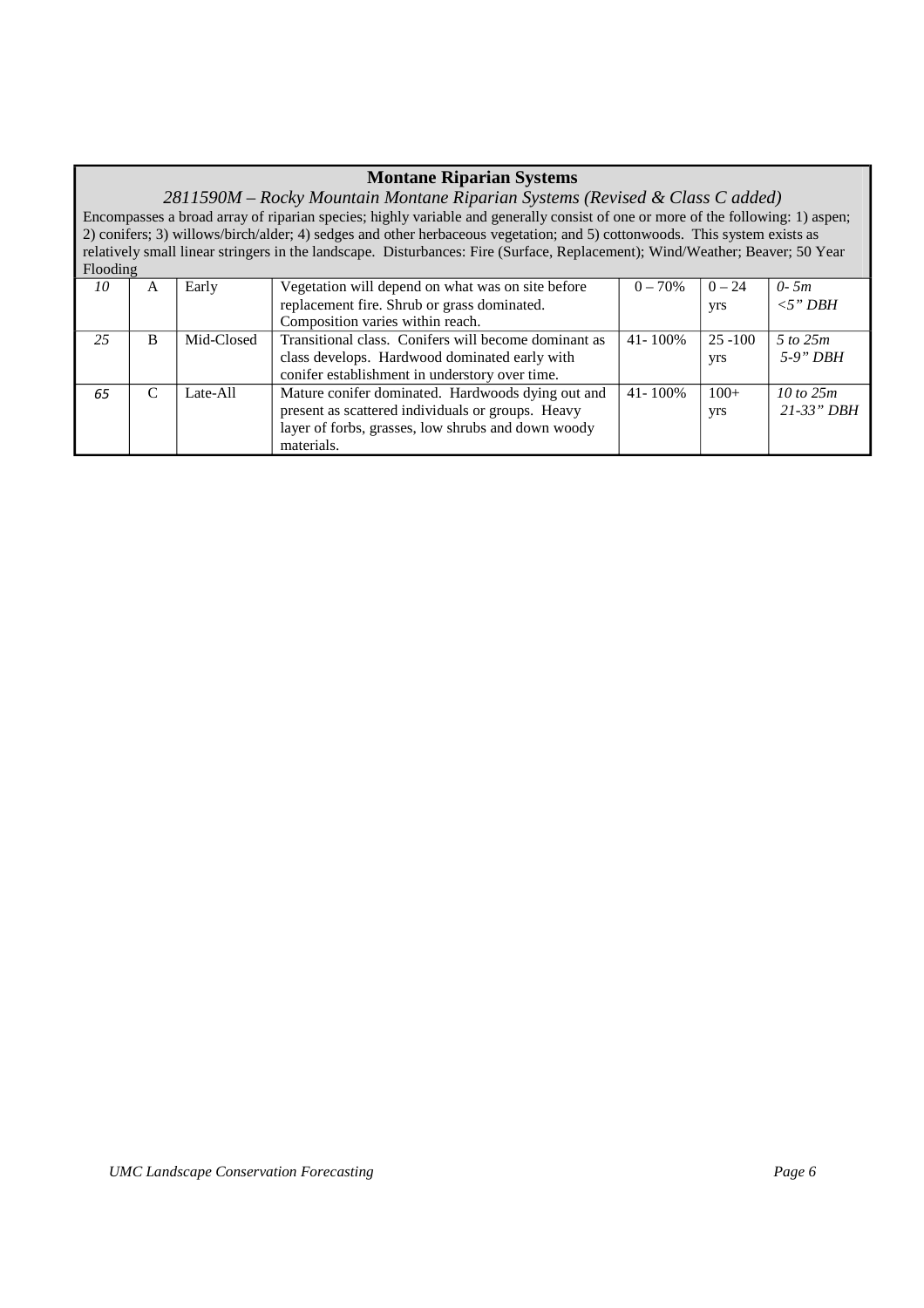## **Appendix B**

## **Model Descriptions for UMC Focal Systems**

- **1. Ponderosa Pine/Douglas-fir Woodland**
- **2. Dry-Mesic Montane Mixed Conifer Forest & Woodland**
- **3. Mesic Montane Mixed Conifer Forest & Woodland**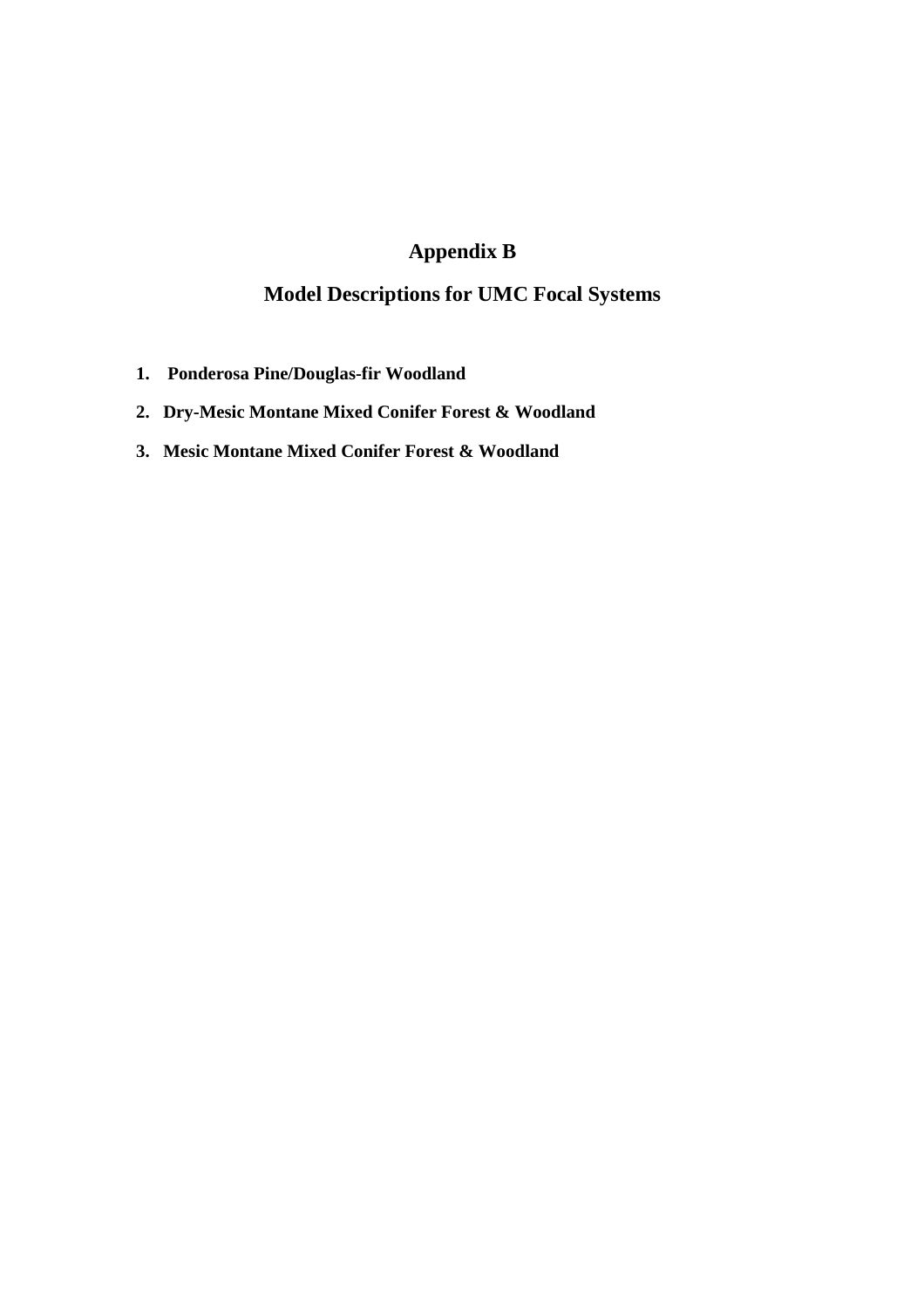# **LANDFIRE Biophysical Setting Model**

### **Biophysical Setting:**

#### **2810540M Southern Rockies Ponderosa Pine/Douglas-Fir Woodland UMC**

*This BPS is lumped with: This BPS is split into multiple models:*

#### Alaska  $\Box$ California □ Great Basin Great Lakes Northeast Northern Plains **○** Southwest N-Cent.Rockies Pacific Northwest South Central Southeast  $\square$  S. Appalachians **Reviewer Reviewer Reviewer Vegetation Type Map Zones Model Zones Model Zones** Forested PIPO PSME **Modeler 1** Ed Biery ehbiery@fs.fed.us **FRCC Date** 12/27/2012 **General Information Modeler 2** Jeff Underhill *junderhill@fs.fed.us* **Modeler 3** Mike Babler mbabler@tnc.org **V**Literature **V**Local Data **Expert Estimate General Model Sources Map Zones** 28 0 0  $0 \qquad 0$ 0  $\Omega$ 0 0 0 **Dominant Species\* Contributors** (also see the Comments field)

#### **Geographic Range**

This model is specific to Upper Monument Creek. Original model was for map zone 28, In MZ 28 the dominant forest type along the eastern slope of the continental divide. The montane zone borders the Plains grasslands to the east, and in the foothills of the eastern slope includes shrublands and meadows.

#### **Biophysical Site Description**

South of I-70 the southern Front Range southwards to Pikes Peak, ponderosa pine-Douglas-fir forest exists on all site conditions (I.e., aspect) . Pure ponderosa pine exists in isolated patches.

#### **Vegetation Description**

The lower montane zone dominated by ponderosa pine (historically  $\lt 30\%$  canopy cover below 2000m(6600ft)), more dense stands of Douglas-fir on north-facing slopes with occasional large Douglas fir on other aspects. The upper montane zone the ponderosa pine cover type occurs both as relatively pure stands, and with significant components of Douglas fir. There is typically a striking contrast in stand density and species composition on south- as opposed to north-facing slopes. Douglas-fir prominent on northfacing slopes. Structural stages will greatly vary depending on past disturbance history. Limber pine occurs in higher elevations in groups and as scattered individuals. Understory can include gambel oak, mountain mahogany, Arizona fescue, Mountain muhly, kinnikinick, yucca.

#### **Disturbance Description**

Primarily low-severity fire regime with generally small (acres to 10s of acres) patches of mixed-severity fire, although this varies with elevation. At lowest forest border with oak/grasslands, fire frequency varied from 10 to 20 years (mean 15) with mixed-severity every 300 years. As elevation increases or on north-facing aspects, fire frequency increased to 15 to 45 years (mean 30) with mixed severity fires every 150 years. Overall means for the southern Front Range on order of 20 years for surface fire (range 10 to 45) and 200

\*Dominant Species are from the NRCS PLANTS database. To check a species code, please visit http://plants.usda.gov. \*\*Fire Regime Groups are: I: 0-35 year frequency, surface severity; II: 0-35 year frequency, replacement severity; III: 35- 100+ year frequency, mixed severity; IV: 35-100+ year frequency, replacement severity; V: 200+ year frequency, replacement severity.

**Thursday, December 27, 2012 DRAFT Page 1 of 6 Page 1 of 6**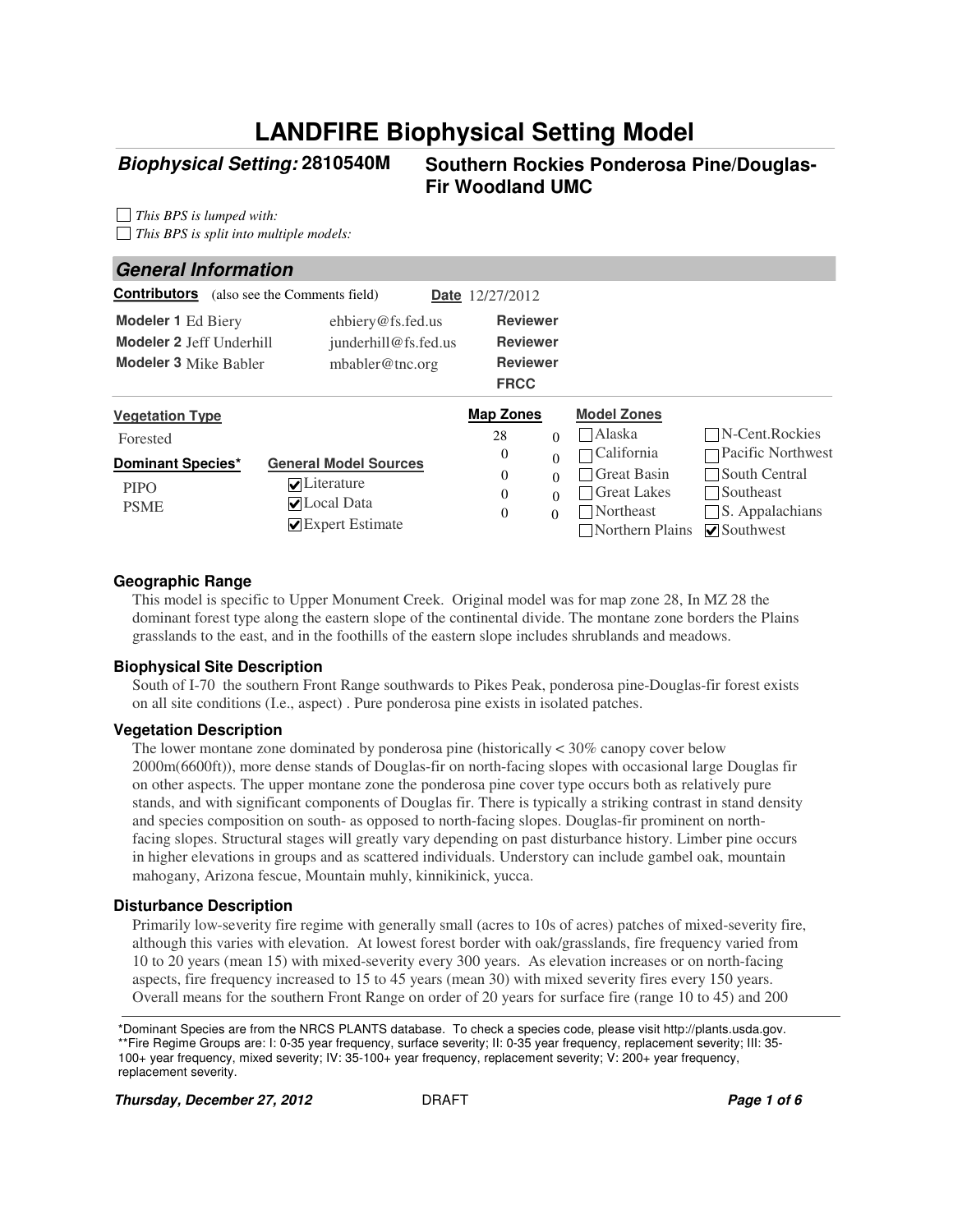years (range 150 to 300) for mixed (mainly Brown et al. 1999, Kaufmann et al. 2000, Veblen et al. 2000, Ehle and Baker 2003, Sherriff 2004). These fires range from low severity to high severity fires, and the forest structure was shaped by the pattern of fire at a landscape scale. Drought and other weather events (e.g., blowdown); insects such as mountain pine beetle, Douglas-fir beetle, and western spruce budworm (Negron 1998, 2004; Swetnam and Lynch 1993); and pathogens such as dwarf mistletoe (Hawksworth ) also play important roles in this type.

Replacement fire rotation uncertain but probably largely rare, and this affects the amount of forest in each class. Cheesman Lake -fire rotation (all fires 75 years) and stand-replacement (460 years) estimation.

#### **Adjacency or Identification Concerns**

#### **Native Uncharacteristic Conditions**

#### **Scale Description**

**Sources of Scale Data** VLiterature VLocal Data VExpert Estimate

Southern range -- patch sizes from less than 1 ha to a landscape scale of 35km2 plus.

#### **Issues/Problems**

11/19/12. Sclass was determinded by diameter, not heights used in standard LANDFIRE process. Replacement fire rotation uncertain, and this affects the amount of forest in each class. If this model seems incorect, review 2711172-Ponderosa Pine Savanna-North.

#### **Comments**

11/19/12 version based on comments rom modelling team for Upper Monument Creek project. Authors are …… Reivsion for UMC based on 2810540 by Kaufmann, Sherriff, Baker dated 10/28/2004. We lumped with 2711172 for UMC. MB 9/28/2012. 2810540 Kaufmann et.al. Based on the Rapid Assessment model R3PPDF, by Merrill Kaufmann (mkaufmann@fs.fed.us), Rosemary Sherriff (sherriff@colorado.edu), Bill Baker (bakerwl@wyo.edu), Jose Negron, and Brian Kent. Was also reviewed in workshop by Vic Ecklund (vecklund@csu.org) 7/25/2005.

#### **Vegetation Classes**

| Class A<br>10 $%$                                                                                                                                                                        | Indicator Species* and<br><b>Canopy Position</b>                                                                                                                                                     |                                    | Structure Data (for upper layer lifeform)                                                                                                                                                                                                                                   |                       |
|------------------------------------------------------------------------------------------------------------------------------------------------------------------------------------------|------------------------------------------------------------------------------------------------------------------------------------------------------------------------------------------------------|------------------------------------|-----------------------------------------------------------------------------------------------------------------------------------------------------------------------------------------------------------------------------------------------------------------------------|-----------------------|
| Early1 All Structures<br><b>Description</b><br>Openings with up to $10\%$ remnant<br>overstory trees dominated by<br>ponderosa pine and sometimes<br>Douglas-fir. Some openings persist. | CEMO <sub>2</sub> Low-Mid<br><b>PIPO</b><br>All<br><b>PSME</b><br>- A11<br><b>BOGR2</b> Lower<br><b>Upper Layer Lifeform</b><br><sup>J</sup> Herbaceous<br><sup>J</sup> Shrub<br>$\blacksquare$ Tree | Cover<br>Height<br>Tree Size Class | Min<br>0%<br>Tree 0m<br>Seedling Sapling <5" DBH<br>Upper layer lifeform differs from dominant lifeform.<br>Height and cover of dominant lifeform are:<br>Remnant overstory trees could be PIPO and<br>PSME. Dominant mapped vegetation is<br>seedling and grass and shrub. | Max<br>70%<br>Tree 5m |

#### **Fuel Model** 2

\*Dominant Species are from the NRCS PLANTS database. To check a species code, please visit http://plants.usda.gov.

\*\*Fire Regime Groups are: I: 0-35 year frequency, surface severity; II: 0-35 year frequency, replacement severity; III: 35- 100+ year frequency, mixed severity; IV: 35-100+ year frequency, replacement severity; V: 200+ year frequency, replacement severity.

**Thursday, December 27, 2012 DRAFT Page 2 of 6**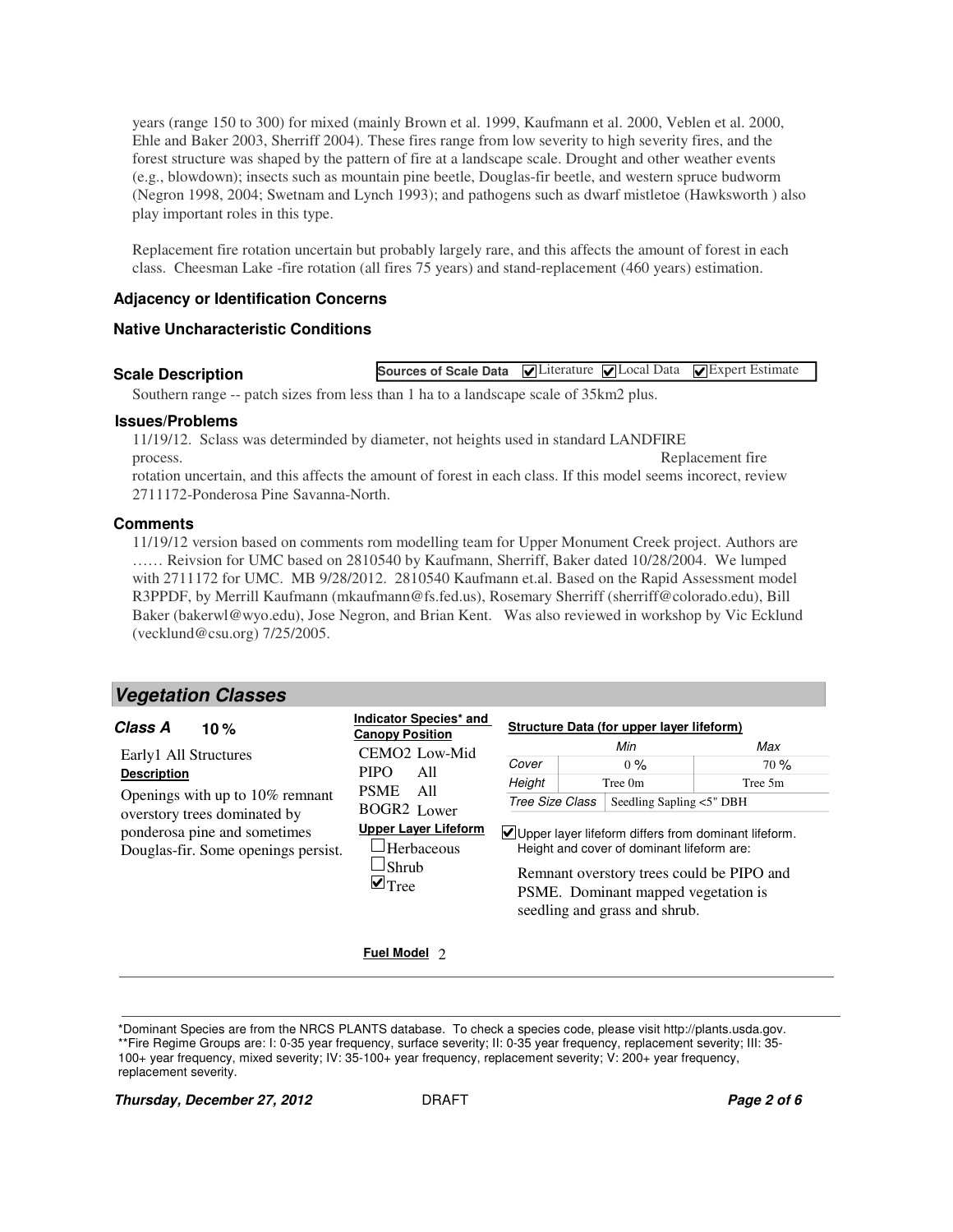| Class B<br>10%                                                                                                   | Indicator Species* and<br><b>Canopy Position</b>                                                               |                                                                                                           | <b>Structure Data (for upper layer lifeform)</b>                                                   |          |  |
|------------------------------------------------------------------------------------------------------------------|----------------------------------------------------------------------------------------------------------------|-----------------------------------------------------------------------------------------------------------|----------------------------------------------------------------------------------------------------|----------|--|
| Mid1 Closed                                                                                                      | <b>PIPO</b><br>Upper                                                                                           |                                                                                                           | Min                                                                                                | Max      |  |
|                                                                                                                  | <b>PSME</b><br>Upper                                                                                           | Cover                                                                                                     | 41 %                                                                                               | 70 %     |  |
| <b>Description</b>                                                                                               | ARUV Lower                                                                                                     | Height                                                                                                    | Tree 5.1m                                                                                          | Tree 15m |  |
| Greater than 40% canopy closure,<br>often in small patches with some                                             | JUCO6 Lower                                                                                                    | <b>Tree Size Class</b>                                                                                    | Medium 5-9"DBH                                                                                     |          |  |
| persistent openings. Uneven age<br>structure developing.                                                         | <b>Upper Layer Lifeform</b><br><b>Herbaceous</b><br>$\Box$ Shrub<br>$\blacksquare$ Tree<br><b>Fuel Model 8</b> |                                                                                                           | Upper layer lifeform differs from dominant lifeform.<br>Height and cover of dominant lifeform are: |          |  |
| Class <sub>C</sub><br>15%                                                                                        | Indicator Species* and<br><b>Canopy Position</b>                                                               |                                                                                                           | Structure Data (for upper layer lifeform)                                                          |          |  |
|                                                                                                                  | <b>PIPO</b><br>Upper                                                                                           |                                                                                                           | Min                                                                                                | Max      |  |
| Mid1 Open<br><b>Description</b>                                                                                  | <b>PSME</b><br>Upper                                                                                           | Cover                                                                                                     | 10%                                                                                                | 40%      |  |
|                                                                                                                  | CEMO2 Low-Mid                                                                                                  | Height                                                                                                    | Tree 5.1m                                                                                          | Tree 15m |  |
| <40% canopy cover. Mosaic<br>composition with pockets of                                                         | <b>GRASS</b> Lower                                                                                             | <b>Tree Size Class</b><br>Medium 5-9"DBH                                                                  |                                                                                                    |          |  |
| regeneration, shrubs, grass,<br>openings. Uneven age structure<br>developing.                                    | <b>Upper Layer Lifeform</b><br>Herbaceous<br>Shrub<br>$\blacksquare$ Tree<br><b>Fuel Model</b> 2               | Upper layer lifeform differs from dominant lifeform.<br>Height and cover of dominant lifeform are:        |                                                                                                    |          |  |
| <b>Class D</b><br>45%                                                                                            | Indicator Species* and<br><b>Canopy Position</b>                                                               |                                                                                                           | <b>Structure Data (for upper layer lifeform)</b>                                                   |          |  |
| Late1 Open                                                                                                       | <b>PIPO</b><br>Upper                                                                                           |                                                                                                           | Min                                                                                                | Max      |  |
| <b>Description</b>                                                                                               | <b>PSME</b><br>Upper                                                                                           | Cover                                                                                                     | 10%                                                                                                | 40 %     |  |
| <40% canopy cover. Mosaic                                                                                        | CEMO <sub>2</sub> Lower                                                                                        | Height                                                                                                    | Tree $15.1m$                                                                                       | Tree 25m |  |
| composition with pockets of                                                                                      | <b>GRASS</b> Lower                                                                                             | <b>Tree Size Class</b>                                                                                    | Large 9-21"DBH                                                                                     |          |  |
| regeneration, shrubs, grass,<br>openings. Old trees likely present.<br>Uneven aged stand structure<br>dominates. | <b>Upper Layer Lifeform</b><br>Herbaceous<br>Shrub<br>$\blacksquare$ Tree<br><b>Fuel Model 8</b>               | $\Box$ Upper layer lifeform differs from dominant lifeform.<br>Height and cover of dominant lifeform are: |                                                                                                    |          |  |

\*Dominant Species are from the NRCS PLANTS database. To check a species code, please visit http://plants.usda.gov.

\*\*Fire Regime Groups are: I: 0-35 year frequency, surface severity; II: 0-35 year frequency, replacement severity; III: 35- 100+ year frequency, mixed severity; IV: 35-100+ year frequency, replacement severity; V: 200+ year frequency, replacement severity.

**Thursday, December 27, 2012** DRAFT DRAFT **Page 3 of 6**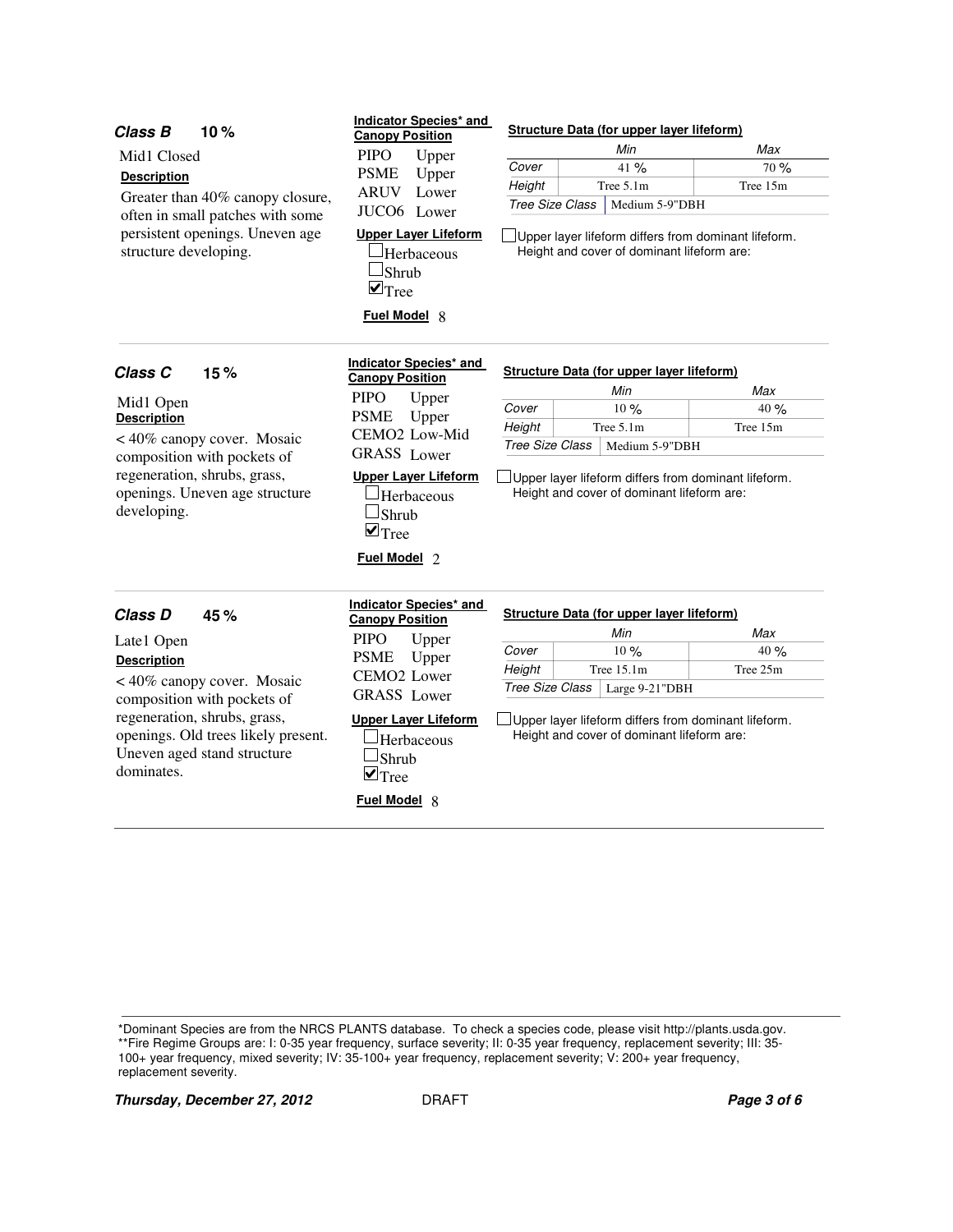| <b>Class E</b><br>20%                                                                                                                           | Indicator Species* and                                                                               |                           |                 |        | Structure Data (for upper layer lifeform)                                                                                                                  |                                                                                                                                                                                                                                                            |
|-------------------------------------------------------------------------------------------------------------------------------------------------|------------------------------------------------------------------------------------------------------|---------------------------|-----------------|--------|------------------------------------------------------------------------------------------------------------------------------------------------------------|------------------------------------------------------------------------------------------------------------------------------------------------------------------------------------------------------------------------------------------------------------|
|                                                                                                                                                 | <b>Canopy Position</b>                                                                               |                           |                 |        | Min                                                                                                                                                        | Max                                                                                                                                                                                                                                                        |
| Late1 Closed                                                                                                                                    | <b>PIPO</b>                                                                                          | Upper                     | Cover           |        | 41%                                                                                                                                                        | 70%                                                                                                                                                                                                                                                        |
| <b>Description</b>                                                                                                                              | <b>PSME</b><br>Upper                                                                                 |                           | Height          |        | Tree 15.1m                                                                                                                                                 | Tree 25m                                                                                                                                                                                                                                                   |
| > 40% canopy cover. Mosaic                                                                                                                      |                                                                                                      | Lower                     | Tree Size Class |        | Large 9-21"DBH                                                                                                                                             |                                                                                                                                                                                                                                                            |
| composition with pockets of<br>regeneration, shrubs, grass,<br>openings. Old trees likely present.<br>Uneven aged stand structure<br>dominates. | <b>Upper Layer Lifeform</b><br>Herbaceous<br>Shrub<br>$\blacksquare$ Tree<br><b>Fuel Model &amp;</b> |                           |                 |        | Height and cover of dominant lifeform are:                                                                                                                 | Upper layer lifeform differs from dominant lifeform.                                                                                                                                                                                                       |
| <b>Disturbances</b>                                                                                                                             |                                                                                                      |                           |                 |        |                                                                                                                                                            |                                                                                                                                                                                                                                                            |
| Fire Regime Group**:<br>3                                                                                                                       | <b>Fire Intervals</b>                                                                                | Avg FI                    | Min FI          | Max FI | Probability                                                                                                                                                | <b>Percent of All Fires</b>                                                                                                                                                                                                                                |
|                                                                                                                                                 | Replacement                                                                                          | 550                       |                 |        | 0.00182                                                                                                                                                    | 4                                                                                                                                                                                                                                                          |
| <b>Historical Fire Size (acres)</b>                                                                                                             | Mixed                                                                                                | 160                       |                 |        | 0.00625                                                                                                                                                    | 13                                                                                                                                                                                                                                                         |
| Avg $0$                                                                                                                                         | Surface                                                                                              | 25                        |                 |        | 0.04                                                                                                                                                       | 83                                                                                                                                                                                                                                                         |
| $Min$ 0                                                                                                                                         | <b>All Fires</b>                                                                                     | 21                        |                 |        | 0.04807                                                                                                                                                    |                                                                                                                                                                                                                                                            |
| Max <sub>0</sub>                                                                                                                                | Fire Intervals (FI):                                                                                 |                           |                 |        |                                                                                                                                                            |                                                                                                                                                                                                                                                            |
| <b>Sources of Fire Regime Data</b><br>$\nabla$ Literature<br>$\nabla$ Local Data<br>Expert Estimate                                             |                                                                                                      |                           |                 |        | inverse of fire interval in years and is used in reference condition modeling.<br>Percent of all fires is the percent of all fires in that severity class. | Fire interval is expressed in years for each fire severity class and for all types of<br>fire combined (All Fires). Average FI is central tendency modeled. Minimum and<br>maximum show the relative range of fire intervals, if known. Probability is the |
| <b>Additional Disturbances Modeled</b>                                                                                                          |                                                                                                      |                           |                 |        |                                                                                                                                                            |                                                                                                                                                                                                                                                            |
| $\triangledown$ Insects/Disease                                                                                                                 | Native Grazing                                                                                       | $\Box$ Other (optional 1) |                 |        |                                                                                                                                                            |                                                                                                                                                                                                                                                            |

## **References**

 $\Box$ Wind/Weather/Stress  $\Box$ Competition

Alington, C. 1998. Fire History and Landscape Pattern in the Sangre de Cristo Mountains, Colorado. Dissertation. Colorado State University, Fort Collins, Colorado.

Allen, C.D., technical editor. 1996. Fire Effects in Sothwestern Forests. Proceedings of the second La Mesa fire symposium. USDA Forest Service General Technical Report RM-GTR-286, Fort Collins Co.

Other (optional 2)

Allen, C.D. 1989. Changes in the landscape of the Jemez Mountains, New Mexico. Ph.D. dissertation, University of California, Berkeley.

Allen, C.D., R. Touchan, and T.W. Swetnam. 1995. Landscape-scale fire history studies support fire management action at Bandelier. Park Science:Summer, pp. 18-19. Cooper, C. F. 1960. Changes in vegetation, structure, and growth of Southwestern pine forests since white settlement. Ecological Monographs 30(2):129-164.

Allen, R. B., R. K. Peet, and W. L. Baker. 1991. Gradient analysis of latitudinal variation in Southern Rocky Mountain forests. Journal of Biogeography 18:123-139.

\*Dominant Species are from the NRCS PLANTS database. To check a species code, please visit http://plants.usda.gov. \*\*Fire Regime Groups are: I: 0-35 year frequency, surface severity; II: 0-35 year frequency, replacement severity; III: 35- 100+ year frequency, mixed severity; IV: 35-100+ year frequency, replacement severity; V: 200+ year frequency, replacement severity.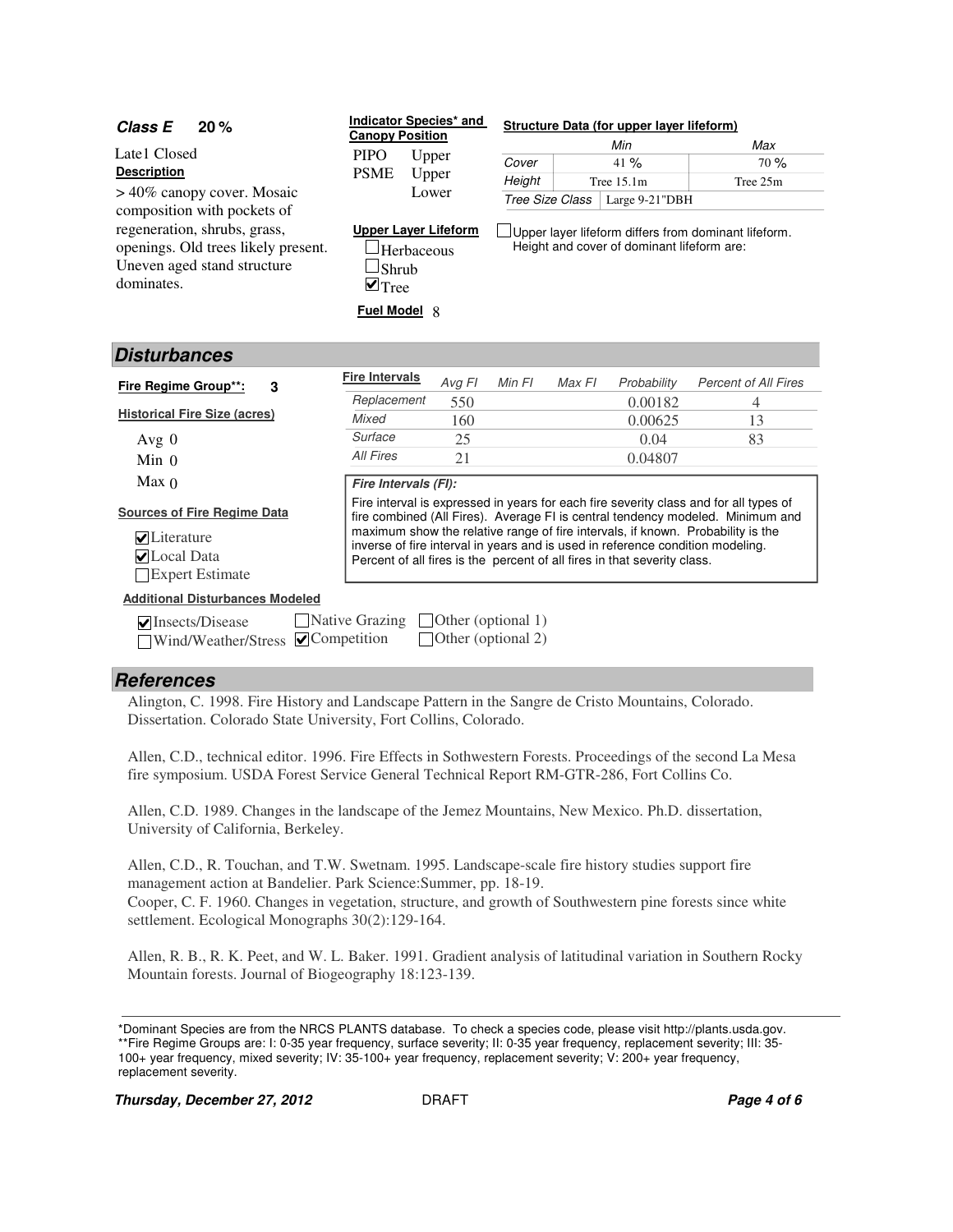Bradley, Anne F., Nonan Noste, and William C. Fischer. 1992. Fire and Ecology of Forests and Woodlands in Utah. USDA Forest Service, GTR INT-287.

Brown, P.M, M.W. Kaye, L.S. Huckaby, and C.H. Baisan. 2001. Fire history along environmental gradients in the Sacramento Mountains, New Mexico: Influences of local patterns and regional processes. Ecoscience 8(1):115-126.

Brown, P.M., M.R. Kaufmann, and W.D. Shepperd. 1999. Landscape Ecology 14:513-532.

Brown, P. M. 2004. Final Report: Bar NI Fire History. Rocky Mountain Tree-Ring Research, Fort Collins, CO.

Brown, P. M., and W. D. Shepperd. 2001. Fire history and fire climatology along a 5 degree gradient in latitude in Colorado and Wyoming, USA. Palaeobotanist 50:133-140.

Brown, P. M., M. R. Kauffman, and W. D. Sheppard. 1999. Long-term, landscape patterns of past fire events in a montane ponderosa pine forest of central Colorado. Landscape Ecology 14:513-532.

Ehle, D. S., and W. L. Baker. 2003. Disturbance and stand dynamics in ponderosa pine forests in Rocky Mountain National Park, USA. Ecological Monographs 73:543-566.

Fule, P., Covington, and M. M. Moore. 1997. Determining reference conditions for ecosystem management of southwestern ponderosa pine forests. Ecological Applications 7:895-908.

Huckaby, L. S., and M. R. Kaufmann. 2000. Bar NI Ranch Fire History Study. Unpublished report. USDA Forest Service, Rocky Mountain Research Station.

Huckaby, L. S., M. R. Kaufmann, J. M. Stoker, and P. J. Fornwalt. 2001. Landscape patterns of montane forest age structure relative to fire history at Cheesman Lake in the Colorado Front Range. Pages 19-27 in R. K. Vance, C. B. Edminster, W. Covington, and J. A. Blake, editors. Pondersoa Pine Ecosystems Restoration and Conservation: Steps Toward Stewardship, Conference Proceedings, Flagstaff, AZ, April 25-27, 2000. USDA Forest Service, Rocky Mountain Research Station, Ogden, UT.

Kaufmann, M. R., P. J. Fornwalt, L. S. Huckaby, and J. M. Stoker. 2001. Cheesman Lake--A historical ponderosa pine landscape guiding restoration in the South Platte watershed of the Colorado Front Range. Pages 9-18 In: R. K. Vance, C. B. Edminster, W. W. Covington and J. A. Blake, editors. Ponderosa pine ecosystems restoration and conservation: Steps

toward stewardship, conference proceedings [Flagstaff, AZ--April 25-27, 2000]. USDA Forest Service Proceedings RMRS-P-22, Rocky Mountain Research Station, Fort Collins, Colorado.

Kaufmann, M. R., L. S. Huckaby, C. M. Regan, and J. Popp. 1998. Forest Reference Conditions for Ecosystem Management in the Sacramento Mountains, New Mexico. Genereral Technical Report RMRS-GTR 19, USDA / Forest Service, Fort Collins.

Kaufmann, M. R., C. M. Regan, and P. M. Brown. 2000b. Heterogeneity in ponderosa pine/Douglas-fir forests: age and size structure in unlogged and logged landscapes of central Colorado. Can. J. For. Res. 30:698-711.

Marr, John W. 1961 Ecossytems of the Esat Slope of the Front Range in Colorado. University of Colorado Studies, Series in Biology, No. 8; 1-134.

<sup>\*</sup>Dominant Species are from the NRCS PLANTS database. To check a species code, please visit http://plants.usda.gov. \*\*Fire Regime Groups are: I: 0-35 year frequency, surface severity; II: 0-35 year frequency, replacement severity; III: 35- 100+ year frequency, mixed severity; IV: 35-100+ year frequency, replacement severity; V: 200+ year frequency, replacement severity.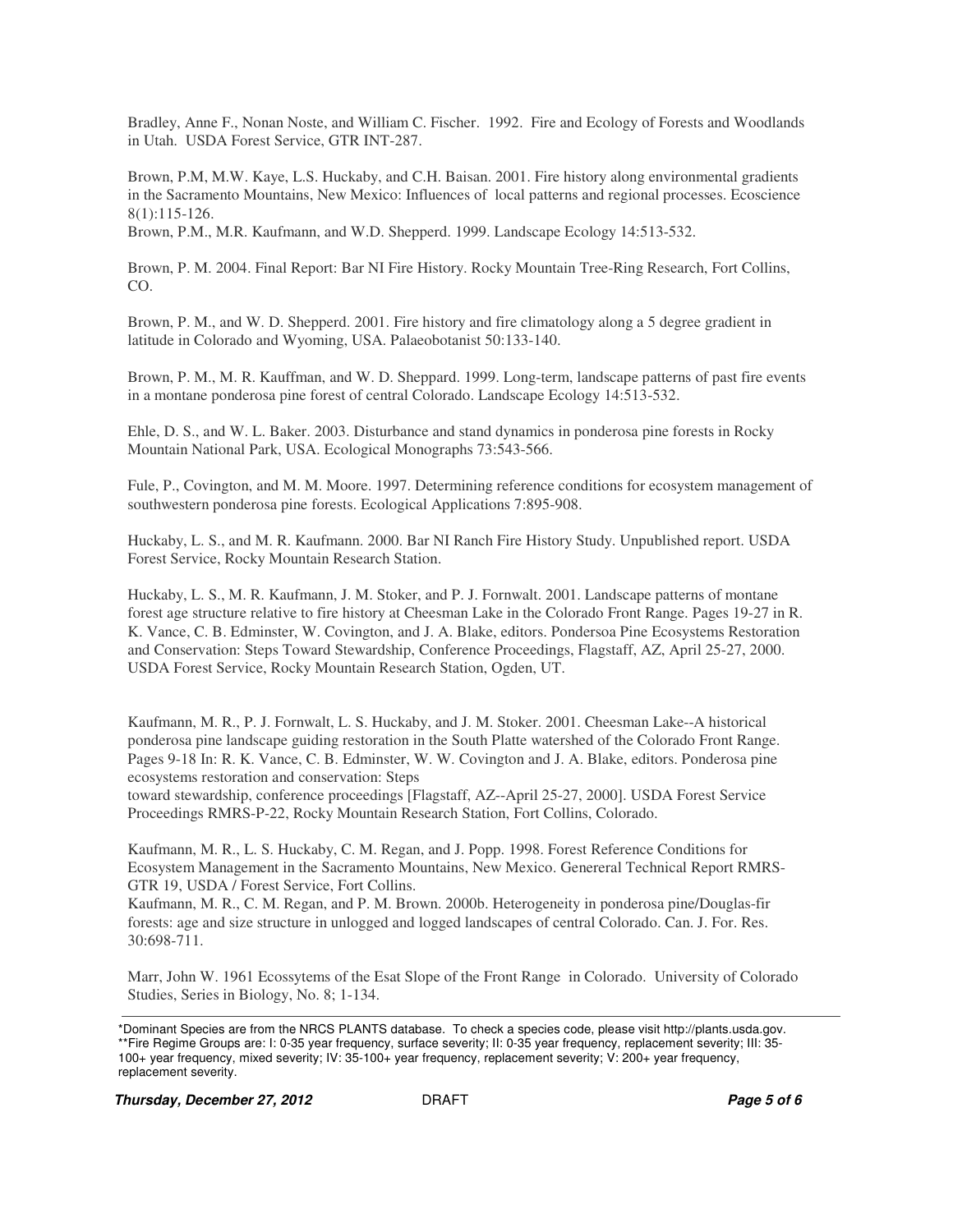Mast, J. N., T. T. Veblen, and Y. B. Linhart. 1998. Disturbance and climatic influences on age structure of ponderosa pine at the pine/grassland ecotone, Colorado Front Range. Journal of Biogeography 25:743-755.

NatureServe. 2004. International Ecological Classification Standard: Terrestrial Ecological Classifications, NatureServe Central Databases. Arlington, VA. U.S.A. Data current as of November 4, 2004.

Peet, R. K. 1981. Forest vegetation of the Colorado Front Range: Composition and dynamics. Vegetation 45:3-75.

Peet, R. K. 1978. Latitudinal variation in southern Rocky Mountain forests. Journal of Biogeography 5:275- 289.

Pohl, K. 2004. History of the Upper Purgatoire Basin. Report prepared for the Culebra Range Community Coalition and The Fire Learning Network.

Romme, William, M. Lisa Floyd, David Hanna, and Jeff Redders. 1999. DRAFT Ch. 4 Mixed Conifer Forests in Landscape Condition Analysis for the South Central Highlands Section, Southwestern Colorado and Northwestern New Mexico.

Sherriff, R. L. 2004. The historic range of variability of ponderosa pine in the northern Colorado Front Range: Past fire types and fire effects. Ph.D. Dissertation. University of Colorado, Boulder.

Swetnam, T. W., and A. M. Lynch, 1993. Multi-century, regional-scale patterns of western spruce budworm history. Ecological Monographs 63(4):399-424).

Touchan, R., T. W. Swetnam, and H. D. Grissino-Mayer. 1995. Effects of livestock grazing on pre-settlement fire regimes in New Mexico. Pages 268-272 in Brown, J. K., R. W. Mutch, C. W. Spoon, and R .H. Wakimoto, Technical Coordinators. Proceedings: Symposium on fire in wilderness and park management. Missoula, Montana, March 30-April 1, 1993. USDA Forest Service Intermountain Research Station General Technical Report INT-320.

Veblen, T. T., and D. C. Lorenz. 1986. Anthropogenic disturbance and recovery patterns in montane forests, Colorado Front Range. Physical Geography 7:1-24.

Veblen, T. T., T. Kitzberger, and J. Donnegan. 2000. Climatic and human influences on fire regimes in ponderosa pine forests in the Colorado Front Range. Ecological Applications 10:1178-1195.

White, M.A., J.L. Vankat. 1993. Middle and high elevation coniferous forest communities of the North rim region of Grand Canyon National Park, Arizona, USA.

Wu, R. 1999. Fire History and Forest Structure in the Mixed Conifer Forests of Southwest Colorado. Master Thesis. Colorado State University.

<sup>\*</sup>Dominant Species are from the NRCS PLANTS database. To check a species code, please visit http://plants.usda.gov. \*\*Fire Regime Groups are: I: 0-35 year frequency, surface severity; II: 0-35 year frequency, replacement severity; III: 35-

<sup>100+</sup> year frequency, mixed severity; IV: 35-100+ year frequency, replacement severity; V: 200+ year frequency, replacement severity.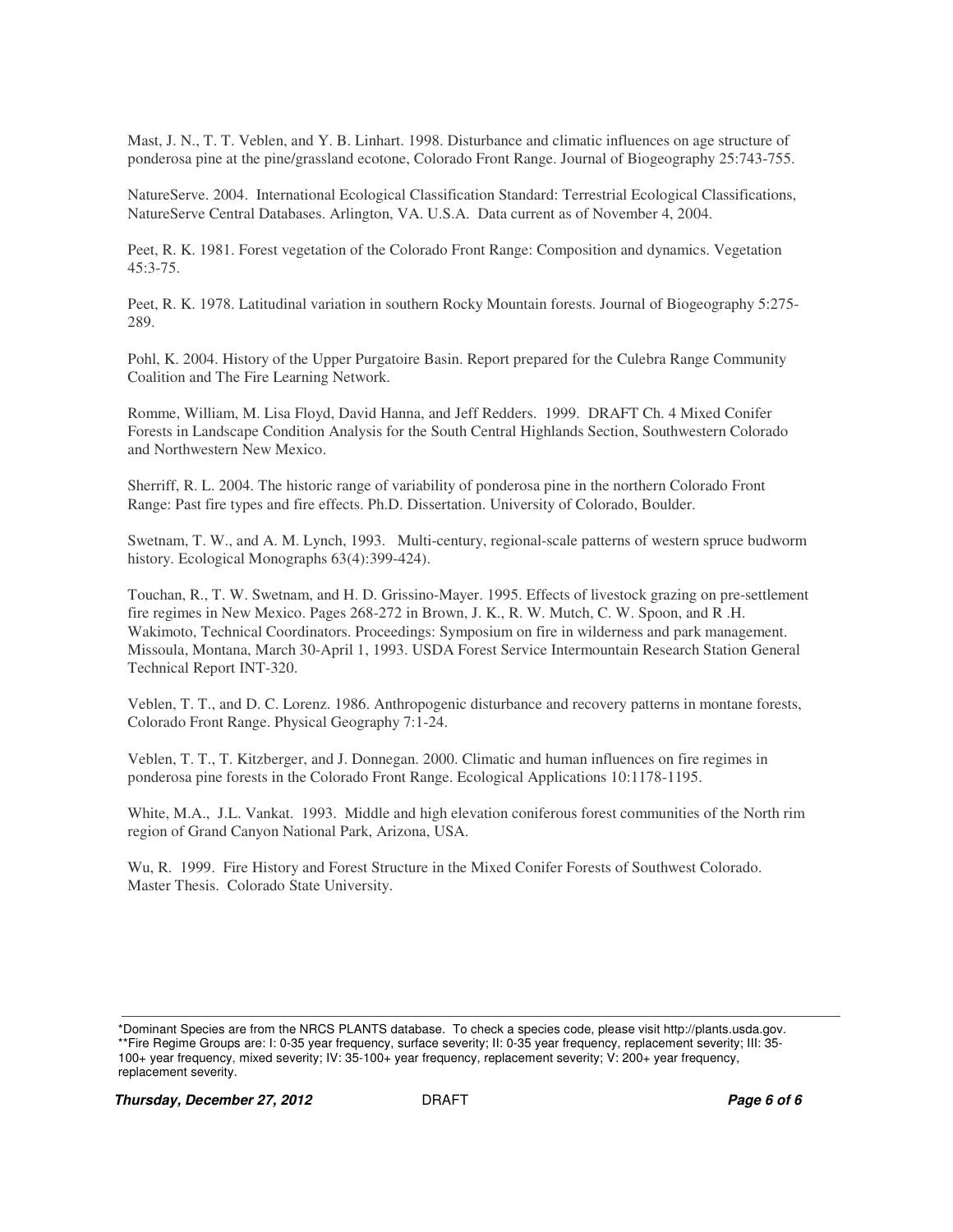# **LANDFIRE Biophysical Setting Model**

### **Biophysical Setting:**

#### **2810510M Rocky Mountain Dry-Mesic Montane Mixed Conifer Forest and Woodland UMC**

*This BPS is lumped with: This BPS is split into multiple models:*

#### **General Information**

| <b>Contributors</b>                                                                                             | (also see the Comments field)              |                                                                       | <b>Date</b> 12/27/2012                                               |                                              |                                                                                        |                                                                                                                       |
|-----------------------------------------------------------------------------------------------------------------|--------------------------------------------|-----------------------------------------------------------------------|----------------------------------------------------------------------|----------------------------------------------|----------------------------------------------------------------------------------------|-----------------------------------------------------------------------------------------------------------------------|
| <b>Modeler 1 Ed Biery</b><br><b>Modeler 2 Mike Babler</b><br>Modeler 3 Jeff Underhill                           |                                            | ehbiery@fs.fed.us<br>mbabler@tnc.org<br>junderhill@fs.fed.us          | <b>Reviewer</b><br><b>Reviewer</b><br><b>Reviewer</b><br><b>FRCC</b> |                                              |                                                                                        |                                                                                                                       |
| <b>Vegetation Type</b>                                                                                          |                                            |                                                                       | <b>Map Zones</b>                                                     |                                              | <b>Model Zones</b>                                                                     |                                                                                                                       |
| Forested                                                                                                        |                                            |                                                                       | 28                                                                   | $\Omega$                                     | Alaska                                                                                 | $\neg N$ -Cent.Rockies                                                                                                |
| <b>Dominant Species*</b><br><b>ABCO</b><br><b>PIPO</b><br><b>PSME</b><br>PIFL <sub>2</sub><br>POTR <sub>5</sub> | $\nabla$ Literature<br>$\nabla$ Local Data | <b>General Model Sources</b><br>$\blacktriangleright$ Expert Estimate | $\theta$<br>$\theta$<br>$\theta$<br>$\theta$                         | $\Omega$<br>$\Omega$<br>$\Omega$<br>$\Omega$ | California<br>Great Basin<br><b>Great Lakes</b><br>Northeast<br>$\Box$ Northern Plains | ⊤Pacific Northwest<br>$\Box$ South Central<br>$\Box$ Southeast<br>$\Box$ S. Appalachians<br>$\triangledown$ Southwest |

#### **Geographic Range**

South Colorado Front Range, specific to Upper Monument Creek project on the Pike National Forest. Occupies slopes other than north facing in this area.

#### **Biophysical Site Description**

This BpS is found generally found between 2100 to 2880 m (6900-9500ft). It can be found at higher elevations on south facing slopes than north facing slopes. Its distribution is variable on east and west aspects. Soils are usually well drained granitic (Pikes Peak Granite) or limestone based.

#### **Vegetation Description**

The composition and structure of overstory varies based on the temperature and moisture relationships of the site. Ponderosa pine, Douglas-fir, white fir, and aspen make up the warm/dry mixed conifer. Gambel oak is often the dominant shrub in southern part lower eleveations of map zone. In higher elevation areas of mapzone Cercocarpus montanus and Ribes cereum are common. Limber pine and Rocky Mountain juniper can be present. Ponderosa pine regeneration typically occurs after fire. Limber pine regeneration happens continuously between fires. Douglas-fir regeneration can happen in between and after fires. Douglas-fir gains fire resistance more quickly than white fir and can be a canopy dominant with Ponderosa pine. Other specieis that may occur include PICO, PIEN, PIPU.

#### **Disturbance Description**

This BpS has a fire regime very similar to ponderosa pine. Frequent low intensity surface fire is the dominant mode of disturbance. Fire intervals range from 2 - 71 years with a mean of 15. Lethal fires can occur on a limited scale but is not the norm unless aspen is involved. These will be characterized as mixed fires because they most likely occur as a part of a more widespread surface fire. Bark beetle may impact this BpS in isolated areas at small scales.

\*Dominant Species are from the NRCS PLANTS database. To check a species code, please visit http://plants.usda.gov. \*\*Fire Regime Groups are: I: 0-35 year frequency, surface severity; II: 0-35 year frequency, replacement severity; III: 35- 100+ year frequency, mixed severity; IV: 35-100+ year frequency, replacement severity; V: 200+ year frequency, replacement severity.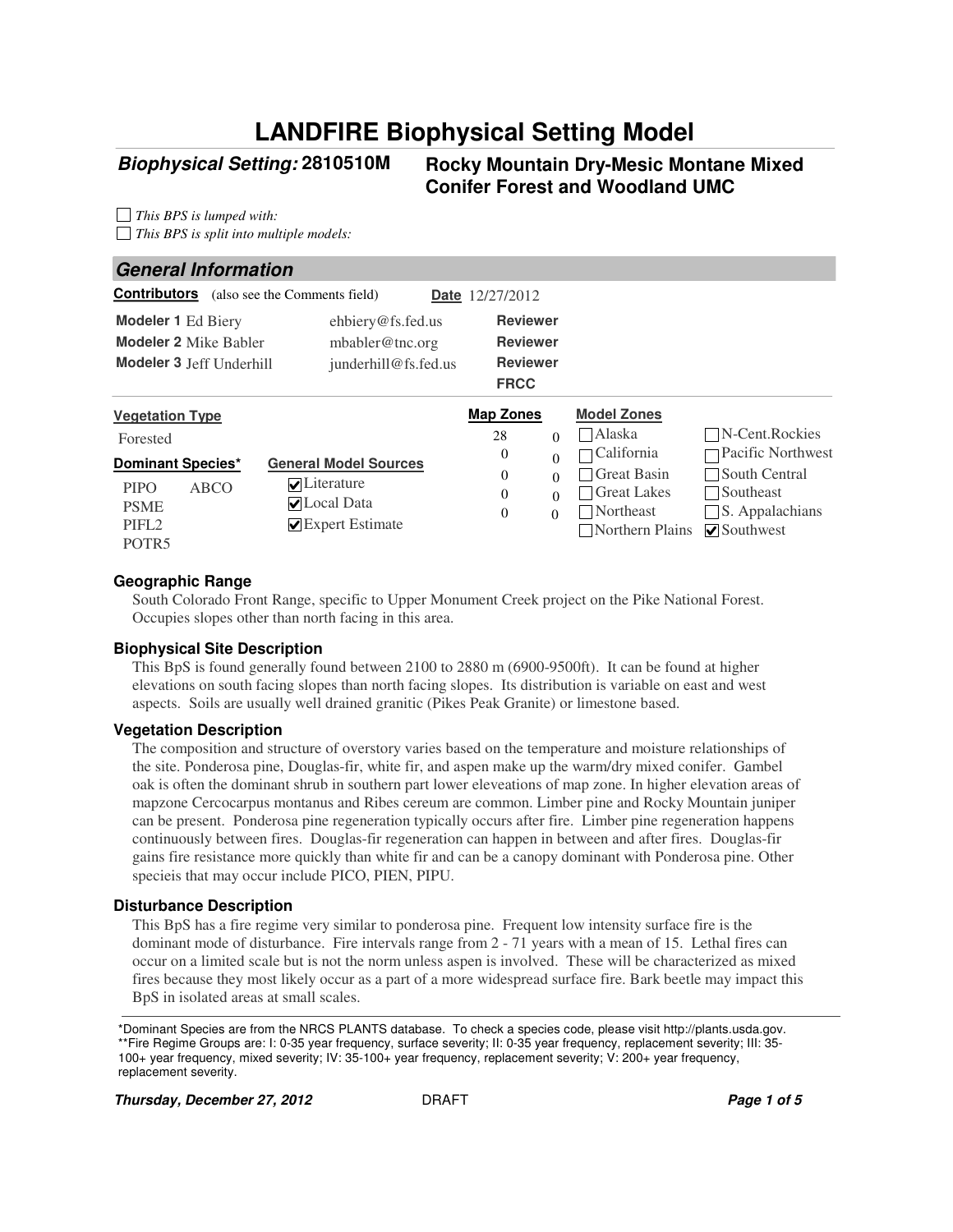#### **Adjacency or Identification Concerns**

#### **Native Uncharacteristic Conditions**

**Scale Description**

Matrix, 2,000 to 10,000 ha.

## **Issues/Problems**

#### **Comments**

12/19/2012. Revised further for Upper Monument Creek. Authors Ed Biery USFS, Jeff Underhill USFS, Diane Strohm USAFA, Jonas Feinstein NRCS, Peter Brown CFRI, Mike Babler TNC.Latest revisions for Upper Monument Creek are based on Oct 2007 2810500.(Mbabler 9 25 12). Based on R3MCONwd, by R. Wu (rwu@fs.fed.us) 10/20/2004. For 1051, Mike Babler(mbabler@tnc.org) made minor edits 4/26/2005.

**Sources of Scale Data**

Literature Local Data Expert Estimate

Peer review of R3MCONwd resulted in an overall reduction by half or more of replacement and mixed severity fire frequencies (originally 100 and 40 years, respectively) and a slight lengthening of surface fire frequency (originally 20 years). The original model had an MFI of 12 years. These changes in fire frequencies had minimal (<5%) effect on the resulting percent in each class A-E. Review also identified a complex mosaic of species, stand composition and terrain. Based on this information and ongoing unpublished research, mixed fire was reduced from 160 to 10 years. Results were minor, changing All fire from 20 to 19, and no changes in class distributions.

#### **Vegetation Classes**

| Indicator Species* and<br><b>Canopy Position</b>                                                                                                                      |                                    | Min                                         | Max                                                                                                                                             |
|-----------------------------------------------------------------------------------------------------------------------------------------------------------------------|------------------------------------|---------------------------------------------|-------------------------------------------------------------------------------------------------------------------------------------------------|
| <b>PIPO</b><br>All<br>A11<br><b>PSME</b><br>OUGA All<br>POTR5 All<br><b>Upper Laver Lifeform</b><br>Herbaceous<br>$\Box$ Shrub<br>$\blacksquare$ Tree<br>Fuel Model 5 | Cover<br>Height<br>Tree Size Class | $0\%$<br>Tree 0m<br>Sapling $\langle$ 5"DBH | $80\%$<br>Tree 5m                                                                                                                               |
|                                                                                                                                                                       |                                    |                                             | Structure Data (for upper layer lifeform)<br>Upper layer lifeform differs from dominant lifeform.<br>Height and cover of dominant lifeform are: |

\*Dominant Species are from the NRCS PLANTS database. To check a species code, please visit http://plants.usda.gov.

\*\*Fire Regime Groups are: I: 0-35 year frequency, surface severity; II: 0-35 year frequency, replacement severity; III: 35- 100+ year frequency, mixed severity; IV: 35-100+ year frequency, replacement severity; V: 200+ year frequency, replacement severity.

**Thursday, December 27, 2012 DRAFT Page 2 of 5 Page 2 of 5**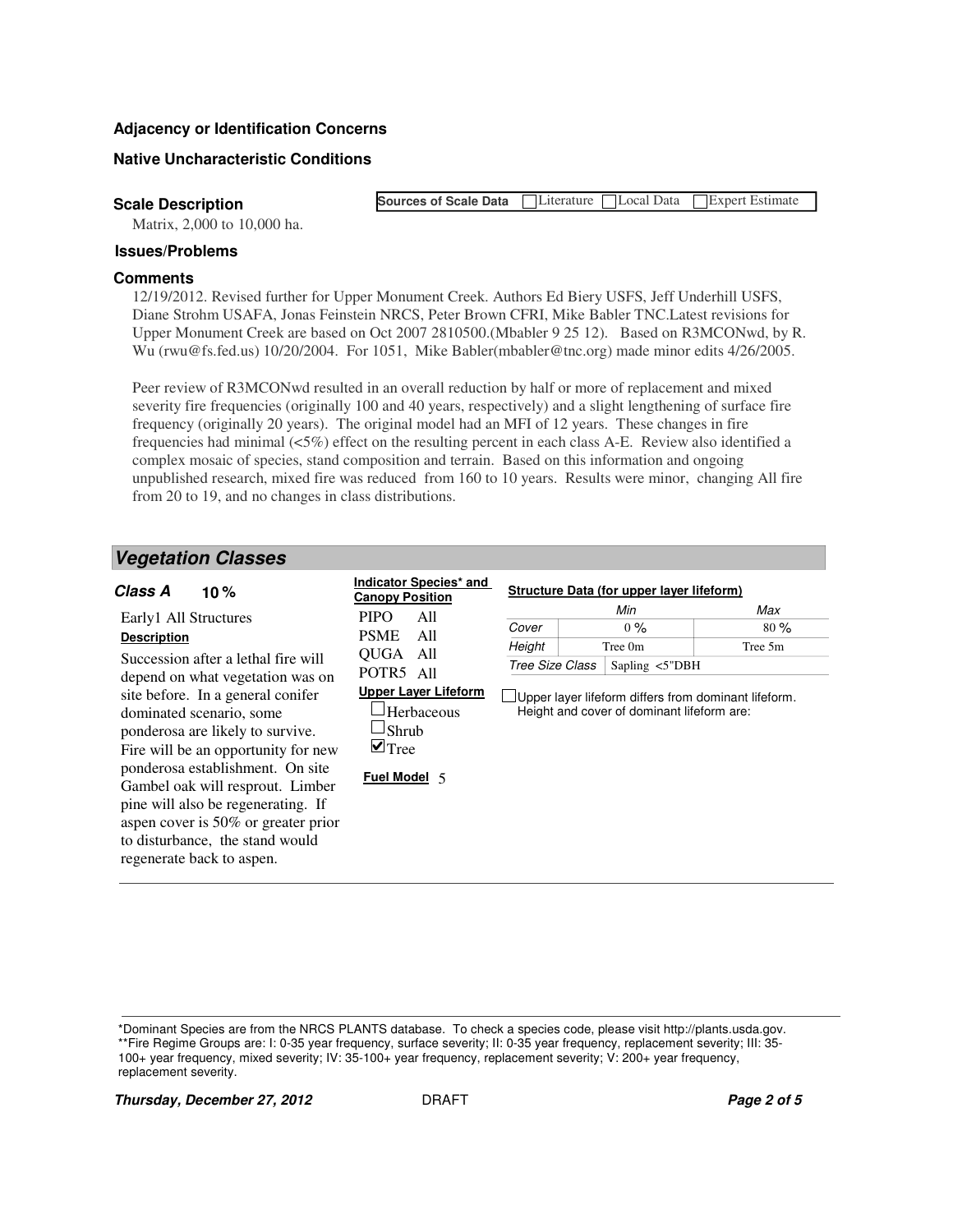#### **Class B 5**

Mid1 Closed **Description**

If aspen is dominant the stand will achieve a mid-closed stage. Conifers such as Limber pine and Douglas-fir could be regenerating with it. Any surviving conifers such as ponderosa pine would be canopy dominants. If aspen canopy cover is 50% or greater.

#### **20**

#### Mid1 Open **Description**

Ponderosa is the canopy dominant with an understory dominated by Douglas-fire. Limber pine is present and some of its regeneration is entering the canopy. If aspen were present, the stand would have undergone a some self thinning that would have opened up the canopy. The conifers in the stand create a more flammable litter bed with their needles so that patchy surface fire could carry. Any fire would further open the stand by thinning aspen and fir.

#### Late1

#### **Descri**

Ponde domin a cano mainta tree, b the other the specified the two specified the two specified theorem in the two specified theorem in the specified the two specified the two specified the specified the specified the two specified the two specified the two canor number suckering may Open aspen stands are not common

#### **Indicator Species\* and Canopy Position**

POTR5 Upper PIFL2 PIPO PSME Mid-Upper Mid-Upper Mid-Upper

#### **% Structure Data (for upper layer lifeform)**

|        | Min                                      | Max      |  |  |  |  |  |  |
|--------|------------------------------------------|----------|--|--|--|--|--|--|
| Cover  | 41 %                                     | 80%      |  |  |  |  |  |  |
| Height | Tree $5.1m$                              | Tree 20m |  |  |  |  |  |  |
|        | Tree Size Class   Medium Large 5-16" DBH |          |  |  |  |  |  |  |

Upper layer lifeform differs from dominant lifeform. Height and cover of dominant lifeform are:

#### **Upper Layer Lifeform**

 $\Box$ Herbaceous  $\square$ Shrub  $\blacksquare$  Tree

**Fuel Model** 5

| Indicator Species* and |                      |  |  |  |  |  |  |  |  |
|------------------------|----------------------|--|--|--|--|--|--|--|--|
| <b>Canopy Position</b> |                      |  |  |  |  |  |  |  |  |
| <b>PIPO</b>            | Mid-Upper            |  |  |  |  |  |  |  |  |
| PIFL <sub>2</sub>      | Mid-Upper            |  |  |  |  |  |  |  |  |
| <b>PSME</b>            | Mid-Upper            |  |  |  |  |  |  |  |  |
| POTR5                  | Upper                |  |  |  |  |  |  |  |  |
|                        | Upper Laver Lifeform |  |  |  |  |  |  |  |  |

 $\Box$ Herbaceous  $\square$ Shrub  $\blacksquare$ Tree

**Fuel Model** 8

#### **Class C % Structure Data (for upper layer lifeform)**

|        | Min                                             | Max      |  |  |  |  |  |
|--------|-------------------------------------------------|----------|--|--|--|--|--|
| Cover  | $11\%$                                          | 40%      |  |  |  |  |  |
| Height | Tree $5.1m$                                     | Tree 20m |  |  |  |  |  |
|        | <i>Tree Size Class</i>   Medium Large 5-16" DBH |          |  |  |  |  |  |

Upper layer lifeform differs from dominant lifeform. Height and cover of dominant lifeform are:

| Class D<br>40 %                                                                                                                                                                                                                                                | <b>Canopy Position</b>                               | Indicator Species* and                     |                 | Structure Data (for upper layer lifeform)  |                                                      |  |  |
|----------------------------------------------------------------------------------------------------------------------------------------------------------------------------------------------------------------------------------------------------------------|------------------------------------------------------|--------------------------------------------|-----------------|--------------------------------------------|------------------------------------------------------|--|--|
| Late1 Open                                                                                                                                                                                                                                                     | <b>PIPO</b>                                          | Mid-Upper                                  |                 | Min                                        | Max                                                  |  |  |
|                                                                                                                                                                                                                                                                | <b>PSME</b>                                          | Mid-Upper                                  | Cover           | $11\%$                                     | 40%                                                  |  |  |
| <b>Description</b>                                                                                                                                                                                                                                             | PIFL <sub>2</sub>                                    | Mid-Upper                                  | Height          | Tree $20.1m$                               | Tree 30m                                             |  |  |
| Ponderosa pine is the canopy<br>dominant. Douglas-fir can also be                                                                                                                                                                                              | POTR                                                 | Upper                                      | Tree Size Class |                                            | Large Very Large16.1-30"DBH                          |  |  |
| a canopy dominant. Recurrent fire<br>maintains white fir as an understory<br>tree, but a rare white fir will join<br>the other two species in the<br>canopy. If aspen is present, its<br>numbers are few. Low levels of<br>suckering may keep it in the stand. | ∍Shrub<br>$\blacksquare$ Tree<br><b>Fuel Model 8</b> | <b>Upper Laver Lifeform</b><br>-Herbaceous |                 | Height and cover of dominant lifeform are: | Upper layer lifeform differs from dominant lifeform. |  |  |

\*Dominant Species are from the NRCS PLANTS database. To check a species code, please visit http://plants.usda.gov. \*\*Fire Regime Groups are: I: 0-35 year frequency, surface severity; II: 0-35 year frequency, replacement severity; III: 35-

100+ year frequency, mixed severity; IV: 35-100+ year frequency, replacement severity; V: 200+ year frequency, replacement severity.

**Thursday, December 27, 2012 DRAFT Page 3 of 5**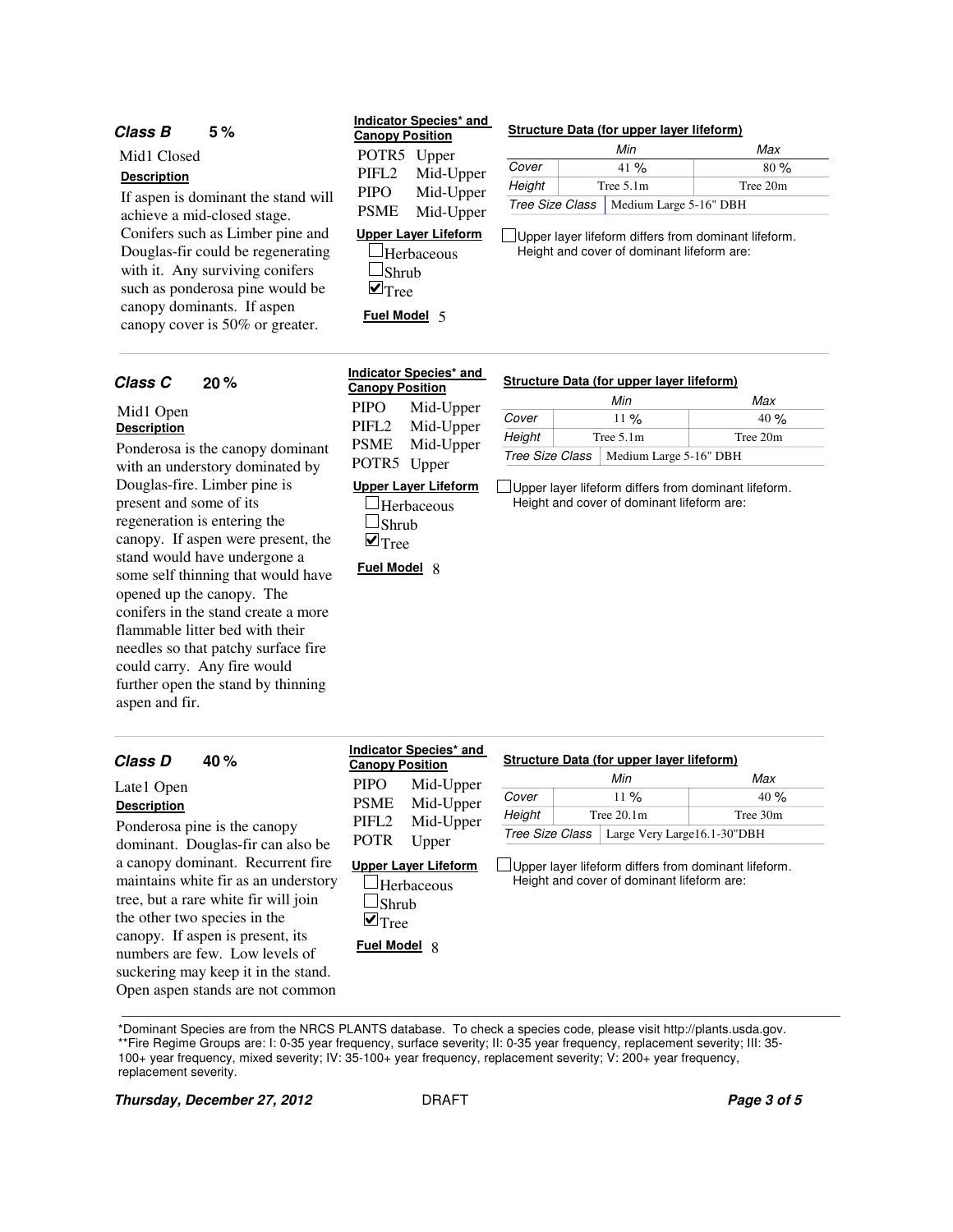in the warm/dry mixed conifer.

| Class E<br>25%                                                                                                                                    | Indicator Species* and                                                                                                                                                                                                                                                                                                                                                                                                                           |                    | Structure Data (for upper layer lifeform) |                                                                                                    |                              |                             |  |  |  |  |  |  |
|---------------------------------------------------------------------------------------------------------------------------------------------------|--------------------------------------------------------------------------------------------------------------------------------------------------------------------------------------------------------------------------------------------------------------------------------------------------------------------------------------------------------------------------------------------------------------------------------------------------|--------------------|-------------------------------------------|----------------------------------------------------------------------------------------------------|------------------------------|-----------------------------|--|--|--|--|--|--|
|                                                                                                                                                   | <b>Canopy Position</b>                                                                                                                                                                                                                                                                                                                                                                                                                           |                    |                                           |                                                                                                    | Min                          | Max                         |  |  |  |  |  |  |
| Late1 Closed                                                                                                                                      | <b>PIPO</b>                                                                                                                                                                                                                                                                                                                                                                                                                                      | Upper              | Cover                                     |                                                                                                    | 41%                          | 80%                         |  |  |  |  |  |  |
| <b>Description</b>                                                                                                                                | PIFL <sub>2</sub>                                                                                                                                                                                                                                                                                                                                                                                                                                | Upper              | Height                                    |                                                                                                    | Tree $20.1m$                 | Tree 30m                    |  |  |  |  |  |  |
| Conifer stand with minor Aspen                                                                                                                    | <b>PSME</b><br>Upper                                                                                                                                                                                                                                                                                                                                                                                                                             |                    | Tree Size Class                           |                                                                                                    | Large Very Large 16.1-30"DBH |                             |  |  |  |  |  |  |
| component. Stand is mature to over<br>mature with a heavy understory of<br>conifers. Mainly Ponderosa,<br>Douglas-fir, Limber pine, and<br>Aspen. | POTR5 Mid-Upper<br><b>Upper Layer Lifeform</b><br>Herbaceous<br>Shrub<br>$\blacksquare$ Tree                                                                                                                                                                                                                                                                                                                                                     |                    |                                           | Upper layer lifeform differs from dominant lifeform.<br>Height and cover of dominant lifeform are: |                              |                             |  |  |  |  |  |  |
|                                                                                                                                                   | Fuel Model $10$                                                                                                                                                                                                                                                                                                                                                                                                                                  |                    |                                           |                                                                                                    |                              |                             |  |  |  |  |  |  |
| Disturbances                                                                                                                                      |                                                                                                                                                                                                                                                                                                                                                                                                                                                  |                    |                                           |                                                                                                    |                              |                             |  |  |  |  |  |  |
| Fire Regime Group**:<br>1                                                                                                                         | <b>Fire Intervals</b>                                                                                                                                                                                                                                                                                                                                                                                                                            | Avg Fl             | Min FI                                    | Max FI                                                                                             | Probability                  | <b>Percent of All Fires</b> |  |  |  |  |  |  |
|                                                                                                                                                   | Replacement                                                                                                                                                                                                                                                                                                                                                                                                                                      | 333                |                                           |                                                                                                    | 0.00300                      | 4                           |  |  |  |  |  |  |
| <b>Historical Fire Size (acres)</b>                                                                                                               | Mixed                                                                                                                                                                                                                                                                                                                                                                                                                                            | 45                 | 80                                        | 200                                                                                                | 0.02222                      | 32                          |  |  |  |  |  |  |
| Avg $0$                                                                                                                                           | Surface                                                                                                                                                                                                                                                                                                                                                                                                                                          | 23                 | $\overline{2}$                            | 70                                                                                                 | 0.04348                      | 63                          |  |  |  |  |  |  |
| $Min$ 0                                                                                                                                           | All Fires                                                                                                                                                                                                                                                                                                                                                                                                                                        | 15                 |                                           |                                                                                                    | 0.06870                      |                             |  |  |  |  |  |  |
| Max <sub>0</sub>                                                                                                                                  |                                                                                                                                                                                                                                                                                                                                                                                                                                                  |                    |                                           |                                                                                                    |                              |                             |  |  |  |  |  |  |
| <b>Sources of Fire Regime Data</b><br>Literature<br>$\nabla$ Local Data<br>$\blacktriangleright$ Expert Estimate                                  | Fire Intervals (FI):<br>Fire interval is expressed in years for each fire severity class and for all types of<br>fire combined (All Fires). Average FI is central tendency modeled. Minimum and<br>maximum show the relative range of fire intervals, if known. Probability is the<br>inverse of fire interval in years and is used in reference condition modeling.<br>Percent of all fires is the percent of all fires in that severity class. |                    |                                           |                                                                                                    |                              |                             |  |  |  |  |  |  |
| <b>Additional Disturbances Modeled</b>                                                                                                            |                                                                                                                                                                                                                                                                                                                                                                                                                                                  |                    |                                           |                                                                                                    |                              |                             |  |  |  |  |  |  |
| Insects/Disease<br>Wind/Weather/Stress                                                                                                            | Native Grazing<br>Competition                                                                                                                                                                                                                                                                                                                                                                                                                    | Other (optional 1) | Other (optional 2)                        |                                                                                                    |                              |                             |  |  |  |  |  |  |

#### **References**

Bradley, Anne F., Nonan Noste, and William C. Fischer. 1992. Fire and Ecology of Forests and Woodlands in Utah. USDA Forest Service, GTR INT-287.

M.A. White, J.L. Vankat. 1993. Middle and high elevation coniferous forest communities of the North rim region of Grand Canyon National Park, Arizona, USA.

NatureServe. 2005. NatureServe Explorer: An online encyclopedia of life [web application]. Version 4.4. NatureServe, Arlington, Virginia. Available http://www.natureserve.org/explorer. (Accessed: April 29, 2005 ).

Romme, William, M. Lisa Floyd, David Hanna, and Jeff Redders. 1999. DRAFT Ch. 4 Mixed Conifer Forests in Landscape Condition Analysis for the South Central Highlands Section, Southwestern Colorado and Northwester New Mexico.

Wu, R. 1999. Fire History and Forest Structure in the Mixed Conifer Forests of Southwest Colorado.

**Thursday, December 27, 2012 DRAFT Page 4 of 5** 

<sup>\*</sup>Dominant Species are from the NRCS PLANTS database. To check a species code, please visit http://plants.usda.gov. \*\*Fire Regime Groups are: I: 0-35 year frequency, surface severity; II: 0-35 year frequency, replacement severity; III: 35- 100+ year frequency, mixed severity; IV: 35-100+ year frequency, replacement severity; V: 200+ year frequency, replacement severity.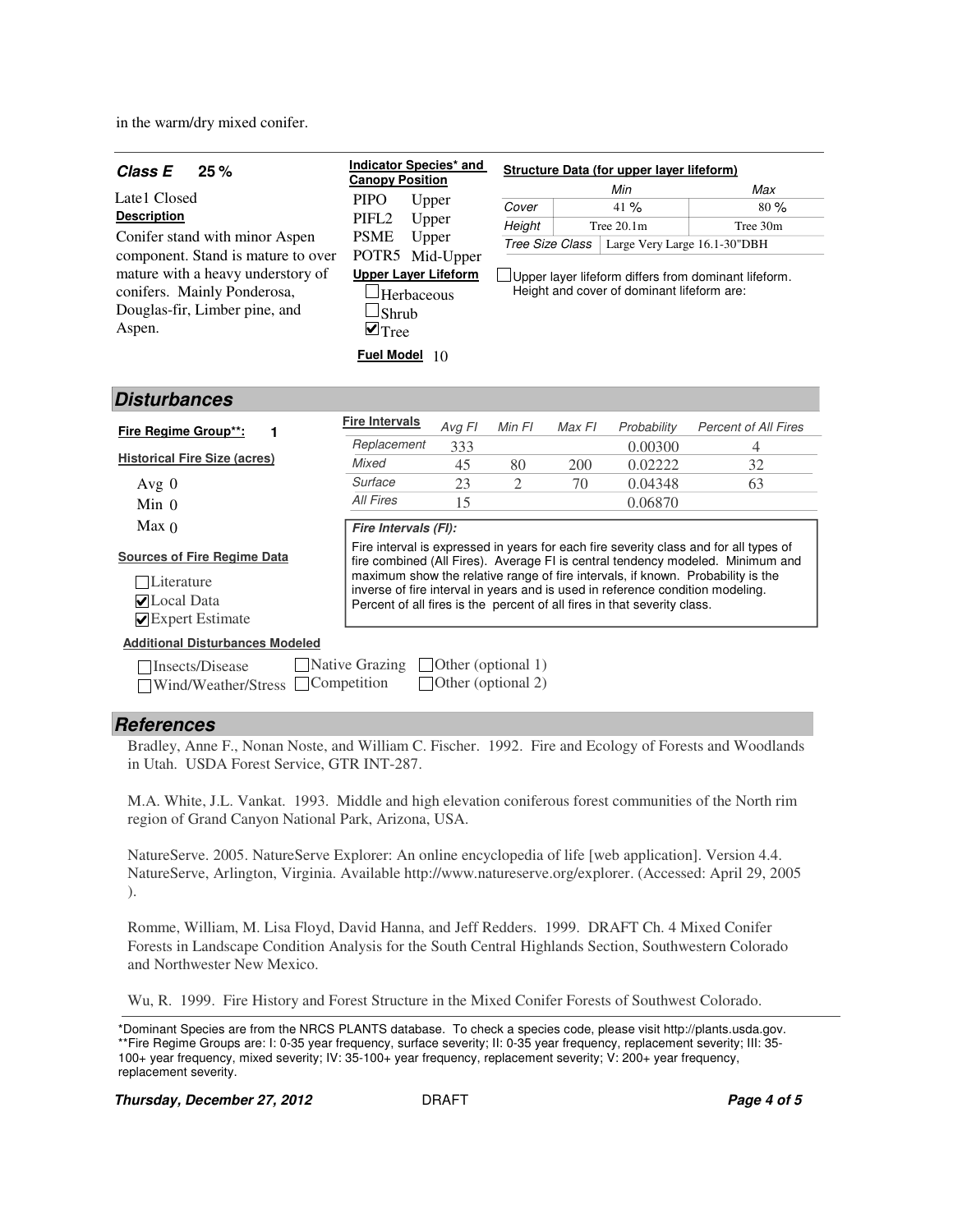Master Thesis. Colorado State University.

<sup>\*</sup>Dominant Species are from the NRCS PLANTS database. To check a species code, please visit http://plants.usda.gov. \*\*Fire Regime Groups are: I: 0-35 year frequency, surface severity; II: 0-35 year frequency, replacement severity; III: 35- 100+ year frequency, mixed severity; IV: 35-100+ year frequency, replacement severity; V: 200+ year frequency, replacement severity.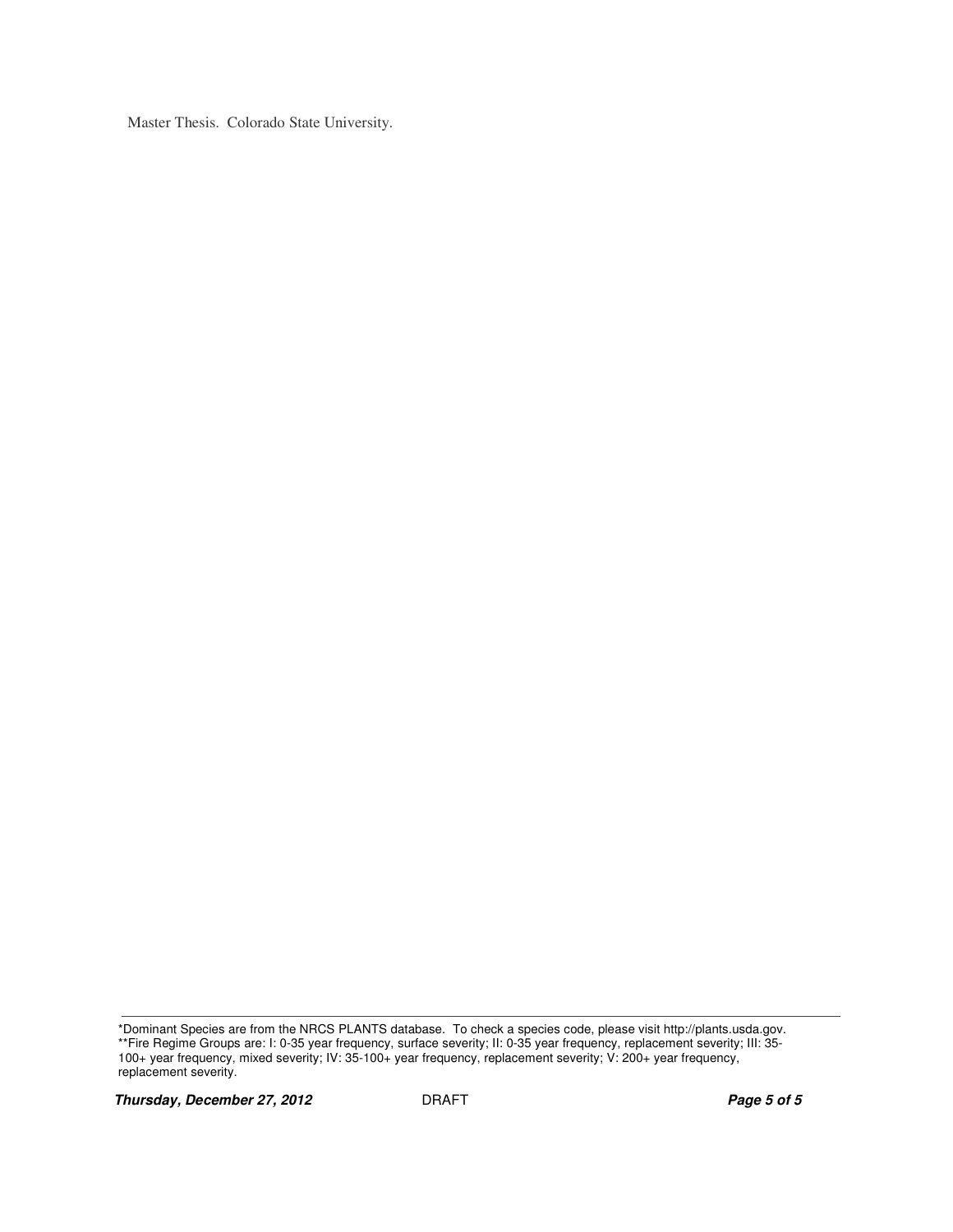# **LANDFIRE Biophysical Setting Model**

### **Biophysical Setting:**

#### **2810520M Rocky Mountain Mesic Mixed Conifer Forest and Woodland UMC**

*This BPS is lumped with: This BPS is split into multiple models:*

#### **General Information**

| <b>Contributors</b>                                                                        |                                                          | (also see the Comments field)                                                                 | <b>Date</b> 12/27/2012                                               |                                  |                                                                                                  |                                                                                                                      |
|--------------------------------------------------------------------------------------------|----------------------------------------------------------|-----------------------------------------------------------------------------------------------|----------------------------------------------------------------------|----------------------------------|--------------------------------------------------------------------------------------------------|----------------------------------------------------------------------------------------------------------------------|
| <b>Modeler 1 Ed Biery</b>                                                                  | Modeler 2 Jeff Underhill<br><b>Modeler 3 Mike Babler</b> | ehbiery@fs.fed.us<br>junderhill@fs.fed.us<br>mbabler@tnc.org                                  | <b>Reviewer</b><br><b>Reviewer</b><br><b>Reviewer</b><br><b>FRCC</b> |                                  |                                                                                                  |                                                                                                                      |
| <b>Vegetation Type</b>                                                                     |                                                          |                                                                                               | <b>Map Zones</b>                                                     |                                  | <b>Model Zones</b>                                                                               |                                                                                                                      |
| Forested                                                                                   |                                                          |                                                                                               | 28                                                                   | $\Omega$                         | Alaska                                                                                           | $\neg N$ -Cent.Rockies                                                                                               |
| <b>Dominant Species*</b><br><b>PSME</b><br>POTR <sub>5</sub><br><b>PIPU</b><br><b>PIEN</b> | PIFL <sub>2</sub><br><b>PIPO</b><br><b>PICO</b><br>ABCO  | <b>General Model Sources</b><br>$\nabla$ Literature<br>$\nabla$ Local Data<br>Expert Estimate | $\theta$<br>$\theta$<br>$\theta$<br>$\theta$<br>$\Omega$             | $\Omega$<br>$\Omega$<br>$\Omega$ | California<br>Great Basin<br><b>Great Lakes</b><br>$\exists$ Northeast<br>$\Box$ Northern Plains | Pacific Northwest<br>$\Box$ South Central<br>$\Box$ Southeast<br>$\Box$ S. Appalachians<br>$\triangledown$ Southwest |

#### **Geographic Range**

South Colorado Front Range, specific to Upper Monument Creek project on the Pike National Forest. Occupies north facing slopes in this area.

#### **Biophysical Site Description**

This Bps distribution is strongly driven by moisture gradients such as aspect and elevation. It is found on Northerly aspects, generally on steep slopes. found from 7500' to 9500'. Soils are generally Pike Peak granite. The same moisture gradients will influence the cool/moist mixed conifer's distribution elsewhere and it can be found much lower and much higher elevations than those described here.

#### **Vegetation Description**

The mixed conifer is driven by elevation and aspect. The cool moist mixed conifer will have much less ponderosa pine than the warm/dry. However, ponderosa pine is found in small groups or isolated places usually in open areas, edges of meadows, ridges. Douglas-Fir and Ponderosa pine are often canopy dominants with aspen present in most stands. The other major tree species found in the cool/moist are limber pine, englemann spruce, blue spruce, and aspen. Near riparian areas, wetlands and drainages blue spruce,englemann spruce and white fir can be quite common. PICO is uncommon but may be found.

Major understory species at the lower elevational range include Arcotstaphylos uva-ursi, Mertensia spp, Carex geyeri, Physocarpus monogynus, etc.

#### **Disturbance Description**

Fire is the primary disturbance although insects can also play a major role. Fire frequencies are very variable and the cool/moist supports a mixed fire regime. Mixed severity fires occurred every 6 - 60 years. Lethal fires are usually at longer intervals,  $100+$  years.

\*Dominant Species are from the NRCS PLANTS database. To check a species code, please visit http://plants.usda.gov. \*\*Fire Regime Groups are: I: 0-35 year frequency, surface severity; II: 0-35 year frequency, replacement severity; III: 35- 100+ year frequency, mixed severity; IV: 35-100+ year frequency, replacement severity; V: 200+ year frequency, replacement severity.

**Thursday, December 27, 2012 DRAFT Page 1 of 6 Page 1 of 6**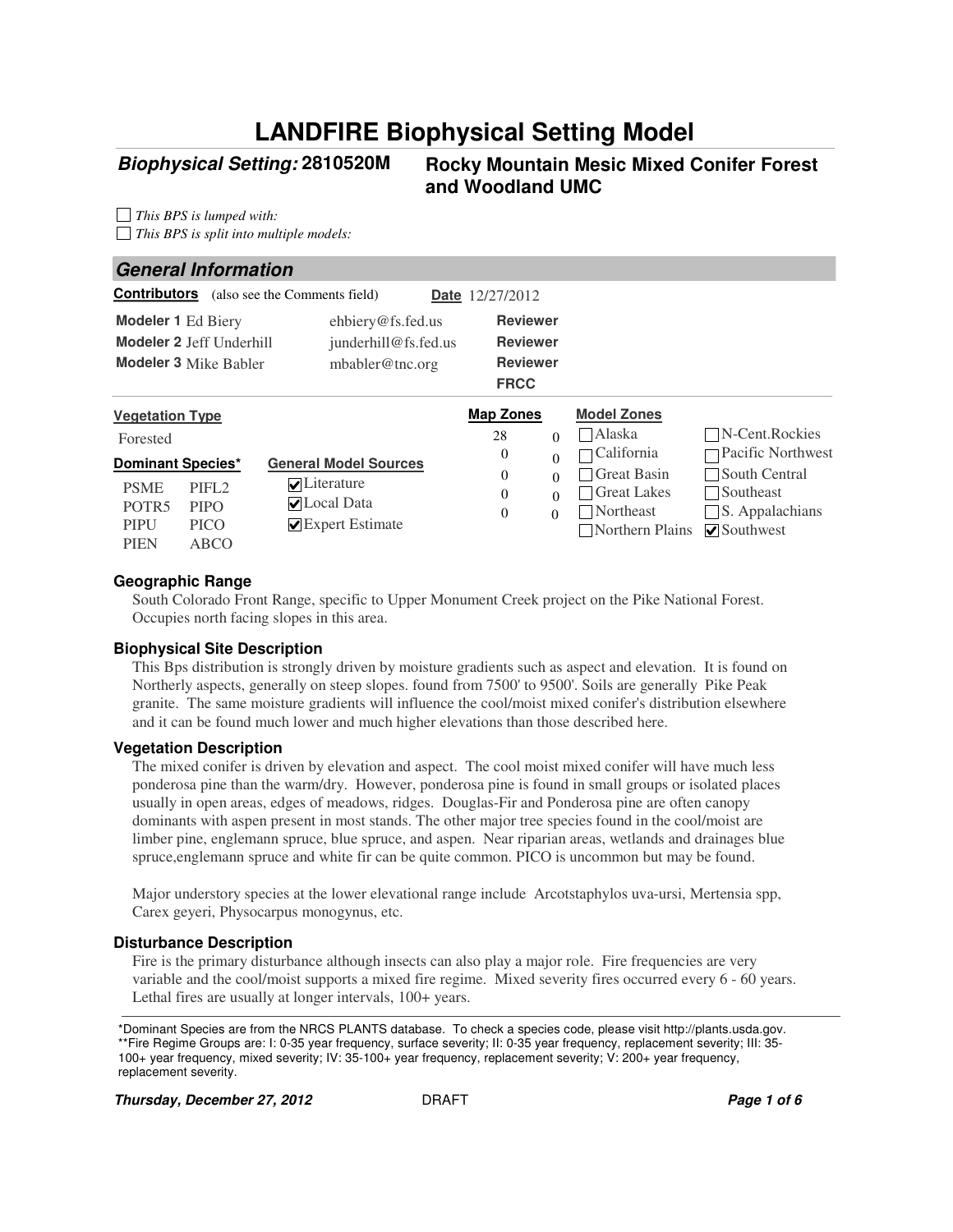Insect and disease can act as a thinning agent to larger scale mortality agent, but was not modeled.

#### **Adjacency or Identification Concerns**

#### **Native Uncharacteristic Conditions**

#### **Scale Description**

 $\nabla$ Literature  $\nabla$ Local Data  $\nabla$ Expert Estimate **Sources of Scale Data**

**% Structure Data (for upper layer lifeform)**

Large patch, 50-2,000 ha.

#### **Issues/Problems**

Could not model the aspen and mixed conifer succession in one model because of box limitations.

#### **Comments**

12/19/2012. Revised further for Upper Monument Creek. Authors Ed Biery USFS, Jeff Underhill USFS, Diane Strohm USAFA, Jonas Feinstein NRCS, Peter Brown CFRI, Mike Babler TNC. Latest version 10/29/2012 based on 2810250, Oct 2007. Based on the Rapid Assessment model R3MCONcm by R Wu (rwu@fs.fed.us) 10/26/2004, reviewed by Bill Baker (bakerwl@wyo.edu).

Review of R3MCONcm, states fire interval should be doubled or longer, that replacement interval is likely longer than 200 years. One reviewer had several concerns about the area that this BpS describes, species distributions, and class percentages.

**Indicator Species\* and** 

#### **Vegetation Classes**

#### **10 Class A**

| ciass A<br>10 %                                                                                                                                                                                                                                                                                                                                                                                        | <b>Canopy Position</b>                                                                                   | Structure Data (for upper layer illeform) |                                            |                                                      |  |
|--------------------------------------------------------------------------------------------------------------------------------------------------------------------------------------------------------------------------------------------------------------------------------------------------------------------------------------------------------------------------------------------------------|----------------------------------------------------------------------------------------------------------|-------------------------------------------|--------------------------------------------|------------------------------------------------------|--|
| Early1 All Structures                                                                                                                                                                                                                                                                                                                                                                                  | POTR <sub>5</sub> All                                                                                    |                                           | Min                                        | Max                                                  |  |
|                                                                                                                                                                                                                                                                                                                                                                                                        |                                                                                                          | Cover                                     | $0\%$                                      | $100\%$                                              |  |
| <b>Description</b>                                                                                                                                                                                                                                                                                                                                                                                     | <b>PSME</b><br>All                                                                                       | Height                                    | Tree 0m                                    | Tree 5m                                              |  |
| Post-lethal fire vegetation will<br>depend on what was on site before                                                                                                                                                                                                                                                                                                                                  | PIFL <sub>2</sub><br>All<br>SYOR2 All                                                                    | Tree Size Class                           | Seedling Sapling <5"DBH                    |                                                      |  |
| it burned. Aspen may or may not<br>be present, depending on what was<br>present prior to the fire or other<br>replacement disturbance. The site<br>will start as grass/forb/shrub; aspen<br>may also be present. Fire will<br>maintain or prolong this stage.<br>Conifers may be present. Any<br>surviving conifers will be seed<br>source. This class may look like a<br>pure aspen stand from above. | <b>Upper Laver Lifeform</b><br>⊥Herbaceous<br>$\Box$ Shrub<br>$\blacksquare$ Tree<br><b>Fuel Model 8</b> |                                           | Height and cover of dominant lifeform are: | Upper layer lifeform differs from dominant lifeform. |  |

\*Dominant Species are from the NRCS PLANTS database. To check a species code, please visit http://plants.usda.gov.

\*\*Fire Regime Groups are: I: 0-35 year frequency, surface severity; II: 0-35 year frequency, replacement severity; III: 35- 100+ year frequency, mixed severity; IV: 35-100+ year frequency, replacement severity; V: 200+ year frequency, replacement severity.

**Thursday, December 27, 2012 DRAFT Page 2 of 6 Page 2 of 6**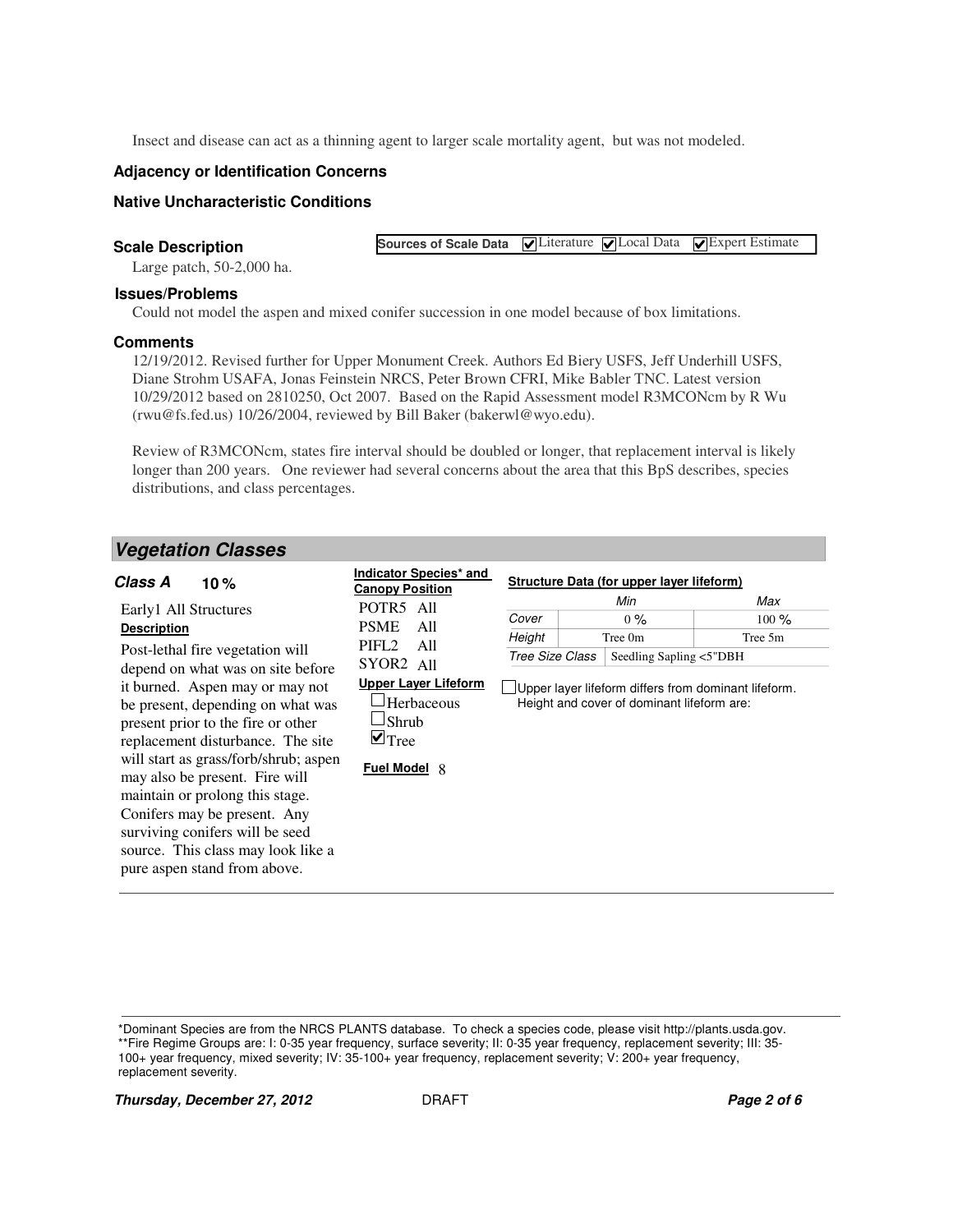#### **Class B 25** If present, aspen will be over 10' tall and very dense. Seedlingmedium sized conifers can be found mixed with aspen, if present. Understory may include mountain snowberry, common juniper, wild rose, and many species of grasses and forbs. Mid1 Closed **Description Upper Layer Lifeform**  $\Box$ Herbaceous  $\Box$ Shrub  $\blacksquare$  Tree Tree Size Class | Medium Large 5-16" DBH **Fuel Model** 8  $Cover$  41 % Tree 5.1m Tree 20m Min Max % % **Height** Upper layer lifeform differs from dominant lifeform. Height and cover of dominant lifeform are: **% Structure Data (for upper layer lifeform) 20** If present, aspen will be over 10' tall and patchy. Seedling-medium sized conifers can be found mixed with aspen, if present. Understory may include mountain snowberry, common juniper, wild rose, and many species of grasses and forbs. Canopy cover is low. Mid1 Open **Description Upper Layer Lifeform**  $\Box$ Herbaceous  $\Box$ Shrub  $\nabla$ Tree Tree Size Class | Medium Large 5-16" DBH **Fuel Model** 8  $Cover$  11 % Tree 5.1m Tree 20m Min Max % % **Height** Upper layer lifeform differs from dominant lifeform. Height and cover of dominant lifeform are: **Class C % Structure Data (for upper layer lifeform) 15** Aspen will be rare and mid-level. Understory is a diverse mix of grasses, forbs and shrubs. Late1 Open **Description Upper Layer Lifeform Herbaceous**  $\square$ Shrub Tree Size Class | large 16.1-30"DBH  $Cover$  11 % Tree 20.1m Tree 30m Min Max % % **Height** Upper layer lifeform differs from dominant lifeform. Height and cover of dominant lifeform are: **Class D % Structure Data (for upper layer lifeform)** POTR5 Upper PSME PIFL2 JUCO6 Lower **Indicator Species\* and Canopy Position** Mid-Upper Mid-Upper PSME Upper PIEN POTR5 Upper 2GRA Upper **Indicator Species\* and Canopy Position** Upper PSME PIEN PIPU POTR Upper **Indicator Species\* and Canopy Position** Upper Upper Upper

\*Dominant Species are from the NRCS PLANTS database. To check a species code, please visit http://plants.usda.gov.

\*\*Fire Regime Groups are: I: 0-35 year frequency, surface severity; II: 0-35 year frequency, replacement severity; III: 35- 100+ year frequency, mixed severity; IV: 35-100+ year frequency, replacement severity; V: 200+ year frequency, replacement severity.

 $\blacksquare$  Tree

**Fuel Model** 8

**Thursday, December 27, 2012 DRAFT Page 3 of 6 Page 3 of 6**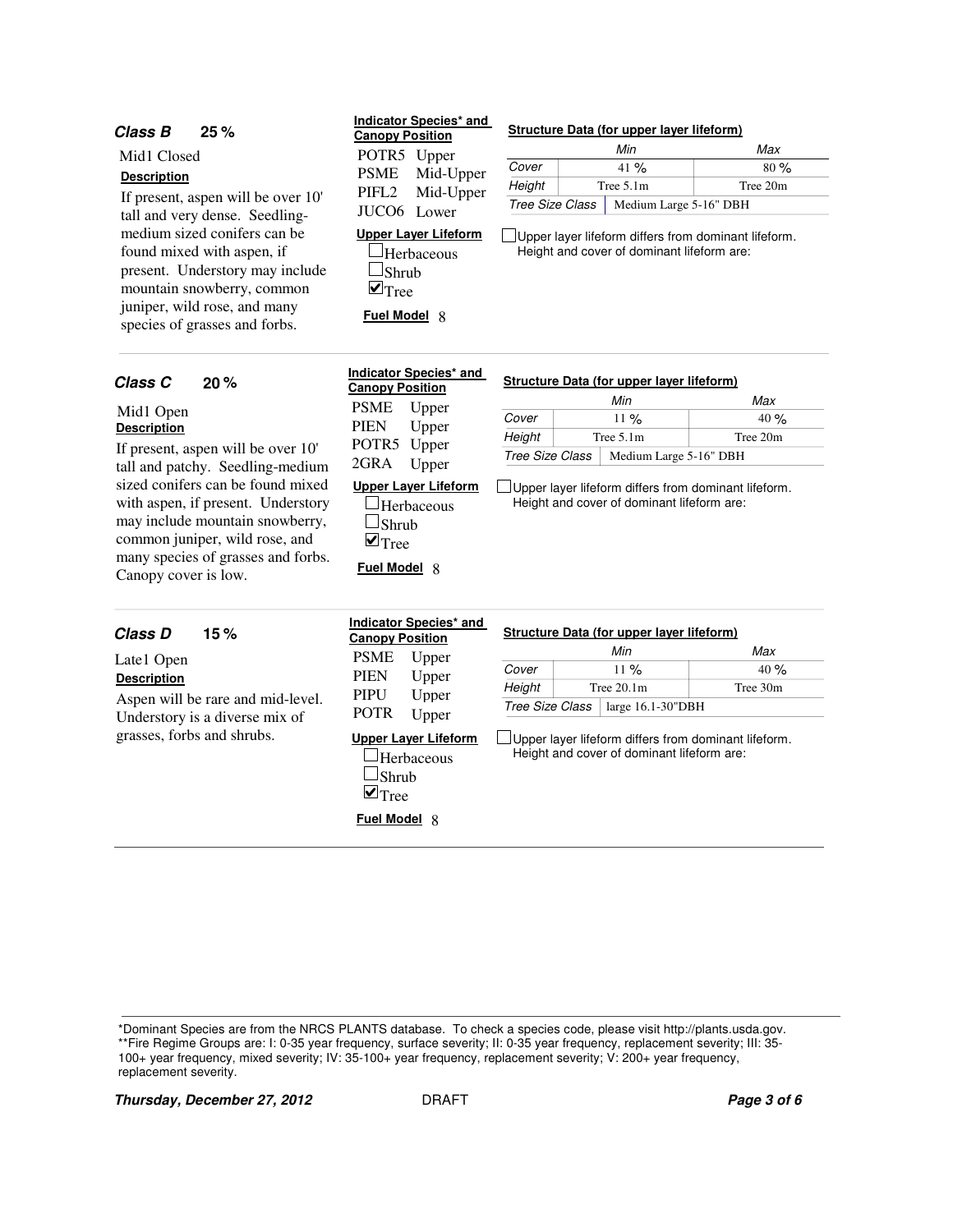| 30%<br>Class E                                                                                                                                   | Indicator Species* and                                                                                    |                                                                                                    | Structure Data (for upper layer lifeform) |        |                                                                                                                                                            |                                                                                                                                                                                                                                                            |  |  |  |  |  |
|--------------------------------------------------------------------------------------------------------------------------------------------------|-----------------------------------------------------------------------------------------------------------|----------------------------------------------------------------------------------------------------|-------------------------------------------|--------|------------------------------------------------------------------------------------------------------------------------------------------------------------|------------------------------------------------------------------------------------------------------------------------------------------------------------------------------------------------------------------------------------------------------------|--|--|--|--|--|
| Late1 Closed                                                                                                                                     | <b>Canopy Position</b><br><b>PSME</b>                                                                     |                                                                                                    |                                           |        | Min                                                                                                                                                        | Max                                                                                                                                                                                                                                                        |  |  |  |  |  |
| <b>Description</b>                                                                                                                               | <b>PIEN</b>                                                                                               | Upper                                                                                              | Cover                                     |        | 41%                                                                                                                                                        | $100\%$                                                                                                                                                                                                                                                    |  |  |  |  |  |
|                                                                                                                                                  |                                                                                                           | Upper                                                                                              | Height                                    |        | Tree $20.1m$                                                                                                                                               | Tree 30m                                                                                                                                                                                                                                                   |  |  |  |  |  |
| Dense conifer stand. Blue spruce                                                                                                                 | <b>PIPU</b>                                                                                               | Upper                                                                                              | Tree Size Class                           |        | Large 16.1-30"DBH                                                                                                                                          |                                                                                                                                                                                                                                                            |  |  |  |  |  |
| and Englemann spruce can come<br>in. Aspen present in small<br>amounts. Lots of dead and downed<br>material. Understory possibly<br>depauperate. | POTR <sub>5</sub><br>Middle<br><b>Upper Layer Lifeform</b><br>⊿Herbaceous<br>Shrub<br>$\blacksquare$ Tree | Upper layer lifeform differs from dominant lifeform.<br>Height and cover of dominant lifeform are: |                                           |        |                                                                                                                                                            |                                                                                                                                                                                                                                                            |  |  |  |  |  |
| Fuel Model 10<br><b>Disturbances</b>                                                                                                             |                                                                                                           |                                                                                                    |                                           |        |                                                                                                                                                            |                                                                                                                                                                                                                                                            |  |  |  |  |  |
| Fire Regime Group**:<br>3                                                                                                                        | <b>Fire Intervals</b>                                                                                     | Avg FI                                                                                             | Min FI                                    | Max FI | Probability                                                                                                                                                | <b>Percent of All Fires</b>                                                                                                                                                                                                                                |  |  |  |  |  |
|                                                                                                                                                  | Replacement                                                                                               | 300                                                                                                | 80                                        | 200    | 0.00333                                                                                                                                                    | 25                                                                                                                                                                                                                                                         |  |  |  |  |  |
| <b>Historical Fire Size (acres)</b>                                                                                                              | Mixed                                                                                                     | 135                                                                                                | 35                                        | 250    | 0.00741                                                                                                                                                    | 56                                                                                                                                                                                                                                                         |  |  |  |  |  |
| Avg $0$                                                                                                                                          | Surface                                                                                                   | 400                                                                                                | 10                                        | 200    | 0.0025                                                                                                                                                     | 19                                                                                                                                                                                                                                                         |  |  |  |  |  |
| $Min$ 0                                                                                                                                          | All Fires                                                                                                 | 76                                                                                                 |                                           |        | 0.01324                                                                                                                                                    |                                                                                                                                                                                                                                                            |  |  |  |  |  |
| Max <sub>0</sub>                                                                                                                                 | Fire Intervals (FI):                                                                                      |                                                                                                    |                                           |        |                                                                                                                                                            |                                                                                                                                                                                                                                                            |  |  |  |  |  |
| <b>Sources of Fire Regime Data</b><br>$\triangledown$ Literature<br>$\nabla$ Local Data<br>$\blacktriangleright$ Expert Estimate                 |                                                                                                           |                                                                                                    |                                           |        | inverse of fire interval in years and is used in reference condition modeling.<br>Percent of all fires is the percent of all fires in that severity class. | Fire interval is expressed in years for each fire severity class and for all types of<br>fire combined (All Fires). Average FI is central tendency modeled. Minimum and<br>maximum show the relative range of fire intervals, if known. Probability is the |  |  |  |  |  |

**Additional Disturbances Modeled**

| □ Insects/Disease                             | $\Box$ Native Grazing $\Box$ Other (optional 1) |
|-----------------------------------------------|-------------------------------------------------|
| $\Box$ Wind/Weather/Stress $\Box$ Competition | Other (optional 2)                              |

#### **References**

Alington, C. 1998. Fire History and Landscape Pattern in the Sangre de Cristo Mountains, Colorado. Dissertation. Colorado State University, Fort Collins, Colorado.

Allen, C.D., technical editor. 1996. Fire Effects in Sothwestern Forests. Proceedings of the second La Mesa fire symposium. USDA Forest Service General Technical Report RM-GTR-286, Fort Collins Co.

Allen, C.D. 1989. Changes in the landscape of the Jemez Mountains, New Mexico. Ph.D. dissertation, University of California, Berkeley.

Allen, C.D., R. Touchan, and T.W. Swetnam. 1995. Landscape-scale fire history studies support fire management action at Bandelier. Park Science:Summer, pp. 18-19. Cooper, C. F. 1960. Changes in vegetation, structure, and growth of Southwestern pine forests since white settlement. Ecological Monographs 30(2):129-164.

Allen, R. B., R. K. Peet, and W. L. Baker. 1991. Gradient analysis of latitudinal variation in Southern Rocky Mountain forests. Journal of Biogeography 18:123-139.

\*Dominant Species are from the NRCS PLANTS database. To check a species code, please visit http://plants.usda.gov. \*\*Fire Regime Groups are: I: 0-35 year frequency, surface severity; II: 0-35 year frequency, replacement severity; III: 35- 100+ year frequency, mixed severity; IV: 35-100+ year frequency, replacement severity; V: 200+ year frequency, replacement severity.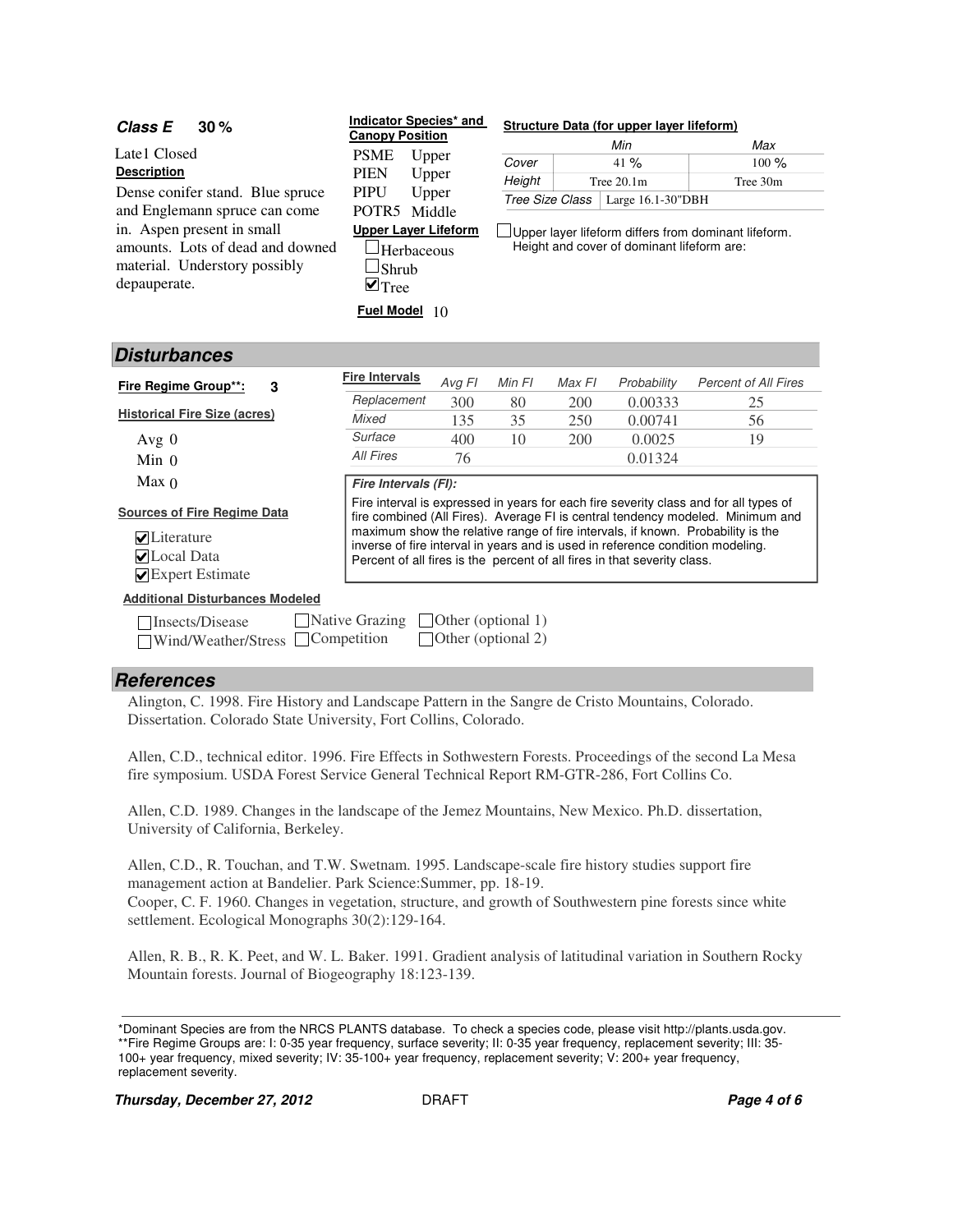Brown, P.M, M.W. Kaye, L.S. Huckaby, and C.H. Baisan. 2001. Fire history along environmental gradients in the Sacramento Mountains, New Mexico: Influences of local patterns and regional processes. Ecoscience 8(1):115-126.

Brown, P.M., M.R. Kaufmann, and W.D. Shepperd. 1999. Landscape Ecology 14:513-532.

Brown, P. M. 2004. Final Report: Bar NI Fire History. Rocky Mountain Tree-Ring Research, Fort Collins, CO.

Brown, P. M., and W. D. Shepperd. 2001. Fire history and fire climatology along a 5 degree gradient in latitude in Colorado and Wyoming, USA. Palaeobotanist 50:133-140.

Fule, P., Covington, and M. M. Moore. 1997. Determining reference conditions for ecosystem management of southwestern ponderosa pine forests. Ecological Applications 7:895-908.

Huckaby, L. S., and M. R. Kaufmann. 2000. Bar NI Ranch Fire History Study. Unpublished report. USDA Forest Service, Rocky Mountain Research Station.

Huckaby, L. S., M. R. Kaufmann, J. M. Stoker, and P. J. Fornwalt. 2001. Landscape patterns of montane forest age structure relative to fire history at Cheesman Lake in the Colorado Front Range. Pages 19-27 in R. K. Vance, C. B. Edminster, W. Covington, and J. A. Blake, editors. Pondersoa Pine Ecosystems Restoration and Conservation: Steps Toward Stewardship, Conference Proceedings, Flagstaff, AZ, April 25-27, 2000. USDA Forest Service, Rocky Mountain Research Station, Ogden, UT.

Kaufmann, M. R., L. S. Huckaby, C. M. Regan, and J. Popp. 1998. Forest Reference Conditions for Ecosystem Management in the Sacramento Mountains, New Mexico. Genereral Technical Report RMRS-GTR 19, USDA / Forest Service, Fort Collins.

Kaufmann, M. R., C. M. Regan, and P. M. Brown. 2000b. Heterogeneity in ponderosa pine/Douglas-fir forests: age and size structure in unlogged and logged landscapes of central Colorado. Can. J. For. Res. 30:698-711.

NatureServe. 2004. International Ecological Classification Standard: Terrestrial Ecological Classifications, NatureServe Central Databases. Arlington, VA. U.S.A. Data current as of November 4, 2004.

Peet, R. K. 1978. Latitudinal variation in southern Rocky Mountain forests. Journal of Biogeography 5:275- 289.

Bradley, Anne F., Nonan Noste, and William C. Fischer. 1992. Fire and Ecology of Forests and Woodlands in Utah. USDA Forest Service, GTR INT-287.

Pohl, K. 2004. History of the Upper Purgatoire Basin. Report prepared for the Culebra Range Community Coalition and The Fire Learning Network.

Romme, William, M. Lisa Floyd, David Hanna, and Jeff Redders. 1999. DRAFT Ch. 4 Mixed Conifer Forests in Landscape Condition Analysis for the South Central Highlands Section, Southwestern Colorado and Northwestern New Mexico.

Touchan, R., T. W. Swetnam, and H. D. Grissino-Mayer. 1995. Effects of livestock grazing on pre-settlement fire regimes in New Mexico. Pages 268-272 in Brown, J. K., R. W. Mutch, C. W. Spoon, and R .H. Wakimoto, Technical Coordinators. Proceedings: Symposium on fire in wilderness and park management. Missoula, Montana, March 30-April 1, 1993. USDA Forest Service Intermountain Research Station General

<sup>\*</sup>Dominant Species are from the NRCS PLANTS database. To check a species code, please visit http://plants.usda.gov. \*\*Fire Regime Groups are: I: 0-35 year frequency, surface severity; II: 0-35 year frequency, replacement severity; III: 35- 100+ year frequency, mixed severity; IV: 35-100+ year frequency, replacement severity; V: 200+ year frequency, replacement severity.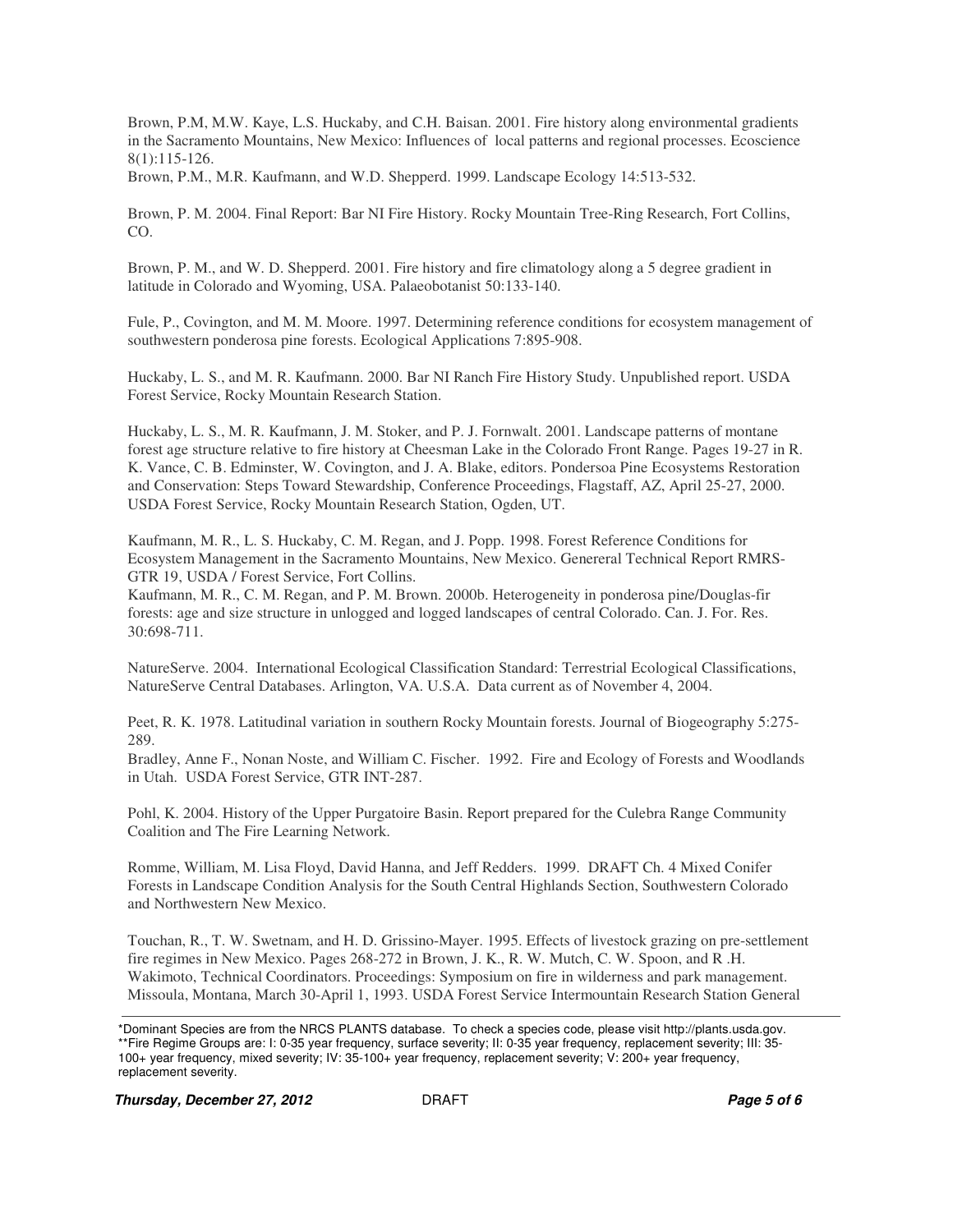Technical Report INT-320.

White, M.A., J.L. Vankat. 1993. Middle and high elevation coniferous forest communities of the North rim region of Grand Canyon National Park, Arizona, USA.

Wu, R. 1999. Fire History and Forest Structure in the Mixed Conifer Forests of Southwest Colorado. Master Thesis. Colorado State University.

<sup>\*</sup>Dominant Species are from the NRCS PLANTS database. To check a species code, please visit http://plants.usda.gov. \*\*Fire Regime Groups are: I: 0-35 year frequency, surface severity; II: 0-35 year frequency, replacement severity; III: 35- 100+ year frequency, mixed severity; IV: 35-100+ year frequency, replacement severity; V: 200+ year frequency, replacement severity.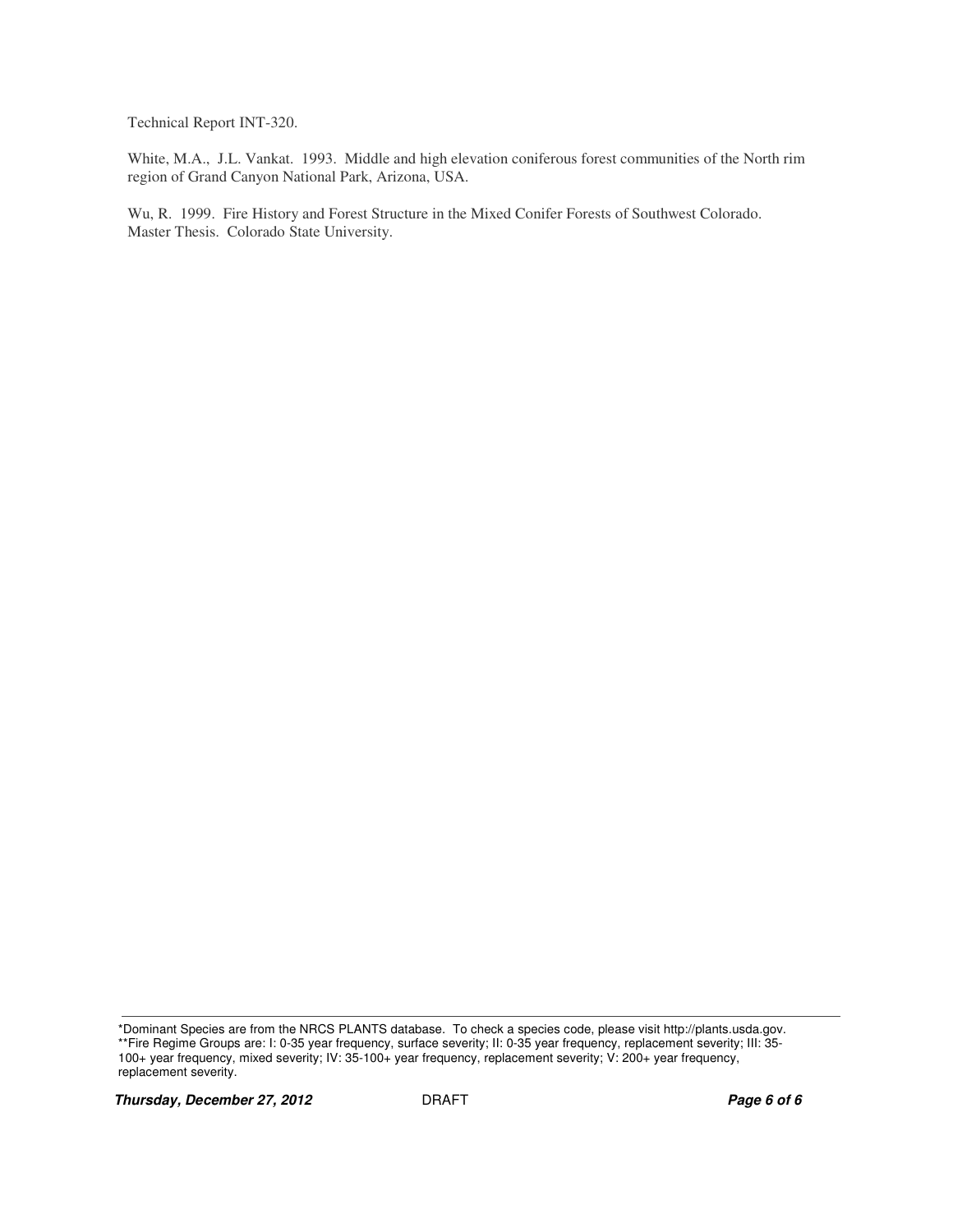|                                         |                        | From         |                    | To     |            |                |         |                |         |                | Rela-          |                |
|-----------------------------------------|------------------------|--------------|--------------------|--------|------------|----------------|---------|----------------|---------|----------------|----------------|----------------|
|                                         | Probabilistic          | <b>State</b> | From State         |        | To         |                | Min Max | <b>TSD</b>     | Prob-   | Pro-           | tive           | <b>Keep</b>    |
| <b>Ecological System</b>                | <b>Transition Type</b> | <b>Class</b> | <b>Cover</b> Class |        | Cover Age  |                | Age     | Min            | ability | portion Age    |                | <b>Rel Age</b> |
| Ponderosa Pine/Doug-fir                 | AltSuccession          | Early1       | ALL                | Mid1   | CLS        | 0              | 39      | $\overline{0}$ | 0.01    | 1              | 0l             | <b>FALSE</b>   |
| Ponderosa Pine/Doug-fir                 | MixedFire              | Early1       | ALL                | Early1 | ALL        | $\overline{0}$ | 39      | $\overline{0}$ | 0.0063  | 1              | $\overline{0}$ | <b>FALSE</b>   |
| Ponderosa Pine/Doug-fir                 | SurfaceFire            | Early1       | ALL                | Early1 | ALL        | $\mathbf 0$    | 39      | $\overline{0}$ | 0.04    | 1              | $\Omega$       | <b>FALSE</b>   |
| Ponderosa Pine/Doug-fir                 | ReplacementFire        | Mid1         | CLS                | Early1 | ALL        | 40             | 149     | $\overline{0}$ | 0.002   | 0.7            | $\Omega$       | <b>FALSE</b>   |
| Ponderosa Pine/Doug-fir                 | MixedFire              | Mid1         | <b>CLS</b>         | Mid1   | OPN        | 40             | 149     | $\overline{0}$ | 0.0063  | 1              | $\Omega$       | <b>FALSE</b>   |
| Ponderosa Pine/Doug-fir                 | SurfaceFire            | Mid1         | <b>CLS</b>         | Mid1   | CLS        | 40             | 149     | <sub>0</sub>   | 0.04    | 1              | $\Omega$       | <b>FALSE</b>   |
| Ponderosa Pine/Doug-fir                 | Mech-Thin-B            | Mid1         | <b>CLS</b>         | Mid1   | OPN        | 40             | 149     | $\mathsf{O}$   | 0.01    | $\mathbf 1$    | $\overline{0}$ | <b>TRUE</b>    |
| Ponderosa Pine/Doug-fir                 | RxBurn-Closed          | Mid1         | <b>CLS</b>         | Mid1   | OPN        | 40             | 149     | $\mathbf{0}$   | 0.01    | 0.5            | $\overline{0}$ | <b>FALSE</b>   |
| Ponderosa Pine/Doug-fir                 | ReplacementFire        | Mid1         | <b>CLS</b>         | Unchar | ALL        | 40             | 149     | $\overline{0}$ | 0.002   | 0.3            | 0l             | <b>FALSE</b>   |
| Ponderosa Pine/Doug-fir                 | Regen-B                | Mid1         | <b>CLS</b>         | Early1 | ALL        | 40             | 149     | $\overline{0}$ | 0.01    | 1              | $\overline{0}$ | <b>FALSE</b>   |
| Ponderosa Pine/Doug-fir                 | RxBurn-Closed          | Mid1         | <b>CLS</b>         | Mid1   | <b>CLS</b> | 40             | 149     | $\mathsf{O}$   | 0.01    | 0.5            | $\Omega$       | <b>FALSE</b>   |
| Ponderosa Pine/Doug-fir                 | Manual-Thin-B          | Mid1         | CLS                | Mid1   | OPN        | 40             | 149     | $\overline{0}$ | 0.01    | 0.6            | $\overline{0}$ | <b>TRUE</b>    |
| Ponderosa Pine/Doug-fir                 | Manual-Thin-B          | Mid1         | <b>CLS</b>         | Mid1   | CLS        | 40             | 149     | $\mathsf{O}$   | 0.01    | 0.4            | $\overline{0}$ | <b>TRUE</b>    |
| Ponderosa Pine/Doug-fir                 | ReplacementFire        | Mid1         | OPN                | Early1 | ALL        | 40             | 149     | <sub>0</sub>   | 0.002   | 0.7            | $\Omega$       | <b>FALSE</b>   |
| Ponderosa Pine/Doug-fir                 | SurfaceFire            | Mid1         | OPN                | Mid1   | OPN        | 40             | 149     | <sub>0</sub>   | 0.04    | 1              | $\overline{0}$ | <b>FALSE</b>   |
| Ponderosa Pine/Doug-fir                 | MixedFire              | Mid1         | OPN                | Mid1   | OPN        | 40             | 149     | $\mathbf{o}$   | 0.0031  | 1              | 0              | <b>FALSE</b>   |
| Ponderosa Pine/Doug-fir                 | MixedFire              | Mid1         | OPN                | Early1 | <b>ALL</b> | 40             | 149     | <sub>0</sub>   | 0.0031  | 1              | 0l             | <b>FALSE</b>   |
| Ponderosa Pine/Doug-fir                 | AltSuccession          | Mid1         | OPN                | Mid1   | <b>CLS</b> | 40             | 149     | 60             | 1       | 1              | $\Omega$       | <b>FALSE</b>   |
| Ponderosa Pine/Doug-fir                 | RxBurn-Open            | Mid1         | OPN                | Early1 | ALL        | 40             | 149     | $\mathsf{O}$   | 0.01    | 0.5            | $\Omega$       | <b>FALSE</b>   |
| Ponderosa Pine/Doug-fir                 | RxBurn-Open            | Mid1         | OPN                | Mid1   | OPN        | 40             | 149     | $\overline{0}$ | 0.01    | 0.5            | $\overline{0}$ | <b>FALSE</b>   |
| Ponderosa Pine/Doug-fir                 | ReplacementFire        | Mid1         | OPN                | Unchar | ALL        | 40             | 149     | $\mathsf{O}$   | 0.002   | 0.3            | $\Omega$       | <b>FALSE</b>   |
| Ponderosa Pine/Doug-fir                 | <b>SurfaceFire</b>     | Late 1       | OPN                | Late 1 | OPN        | 150            | 999     | <sub>0</sub>   | 0.04    | 1              | 01             | <b>FALSE</b>   |
| Ponderosa Pine/Doug-fir                 | ReplacementFire        | Late 1       | OPN                | Early1 | ALL        | 150            | 999     | $\overline{0}$ | 0.002   | 0.7            | $\overline{0}$ | <b>FALSE</b>   |
| Ponderosa Pine/Doug-fir                 | AltSuccession          | Late 1       | OPN                | Late1  | CLS        | 150            | 999     | $\overline{0}$ | 0.003   | 1              | $\overline{0}$ | <b>FALSE</b>   |
| Ponderosa Pine/Doug-fir                 | MixedFire              | Late1        | OPN                | Late1  | OPN        | 150            | 999     | $\overline{0}$ | 0.0063  | $\overline{1}$ | $\overline{0}$ | <b>FALSE</b>   |
| Ponderosa Pine/Doug-fir                 | RxBurn-Open            | Late 1       | OPN                | Late1  | OPN        | 150            | 999     | <sub>0</sub>   | 0.01    | 1              | $\Omega$       | <b>FALSE</b>   |
| Ponderosa Pine/Doug-fir                 | ReplacementFire        | Late1        | OPN                | Unchar | ALL        | 150            | 999     | $\mathbf{0}$   | 0.002   | 0.3            | $\Omega$       | <b>FALSE</b>   |
| Ponderosa Pine/Doug-fir                 | Regen-E                | Late1        | CLS                | Early1 | ALL        | 150            | 999     | <sub>0</sub>   | 0.01    | 1              | $\Omega$       | FALSE          |
| Ponderosa Pine/Doug-fir                 | ReplacementFire        | Late 1       | CLS                | Early1 | ALL        | 150            | 999     | <sub>0</sub>   | 0.002   | 0.7            | <sup>0</sup>   | <b>FALSE</b>   |
| Ponderosa Pine/Doug-fir                 | MixedFire              | Late 1       | <b>CLS</b>         | Late 1 | OPN        | 150            | 999     | $\overline{0}$ | 0.0063  | 1              | 01             | <b>FALSE</b>   |
| Ponderosa Pine/Doug-fir                 | SurfaceFire            | Late 1       | <b>CLS</b>         | Late1  | CLS        | 150            | 999     | $\overline{0}$ | 0.04    | $\mathbf{1}$   | 0              | <b>FALSE</b>   |
| Ponderosa Pine/Doug-fir                 | Mech-Thin-E            | Late 1       | <b>CLS</b>         | Late 1 | OPN        | 150            | 999     | $\overline{0}$ | 0.01    | 1              | $\overline{0}$ | <b>TRUE</b>    |
| Ponderosa Pine/Doug-fir                 | RxBurn-Closed          | Late1        | <b>CLS</b>         | Late1  | OPN        | 90             | 999     | $\mathsf{O}$   | 0.01    | 0.5            | $\overline{0}$ | <b>FALSE</b>   |
| Ponderosa Pine/Doug-fir                 | ReplacementFire        | Late1        | <b>CLS</b>         | Unchar | ALL        | 150            | 999     | $\overline{0}$ | 0.002   | 0.3            | $\overline{0}$ | <b>FALSE</b>   |
| Ponderosa Pine/Doug-fir                 | RxBurn-Closed          | Late 1       | <b>CLS</b>         | Late1  | <b>CLS</b> | 90             | 999     | $\mathbf{0}$   | 0.01    | 0.5            | $\Omega$       | <b>FALSE</b>   |
| Ponderosa Pine/Doug-fir                 | Manual-Thin-E          | Late1        | <b>CLS</b>         | Late 1 | OPN        | 150            | 999     | $\overline{0}$ | 0.01    | 0.6            | 0              | <b>TRUE</b>    |
| Ponderosa Pine/Doug-fir   Manual-Thin-E |                        | Late 1       | <b>CLS</b>         | Late1  | <b>CLS</b> | 150            | 999     | <sub>0</sub>   | 0.01    | 0.4            | <sub>0</sub>   | <b>TRUE</b>    |

## **Appendix C VDDT Model Parameters for UMC Focal Systems**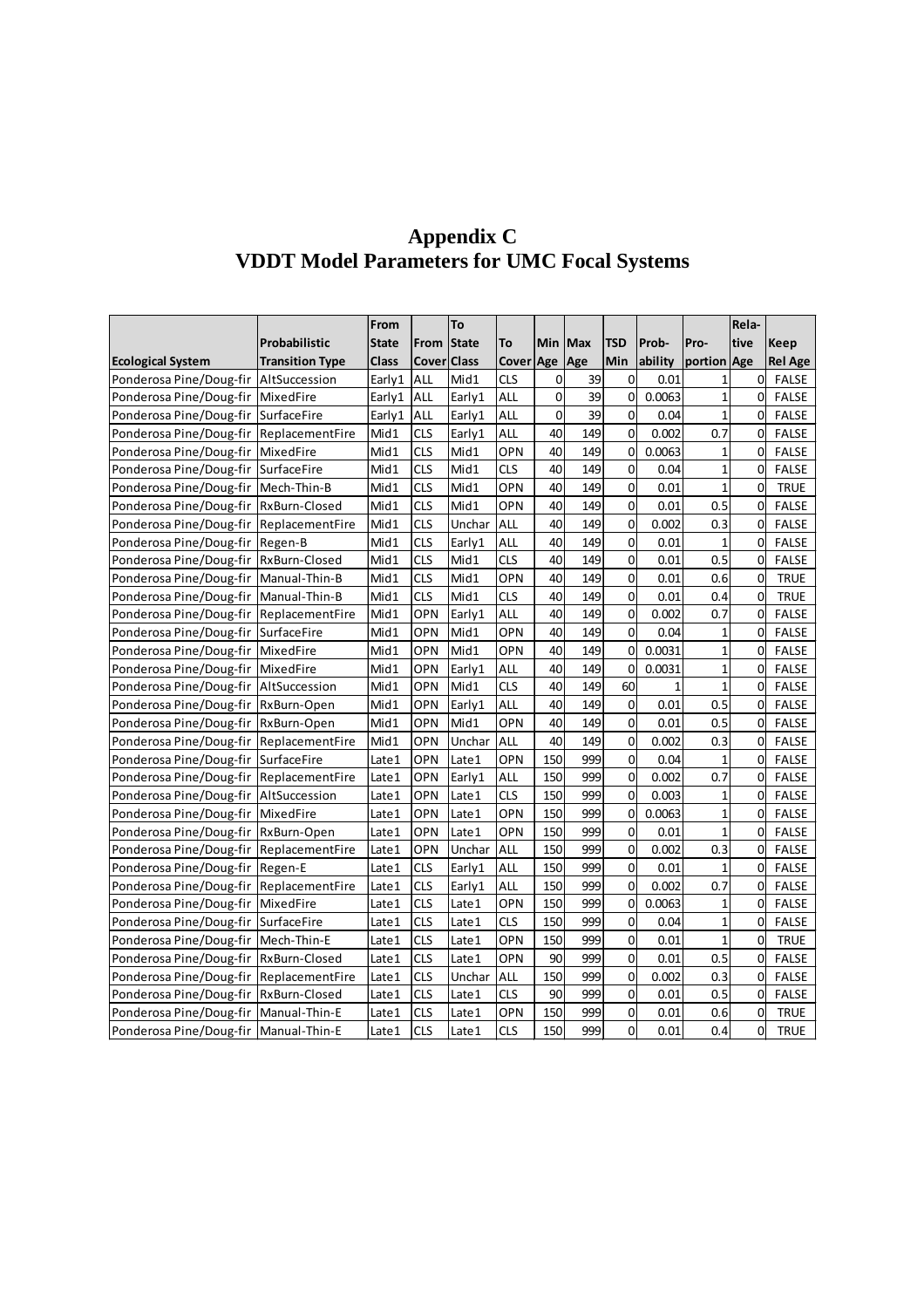|                          |                        | From         |                   | To     |            |                |         |                |         |                | Rela-          |                |
|--------------------------|------------------------|--------------|-------------------|--------|------------|----------------|---------|----------------|---------|----------------|----------------|----------------|
|                          | <b>Probabilistic</b>   | <b>State</b> | <b>From State</b> |        | To         |                | Min Max | <b>TSD</b>     | Prob-   | Pro-           | tive           | <b>Keep</b>    |
| <b>Ecological System</b> | <b>Transition Type</b> | Class        | Cover Class       |        | Cover Age  |                | Age     | Min            | ability | portion Age    |                | <b>Rel Age</b> |
| Dry-Mesic Mixed Conifer  | <b>SurfaceFire</b>     | Early1       | ALL               | Early1 | ALL        | 0              | 39      | 0              | 0.01    | 1              | 0              | <b>FALSE</b>   |
| Dry-Mesic Mixed Conifer  | AltSuccession          | Early1       | ALL               | Mid1   | OPN        | 0              | 39      | $\overline{0}$ | 0.01    | $\overline{1}$ | $\Omega$       | <b>FALSE</b>   |
| Dry-Mesic Mixed Conifer  | MixedFire              | Early1       | <b>ALL</b>        | Mid1   | OPN        | $\overline{0}$ | 39      | $\overline{0}$ | 0.02    | $\overline{1}$ | $\Omega$       | <b>FALSE</b>   |
| Dry-Mesic Mixed Conifer  | MixedFire              | Mid1         | <b>CLS</b>        | Mid1   | OPN        | 40             | 149     | $\overline{0}$ | 0.022   | $\overline{1}$ | $\Omega$       | <b>FALSE</b>   |
| Dry-Mesic Mixed Conifer  | ReplacementFire        | Mid1         | <b>CLS</b>        | Early1 | ALL        | 40             | 149     | $\overline{0}$ | 0.005   | 0.7            | $\Omega$       | <b>FALSE</b>   |
| Dry-Mesic Mixed Conifer  | Mech-Thin-B            | Mid1         | <b>CLS</b>        | Mid1   | OPN        | 40             | 149     | $\overline{0}$ | 0.01    | $\overline{1}$ | $\overline{0}$ | <b>TRUE</b>    |
| Dry-Mesic Mixed Conifer  | RxFire-Closed          | Mid1         | <b>CLS</b>        | Mid1   | OPN        | 40             | 149     | $\overline{0}$ | 0.01    | 0.5            | $\Omega$       | <b>FALSE</b>   |
| Dry-Mesic Mixed Conifer  | Regen-B                | Mid1         | <b>CLS</b>        | Early1 | ALL        | 40             | 149     | $\overline{0}$ | 0.01    | $\overline{1}$ | $\Omega$       | <b>FALSE</b>   |
| Dry-Mesic Mixed Conifer  | ReplacementFire        | Mid1         | <b>CLS</b>        | Unchar | ALL        | 40             | 149     | $\overline{0}$ | 0.005   | 0.3            | $\overline{0}$ | <b>FALSE</b>   |
| Dry-Mesic Mixed Conifer  | RxFire-Closed          | Mid1         | <b>CLS</b>        | Mid1   | <b>CLS</b> | 40             | 149     | $\overline{0}$ | 0.01    | 0.5            | $\overline{0}$ | <b>FALSE</b>   |
| Dry-Mesic Mixed Conifer  | Manual-Thin-B          | Mid1         | <b>CLS</b>        | Mid1   | OPN        | 40             | 149     | $\overline{0}$ | 0.01    | 0.6            | $\Omega$       | <b>FALSE</b>   |
| Dry-Mesic Mixed Conifer  | Manual-Thin-B          | Mid1         | <b>CLS</b>        | Mid1   | <b>CLS</b> | 40             | 149     | $\overline{0}$ | 0.01    | 0.4            | $\overline{0}$ | <b>FALSE</b>   |
| Dry-Mesic Mixed Conifer  | <b>SurfaceFire</b>     | Mid1         | OPN               | Mid1   | OPN        | 40             | 149     | $\mathsf{O}$   | 0.067   | $\overline{1}$ | $\overline{0}$ | <b>FALSE</b>   |
| Dry-Mesic Mixed Conifer  | ReplacementFire        | Mid1         | OPN               | Early1 | ALL        | 40             | 149     | $\overline{0}$ | 0.0025  | 0.7            | $\overline{0}$ | <b>FALSE</b>   |
| Dry-Mesic Mixed Conifer  | AltSuccession          | Mid1         | OPN               | Late1  | <b>CLS</b> | 40             | 149     | 60             |         | 1              | $\overline{0}$ | <b>FALSE</b>   |
| Dry-Mesic Mixed Conifer  | MixedFire              | Mid1         | OPN               | Mid1   | OPN        | 40             | 149     | 0              | 0.0166  | $\overline{1}$ | $\overline{0}$ | <b>FALSE</b>   |
| Dry-Mesic Mixed Conifer  | AltSuccession          | Mid1         | OPN               | Mid1   | <b>CLS</b> | 40             | 149     | 60             |         | $\overline{1}$ | $\overline{0}$ | <b>FALSE</b>   |
| Dry-Mesic Mixed Conifer  | RxFire-Open            | Mid1         | OPN               | Mid1   | OPN        | 40             | 149     | <sub>0</sub>   | 0.01    | $\overline{1}$ | $\overline{0}$ | <b>FALSE</b>   |
| Dry-Mesic Mixed Conifer  | ReplacementFire        | Mid1         | OPN               | Unchar | ALL        | 40             | 149     | <sub>0</sub>   | 0.0025  | 0.3            | $\overline{0}$ | <b>FALSE</b>   |
| Dry-Mesic Mixed Conifer  | <b>SurfaceFire</b>     | Late1        | OPN               | Late1  | OPN        | 150            | 999     | $\overline{0}$ | 0.067   | $\overline{1}$ | $\overline{0}$ | <b>FALSE</b>   |
| Dry-Mesic Mixed Conifer  | AltSuccession          | Late1        | OPN               | Late1  | <b>CLS</b> | 150            | 999     | $\overline{0}$ | 0.02    | 1              | $\overline{0}$ | <b>FALSE</b>   |
| Dry-Mesic Mixed Conifer  | ReplacementFire        | Late1        | OPN               | Early1 | ALL        | 150            | 999     | <sub>0</sub>   | 0.0024  | 0.7            | $\overline{0}$ | <b>FALSE</b>   |
| Dry-Mesic Mixed Conifer  | MixedFire              | Late1        | OPN               | Late 1 | OPN        | 150            | 999     | $\overline{0}$ | 0.016   | 1              | $\Omega$       | <b>FALSE</b>   |
| Dry-Mesic Mixed Conifer  | RxFire-Open            | Late1        | OPN               | Late1  | OPN        | 150            | 199     | $\Omega$       | 0.01    | 1              | $\overline{0}$ | <b>FALSE</b>   |
| Dry-Mesic Mixed Conifer  | ReplacementFire        | Late1        | OPN               | Unchar | ALL        | 150            | 999     | <sub>0</sub>   | 0.0024  | 0.3            | $\overline{0}$ | <b>FALSE</b>   |
| Dry-Mesic Mixed Conifer  | ReplacementFire        | Late1        | <b>CLS</b>        | Early1 | ALL        | 150            | 999     | $\overline{0}$ | 0.005   | 0.7            | $\overline{0}$ | <b>FALSE</b>   |
| Dry-Mesic Mixed Conifer  | MixedFire              | Late1        | <b>CLS</b>        | Late1  | OPN        | 150            | 999     | $\mathsf{O}$   | 0.033   | $\mathbf{1}$   | $\Omega$       | <b>FALSE</b>   |
| Dry-Mesic Mixed Conifer  | Mech-Thin-E            | Late1        | <b>CLS</b>        | Late1  | OPN        | 150            | 999     | $\overline{0}$ | 0.01    | 1              | $\overline{0}$ | <b>TRUE</b>    |
| Dry-Mesic Mixed Conifer  | RxFire-Closed          | Late1        | CLS               | Late1  | OPN        | 150            | 199     | $\mathsf{O}$   | 0.01    | 0.5            | $\Omega$       | <b>FALSE</b>   |
| Dry-Mesic Mixed Conifer  | Regen-E                | Late1        | <b>CLS</b>        | Early1 | ALL        | 150            | 199     | $\Omega$       | 0.01    | 1              | $\Omega$       | <b>FALSE</b>   |
| Dry-Mesic Mixed Conifer  | ReplacementFire        | Late1        | <b>CLS</b>        | Unchar | ALL        | 150            | 999     | $\overline{0}$ | 0.005   | 0.3            | $\Omega$       | <b>FALSE</b>   |
| Dry-Mesic Mixed Conifer  | RxFire-Closed          | Late1        | CLS               | Late1  | <b>CLS</b> | 150            | 199     | $\mathsf{O}$   | 0.01    | 0.5            | $\Omega$       | <b>FALSE</b>   |
| Dry-Mesic Mixed Conifer  | Manual-Thin-E          | Late1        | <b>CLS</b>        | Late1  | OPN        | 150            | 999     | $\overline{0}$ | 0.01    | 0.6            | $\Omega$       | <b>FALSE</b>   |
| Dry-Mesic Mixed Conifer  | Manual-Thin-E          | Late1        | <b>CLS</b>        | Late1  | <b>CLS</b> | 150            | 999     | $\Omega$       | 0.01    | 0.4            | $\Omega$       | <b>FALSE</b>   |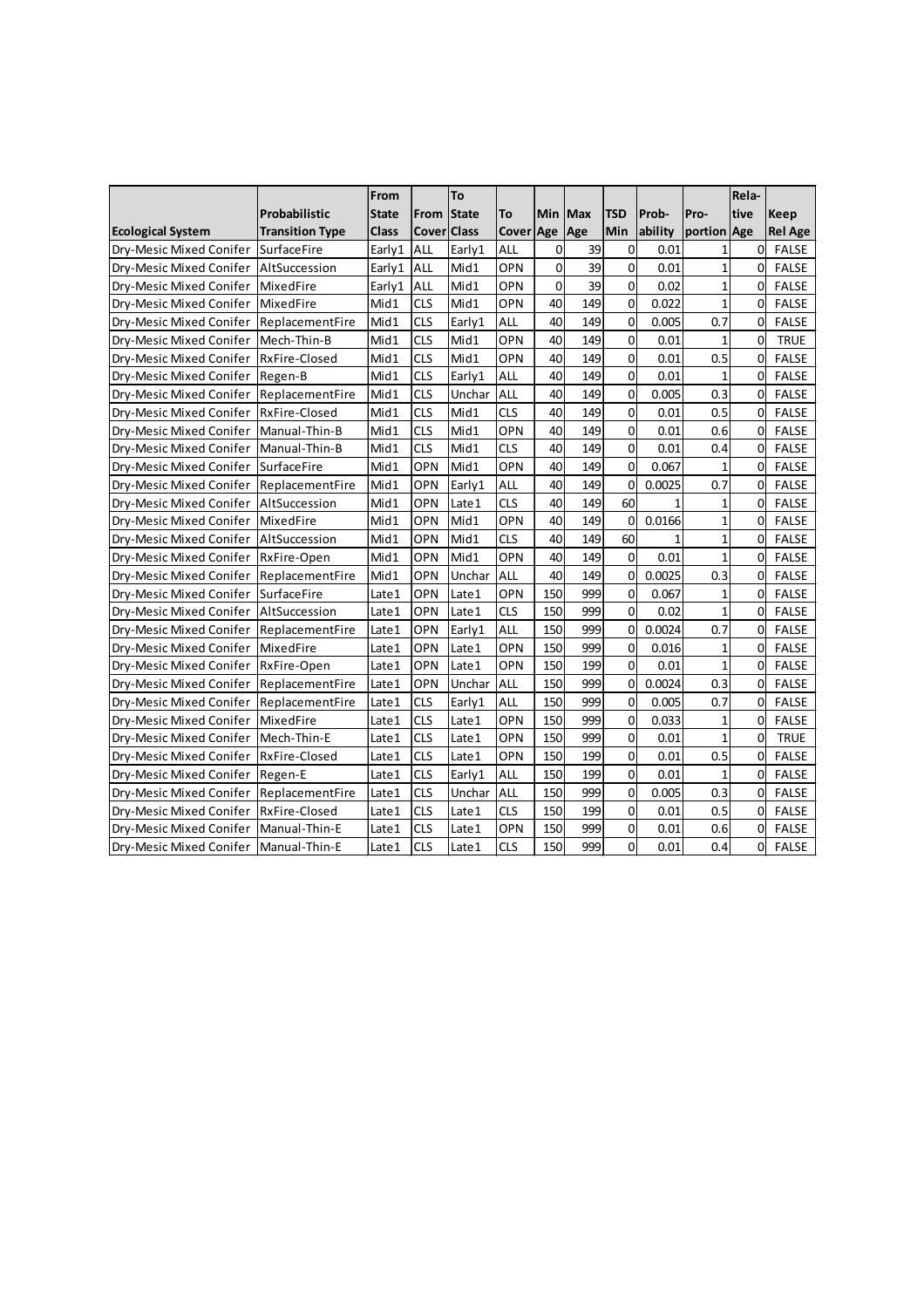|                            |                        | From         |                    | To           |            |     |         |                |              |                | Rela-          |                |
|----------------------------|------------------------|--------------|--------------------|--------------|------------|-----|---------|----------------|--------------|----------------|----------------|----------------|
|                            | <b>Probabilistic</b>   | <b>State</b> | From               | <b>State</b> | To         |     | Min Max | <b>TSD</b>     | Prob-        | Pro-           | tive           | Keep           |
| <b>Ecological System</b>   | <b>Transition Type</b> | <b>Class</b> | <b>Cover Class</b> |              | Cover Age  |     | Age     | <b>Min</b>     | ability      | portion Age    |                | <b>Rel Age</b> |
| <b>Mesic Mixed Conifer</b> | ReplacementFire        | Early1       | ALL                | Early1       | <b>ALL</b> | 0   | 39      | 0              | 0.0033       | 0.8            | $-39$          | <b>FALSE</b>   |
| <b>Mesic Mixed Conifer</b> | AltSuccession          | Early1       | ALL                | Mid1         | <b>OPN</b> | 0   | 39      | $\Omega$       | 0.005        | 1              | $\Omega$       | <b>FALSE</b>   |
| <b>Mesic Mixed Conifer</b> | ReplacementFire        | Early1       | ALL                | Unchar       | ALL        | 0   | 39      | 0              | 0.0033       | 0.2            | $\Omega$       | <b>FALSE</b>   |
| <b>Mesic Mixed Conifer</b> | MixedFire              | Mid1         | <b>CLS</b>         | Mid1         | OPN        | 40  | 149     | $\overline{0}$ | 0.01         | 1              | $\Omega$       | <b>FALSE</b>   |
| <b>Mesic Mixed Conifer</b> | ReplacementFire        | Mid1         | <b>CLS</b>         | Early1       | ALL        | 40  | 149     | $\mathbf 0$    | 0.0033       | 0.8            | $\Omega$       | <b>FALSE</b>   |
| <b>Mesic Mixed Conifer</b> | RxBurn-Closed          | Mid1         | <b>CLS</b>         | Mid1         | OPN        | 40  | 149     | $\overline{0}$ | $\mathbf{1}$ | 0.5            | $\Omega$       | <b>FALSE</b>   |
| <b>Mesic Mixed Conifer</b> | Mech-Thin-B            | Mid1         | <b>CLS</b>         | Mid1         | OPN        | 40  | 149     | $\mathbf 0$    | 0.01         | 0.5            | $\overline{0}$ | <b>TRUE</b>    |
| <b>Mesic Mixed Conifer</b> | RegenHarvest           | Mid1         | <b>CLS</b>         | Early1       | ALL        | 40  | 149     | $\overline{0}$ | 0.01         | $\mathbf{1}$   | $\Omega$       | <b>FALSE</b>   |
| <b>Mesic Mixed Conifer</b> | ReplacementFire        | Mid1         | <b>CLS</b>         | Unchar       | ALL        | 40  | 149     | $\mathbf 0$    | 0.0033       | 0.2            | $\Omega$       | <b>FALSE</b>   |
| <b>Mesic Mixed Conifer</b> | RxBurn-Closed          | Mid1         | <b>CLS</b>         | Mid1         | <b>CLS</b> | 40  | 149     | $\overline{0}$ | 1            | 0.5            | $\Omega$       | <b>FALSE</b>   |
| <b>Mesic Mixed Conifer</b> | Mech-Thin-B            | Mid1         | <b>CLS</b>         | Mid1         | <b>CLS</b> | 40  | 149     | $\Omega$       | 0.01         | 0.5            | $\Omega$       | <b>TRUE</b>    |
| <b>Mesic Mixed Conifer</b> | ReplacementFire        | Mid1         | OPN                | Early1       | <b>ALL</b> | 40  | 149     | $\overline{0}$ | 0.0033       | 0.8            | $\Omega$       | <b>FALSE</b>   |
| <b>Mesic Mixed Conifer</b> | AltSuccession          | Mid1         | OPN                | Mid1         | <b>CLS</b> | 40  | 149     | 80             |              | 1              | $\Omega$       | <b>FALSE</b>   |
| <b>Mesic Mixed Conifer</b> | MixedFire              | Mid1         | OPN                | Mid1         | OPN        | 40  | 149     | $\overline{0}$ | 0.013        | $\mathbf{1}$   | $\overline{0}$ | <b>FALSE</b>   |
| <b>Mesic Mixed Conifer</b> | ReplacementFire        | Mid1         | OPN                | Unchar       | <b>ALL</b> | 40  | 149     | $\Omega$       | 0.0033       | 0.2            | $\Omega$       | <b>FALSE</b>   |
| <b>Mesic Mixed Conifer</b> | RxBurn-Open            | Mid1         | OPN                | Mid1         | OPN        | 40  | 149     | $\overline{0}$ | 0.01         | $\mathbf{1}$   | $\Omega$       | <b>FALSE</b>   |
| <b>Mesic Mixed Conifer</b> | SurfaceFire            | Late1        | OPN                | Late1        | OPN        | 150 | 189     | $\Omega$       | 0.013        | 1              | $-189$         | <b>FALSE</b>   |
| <b>Mesic Mixed Conifer</b> | ReplacementFire        | Late1        | OPN                | Early1       | <b>ALL</b> | 150 | 189     | $\mathbf{0}$   | 0.0033       | 0.8            | $\Omega$       | <b>FALSE</b>   |
| <b>Mesic Mixed Conifer</b> | ReplacementFire        | Late1        | OPN                | Unchar       | ALL        | 150 | 189     | $\overline{0}$ | 0.0033       | 0.2            | $\Omega$       | <b>FALSE</b>   |
| <b>Mesic Mixed Conifer</b> | RxBurn-Open            | Late1        | OPN                | Late1        | OPN        | 150 | 189     | $\mathbf 0$    | 0.01         | 1              | $\Omega$       | <b>FALSE</b>   |
| <b>Mesic Mixed Conifer</b> | ReplacementFire        | Late1        | <b>CLS</b>         | Early1       | <b>ALL</b> | 150 | 999     | 0              | 0.0033       | 0.8            | $\overline{0}$ | <b>FALSE</b>   |
| <b>Mesic Mixed Conifer</b> | MixedFire              | Late1        | <b>CLS</b>         | Late1        | OPN        | 150 | 999     | $\mathbf 0$    | 0.01         | 1              | $\overline{0}$ | <b>FALSE</b>   |
| <b>Mesic Mixed Conifer</b> | RxBurn-Closed          | Late1        | <b>CLS</b>         | Late1        | OPN        | 150 | 999     | 0              |              | 0.5            | $\Omega$       | <b>FALSE</b>   |
| <b>Mesic Mixed Conifer</b> | Mech-Thin-E            | Late1        | <b>CLS</b>         | Late1        | OPN        | 150 | 999     | $\Omega$       | 0.01         | 0.5            | $\Omega$       | <b>TRUE</b>    |
| <b>Mesic Mixed Conifer</b> | RegenHarvest           | Late1        | <b>CLS</b>         | Early1       | ALL        | 150 | 999     | $\overline{0}$ | 0.01         | $\overline{1}$ | $\Omega$       | <b>FALSE</b>   |
| <b>Mesic Mixed Conifer</b> | ReplacementFire        | Late1        | <b>CLS</b>         | Unchar       | ALL        | 150 | 999     | 0              | 0.0033       | 0.2            | $\Omega$       | <b>FALSE</b>   |
| <b>Mesic Mixed Conifer</b> | RxBurn-Closed          | Late1        | <b>CLS</b>         | Late1        | <b>CLS</b> | 150 | 999     | $\overline{0}$ | 1            | 0.5            | $\overline{0}$ | <b>FALSE</b>   |
| <b>Mesic Mixed Conifer</b> | Mech-Thin-E            | Late1        | <b>CLS</b>         | Late1        | <b>CLS</b> | 150 | 999     | $\Omega$       | 0.01         | 0.5            | $\Omega$       | <b>TRUE</b>    |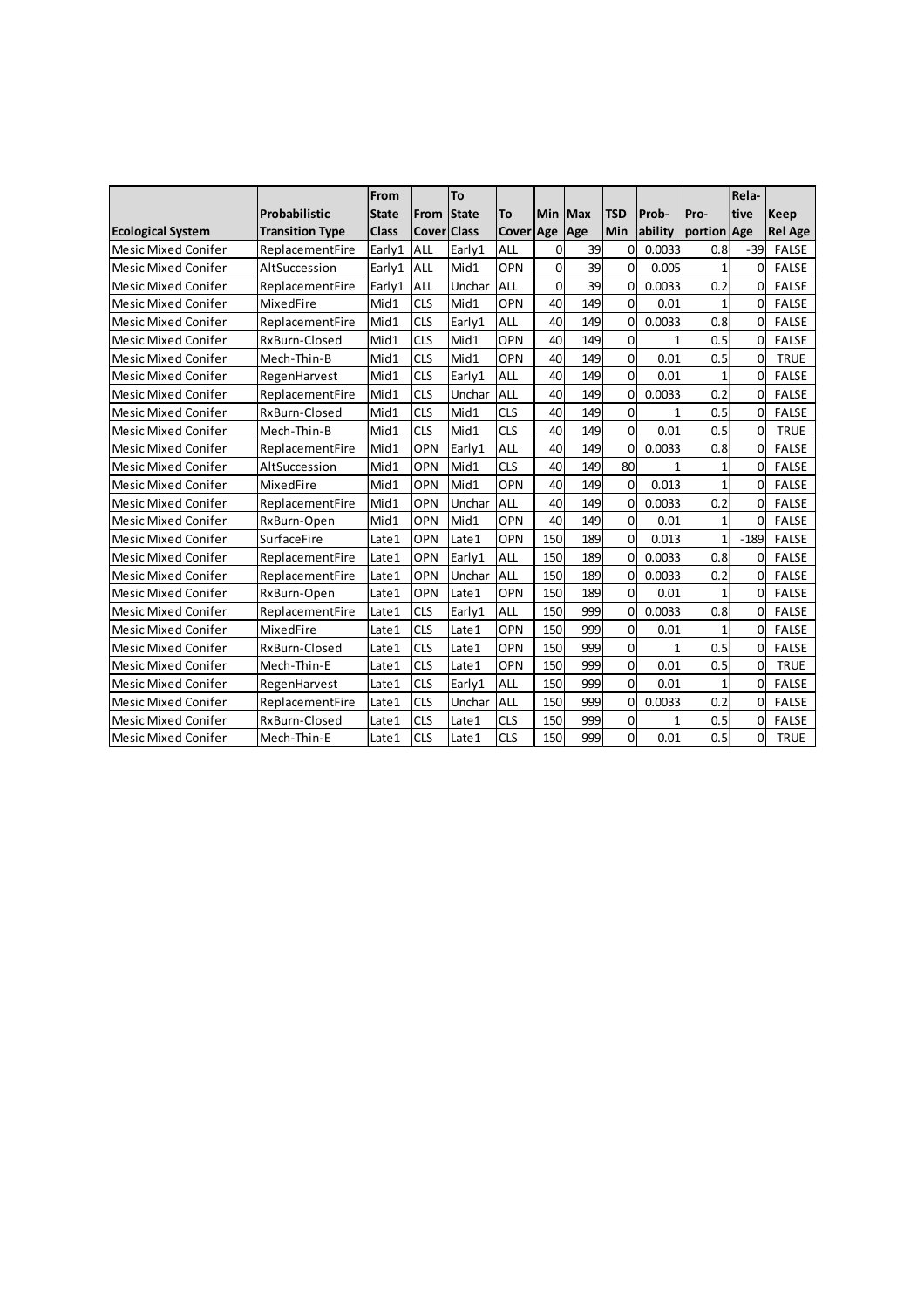| <b>Ecological System</b><br>"Т                               | Management<br><b>Action in Model</b> | <b>Management Action Description</b>                                                                                                         | From Clase     | To Clase     | Cost/<br>Acre $\overline{ }$ | <b>Success</b><br>Rati <sup>-</sup> | Comment<br>$\overline{\phantom{a}}$                                                                                                |  |
|--------------------------------------------------------------|--------------------------------------|----------------------------------------------------------------------------------------------------------------------------------------------|----------------|--------------|------------------------------|-------------------------------------|------------------------------------------------------------------------------------------------------------------------------------|--|
| Ponderosa pine/Douglas-<br>fir woodland                      | <b>RxFire</b>                        | Prescribed broadcast burning<br>following manual hand prep;<br>two entries                                                                   | <b>B&amp;E</b> | C & D        | 750                          |                                     | Success rate is after 2<br>50% entries; manual hand prep<br>cost of \$175/ac not included                                          |  |
| Ponderosa pine/Douglas- Mechanical<br>fir woodland           | Thinning                             | Ground based logging (thinning<br>from below or above) with<br>machine pile burning on<br>landings post treatment                            | <b>B&amp;E</b> | C & D        | 925                          |                                     | Post treatment burning cost<br>of \$75/ac included                                                                                 |  |
| Ponderosa pine/Douglas-<br>fir woodland                      | Regen Harvest                        | Ground based logging, either<br>selection or clearcutting leaving B & E<br>seed trees, integrated with the<br>mechanical thinning treatments |                | Α            | 1075                         |                                     | Post treatment burning cost<br>of \$75/ac included                                                                                 |  |
| Ponderosa pine/Douglas-<br>fir woodland                      | Manual Thinning                      | Thinning of pole sized and<br>smaller material with chainsaws.<br>hand piling of slash.                                                      | <b>B&amp;E</b> | C & D        | 175                          | 60%                                 |                                                                                                                                    |  |
| Ponderosa pine/Douglas-RxFire-<br>fir woodland               | Maintenance                          | Prescribed burning to maintain<br>open conditions                                                                                            | C & D          | no<br>change | 350                          |                                     |                                                                                                                                    |  |
| Dry-mesic montane<br>mixed conifer forest &<br>woodland      | <b>RxFire</b>                        | Prescribed broadcast burning<br>following manual hand prep;<br>two entries                                                                   | <b>B&amp;E</b> | C & D        | 750                          |                                     | Success rate is after 2<br>50% entries; manual hand prep<br>cost of \$175/ac not included                                          |  |
| Dry-mesic montane<br>mixed conifer forest &<br>woodland      | Mechanical<br>Thinning               | Ground based logging (thinning<br>from below or above) with<br>machine pile burning on<br>landings post treatment                            | <b>B&amp;E</b> | C & D        | 950                          |                                     | Weighted average cost of<br>mostly south (\$850) and<br>north (\$1000) aspects, plus<br>post treatment burning cost<br>of \$75/ac. |  |
| Dry-mesic montane<br>mixed conifer forest &<br>woodland      | Regen Harvest                        | Ground based logging, either<br>selection or clearcutting leaving B & E<br>seed trees, integrated with the<br>mechanical thinning treatments |                | Α            | 1100                         |                                     | vveignted average cost of<br>mostly south (\$1000) and<br>north (\$1150) aspects, plus<br>post treatment cost of<br>\$75/ac        |  |
| Dry-mesic montane<br>mixed conifer forest &<br>woodland      | Manual Thinning                      | Thinning of pole sized and<br>smaller material with chainsaws.<br>hand piling of slash.                                                      | <b>B&amp;E</b> | C & D        | 230                          |                                     | Weighted average cost of<br>60% mostly south (\$175) and<br>north (\$550) aspects                                                  |  |
| Dry-mesic montane<br>mixed conifer forest &<br>woodland      | RxFire-<br>Maintenance               | Prescribed burning to maintain<br>open conditions                                                                                            | C & D          | no<br>change | 350                          |                                     |                                                                                                                                    |  |
| Mesic montane mixed<br>conifer forest & woodland             | RxFire                               | Prescribed broadcast burning<br>following manual hand prep;<br>two entries                                                                   | <b>B&amp;E</b> | C & D        | 750                          |                                     | Success rate is after 2<br>50% entries; manual hand prep<br>cost of \$175/ac not included                                          |  |
| Mesic montane mixed<br>conifer forest & woodland Thinning    | Mechanical                           | Ground based logging (thinning<br>from below or above) with<br>machine pile burning on<br>landings post treatment                            | <b>B&amp;E</b> | C & D        | 1075                         | 50%                                 | Includes post treatment<br>burning cost of \$75/ac.                                                                                |  |
| Mesic montane mixed<br>conifer forest & woodland             | Regen Harvest                        | Ground based logging, either<br>selection or clearcutting leaving<br>seed trees, integrated with the<br>mechanical thinning treatments       | B&E            | A            | 1225                         |                                     | Includes post treatment cost<br>of \$75/ac.                                                                                        |  |
| Mesic montane mixed<br>conifer forest & woodland Maintenance | RxFire-                              | Prescribed burning to maintain<br>open conditions                                                                                            | C & D          | no<br>change | 350                          |                                     |                                                                                                                                    |  |

**Appendix D Management Treatments Summary for UMC Focal Systems**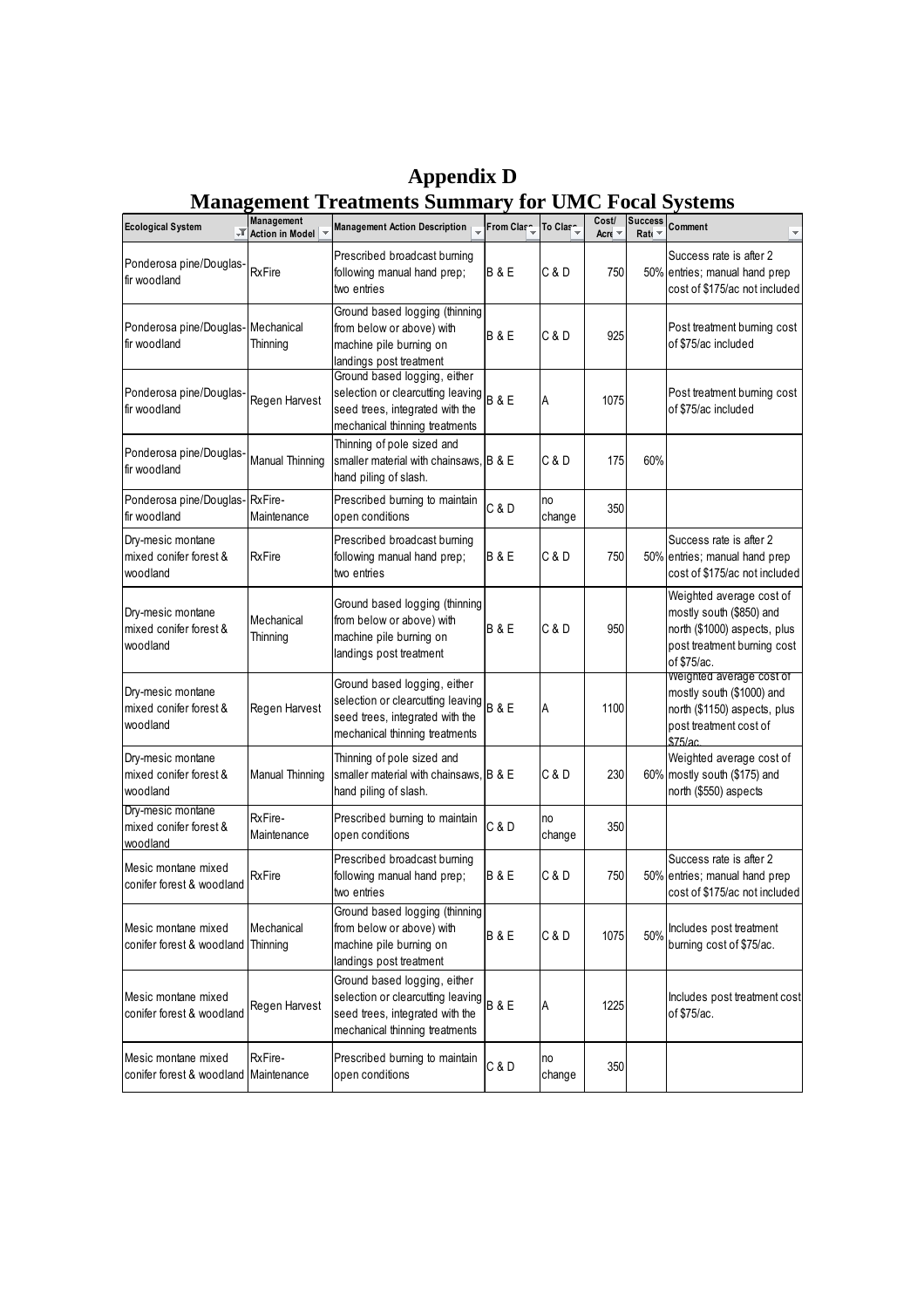# **Appendix E**

**Model Run Worksheets - Ponderosa Pine/Douglas-fir Woodland**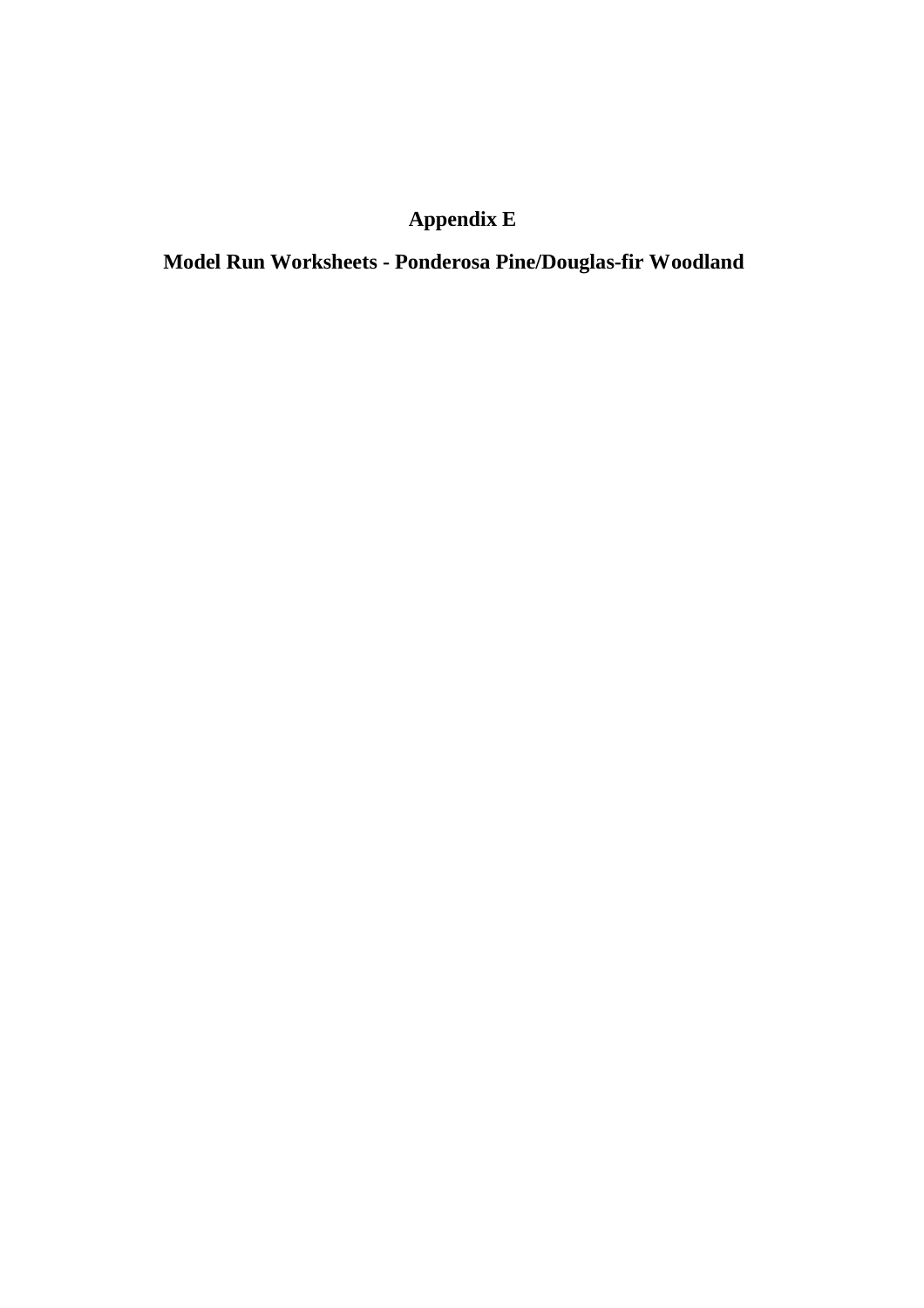| <b>Strategy Worksheet</b>           |            |                                                                        |                                     | Ponderosa Pine-Douglas Fir Woodland            |                                                 | 20,500 acres                                                                |                                       | 100000                            |                               |  |
|-------------------------------------|------------|------------------------------------------------------------------------|-------------------------------------|------------------------------------------------|-------------------------------------------------|-----------------------------------------------------------------------------|---------------------------------------|-----------------------------------|-------------------------------|--|
| <b>Vegetation Class</b>             | <b>NRV</b> | <b>Current</b><br><b>Condtion</b>                                      | <b>No</b><br>Management -<br>10 Yrs | <b>Mechanical</b><br><b>Only - 5%</b><br>Regen | <b>Mechanical</b><br><b>Only - 20%</b><br>Regen | <b>Mechanical</b><br>Only - 40%<br>Regen                                    | <b>Prescribed</b><br><b>Burn Only</b> | Mechanical +<br><b>Rx Burning</b> | Mechanical +<br>Large Rx Burn |  |
| A - Early                           | 10%        | 9%                                                                     | 6%                                  | 8%                                             | 11%                                             | 15%                                                                         | 7%                                    | 11%                               | 11%                           |  |
| B - Mid Closed                      | 10%        | 42%                                                                    | 38%                                 | 25%                                            | 26%                                             | 24%                                                                         | 36%                                   | 23%                               | 19%                           |  |
| C - Mid Open                        | 15%        | 21%                                                                    | 22%                                 | 34%                                            | 31%                                             | 29%                                                                         | 24%                                   | 34%                               | 38%                           |  |
| D - Late Open                       | 45%        | 10%                                                                    | 11%                                 | 18%                                            | 17%                                             | 15%                                                                         | 12%                                   | 17%                               | 20%                           |  |
| E - Late Closed                     | 20%        | 16%                                                                    | 19%                                 | 12%                                            | 12%                                             | 13%                                                                         | 18%                                   | 11%                               | 10%                           |  |
| U - Uncharacteristic                |            | 3%                                                                     | 3%                                  | 3%                                             | 3%                                              | 3%                                                                          | 3%                                    | 3%                                | 3%                            |  |
| <b>Ecological Departure</b>         |            | 40                                                                     | 39                                  | 37                                             | 36                                              | 37                                                                          | 38                                    | 37                                | 35                            |  |
| <b>Open Forest Departure</b>        |            | 43                                                                     | 44                                  | 14                                             | 16                                              | 16                                                                          | 39                                    | 11                                | 1                             |  |
| <b>Total Cost</b>                   |            |                                                                        | \$                                  | \$<br>4,100,300                                | \$<br>4,194,800                                 | \$<br>4,320,800                                                             | \$<br>1,083,800                       | \$<br>5,094,800                   | \$<br>6,782,300               |  |
| ROI (vs. Min. Mgmt)                 |            |                                                                        |                                     | 0.8                                            | 0.8                                             | 0.7                                                                         | 0.6                                   | 0.7                               | 0.7                           |  |
|                                     |            |                                                                        |                                     |                                                |                                                 | Number of Acres/Year, Costs & Number of Years for Each Management Treatment |                                       |                                   |                               |  |
| <b>Scenarios</b> (enter name below) |            | <b>Notes</b>                                                           | Mechanical<br>Thinning              | Regen Harvest                                  | Hand Thin                                       | RxBurn (2<br>entries)                                                       |                                       | RxBurn (large)                    |                               |  |
| No Management - 10 Yrs              |            | with fire suppression via<br><b>Transition Multipliers</b>             |                                     |                                                |                                                 |                                                                             |                                       |                                   |                               |  |
| Mechanical Only - 5% Rege           |            | 1200 ac/yr Mech (50%<br>PPine); 500 ac/y r Man (30%                    | 570                                 | 30                                             | 150                                             |                                                                             |                                       |                                   |                               |  |
| Mechanical Only - 20% Reg           |            | 1200 ac/yr Mech (50%<br>PPine); 500 ac/yr Man (30%                     | 480                                 | 120                                            | 150                                             |                                                                             |                                       |                                   |                               |  |
| Mechanical Only - 40% Reg           |            | 1200 ac/yr Mech (50%<br>PPine); 500 ac/y r Man (30%                    | 360                                 | 240                                            | 150                                             |                                                                             |                                       |                                   |                               |  |
| <b>Prescribed Burn Only</b>         |            | Two entries following hand<br>treated acres<br>Mech@20% Regen + RXBurn |                                     |                                                | 150                                             | 150                                                                         |                                       |                                   |                               |  |
| <b>Mechanical + Rx Burning</b>      |            | hand treated                                                           | 480                                 | 120                                            | 150                                             | 150                                                                         |                                       |                                   |                               |  |
| Mechanical + Large Rx Bur           |            | add 6,750 acre burn in year 8<br>(2250 PP, 2500 Drv, 2000              | 480                                 | 120                                            | 150                                             | 150                                                                         |                                       | 2250                              |                               |  |
| Cost of Strategy (per acre)         |            |                                                                        | $\$\$<br>925                        | $\boldsymbol{\mathsf{S}}$<br>1,075             | $\boldsymbol{\mathsf{S}}$<br>175                | $\sqrt{3}$<br>750                                                           |                                       | \$<br>750                         |                               |  |
| Number of Years                     |            |                                                                        | $\overline{7}$                      | $\overline{7}$                                 | $\overline{7}$                                  | 8                                                                           |                                       | 1                                 |                               |  |
| <b>Acres Treated</b>                |            |                                                                        |                                     |                                                |                                                 |                                                                             |                                       |                                   |                               |  |
| No Management - 10 Yrs              |            |                                                                        |                                     |                                                |                                                 |                                                                             |                                       |                                   |                               |  |
| Mechanical Only - 5% Rege           |            |                                                                        | 3,990                               | 210                                            | 1,050                                           | $\blacksquare$                                                              | $\blacksquare$                        | $\blacksquare$                    | $\blacksquare$                |  |
| <b>Mechanical Only - 20% Reg</b>    |            |                                                                        | 3,360                               | 840                                            | 1,050                                           | $\blacksquare$                                                              | $\blacksquare$                        | $\blacksquare$                    | ٠                             |  |
| <b>Mechanical Only - 40% Reg</b>    |            |                                                                        | 2,520                               | 1,680                                          | 1,050                                           |                                                                             | $\blacksquare$                        | ۰                                 | $\blacksquare$                |  |
| <b>Prescribed Burn Only</b>         |            |                                                                        |                                     |                                                | 1,050                                           | 1,200                                                                       | ۰                                     | ۰                                 | ÷,                            |  |
| Mechanical + Rx Burning             |            |                                                                        | 3,360                               | 840                                            | 1,050                                           | 1,200                                                                       | $\blacksquare$                        |                                   | ٠                             |  |
| Mechanical + Large Rx Bur           |            |                                                                        | 3,360                               | 840                                            | 1,050                                           | 1,200                                                                       | $\blacksquare$                        | 2,250                             | $\blacksquare$                |  |

UMC Model Runs Workbook - 2013-07-16 7/30/2013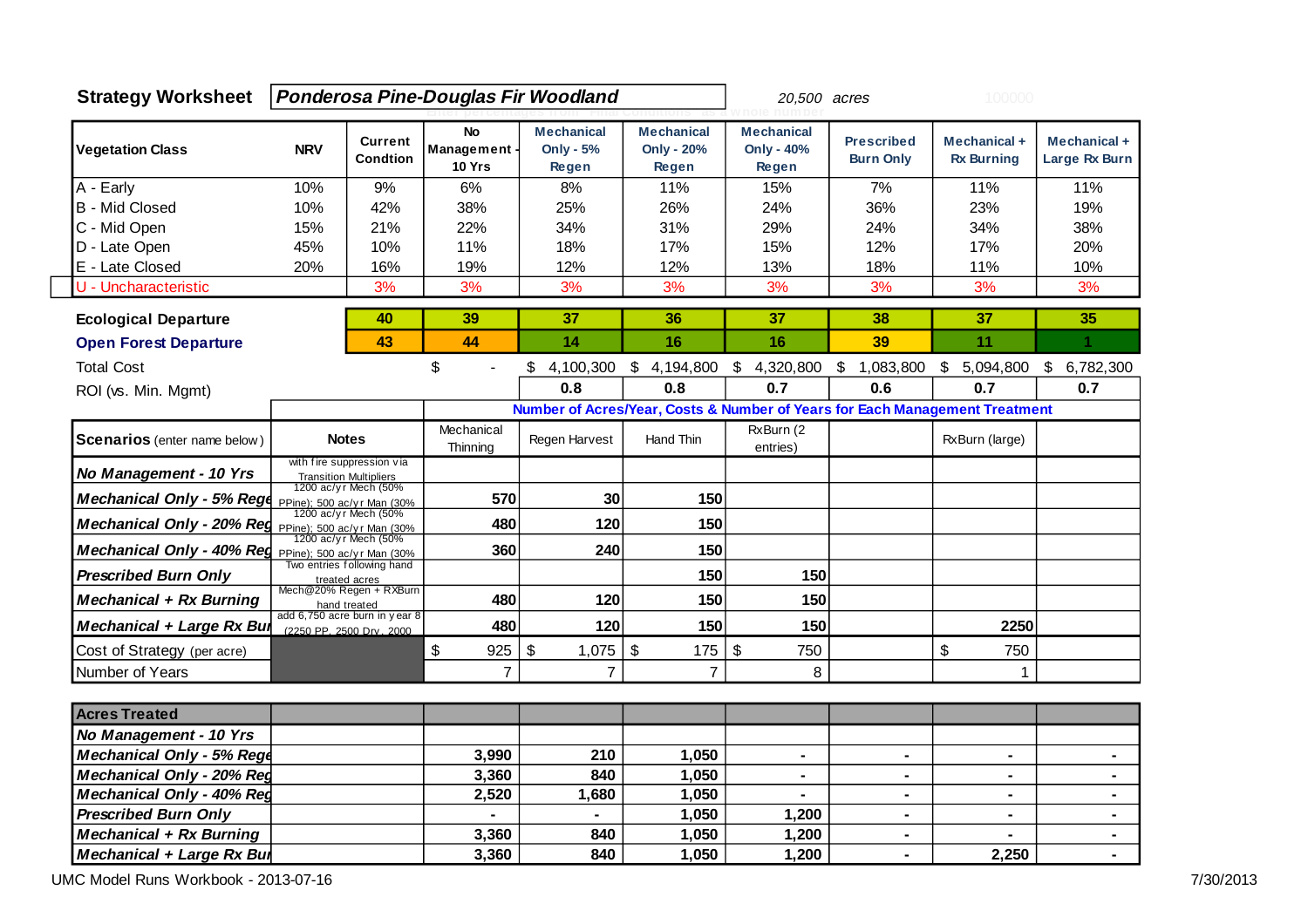## **Strategy Worksheet** *Ponderosa Pine - Fire Alts, 10 Yr Zero, Mech+Burn* **20,500 acres 100000**

| <b>Vegetation Class</b>             | <b>NRV</b>                    | Current<br><b>Condtion</b>                                | No Mgmt -<br><b>Fire</b><br><b>Supression</b> | No Mgmt - No<br><b>Fire</b>        | No Mgmt - High<br><b>Fire</b> | 10 Year Zero                     | $Mech + Rx$<br>Burning - 10<br><b>Yrs</b> | $Mech + Rx$<br>Burning - 20<br><b>Yrs</b>                                   | $Mech + Rx$<br>Burning - 50<br><b>Yrs</b> |
|-------------------------------------|-------------------------------|-----------------------------------------------------------|-----------------------------------------------|------------------------------------|-------------------------------|----------------------------------|-------------------------------------------|-----------------------------------------------------------------------------|-------------------------------------------|
| A - Early                           | 10%                           | 9%                                                        | 6%                                            | 6%                                 | 11%                           | 11%                              | 11%                                       | 11%                                                                         | 8%                                        |
| <b>B</b> - Mid Closed               | 10%                           | 42%                                                       | 38%                                           | 39%                                | 33%                           | 17%                              | 23%                                       | 21%                                                                         | 17%                                       |
| C - Mid Open                        | 15%                           | 21%                                                       | 22%                                           | 21%                                | 23%                           | 40%                              | 34%                                       | 31%                                                                         | 25%                                       |
| D - Late Open                       | 45%                           | 10%                                                       | 11%                                           | 11%                                | 11%                           | 20%                              | 17%                                       | 20%                                                                         | 24%                                       |
| E - Late Closed                     | 20%                           | 16%                                                       | 19%                                           | 20%                                | 17%                           | 9%                               | 11%                                       | 14%                                                                         | 21%                                       |
| U - Uncharacteristic                | 0%                            | 3%                                                        | 3%                                            | 3%                                 | 5%                            | 3%                               | 3%                                        | 4%                                                                          | 5%                                        |
|                                     |                               |                                                           |                                               |                                    |                               |                                  |                                           |                                                                             |                                           |
| <b>Ecological Departure</b>         |                               | 40                                                        | 39                                            | 38                                 | 37                            | 36                               | 37                                        | 31                                                                          | 23                                        |
| <b>Open Forest Departure</b>        |                               | 43                                                        | 44                                            | 46                                 | 36                            | $\mathbf{0}$                     | 11                                        | 11                                                                          | 19                                        |
| <b>Total Cost</b>                   |                               |                                                           | \$<br>$\overline{a}$                          | \$                                 | \$<br>$\overline{a}$          | \$<br>7,753,000                  | \$5,094,800                               | $\mathfrak{S}$<br>5,444,800                                                 | $\sqrt[6]{\frac{1}{2}}$<br>6,494,800      |
| ROI (vs. Min. Mgmt)                 |                               |                                                           |                                               |                                    |                               | 0.6                              | 0.7                                       | 0.8                                                                         | 0.6                                       |
|                                     |                               |                                                           |                                               |                                    |                               |                                  |                                           | Number of Acres/Year, Costs & Number of Years for Each Management Treatment |                                           |
| <b>Scenarios</b> (enter name below) | <b>Notes</b>                  |                                                           | Mechanical<br>Thinning                        | Regen Harvest                      | Hand Thin                     | <b>RxBurn</b>                    | <b>RxBurn</b><br>(maintenance)            | <b>RxBurn</b><br>(maintenance)                                              |                                           |
| <b>No Mgmt - Fire Supression</b>    | <b>Transition Multipliers</b> | with fire suppression via                                 |                                               |                                    |                               |                                  |                                           |                                                                             |                                           |
| No Mgmt - No Fire                   |                               | no fire                                                   |                                               |                                    |                               |                                  |                                           |                                                                             |                                           |
| No Mgmt - High Fire                 | replacement; 45% mixed;       | 4300 ac Pond burned; 30%<br>Add thinning & burning to get |                                               |                                    |                               |                                  |                                           |                                                                             |                                           |
| 10 Year Zero                        | zero open forest departure    |                                                           | 500                                           | 120                                | 500                           | 500                              |                                           |                                                                             |                                           |
| Mech + $Rx$ Burning - 10 Yrs        |                               |                                                           | 480                                           | 120                                | 150                           | 150                              |                                           |                                                                             |                                           |
| Mech + Rx Burning - 20 Yrs          |                               | Added maintenance burning<br>after year 10                | 480                                           | 120                                | 150                           | 150                              | 100                                       |                                                                             |                                           |
| Mech + Rx Burning - 50 Yrs          | after year 10                 | Added maintenance burning                                 | 480                                           | 120                                | 150                           | 150                              |                                           | 100                                                                         |                                           |
| Cost of Strategy (per acre)         |                               |                                                           | \$<br>925                                     | $\boldsymbol{\mathsf{S}}$<br>1,075 | $\sqrt[6]{3}$<br>175          | $\boldsymbol{\mathsf{S}}$<br>750 | $\sqrt[6]{\frac{1}{2}}$<br>350            | \$<br>350                                                                   |                                           |
| Number of Years                     |                               |                                                           | $\overline{7}$                                | $\overline{7}$                     | $\overline{7}$                | 8                                | 10                                        | 40                                                                          |                                           |
|                                     |                               |                                                           |                                               |                                    |                               |                                  |                                           |                                                                             |                                           |
| <b>Acres Treated</b>                |                               |                                                           |                                               |                                    |                               |                                  |                                           |                                                                             |                                           |
| <b>No Mgmt - Fire Supression</b>    |                               |                                                           |                                               |                                    |                               |                                  |                                           |                                                                             |                                           |
| No Mgmt - No Fire                   |                               |                                                           | $\blacksquare$                                | $\blacksquare$                     | $\blacksquare$                | $\blacksquare$                   | $\blacksquare$                            | $\blacksquare$                                                              | $\blacksquare$                            |
| No Mgmt - High Fire                 |                               |                                                           | $\blacksquare$                                |                                    | $\blacksquare$                |                                  |                                           | $\blacksquare$                                                              | $\blacksquare$                            |
| 10 Year Zero                        |                               |                                                           | 3,500                                         | 840                                | 3,500                         | 4,000                            | $\blacksquare$                            | $\blacksquare$                                                              | $\blacksquare$                            |
| Mech + $Rx$ Burning - 10 Yrs        |                               |                                                           | 3,360                                         | 840                                | 1,050                         | 1,200                            |                                           | $\blacksquare$                                                              | $\blacksquare$                            |
| Mech + Rx Burning - 20 Yr.          |                               |                                                           | 3,360                                         | 840                                | 1,050                         | 1,200                            | 1,000                                     |                                                                             | $\blacksquare$                            |
| Mech + Rx Burning - 50 Yrs          |                               |                                                           | 3,360                                         | 840                                | 1,050                         | 1,200                            |                                           | 4,000                                                                       |                                           |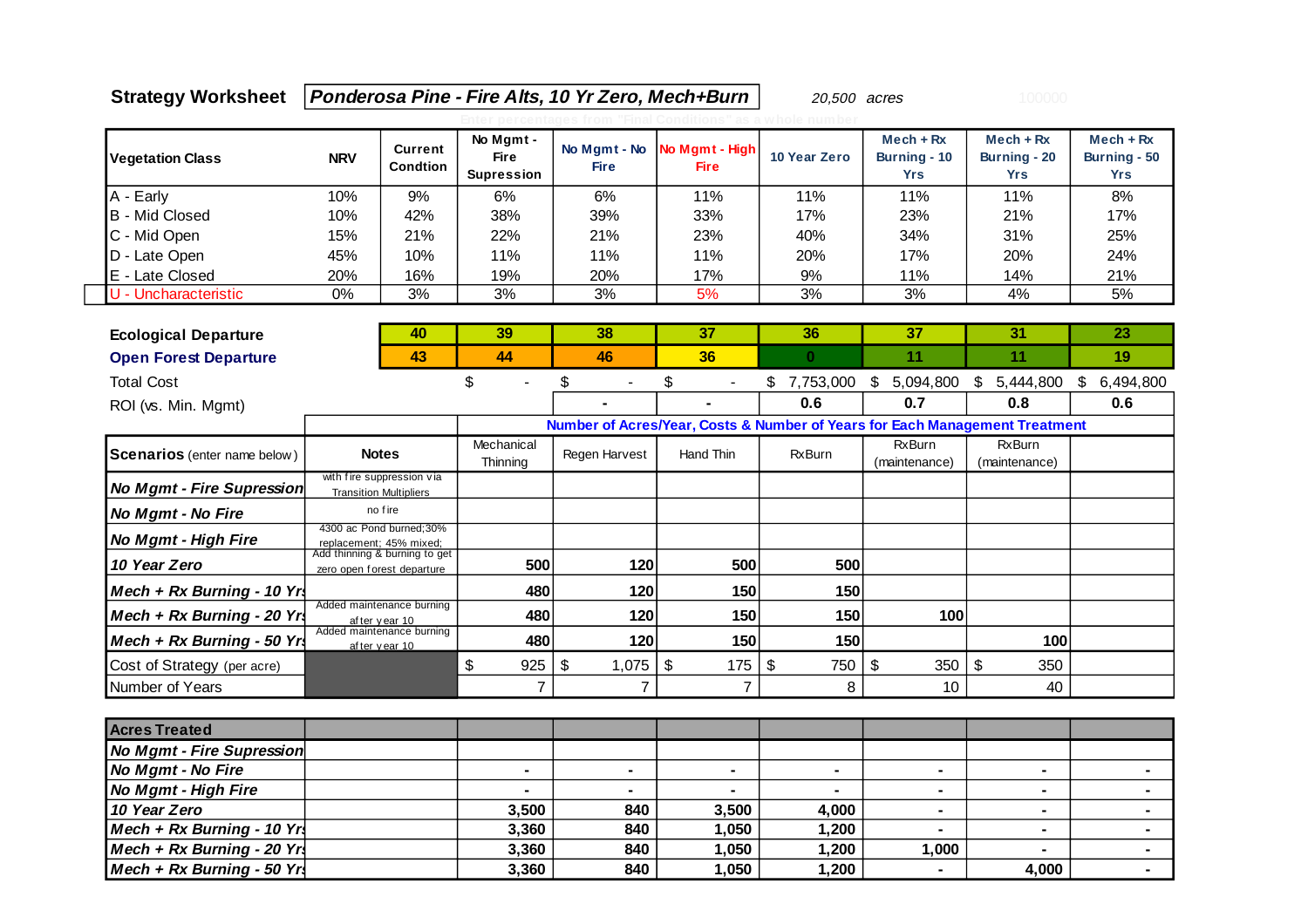**Strategy Worksheet Ponderosa Pine - Feasible Treatments & Trajectory** 20,500 acres

| <b>Vegetation Class</b>             | <b>NRV</b> | Current<br>Condtion                                                                                                     | No Mgmt - 10<br><b>Yrs</b>       | <b>Feasible</b><br><b>Treatments-10</b><br><b>Yrs</b> | No Mgmt - 20 Yrs       | <b>Feasible</b><br><b>Treatments-20</b><br><b>Yrs</b> | No Mgmt - 50 Yrs                                                            | <b>Feasible</b><br><b>Treatments-50</b><br><b>Yrs</b> |                          |
|-------------------------------------|------------|-------------------------------------------------------------------------------------------------------------------------|----------------------------------|-------------------------------------------------------|------------------------|-------------------------------------------------------|-----------------------------------------------------------------------------|-------------------------------------------------------|--------------------------|
| A - Early                           | 10%        | 9%                                                                                                                      | 6%                               | 9%                                                    | 5%                     | 9%                                                    | 3%                                                                          | 7%                                                    |                          |
| <b>B</b> - Mid Closed               | 10%        | 42%                                                                                                                     | 38%                              | 25%                                                   | 33%                    | 23%                                                   | 23%                                                                         | 18%                                                   |                          |
| C - Mid Open                        | 15%        | 21%                                                                                                                     | 22%                              | 34%                                                   | 22%                    | 31%                                                   | 20%                                                                         | 23%                                                   |                          |
| D - Late Open                       | 45%        | 10%                                                                                                                     | 11%                              | 17%                                                   | 12%                    | 19%                                                   | 18%                                                                         | 25%                                                   |                          |
| E - Late Closed                     | 20%        | 16%                                                                                                                     | 19%                              | 12%                                                   | 23%                    | 15%                                                   | 32%                                                                         | 22%                                                   |                          |
| U - Uncharacteristic                |            | 3%                                                                                                                      | 3%                               | 3%                                                    | 4%                     | 3%                                                    | 5%                                                                          | 4%                                                    |                          |
| <b>Ecological Departure</b>         |            | 40                                                                                                                      | 39                               | 37                                                    | 38                     | 32                                                    | 34                                                                          | 23                                                    | ٠                        |
| <b>Open Forest Departure</b>        |            | 43                                                                                                                      | 44                               | 14                                                    | 44                     | 16                                                    | 41                                                                          | 21                                                    | $\blacksquare$           |
| <b>Total Cost</b>                   |            |                                                                                                                         | \$<br>$\frac{1}{2}$              | 3,754,800 \$<br>\$                                    | $\blacksquare$         | \$<br>4,104,800                                       | $\sqrt[6]{3}$<br>$\blacksquare$                                             | 5,154,800 \$<br>\$                                    |                          |
| ROI (vs. Min. Mgmt)                 |            |                                                                                                                         |                                  | 0.9                                                   |                        | 0.9                                                   |                                                                             | 0.8                                                   | $\blacksquare$           |
|                                     |            |                                                                                                                         |                                  |                                                       |                        |                                                       | Number of Acres/Year, Costs & Number of Years for Each Management Treatment |                                                       |                          |
| <b>Scenarios</b> (enter name below) |            | <b>Notes</b>                                                                                                            | Mechanical<br>Thinning           | Openings Creation                                     | <b>Manual Thinning</b> | On Site RxBurn<br>Prep                                | RxBurn (2 entries)                                                          | Rx Burn<br>(Maintenance)                              | Rx Burn<br>(Maintenance) |
| No Mgmt - 10 Yrs                    |            | with fire suppression via<br><b>Transition Multipliers</b>                                                              |                                  |                                                       |                        |                                                       |                                                                             |                                                       |                          |
| <b>Feasible Treatments-10 Yrs</b>   |            | MechTreat 2320 total acres:<br>1110 B & 750 E w mech-thin<br>80% & regen 20%; ManualThin<br>3590 tot ac: 2300 B & 650 E | 265                              | 65                                                    | 510                    | 125                                                   | 125                                                                         |                                                       |                          |
| No Mgmt - 20 Yrs                    |            |                                                                                                                         |                                  |                                                       |                        |                                                       |                                                                             |                                                       |                          |
| <b>Feasible Treatments-20 Yrs</b>   |            | trajectory with some<br>maintenance burning                                                                             | 265                              | 65                                                    | 510                    | 125                                                   | 125                                                                         | 100                                                   |                          |
| No Mgmt - 50 Yrs                    |            |                                                                                                                         |                                  |                                                       |                        |                                                       |                                                                             |                                                       |                          |
| <b>Feasible Treatments-50 Yrs</b>   |            | trajectory with some<br>maintenance burning                                                                             | 265                              | 65                                                    | 510                    | 125                                                   | 125                                                                         |                                                       | 100                      |
| Cost of Strategy (per acre)         |            |                                                                                                                         | $\boldsymbol{\mathsf{S}}$<br>925 | \$<br>1,075                                           | \$<br>175              | $\frac{1}{2}$<br>175                                  | \$<br>750                                                                   | \$<br>350                                             | \$<br>350                |
| Number of Years                     |            |                                                                                                                         | $\overline{7}$                   | $\overline{7}$                                        | $\overline{7}$         | 8                                                     | 8                                                                           | 10                                                    | 40                       |
| <b>Acres Treated</b>                |            |                                                                                                                         |                                  |                                                       |                        |                                                       |                                                                             |                                                       |                          |
| No Mgmt - 10 Yrs                    |            |                                                                                                                         |                                  |                                                       |                        |                                                       |                                                                             |                                                       |                          |
| <b>Feasible Treatments-10 Yrs</b>   |            |                                                                                                                         | 1,855                            | 455                                                   | 3,570                  | 1,000                                                 | 1,000                                                                       | $\blacksquare$                                        | $\blacksquare$           |
| No Mgmt - 20 Yrs                    |            |                                                                                                                         |                                  |                                                       |                        |                                                       |                                                                             |                                                       | $\blacksquare$           |
| <b>Feasible Treatments-20 Yrs</b>   |            |                                                                                                                         | 1,855                            | 455                                                   | 3,570                  | 1,000                                                 | 1,000                                                                       | 1,000                                                 |                          |
| <b>Cost - 10 Year Total</b>         |            |                                                                                                                         | \$1,715,875                      | 489,125<br>\$                                         | 624,750<br>Ŝ.          | 175,000<br>-\$                                        | -\$<br>750,000                                                              | \$                                                    | \$                       |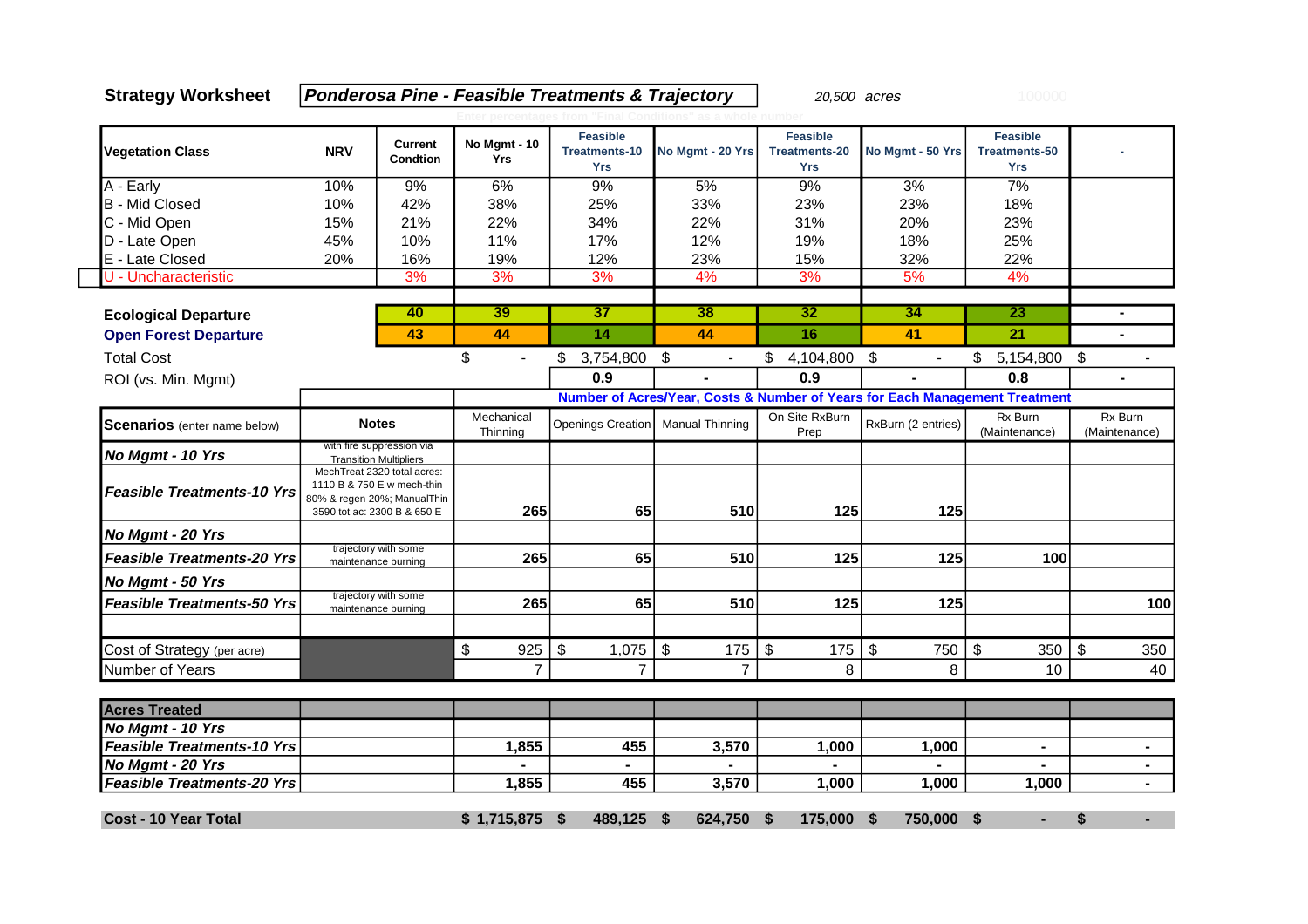## **Appendix F**

**Model Run Worksheets - Dry-Mesic Mixed Conifer Forest & Woodland**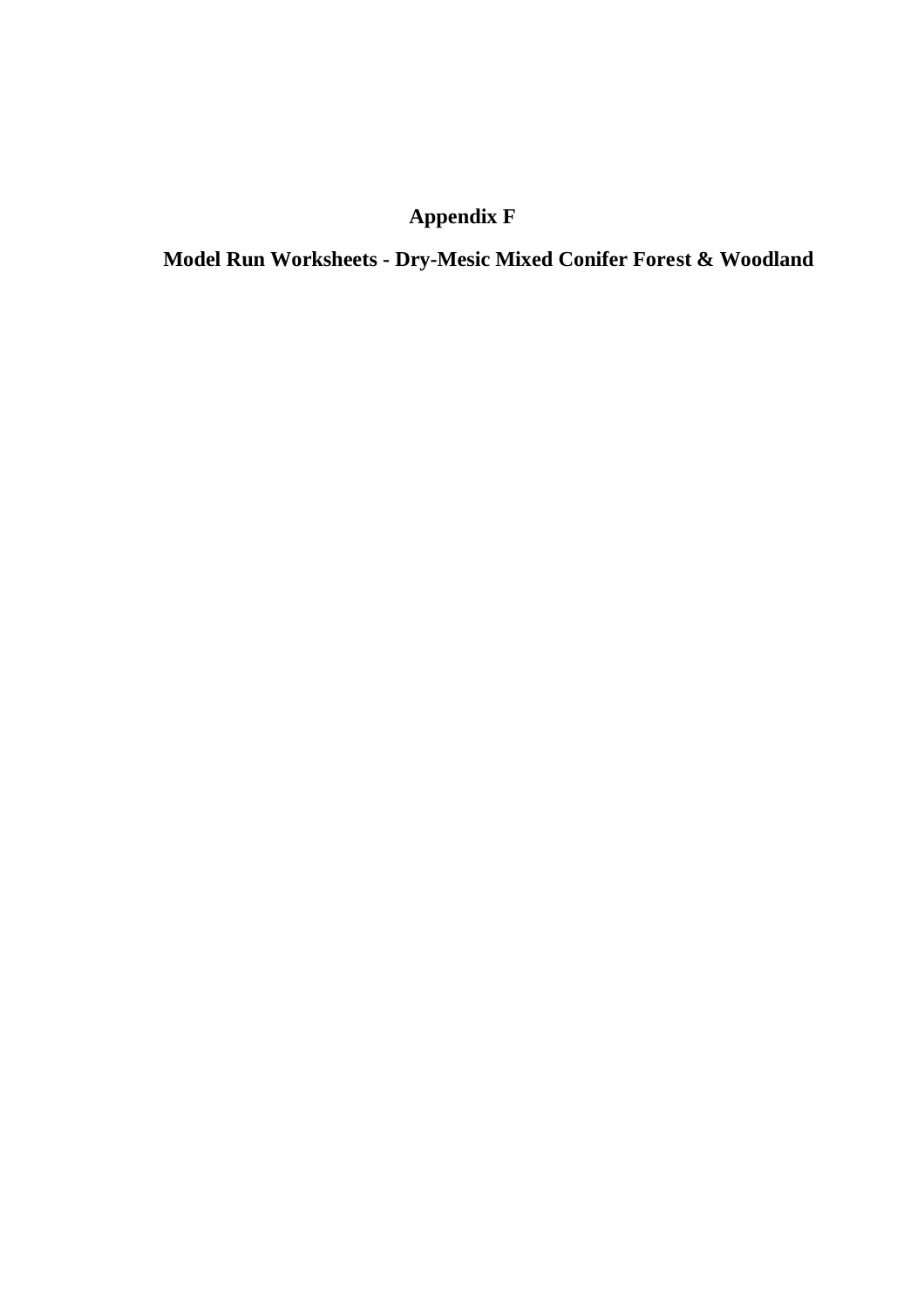| <b>Strategy Worksheet</b>           |            |                                                                |                                   | <b>Dry-Mesic Montane Mixed Conifer Forest</b> |                                       | 18,700 acres                         |                                                                             | 100000                           |                               |
|-------------------------------------|------------|----------------------------------------------------------------|-----------------------------------|-----------------------------------------------|---------------------------------------|--------------------------------------|-----------------------------------------------------------------------------|----------------------------------|-------------------------------|
| <b>Vegetation Class</b>             | <b>NRV</b> | <b>Current</b><br><b>Condtion</b>                              | <b>No Mgmt - 10</b><br><b>Yrs</b> | <b>Mechanical Only -</b><br>5% Regen          | <b>Mechanical Only -</b><br>20% Regen | <b>Mechanical Only</b><br>40% Regen  | <b>Prescribed Burn</b><br>Only                                              | Mechanical +<br><b>RxBurning</b> | Mechanical +<br>Large Rx Burn |
| A - Early                           | 10%        | 11%                                                            | 7%                                | 9%                                            | 11%                                   | 14%                                  | 8%                                                                          | 12%                              | 12%                           |
| <b>B</b> - Mid Closed               | 5%         | 48%                                                            | 43%                               | 30%                                           | 29%                                   | 29%                                  | 39%                                                                         | 25%                              | 19%                           |
| C - Mid Open                        | 20%        | 24%                                                            | 26%                               | 38%                                           | 37%                                   | 35%                                  | 30%                                                                         | 41%                              | 46%                           |
| D - Late Open                       | 40%        | 5%                                                             | 7%                                | 10%                                           | 9%                                    | 9%                                   | 7%                                                                          | 10%                              | 10%                           |
| E - Late Closed                     | 25%        | 8%                                                             | 12%                               | 9%                                            | 9%                                    | 9%                                   | 11%                                                                         | 8%                               | 8%                            |
| U - Uncharacteristic                |            | 4%                                                             | 5%                                | 5%                                            | 5%                                    | 5%                                   | 5%                                                                          | 5%                               | 5%                            |
| <b>Ecological Departure</b>         |            | 52                                                             | 49                                | 47                                            | 47                                    | 47                                   | 49                                                                          | 47                               | 47                            |
| <b>Open Forest Departure</b>        |            | 43                                                             | 43                                | 19                                            | 19                                    | 17                                   | 36                                                                          | 10                               | 3                             |
| <b>Total Cost - 20 Years</b>        |            |                                                                | \$<br>$\blacksquare$              | 3,507,000<br>\$                               | $\frac{1}{2}$<br>3,619,000            | $\sqrt[6]{\frac{1}{2}}$<br>3,724,000 | \$<br>1,522,000                                                             | \$.<br>4,819,000                 | 6,694,000<br>\$               |
| ROI (vs. Min. Mgmt)                 |            |                                                                |                                   | 0.7                                           | 0.7                                   | 0.7                                  | 0.5                                                                         | 0.7                              | 0.6                           |
|                                     |            |                                                                |                                   |                                               |                                       |                                      | Number of Acres/Year, Costs & Number of Years for Each Management Treatment |                                  |                               |
| <b>Scenarios</b> (enter name below) |            | <b>Notes</b>                                                   | Mechanical<br>Thinning            | Regen Harvest                                 | Hand Thin                             | RxBurn (2 entries)                   |                                                                             | RxBurn (large)                   |                               |
| No Mgmt - 10 Yrs                    |            | with fire suppression via<br><b>Transition Multipliers</b>     |                                   |                                               |                                       |                                      |                                                                             |                                  |                               |
| <b>Mechanical Only - 5% Reger</b>   |            | 1200 ac/yr Mech (40% Dry);<br>500 ac/yr Man (40% Dry)          | 450                               | 25                                            | 200                                   |                                      |                                                                             |                                  |                               |
| Mechanical Only - 20% Rege          |            | 1200 ac/yr Mech (40% Dry);<br>500 ac/yr Man (40% Dry)          | 380                               | 100                                           | 200                                   |                                      |                                                                             |                                  |                               |
| Mechanical Only - 40% Rege          |            | 1200 ac/yr Mech (40% Dry);<br>500 ac/yr Man (40% Dry)          | 280                               | 200                                           | 200                                   |                                      |                                                                             |                                  |                               |
| <b>Prescribed Burn Only</b>         |            | Two entries following hand<br>treated acres                    |                                   |                                               | 200                                   | 200                                  |                                                                             |                                  |                               |
| <b>Mechanical + RxBurning</b>       |            | Mech@20% Regen + RXBurn<br>hand treated                        | 380                               | 100                                           | 200                                   | 200                                  |                                                                             |                                  |                               |
| <b>Mechanical + Large Rx Burr</b>   |            | add 6,750 acre burn in year 8<br>(2250 PP. 2500 Drv. 2000 Wet) | 380                               | 100                                           | 200                                   | 200                                  |                                                                             | 2500                             |                               |
| Cost of Strategy (per acre)         |            |                                                                | \$<br>950                         | \$<br>1,100                                   | \$<br>230                             | \$<br>750                            |                                                                             | \$<br>750                        |                               |
| Number of Years                     |            |                                                                | $\overline{7}$                    | $\overline{7}$                                | $\overline{7}$                        | 8                                    |                                                                             | 1                                |                               |
| <b>Acres Treated</b>                |            |                                                                |                                   |                                               |                                       |                                      |                                                                             |                                  |                               |
| No Mgmt - 10 Yrs                    |            |                                                                |                                   |                                               |                                       |                                      |                                                                             |                                  |                               |
| <b>Mechanical Only - 5% Reger</b>   |            |                                                                | 3,150                             | 175                                           | 1,400                                 | $\blacksquare$                       | $\blacksquare$                                                              | $\blacksquare$                   | $\blacksquare$                |
| Mechanical Only - 20% Rege          |            |                                                                | 2,660                             | 700                                           | 1,400                                 | $\blacksquare$                       | $\blacksquare$                                                              | $\blacksquare$                   | $\blacksquare$                |
| Mechanical Only - 40% Rege          |            |                                                                | 1,960                             | 1,400                                         | 1,400                                 |                                      | $\blacksquare$                                                              | $\blacksquare$                   | $\blacksquare$                |
| <b>Prescribed Burn Only</b>         |            |                                                                |                                   |                                               | 1,400                                 | 1,600                                | $\blacksquare$                                                              | $\blacksquare$                   | $\blacksquare$                |
| <b>Mechanical + RxBurning</b>       |            |                                                                | 2,660                             | 700                                           | 1,400                                 | 1,600                                | $\blacksquare$                                                              | $\blacksquare$                   | $\blacksquare$                |
| Mechanical + Large Rx Burn          |            |                                                                | 2,660                             | 700                                           | 1,400                                 | 1,600                                | $\blacksquare$                                                              | 2,500                            |                               |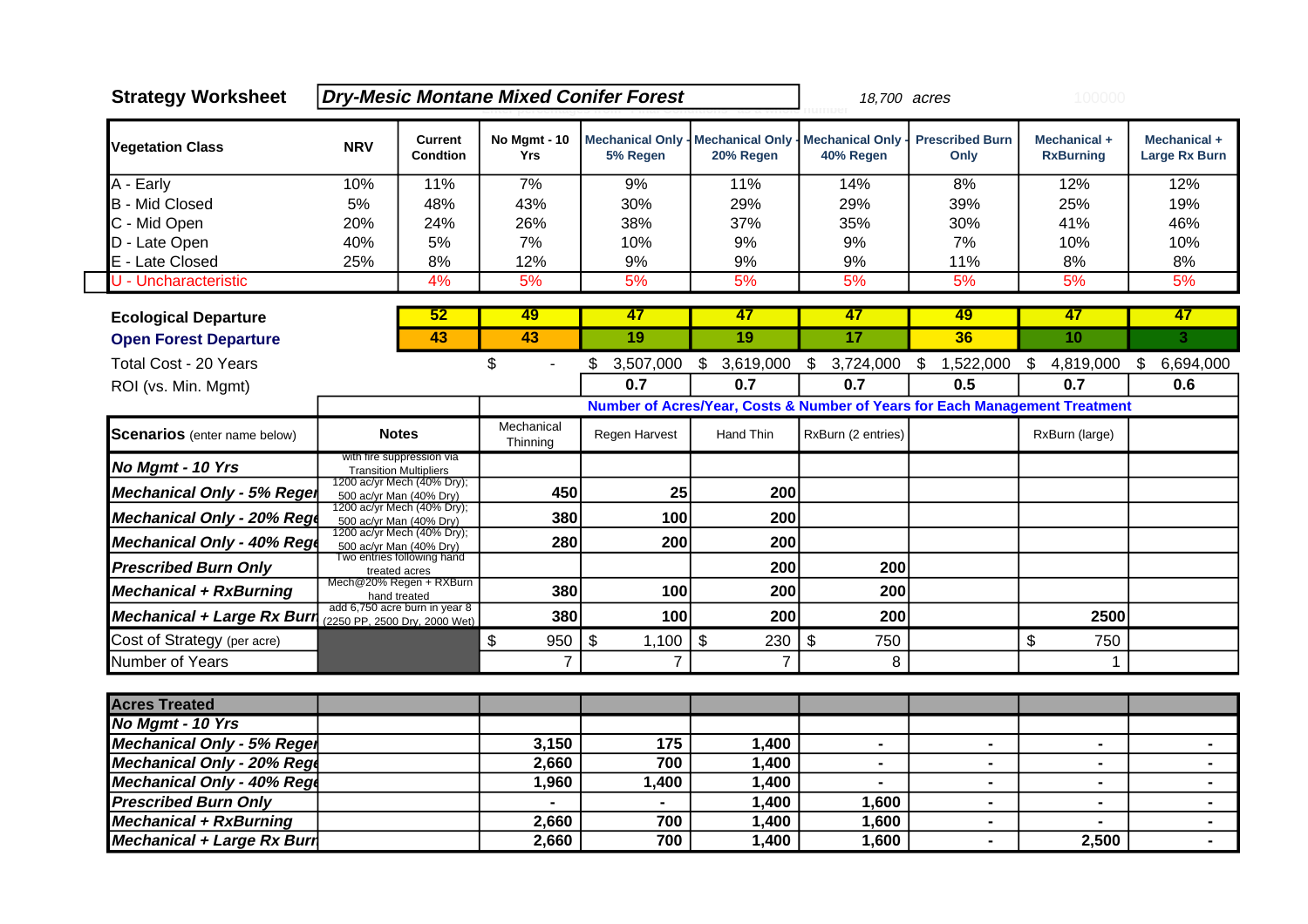## **Strategy Worksheet Dry-Mesic - Fire Alts, 10 Yr Zero, Mech+Burn** 18,700 acres

| <b>Vegetation Class</b>                       | <b>NRV</b> | <b>Current</b><br><b>Condtion</b>                                                      | No Mgmt -<br><b>Fire</b><br><b>Supression</b> | No Mgmt -<br><b>NoFire</b>       | No Mgmt - High<br><b>Fire</b>    | 10 Year Zero   | $Mech + Rx$<br>Burning - 10<br><b>Yrs</b> | $Mech + Rx$<br>Burning - 20<br><b>Yrs</b>                                   | $Mech + Rx$<br>Burning - 50<br><b>Yrs</b> |
|-----------------------------------------------|------------|----------------------------------------------------------------------------------------|-----------------------------------------------|----------------------------------|----------------------------------|----------------|-------------------------------------------|-----------------------------------------------------------------------------|-------------------------------------------|
| A - Early                                     | 10%        | 11%                                                                                    | 7%                                            | 7%                               | 11%                              | 12%            | 12%                                       | 9%                                                                          | 3%                                        |
| - Mid Closed<br>B                             | 5%         | 48%                                                                                    | 43%                                           | 46%                              | 39%                              | 16%            | 25%                                       | 22%                                                                         | 19%                                       |
| C - Mid Open                                  | 20%        | 24%                                                                                    | 26%                                           | 24%                              | 27%                              | 49%            | 41%                                       | 40%                                                                         | 35%                                       |
| D - Late Open                                 | 40%        | 5%                                                                                     | 7%                                            | 6%                               | 7%                               | 11%            | 10%                                       | 12%                                                                         | 17%                                       |
| E - Late Closed                               | 25%        | 8%                                                                                     | 12%                                           | 13%                              | 10%                              | 7%             | 8%                                        | 11%                                                                         | 20%                                       |
| U - Uncharacteristic                          |            | 4%                                                                                     | 5%                                            | 4%                               | 6%                               | 5%             | 5%                                        | 5%                                                                          | 6%                                        |
| <b>Ecological Departure</b>                   |            | 52                                                                                     | 49                                            | 49                               | 48                               | 47             | 47                                        | 43                                                                          | 35                                        |
| <b>Open Forest Departure</b>                  |            | 43                                                                                     | 43                                            | 47                               | 36                               | $\mathbf{0}$   | 10                                        | 13                                                                          | 21                                        |
| Total Cost - 20 Years                         |            |                                                                                        | \$<br>$\blacksquare$                          | \$<br>$\blacksquare$             | \$<br>$\overline{\phantom{a}}$   | \$7,748,500    |                                           | $$4,819,000$ $$5,169,000$                                                   | $\sqrt[6]{2}$<br>6,219,000                |
| ROI (vs. Min. Mgmt)                           |            |                                                                                        |                                               |                                  |                                  | 0.6            | 0.7                                       | 0.7                                                                         | 0.6                                       |
|                                               |            |                                                                                        |                                               |                                  |                                  |                |                                           | Number of Acres/Year, Costs & Number of Years for Each Management Treatment |                                           |
| <b>Scenarios</b> (enter name below)           |            | <b>Notes</b>                                                                           | Mechanical<br>Thinning                        | Regen Harvest                    | Hand Thin                        | <b>RxBurn</b>  | <b>RxBurn</b><br>(maintenance)            |                                                                             |                                           |
| <b>No Mgmt - Fire Supression</b>              |            | with fire suppression via<br><b>Transition Multipliers</b>                             |                                               |                                  |                                  |                |                                           |                                                                             |                                           |
| No Mgmt - NoFire                              |            | no fire                                                                                |                                               |                                  |                                  |                |                                           |                                                                             |                                           |
| <b>No Mgmt - High Fire</b>                    |            | 4500 acres Dry burned; 30%<br>replacement; 45% mixed;<br>Add thinning & burning to get |                                               |                                  |                                  |                |                                           |                                                                             |                                           |
| 10 Year Zero                                  |            | zero open forest departure                                                             | 420                                           | 100                              | 550                              | 550            |                                           |                                                                             |                                           |
| Mech + Rx Burning - 10 Yrs                    |            |                                                                                        | 380                                           | 100                              | 200                              | 200            |                                           |                                                                             |                                           |
| Mech + Rx Burning - 20 Yrs                    |            |                                                                                        | 380                                           | 100                              | 200                              | 200            | 100                                       |                                                                             |                                           |
| Mech + Rx Burning - 50 Yrs                    |            |                                                                                        | 380                                           | 100                              | 200                              | 200            |                                           | 100                                                                         |                                           |
| Cost of Strategy (per acre)                   |            |                                                                                        | \$<br>950                                     | \$<br>1,100                      | $\boldsymbol{\mathsf{S}}$<br>230 | \$<br>750      | \$<br>350                                 | \$<br>350                                                                   |                                           |
| Number of Years                               |            |                                                                                        | 7                                             | $\overline{7}$                   | $\overline{7}$                   | 8              | 10                                        | 40                                                                          |                                           |
|                                               |            |                                                                                        |                                               |                                  |                                  |                |                                           |                                                                             |                                           |
| <b>Acres Treated</b>                          |            |                                                                                        |                                               |                                  |                                  |                |                                           |                                                                             |                                           |
| No Mgmt - Fire Supression<br>No Mgmt - NoFire |            |                                                                                        | $\blacksquare$                                | $\blacksquare$<br>$\blacksquare$ | $\blacksquare$                   | $\blacksquare$ | ٠<br>۰                                    | $\blacksquare$<br>$\blacksquare$                                            | ۰                                         |
| No Mgmt - High Fire                           |            |                                                                                        |                                               |                                  |                                  |                | $\blacksquare$                            | $\blacksquare$                                                              | $\blacksquare$<br>$\blacksquare$          |
| 10 Year Zero                                  |            |                                                                                        | 2,940                                         | 700                              | 3,850                            | 4,400          | $\blacksquare$                            | $\blacksquare$                                                              | $\blacksquare$                            |
| Mech + Rx Burning - 10 Yrs                    |            |                                                                                        | 2,660                                         | 700                              | 1,400                            | 1,600          | ä,                                        | $\blacksquare$                                                              | $\blacksquare$                            |
| Mech + Rx Burning - 20 Yrs                    |            |                                                                                        | 2,660                                         | 700                              | 1,400                            | 1,600          | 1,000                                     | ÷.                                                                          | ٠                                         |
| Mech + Rx Burning - 50 Yrs                    |            |                                                                                        | 2,660                                         | 700                              | 1,400                            | 1,600          | $\blacksquare$                            | 4,000                                                                       | $\blacksquare$                            |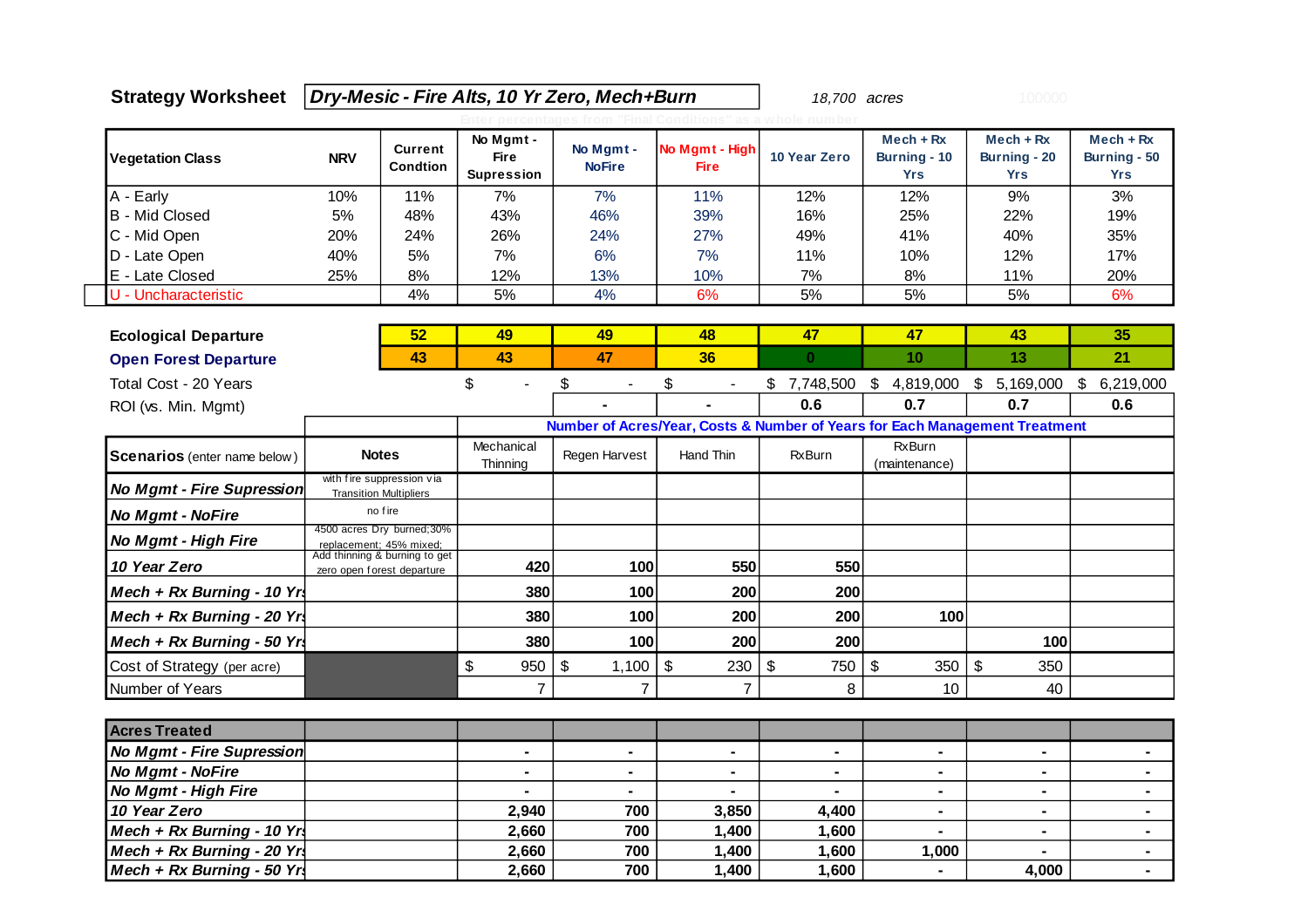**Strategy Worksheet Dry-Mesic Forest - Feasible Treatments & Trajectory** 18,700 acres

| <b>Vegetation Class</b>             | <b>NRV</b>                                                                                                                | No Mgmt - 10<br><b>Current</b><br>Condtion                 |                                  | <b>Feasible</b><br>Treatments-10<br><b>Yrs</b> | No Mgmt - 20 Yrs       | <b>Feasible</b><br><b>Treatments-20</b><br><b>Yrs</b> | No Mgmt - 50 Yrs    | <b>Feasible</b><br><b>Treatments-50</b><br><b>Yrs</b>    |                |  |
|-------------------------------------|---------------------------------------------------------------------------------------------------------------------------|------------------------------------------------------------|----------------------------------|------------------------------------------------|------------------------|-------------------------------------------------------|---------------------|----------------------------------------------------------|----------------|--|
| A - Early                           | 10%                                                                                                                       | 11%                                                        | 7%                               | 10%                                            | 6%                     | 7%                                                    | 4%                  | 3%                                                       |                |  |
| <b>B</b> - Mid Closed               | 5%                                                                                                                        | 48%                                                        | 43%                              | 31%                                            | 38%                    | 28%                                                   | 24%                 | 20%                                                      |                |  |
| C - Mid Open                        | 20%                                                                                                                       | 24%                                                        | 26%                              | 37%                                            | 27%                    | 38%                                                   | 25%                 | 35%                                                      |                |  |
| D - Late Open                       | 40%                                                                                                                       | 5%                                                         | 7%                               | 10%                                            | 9%                     | 11%                                                   | 13%                 | 15%                                                      |                |  |
| E - Late Closed                     | 25%                                                                                                                       | 8%                                                         | 12%                              | 7%                                             | 16%                    | 11%                                                   | 26%                 | 21%                                                      |                |  |
| U - Uncharacteristic                |                                                                                                                           | 4%                                                         | 5%                               | 5%                                             | 5%                     | 5%                                                    | 7%                  | 7%                                                       |                |  |
| <b>Ecological Departure</b>         |                                                                                                                           | 52                                                         | 49                               | 48                                             | 44                     | 46                                                    | $\overline{33}$     | 36                                                       |                |  |
| <b>Open Forest Departure</b>        |                                                                                                                           | 43                                                         | 43                               | 19                                             | 40                     | 20                                                    | 40                  | 24                                                       | $\mathbf{r}$   |  |
| Total Cost - 20 Years               |                                                                                                                           |                                                            | \$<br>$\blacksquare$             | $$3,618,000$ \$                                | $\blacksquare$         | $$3,968,000$ \$                                       | $\blacksquare$      | 5,018,000 \$<br>\$                                       |                |  |
| ROI (vs. Min. Mgmt)                 |                                                                                                                           |                                                            |                                  | 0.7                                            |                        | 0.7                                                   |                     | 0.6                                                      |                |  |
|                                     | Number of Acres/Year, Costs & Number of Years for Each Management Treatment                                               |                                                            |                                  |                                                |                        |                                                       |                     |                                                          |                |  |
| <b>Scenarios</b> (enter name below) | <b>Notes</b>                                                                                                              |                                                            | Mechanical<br>Thinning           | <b>Openings Creation</b>                       | <b>Manual Thinning</b> | On Site RxBurn<br>Prep                                |                     | RxBurn (2 entries)   Maintenance Burn   Maintenance Burn |                |  |
| No Mgmt - 10 Yrs                    |                                                                                                                           | with fire suppression via<br><b>Transition Multipliers</b> |                                  |                                                |                        |                                                       |                     |                                                          |                |  |
| <b>Feasible Treatments-10 Yrs</b>   | MechTreat 1930 total acres:<br>920 B & 630 E w mech-thin 80%<br>& regen 20%; ManualThin 2410<br>tot acres: 1540 B & 430 E |                                                            | 220                              | 55                                             | 345                    | 150                                                   | 150                 |                                                          |                |  |
| No Mgmt - 20 Yrs                    |                                                                                                                           |                                                            |                                  |                                                |                        |                                                       |                     |                                                          |                |  |
| <b>Feasible Treatments-20 Yrs</b>   |                                                                                                                           | trajectory with some<br>maintenance burning                | 220                              | 55                                             | 345                    | 150                                                   | 150                 | 100                                                      |                |  |
| No Mgmt - 50 Yrs                    |                                                                                                                           |                                                            |                                  |                                                |                        |                                                       |                     |                                                          |                |  |
| <b>Feasible Treatments-50 Yrs</b>   |                                                                                                                           | trajectory with some<br>maintenance burning                | 220                              | 55                                             | 345                    | 150                                                   | 150                 |                                                          | 100            |  |
| Cost of Strategy (per acre)         |                                                                                                                           |                                                            | $\boldsymbol{\mathsf{S}}$<br>950 | \$<br>1,100                                    | \$<br>230              | \$<br>230                                             | \$<br>750           | \$<br>350                                                | \$<br>350      |  |
| Number of Years                     |                                                                                                                           |                                                            | $\overline{7}$                   | $\overline{7}$                                 | $\overline{7}$         | 8                                                     | 8                   | 10                                                       | 40             |  |
| <b>Acres Treated</b>                |                                                                                                                           |                                                            |                                  |                                                |                        |                                                       |                     |                                                          |                |  |
| No Mgmt - 10 Yrs                    |                                                                                                                           |                                                            |                                  |                                                |                        |                                                       |                     |                                                          |                |  |
| <b>Feasible Treatments-10 Yrs</b>   |                                                                                                                           |                                                            | 1,540                            | 385                                            | 2,415                  | 1,200                                                 | 1,200               | $\blacksquare$                                           | $\blacksquare$ |  |
| No Mgmt - 20 Yrs                    |                                                                                                                           |                                                            | $\blacksquare$                   | $\blacksquare$                                 | ۰                      |                                                       |                     |                                                          | $\blacksquare$ |  |
| <b>Feasible Treatments-20 Yrs</b>   |                                                                                                                           |                                                            | 1,540                            | 385                                            | 2,415                  | 1,200                                                 | 1,200               | 1,000                                                    | $\blacksquare$ |  |
| <b>Cost - 10 Year Total</b>         |                                                                                                                           |                                                            | \$1,463,000                      | 423,500<br>\$                                  | 555,450<br>\$          | 276,000<br>\$                                         | $900,000$ \$<br>-\$ |                                                          | \$             |  |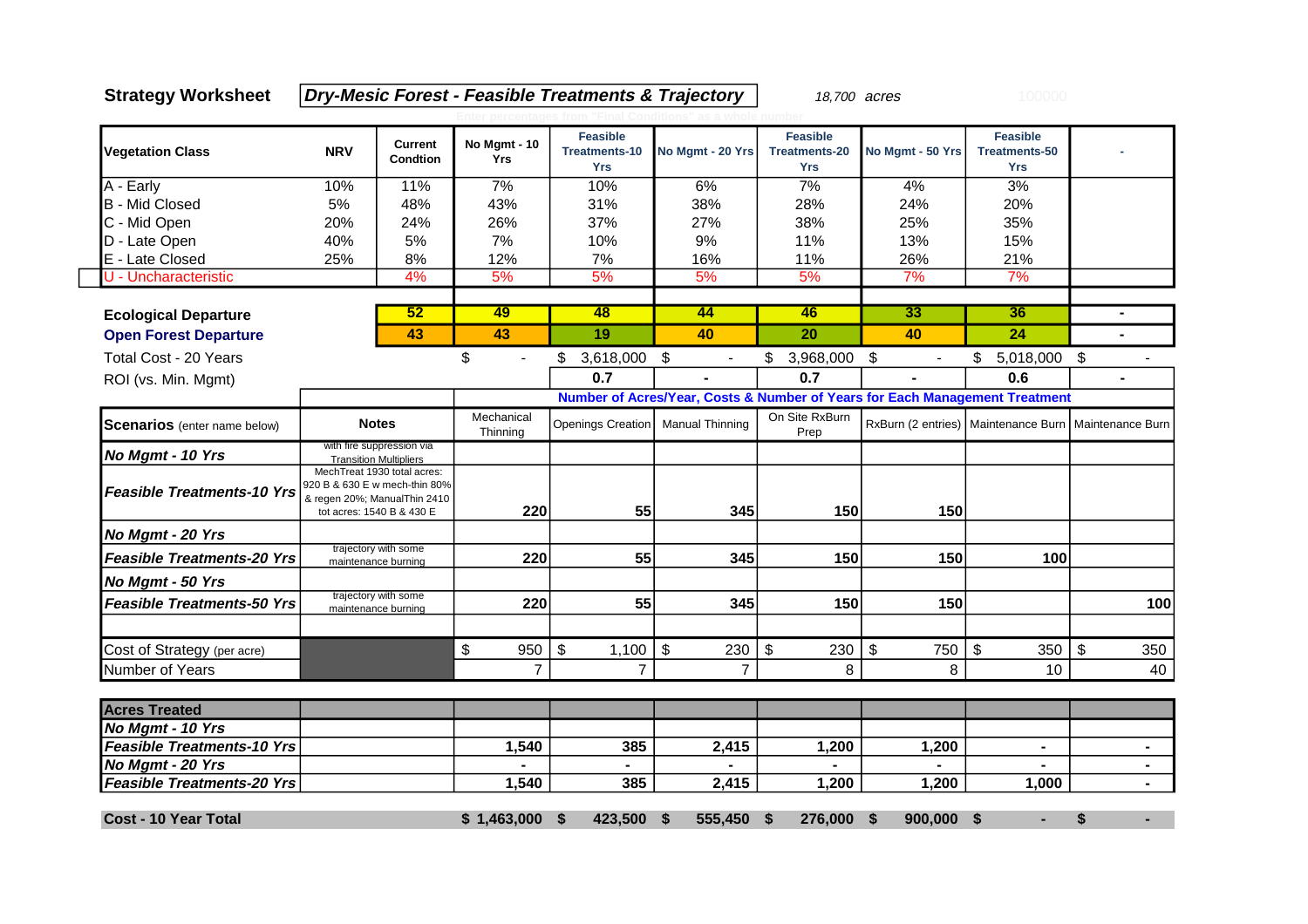## **Appendix G**

**Model Run Worksheets - Mesic Mixed Conifer Forest & Woodland**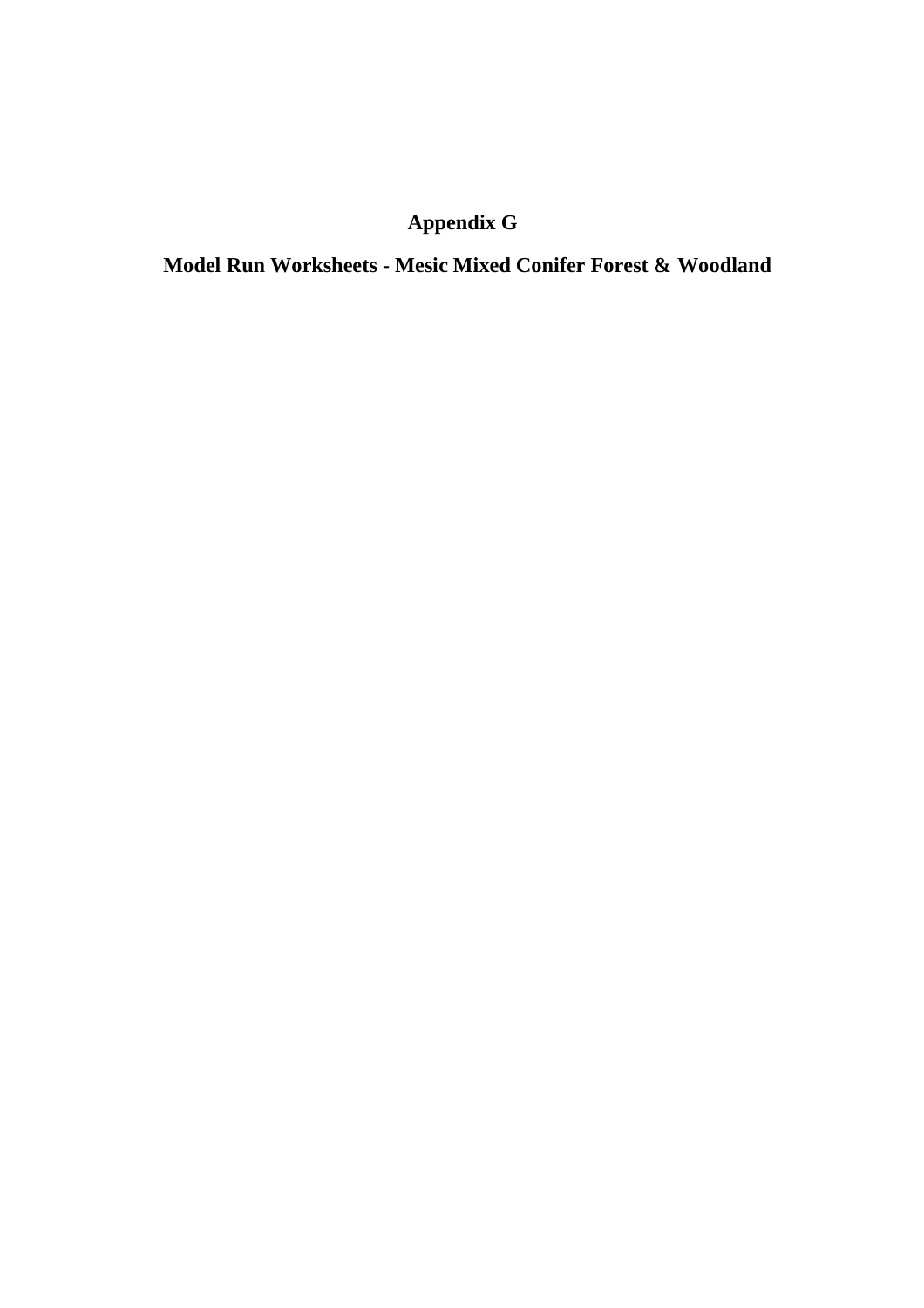| <b>Strategy Worksheet</b>           |              |                                                                                           | <b>Mesic Montane Mixed Conifer Forest</b> |                                    | 15,700 acres                     |                                                                                                     | 100000                                                                      |                                  |                               |  |
|-------------------------------------|--------------|-------------------------------------------------------------------------------------------|-------------------------------------------|------------------------------------|----------------------------------|-----------------------------------------------------------------------------------------------------|-----------------------------------------------------------------------------|----------------------------------|-------------------------------|--|
| <b>Vegetation Class</b>             | <b>NRV</b>   | <b>Current</b><br><b>Condtion</b>                                                         | No Mgmt - 10<br>Yrs                       | -5% Regen                          | - 20% Regen                      | Mechanical Only   Mechanical Only   Mechanical Only<br><b>Prescribed Burn</b><br>-40% Regen<br>Only |                                                                             | Mechanical +<br><b>RxBurning</b> | Mechanical +<br>Large Rx Burn |  |
| A - Early                           | 10%          | 11%                                                                                       | 9%                                        | 9%                                 | 10%                              | 11%                                                                                                 | 9%                                                                          | 10%                              | 9%                            |  |
| <b>B</b> - Mid Closed               | 25%          | 64%                                                                                       | 59%                                       | 55%                                | 54%                              | 55%                                                                                                 | 55%                                                                         | 52%                              | 48%                           |  |
| C - Mid Open                        | 20%          | 7%                                                                                        | 8%                                        | 11%                                | 12%                              | 10%                                                                                                 | 12%                                                                         | 14%                              | 19%                           |  |
| D - Late Open                       | 15%          | 2%                                                                                        | 3%                                        | 3%<br>3%                           |                                  | 3%                                                                                                  | 2%                                                                          | 4%                               | 5%                            |  |
| E - Late Closed                     | 30%          | 15%                                                                                       | 19%                                       | 19%                                | 19%                              | 19%                                                                                                 | 19%                                                                         | 18%                              | 16%                           |  |
| U - Uncharacteristic                |              | 2%                                                                                        | 3%                                        | 3%<br>3%                           |                                  | 3%                                                                                                  | 3%                                                                          | 3%                               | 3%                            |  |
| <b>Ecological Departure</b>         | 42           |                                                                                           | 36                                        | 33                                 | 31                               | 33                                                                                                  | 33                                                                          | 29                               | 26                            |  |
| <b>Open Forest Departure</b>        |              | 57                                                                                        | 56                                        | 49                                 | 44                               | 47                                                                                                  | 49                                                                          | 38                               | 27                            |  |
| Total Cost - 20 Years               |              |                                                                                           | \$<br>$\overline{a}$                      | \$<br>1,485,800                    | \$<br>1,501,500                  | \$<br>1,522,500                                                                                     | \$<br>1,477,500                                                             | \$<br>2,401,500                  | 3,901,500<br>\$               |  |
| ROI (vs. Min. Mgmt)                 |              |                                                                                           |                                           | 0.7                                | 1.1                              | 0.8                                                                                                 | 0.7                                                                         | 1.0                              | 1.0                           |  |
|                                     |              |                                                                                           |                                           |                                    |                                  |                                                                                                     | Number of Acres/Year, Costs & Number of Years for Each Management Treatment |                                  |                               |  |
| <b>Scenarios</b> (enter name below) | <b>Notes</b> |                                                                                           | Mechanical<br>Thinning                    | Regen Harvest                      | Hand Thin                        | RxBum (2 entries)                                                                                   |                                                                             | RxBurn (large)                   |                               |  |
| No Mgmt - 10 Yrs                    |              | with fire suppression via<br>Transition Multipliers<br>1200 ac/yr Mech (10%               |                                           |                                    |                                  |                                                                                                     |                                                                             |                                  |                               |  |
| <b>Mechanical Only - 5% Regen</b>   |              | Mesic): 500 ac/y r Man (30%)<br>1200 ac/y r Mech (10%                                     | 115                                       | 5                                  | 150                              |                                                                                                     |                                                                             |                                  |                               |  |
| Mechanical Only - 20% Reger         |              | Mesic): 500 ac/yr Man (30%<br>1200 ac/yr Mech (10%                                        | 100                                       | 20                                 | 150                              |                                                                                                     |                                                                             |                                  |                               |  |
| Mechanical Only - 40% Reger         |              | Mesic): 500 ac/yr Man (30%)<br>Two entries following hand                                 | 80                                        | 40                                 | 150                              |                                                                                                     |                                                                             |                                  |                               |  |
| <b>Prescribed Burn Only</b>         |              |                                                                                           |                                           |                                    | 150                              | 150                                                                                                 |                                                                             |                                  |                               |  |
| <b>Mechanical + RxBurning</b>       |              | treated acres<br>Mech@20% Regen + RXBurn<br>hand treated<br>add 6,750 acre burn in year 8 | 100                                       | 20                                 | 150                              | 150                                                                                                 |                                                                             |                                  |                               |  |
| <b>Mechanical + Large Rx Burn</b>   |              | (2250 PP 2500 Drv 2000                                                                    | 100                                       | 20                                 | 150                              | 150                                                                                                 |                                                                             | 2000                             |                               |  |
| Cost of Strategy (per acre)         |              |                                                                                           | \$<br>1,075                               | $\boldsymbol{\mathsf{S}}$<br>1,225 | $\boldsymbol{\mathsf{S}}$<br>550 | \$<br>750                                                                                           |                                                                             | \$<br>750                        |                               |  |
| Number of Years                     |              |                                                                                           | $\overline{7}$                            | $\overline{7}$                     | $\overline{7}$                   | 8                                                                                                   |                                                                             | 1                                |                               |  |
| <b>Acres Treated</b>                |              |                                                                                           |                                           |                                    |                                  |                                                                                                     |                                                                             |                                  |                               |  |
| No Mgmt - 10 Yrs                    |              |                                                                                           |                                           |                                    |                                  |                                                                                                     |                                                                             |                                  |                               |  |
| <b>Mechanical Only - 5% Regen</b>   |              |                                                                                           | 805                                       | 35                                 | 1,050                            | $\blacksquare$                                                                                      | ۰                                                                           | $\blacksquare$                   | $\blacksquare$                |  |
| Mechanical Only - 20% Reger         |              |                                                                                           | 700                                       | 140                                | 1,050                            |                                                                                                     | $\blacksquare$                                                              | $\blacksquare$                   |                               |  |
| Mechanical Only - 40% Reger         |              |                                                                                           | 560                                       | 280                                | 1,050                            |                                                                                                     | Ξ.                                                                          | $\blacksquare$                   | $\blacksquare$                |  |
| <b>Prescribed Burn Only</b>         |              |                                                                                           | $\blacksquare$                            |                                    | 1,050                            | 1,200                                                                                               | Ξ.                                                                          | $\blacksquare$                   | $\overline{\phantom{0}}$      |  |
| <b>Mechanical + RxBurning</b>       |              |                                                                                           | 700                                       | 140                                | 1,050                            | 1,200                                                                                               | $\blacksquare$                                                              |                                  | $\blacksquare$                |  |
| <b>Mechanical + Large Rx Burn</b>   |              |                                                                                           | 700                                       | 140                                | 1,050                            | 1,200                                                                                               |                                                                             | 2,000                            |                               |  |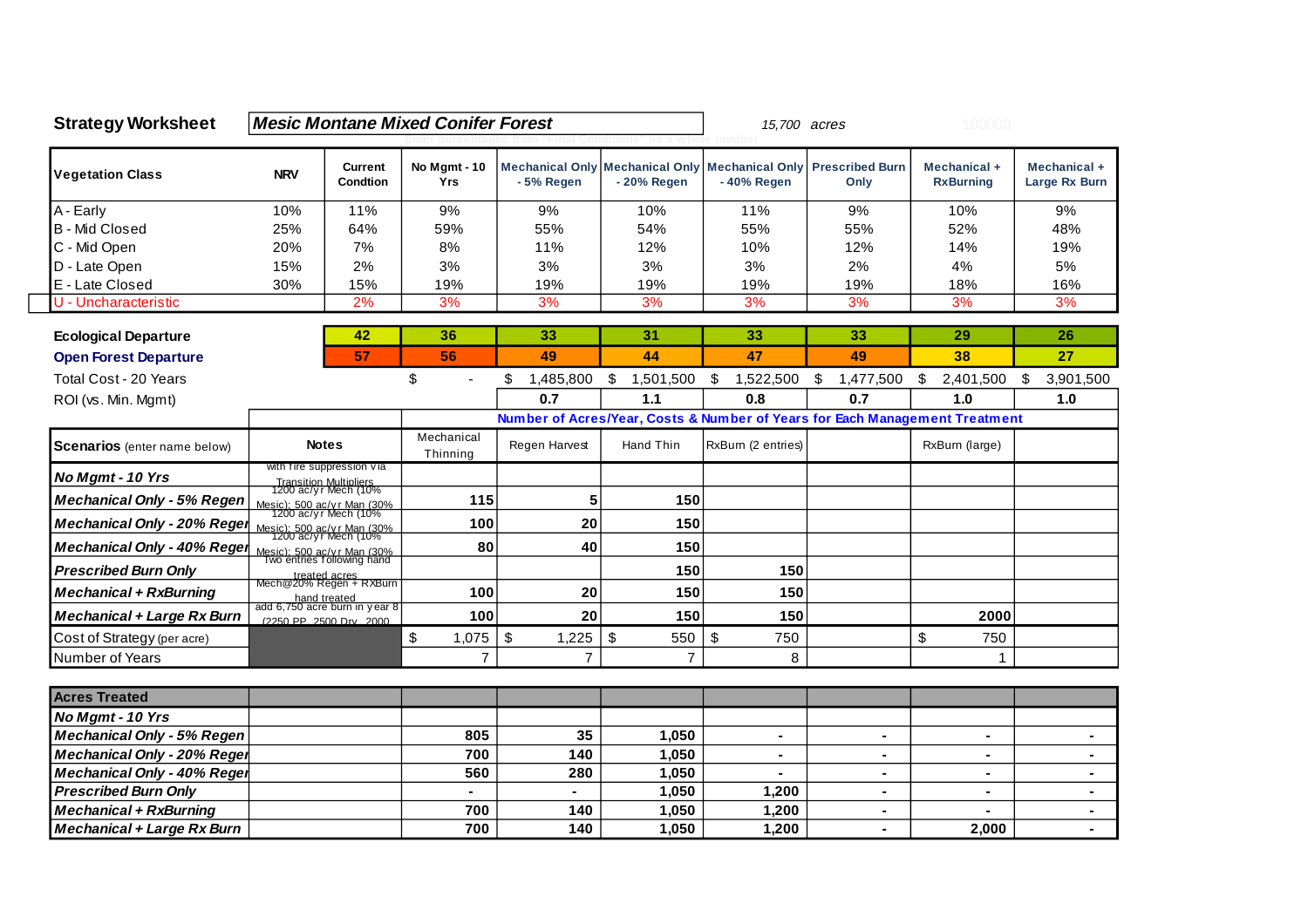| <b>Strategy Worksheet</b>           |                                                                             |                                                             |                                     | Mesic Forest - Fire Alts, 10 Yr Zero, Mech+Burn | 15,700 acres                  |                       | 100000                  |                                                    |                                        |  |  |
|-------------------------------------|-----------------------------------------------------------------------------|-------------------------------------------------------------|-------------------------------------|-------------------------------------------------|-------------------------------|-----------------------|-------------------------|----------------------------------------------------|----------------------------------------|--|--|
|                                     |                                                                             |                                                             |                                     |                                                 |                               |                       |                         |                                                    |                                        |  |  |
| <b>Vegetation Class</b>             | <b>NRV</b>                                                                  | <b>Current</b><br>Condtion                                  | No Mgmt - Fire<br><b>Supression</b> | No Mgmt - No<br><b>Fire</b>                     | No Mgmt - High<br><b>Fire</b> | 10 Year Zero          | $Mech + Rx$             | $Mech + Rx$<br>Burning - 10 Yrs   Burning - 20 Yrs | $Mech + Rx$<br><b>Burning - 50 Yrs</b> |  |  |
| A - Early                           | 10%                                                                         | 11%                                                         | 9%                                  | 8%                                              | 13%                           | 13%                   | 10%                     | 8%                                                 | 4%                                     |  |  |
| <b>B</b> - Mid Closed               | 25%                                                                         | 64%                                                         | 59%                                 | 61%                                             | 49%                           | 35%                   | 52%                     | 47%                                                | 38%                                    |  |  |
| C - Mid Open                        | 20%                                                                         | 7%                                                          | 8%                                  | 6%                                              | 14%                           | 29%                   | 14%                     | 15%                                                | 14%                                    |  |  |
| D - Late Open                       | 15%                                                                         | 2%                                                          | 3%                                  | 2%                                              | 4%                            | 6%                    | 4%                      | 4%                                                 | 5%                                     |  |  |
| E - Late Closed                     | 30%                                                                         | 15%                                                         | 19%                                 | 20%                                             | 16%                           | 14%                   | 18%                     | 23%                                                | 35%                                    |  |  |
| U - Uncharacteristic                | $0\%$                                                                       | 2%                                                          | 3%                                  | 3%                                              | 4%                            | 3%                    | 3%                      | 3%                                                 | 4%                                     |  |  |
|                                     |                                                                             |                                                             |                                     |                                                 |                               |                       |                         |                                                    |                                        |  |  |
| <b>Ecological Departure</b>         |                                                                             | 42                                                          | 36                                  | 39                                              | 31                            | 25                    | 29                      | 25                                                 | 22                                     |  |  |
| <b>Open Forest Departure</b>        |                                                                             | 57                                                          | 56                                  | 64                                              | 31                            | $\mathbf{0}$          | 38                      | 40                                                 | 49                                     |  |  |
| Total Cost - 20 Years               |                                                                             |                                                             | \$                                  | \$<br>$\blacksquare$                            | \$<br>$\blacksquare$          | \$6,320,000           | \$1,960,500             | \$2,135,500                                        | \$2,660,500                            |  |  |
| ROI (vs. Min. Mgmt)                 |                                                                             |                                                             |                                     |                                                 |                               | 1.1                   | 1.3                     | 1.2                                                | 0.8                                    |  |  |
|                                     | Number of Acres/Year, Costs & Number of Years for Each Management Treatment |                                                             |                                     |                                                 |                               |                       |                         |                                                    |                                        |  |  |
| <b>Scenarios</b> (enter name below) | <b>Notes</b>                                                                |                                                             | Mechanical<br>Thinning              | Regen Harvest                                   | Hand Thin                     | <b>RxBurn</b>         | RxBurn<br>(maintenance) | RxBurn<br>(maintenance)                            |                                        |  |  |
| <b>No Mgmt - Fire Supression</b>    | with fire suppression via<br><b>Transition Multipliers</b>                  |                                                             |                                     |                                                 |                               |                       |                         |                                                    |                                        |  |  |
| No Mgmt - No Fire                   | no fire                                                                     |                                                             |                                     |                                                 |                               |                       |                         |                                                    |                                        |  |  |
| No Mgmt - High Fire                 |                                                                             | ~2400 ac Mesic burned;30%<br>replacement;69% mixed;1%       |                                     |                                                 |                               |                       |                         |                                                    |                                        |  |  |
| 10 Year Zero                        |                                                                             | Add thinning & burning to get<br>zero open forest departure |                                     | 80                                              | 400                           | 400                   |                         |                                                    |                                        |  |  |
| Mech + Rx Burning - 10 Yrs          |                                                                             | Mech@20% Regen + RXBurn<br>hand treated                     |                                     | 20                                              | 150                           | 150                   |                         |                                                    |                                        |  |  |
| Mech + Rx Burning - 20 Yrs          |                                                                             |                                                             | 100                                 | 20                                              | 150                           | 150                   | 50                      |                                                    |                                        |  |  |
| Mech + $Rx$ Burning - 50 Yr.        |                                                                             |                                                             | 100                                 | 20                                              | 150                           | 150                   |                         | 50                                                 |                                        |  |  |
| Cost of Strategy (per acre)         |                                                                             |                                                             | $\$\$<br>950                        | \$<br>1,100                                     | $\mathfrak{F}$<br>230         | $\mathfrak{P}$<br>750 | \$<br>350               | \$<br>350                                          |                                        |  |  |
| Number of Years                     |                                                                             |                                                             | $\overline{7}$                      | $\overline{7}$                                  | $\overline{7}$                | 8                     | 10                      | 40                                                 |                                        |  |  |
|                                     |                                                                             |                                                             |                                     |                                                 |                               |                       |                         |                                                    |                                        |  |  |
| <b>Acres Treated</b>                |                                                                             |                                                             |                                     |                                                 |                               |                       |                         |                                                    |                                        |  |  |
| <b>No Mgmt - Fire Supression</b>    |                                                                             |                                                             | $\blacksquare$                      | $\blacksquare$                                  | $\blacksquare$                | $\blacksquare$        | ۰                       | $\blacksquare$                                     | $\blacksquare$                         |  |  |
| No Mgmt - No Fire                   |                                                                             |                                                             |                                     | $\blacksquare$                                  |                               |                       | $\blacksquare$          |                                                    | $\blacksquare$                         |  |  |
| No Mgmt - High Fire                 |                                                                             |                                                             | $\blacksquare$                      | $\blacksquare$                                  | $\blacksquare$                | $\blacksquare$        | $\blacksquare$          | $\blacksquare$                                     | $\blacksquare$                         |  |  |
| 10 Year Zero                        |                                                                             |                                                             | 2,800                               | 560                                             | 2,800                         | 3,200                 | $\blacksquare$          | $\blacksquare$                                     | $\blacksquare$                         |  |  |
| Mech + $Rx$ Burning - 10 Yr.        |                                                                             |                                                             | 700                                 | 140                                             | 1,050                         | 1,200                 | ۰                       |                                                    | ۰.                                     |  |  |
| Mech + Rx Burning - 20 Yrs          |                                                                             |                                                             | 700                                 | 140                                             | 1,050                         | 1,200                 | 500                     | $\blacksquare$                                     | $\blacksquare$                         |  |  |
| Mech + $Rx$ Burning - 50 Yrs        |                                                                             |                                                             | 700                                 | 140                                             | 1,050                         | 1,200                 | $\blacksquare$          | 2,000                                              | $\blacksquare$                         |  |  |